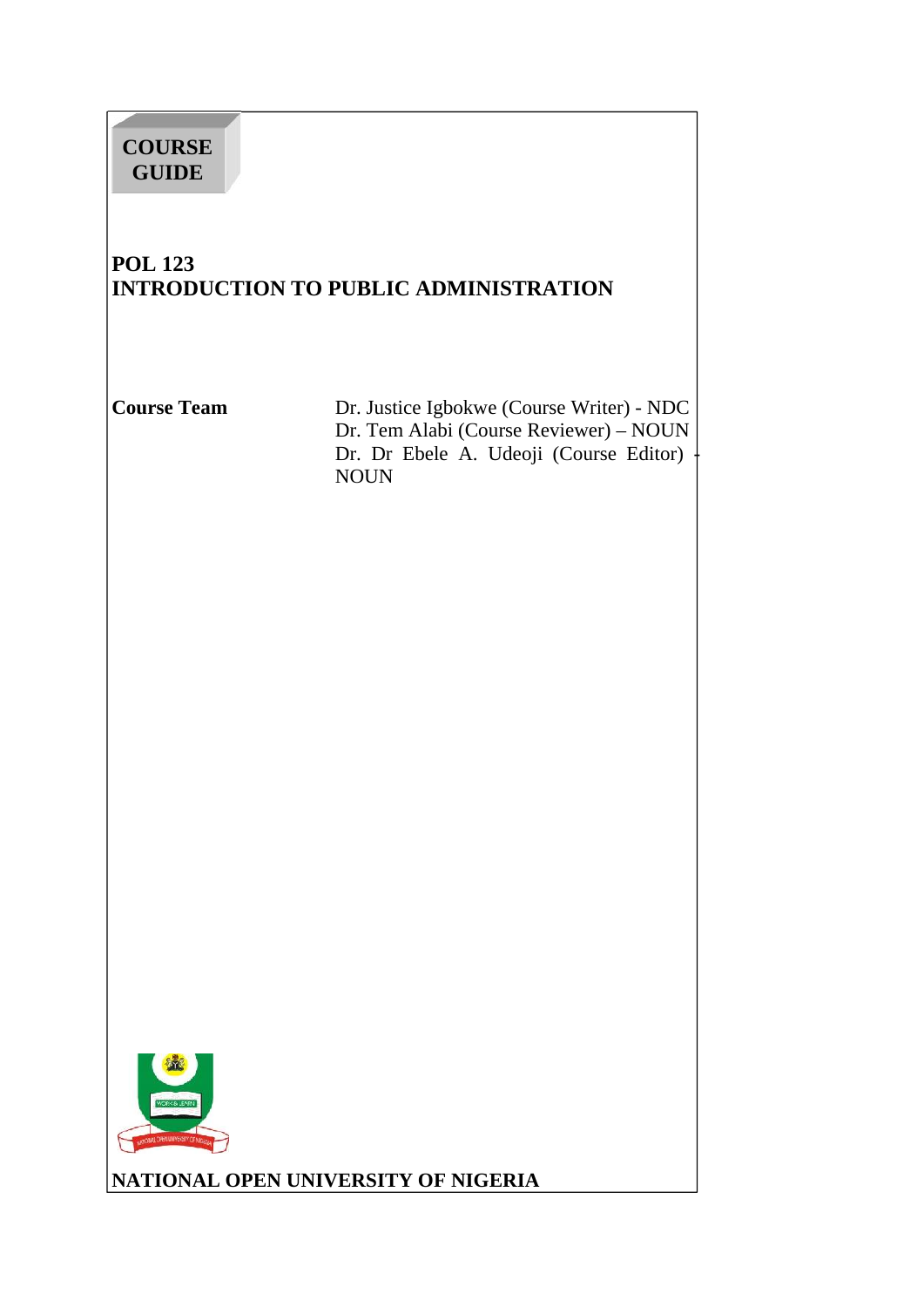© 2020 by NOUN Press National Open University of Nigeria **Headquarters** University Village Plot 91, Cadastral Zone Nnamdi Azikiwe Expressway Jabi, Abuja

Lagos Office 14/16 Ahmadu Bello Way Victoria Island, Lagos

e-mail: centralinfo@nou.edu.ng URL: www.nou.edu.ng

All rights reserved. No part of this book may be reproduced, in any form or by any means, without permission in writing from the publisher.

Printed 2000, 2020

ISBN: 978-978-058-049-0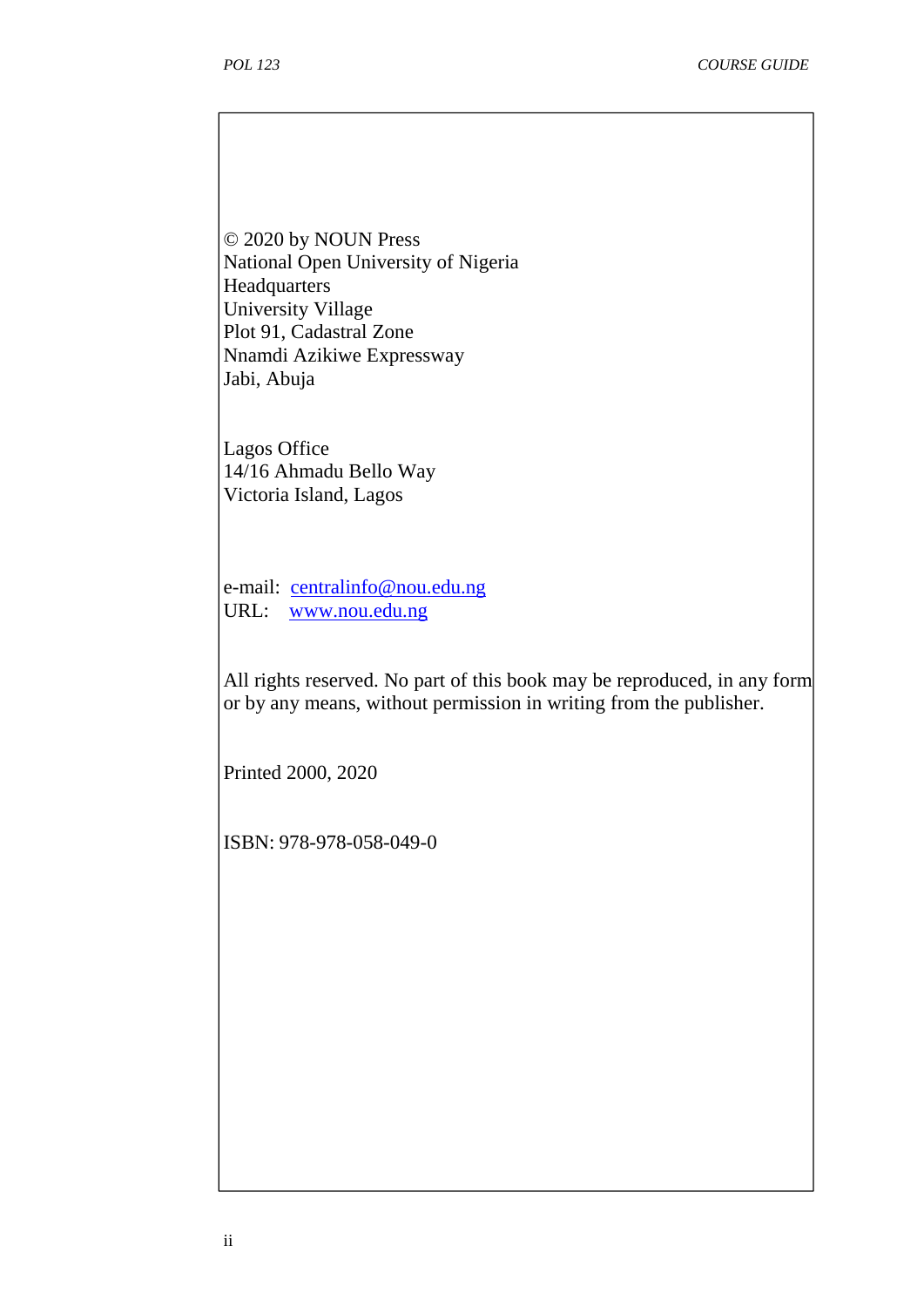# **CONTENTS PAGE**

| 1V           |
|--------------|
| 1V           |
| 1V           |
| V            |
| V            |
| V            |
|              |
|              |
|              |
|              |
|              |
|              |
|              |
| $\mathbf{x}$ |
| $\mathbf{x}$ |
| $\mathbf{X}$ |
| <b>X11</b>   |
|              |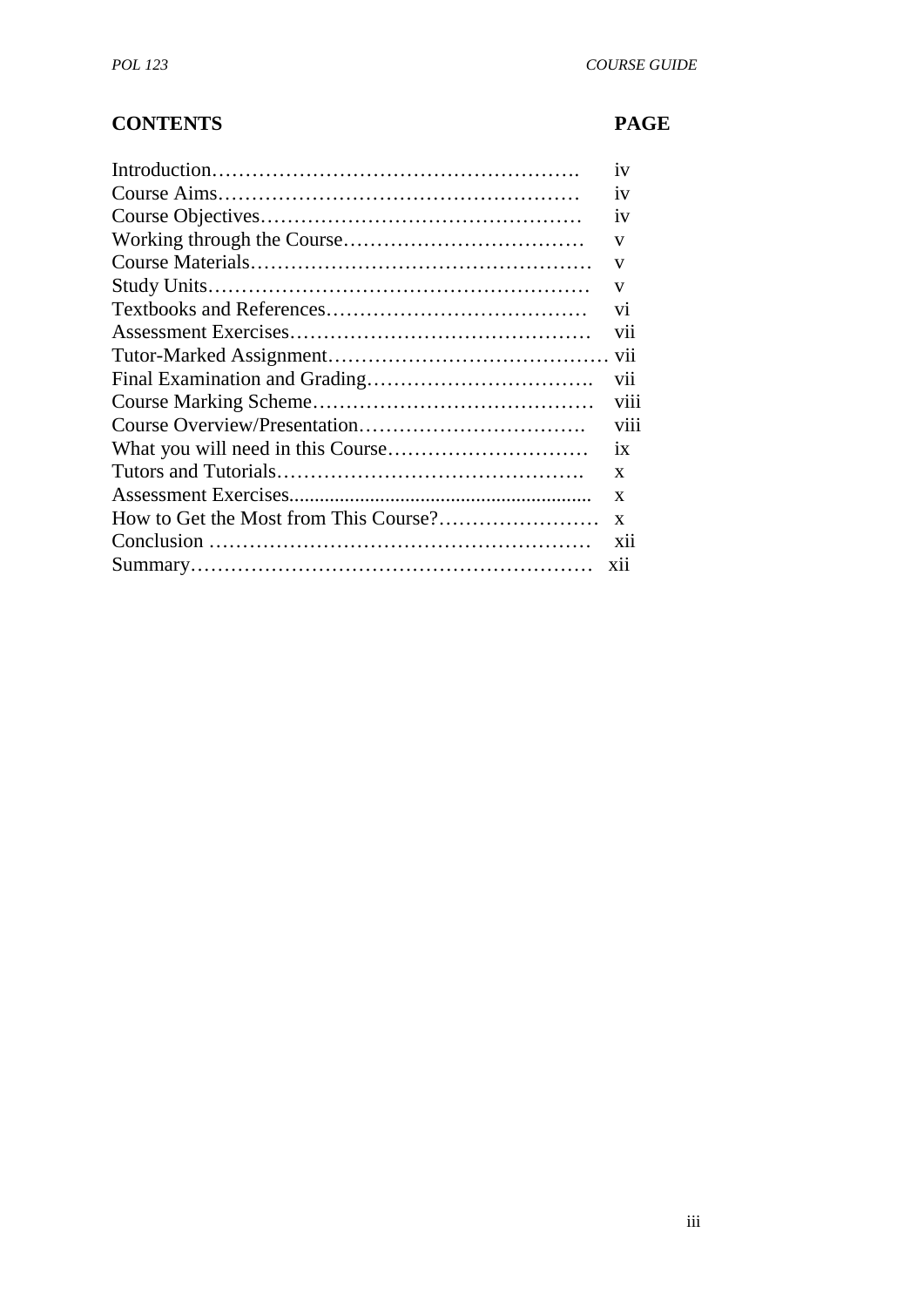## **INTRODUCTION**

**POL 123:** Introduction to Public Administration is one-semester and three credit unit courses for undergraduate students in Political science. The materials have been developed with the Nigerian context in view. This course guide gives you an overview of the course. It also provides you with information on the organisation and requirements of the course. The course begins with a brief introductory module, which will help you to have a good understanding of the issues at stake in public administration. Such issues include; the scope of public administration and the debate on public administration as a science or arts amongst other major topics in public administration. The study units are structured into modules. Each module is structured into 5 units. A unit guide comprises of instructional material. It gives you a brief of the course content, course guidelines and suggestions and steps to take while studying. You can also find self-assessment exercises for your study.

## **COURSE AIMS AND OBJECTIVES**

The aims are to help you understand new ideas and concepts of Public Administration. Hence, there is a requirement for orienting your mind to contemporary social situations. The specific objectives of each study unit can be found at the beginning and you can make references to it while studying. It is necessary and helpful for you to check at the end of the unit, if your progress is consistent with the stated objectives and if you can conveniently answer the self-assessment exercises. The overall objectives of the course will be achieved if you diligently study and complete all the units in this course.

The specific objectives are:

- i. To Introduce Public Administration and the basic principles and concepts.
- ii. Demonstrate how these principles can be applied
- iii. To expose you to current affairs and
- iv. To help you in widening your horizon of knowledge.

Here are the wider objectives for the course as a whole.

- Define the basic concepts of Public Administration
- Explain the importance of Public Administration
- Differentiate Publicans from Privateness
- Relate Public Administration to other social sciences
- Understanding that Politics is key to an understanding of Public Administration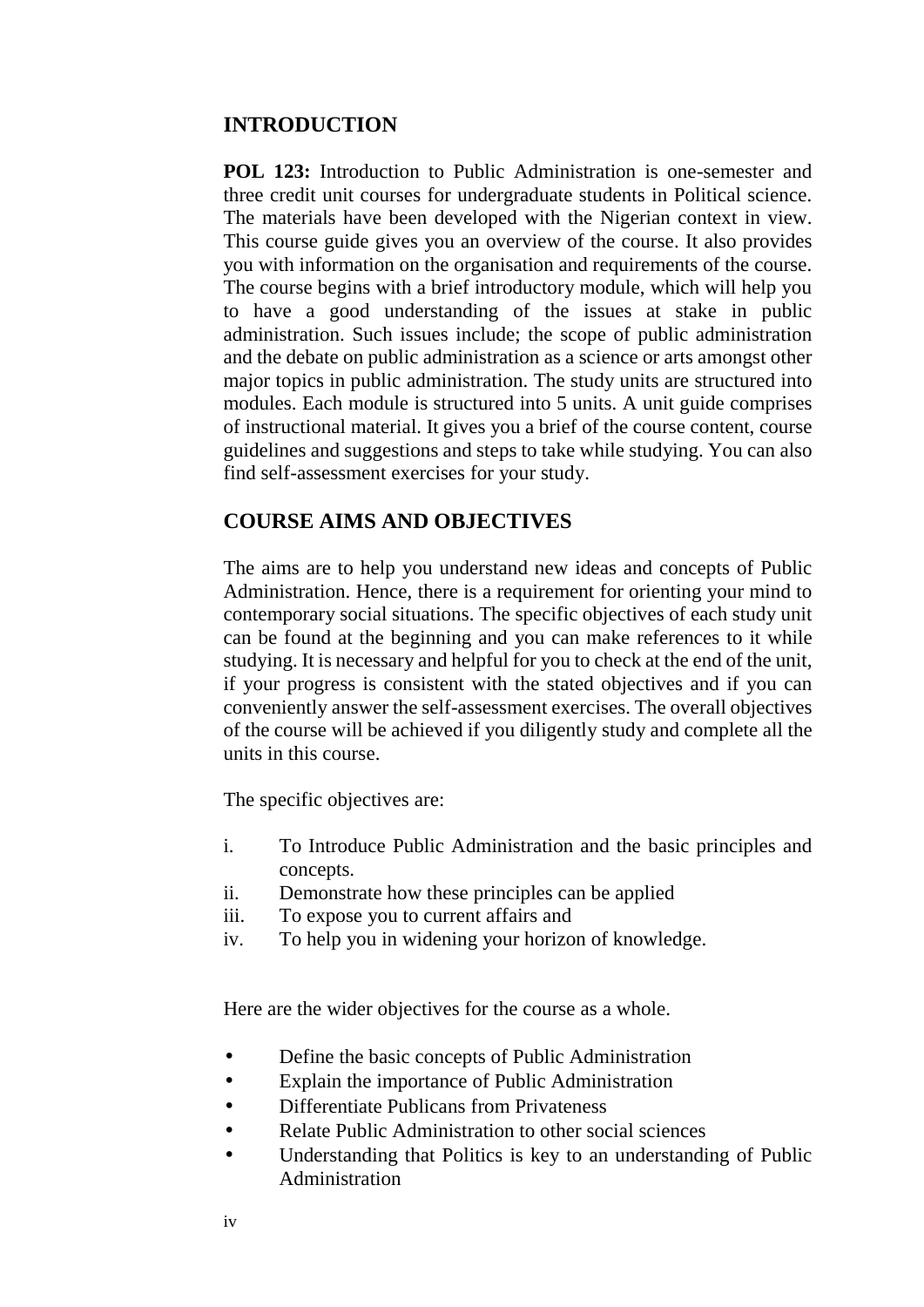- Discover what has influenced the study of Public Administration
- Know the basis on which departments are organized
- Know the approaches to the study of public administration
- Find out why Bureaucracy is greatly needed now.
- Identify if the civil servants in Nigeria have honestly endeavoured to implement the policies and programs of government.
- Express what is a collective responsibility in a parliamentary system of Government
- Explain why legislative control on administration is indirect.

# **WORKING THROUGH THIS COURSE**

To complete the course, you are required to read the study units and other related materials. You will also need to undertake practical exercises for which you need a pen, a note-book, and other materials that will be listed in this guide. The exercises are to aid you in understanding the concepts being presented. At the end of each unit, you will be required to submit a written assignment for assessment purposes.

At the end of the course, you will be expected to write a final examination.

# **COURSE MATERIALS**

The major materials you will need for this course are:

- Course Guide
- Study Unit
- Assignments File
- Relevant Textbooks Including the Ones Listed Under Each Unit

# **STUDY UNITS**

There are 25 units (of 5 modules) in this course. These are listed below:

#### **Module 1 The Meaning of Public Administration**

- Unit 1 Basic Concept of Public Administration
- Unit 2 Public and Private Administration
- Unit 3 General Aspects of Administration
- Unit 4 Environment of Public Administration.
- Unit 5 Public Administration and Bureaucracy.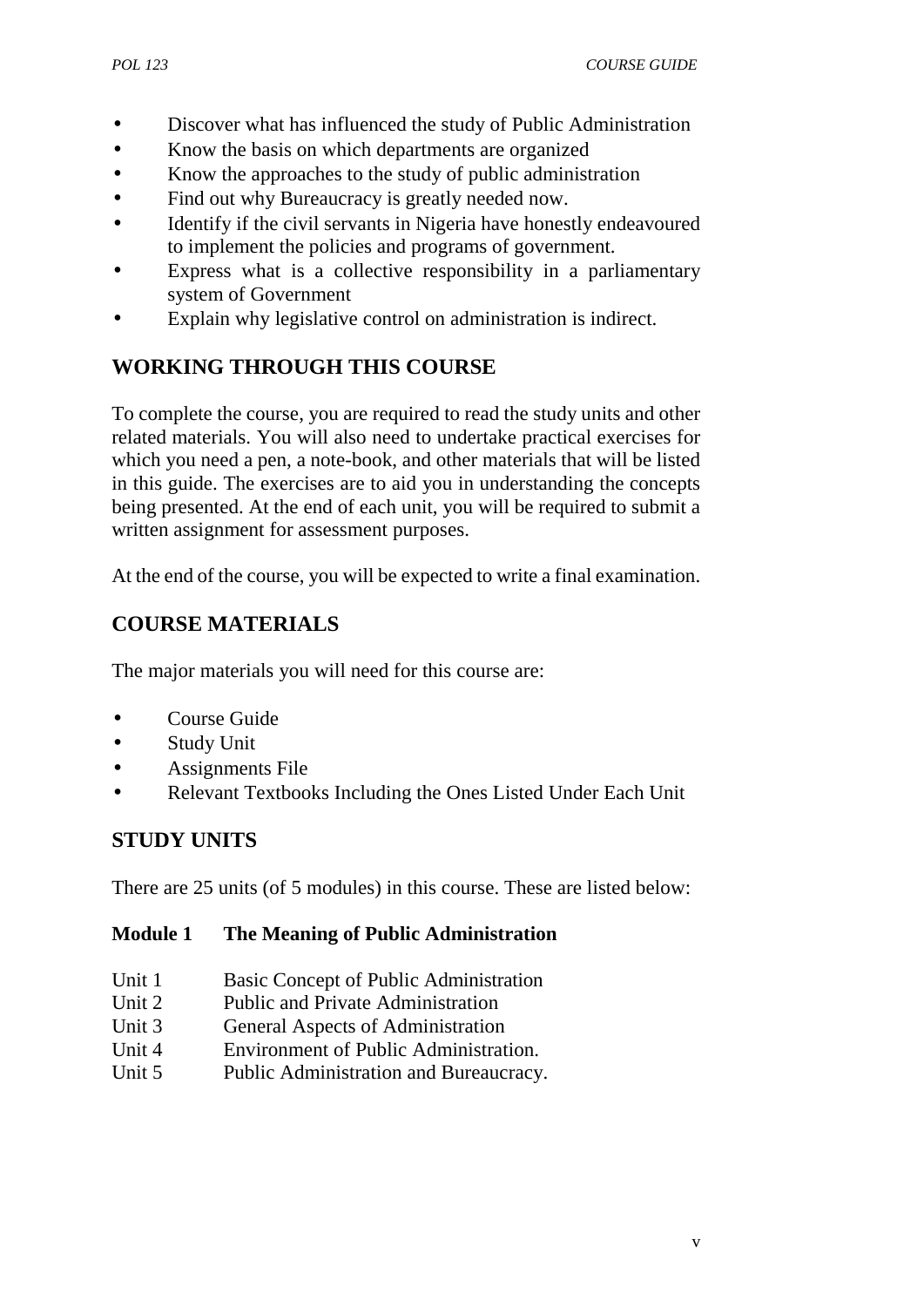#### **Module 2 The Controversy about The Nature, Contexts and Ends of Public Administration**

- Unit 1 New Dimensions of Public Administration
- Unit 2 Approaches to the Study of Public Administration
- Unit 3 The Scope of Public Administration
- Unit 4 Public Administration as an Art and as a Science
- Unit 5 Public Administration and Other Social Sciences

## **Module 3 Public Administration in Africa**

- Unit 1 The Problem and Failure of Bureaucracy in Africa
- Unit 2 Chief Executive and Legislature as a Board of Directors.
- Unit 3 Management A Conceptual Analysis
- Unit 4 Policy Formation and Decision-Making
- Unit 5 Administration and Nigeria Experience

## **Module 4 Administrative Controls**

- Unit 1 Executive Control over Administration
- Unit 2 Parliamentary Control Administration
- Unit 3 Judicial Control over Administration
- Unit 4 Community Control over Administration<br>
Unit 5 Internal Controls
- Internal Controls

## **Module 5 The Concept of Leadership**

- Unit 1 Leadership
- Unit 2 Planning
- Unit 3 Coordination
- Unit 4 Delegation
- Unit 5 Communication

As you can observe, the course begins with the basics and expands into a more elaborate, complex and detailed form. All you need to do is to follow the instructions as provided in each unit. Besides, some self-assessment exercises have been provided with which you can test your progress with the text and determine if your study is fulfilling the stated objectives. Tutor- marked assignments have also been provided to aid your study. All these will assist you to be able to fully grasp the knowledge of international economic relations.

# **TEXTBOOKS AND REFERENCES**

Certain books have been recommended in this course. You may wish to purchase them for further reading. At the end of each unit, you will find a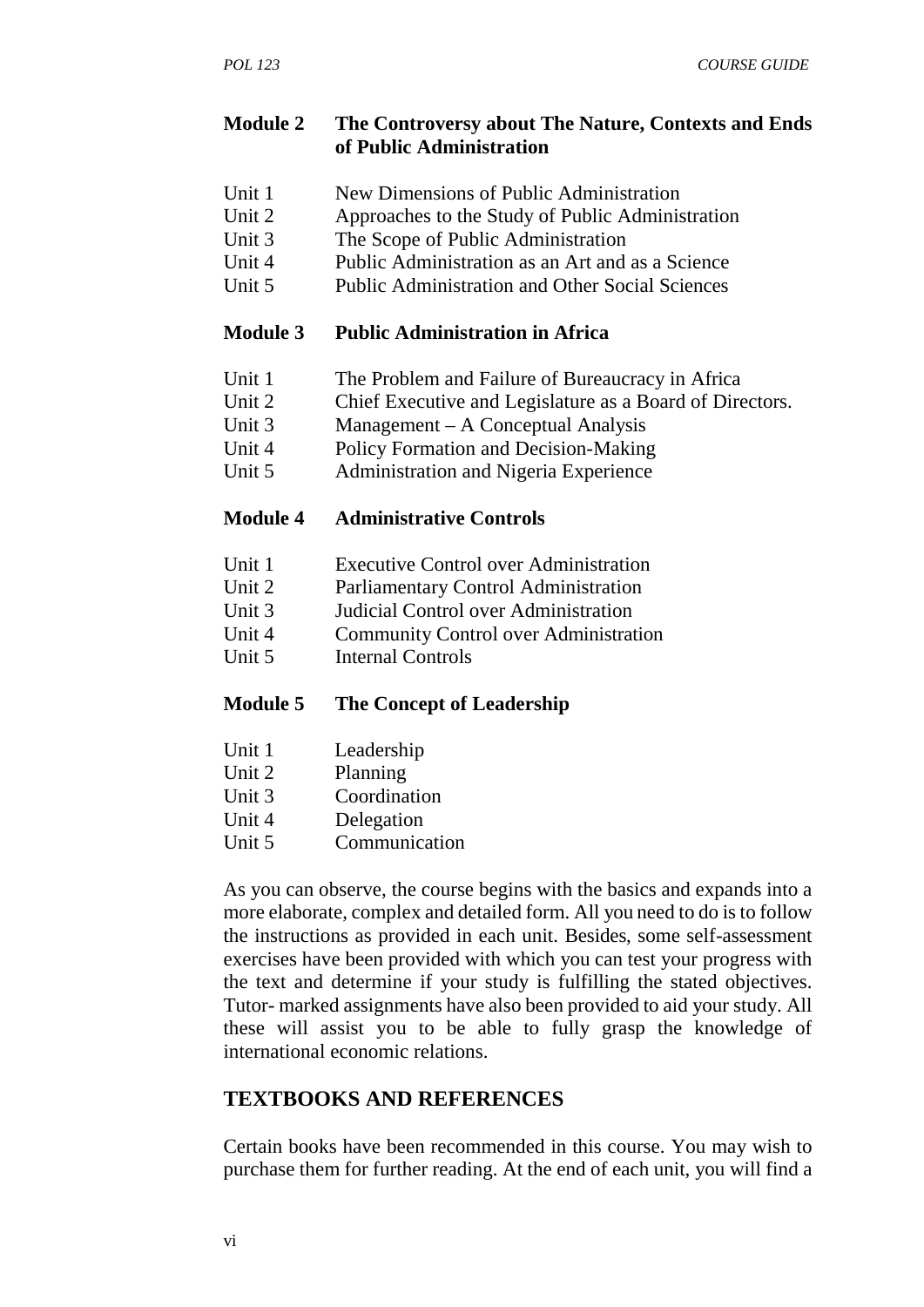list of relevant reference materials which you may wish to consult as the need arises. You are also encouraged to cultivate the habit of consulting as many relevant materials as you can within the time available to you. In particular, be sure to consult whatever material you are advised to consult before attempting any exercise.

## **ASSESSMENT**

Two types of assessment are involved in the course: The Self-Assessment Exercises (SAEs), and the Tutor-Marked Assessment (TMA) questions. Your answers to the SAEs are not meant to be submitted, but they are also important since they allow you to assess your understanding of the course content. Tutor-Marked Assignments (TMAs) on the other hand are to be carefully answered and kept in your assignment file for submission and marking. This will count for 30% of your total score in the course.

# **TUTOR-MARKED ASSIGNMENT (TMAS)**

At the end of each unit, you will find tutor-marked assignments. There is an average of two tutor-marked assignments per unit. This will allow you to engage the course as robustly as possible. You need to submit at least four assignments of which the three with the highest marks will be recorded as part of your total course grade. This will account for 10 per cent each, making a total of 30 per cent. When you complete your assignments, send them including your form to your tutor for formal assessment on or before the deadline.

Self-assessment exercises are also provided in each unit. The exercises should help you to evaluate your understanding of the material so far. These are not to be submitted. You will find all answers to these within the units they are intended for.

# **FINAL EXAMINATION AND GRADING**

The final examination will be a test for three hours. All areas of the course will be examined. Find time to read the unit all over before your examination. The final examination will attract 70% of the total course grade. The examination will consist of questions, which reflects the kind of self-assessment exercises and tutor-marked assignment you have previously encountered. And all aspects of the course will be assessed. You should use the time between completing the last unit and taking the examination to revise the entire course.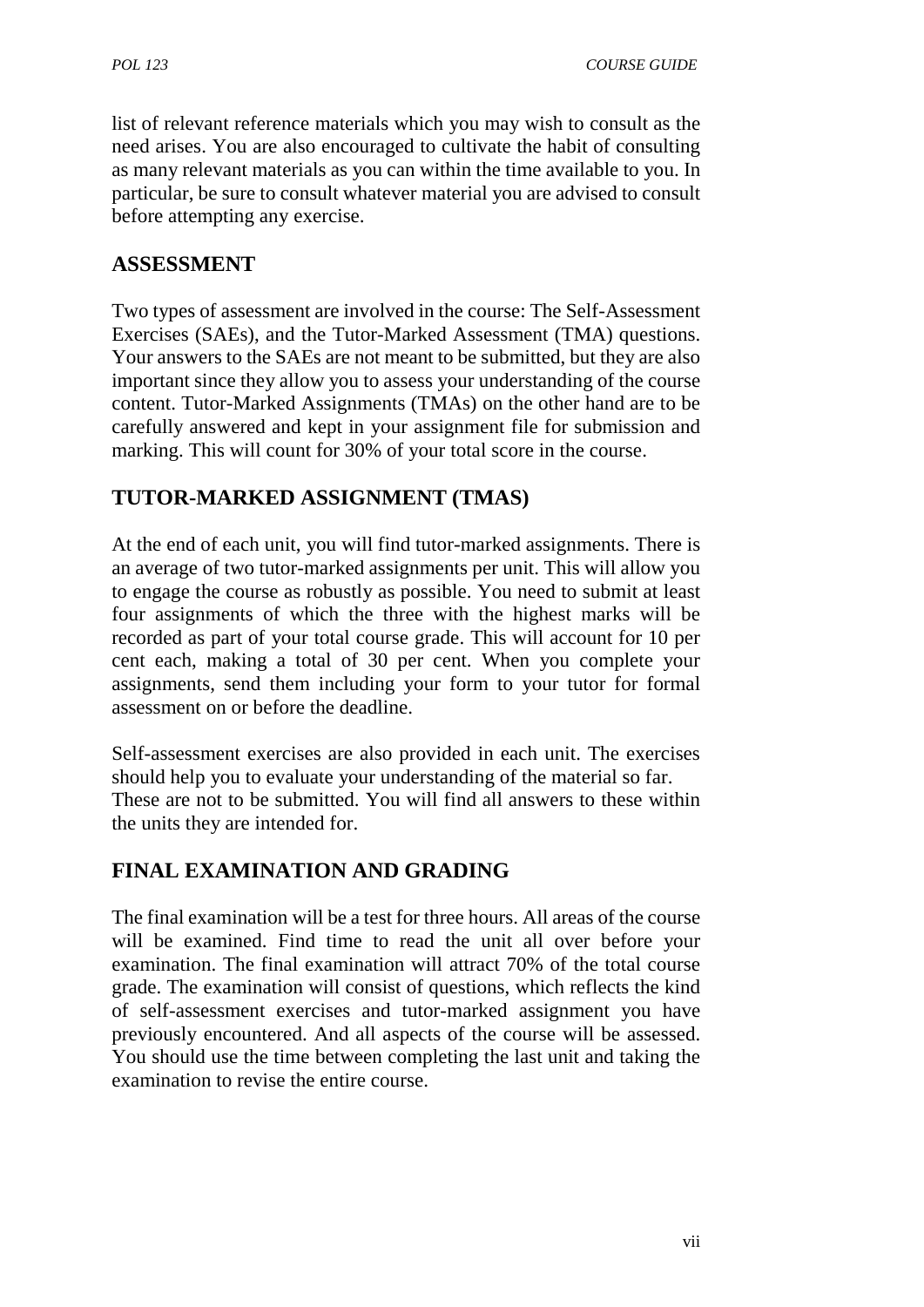# **COURSE MARKING SCHEME**

The following table lays out how the actual course mark allocation is broken down.

| Assessment                               | <b>Marks</b> |
|------------------------------------------|--------------|
| Assignments (Best three assignments out) | 30%          |
| of four marked)                          |              |
| <b>Final Examination</b>                 | 70%          |
| <b>Total</b>                             | 100%         |

## **COURSE OVERVIEW AND PRESENTATION SCHEDULE**

|                     | Units Title of work                                | Weeks           | Assignment. $(End - of - Unit)$                                         |
|---------------------|----------------------------------------------------|-----------------|-------------------------------------------------------------------------|
|                     |                                                    | <b>Activity</b> |                                                                         |
|                     | Course Introduction to Public                      |                 |                                                                         |
|                     | Guide Administration                               |                 |                                                                         |
|                     | Module 1 The Meaning of Public Administration      |                 |                                                                         |
| Unit1               | Basic Concept of Public Week 1 Assignment 1        |                 |                                                                         |
|                     | Administration                                     |                 |                                                                         |
|                     | Unit 2 Public and Private                          |                 | Week 2 Assignment 1                                                     |
|                     | Administration                                     |                 |                                                                         |
|                     | Unit 3 The Scope of Public<br>Administration       |                 | Week 3 Assignment 1                                                     |
|                     | Unit 4 Public Administration as Week 4             |                 | Assignment 1                                                            |
|                     | an Art and as a Science                            |                 |                                                                         |
|                     | Unit 5 Public Administration Week 5 Assignment 1   |                 |                                                                         |
|                     | Other<br>Social<br>and                             |                 |                                                                         |
|                     | <b>Sciences</b>                                    |                 |                                                                         |
|                     |                                                    |                 |                                                                         |
|                     |                                                    |                 | <b>Module 2.</b> The Controversy about the Nature, Contexts and Ends of |
|                     | <b>Public Administration</b>                       |                 |                                                                         |
| Unit1               | New Dimensions of Week 6 Assignment 1              |                 |                                                                         |
|                     | <b>Public Administration</b>                       |                 |                                                                         |
|                     | Unit 2 Principles of Public Week 7 Assignment 1    |                 |                                                                         |
|                     | Administration                                     |                 |                                                                         |
|                     | Unit 3 Approaches to the Study Week 8 Assignment 1 |                 |                                                                         |
|                     | of Public Administration                           |                 |                                                                         |
| Unit $4 \text{ An}$ | environment                                        |                 | ofWeek 9 Assignment 1                                                   |
|                     | <b>Public Administration</b>                       |                 |                                                                         |
|                     | Unit 5 Public                                      |                 | Week 10 Assignment 1                                                    |
|                     |                                                    |                 |                                                                         |
|                     | Administration                                     |                 |                                                                         |
|                     | and Bureaucracy.                                   |                 |                                                                         |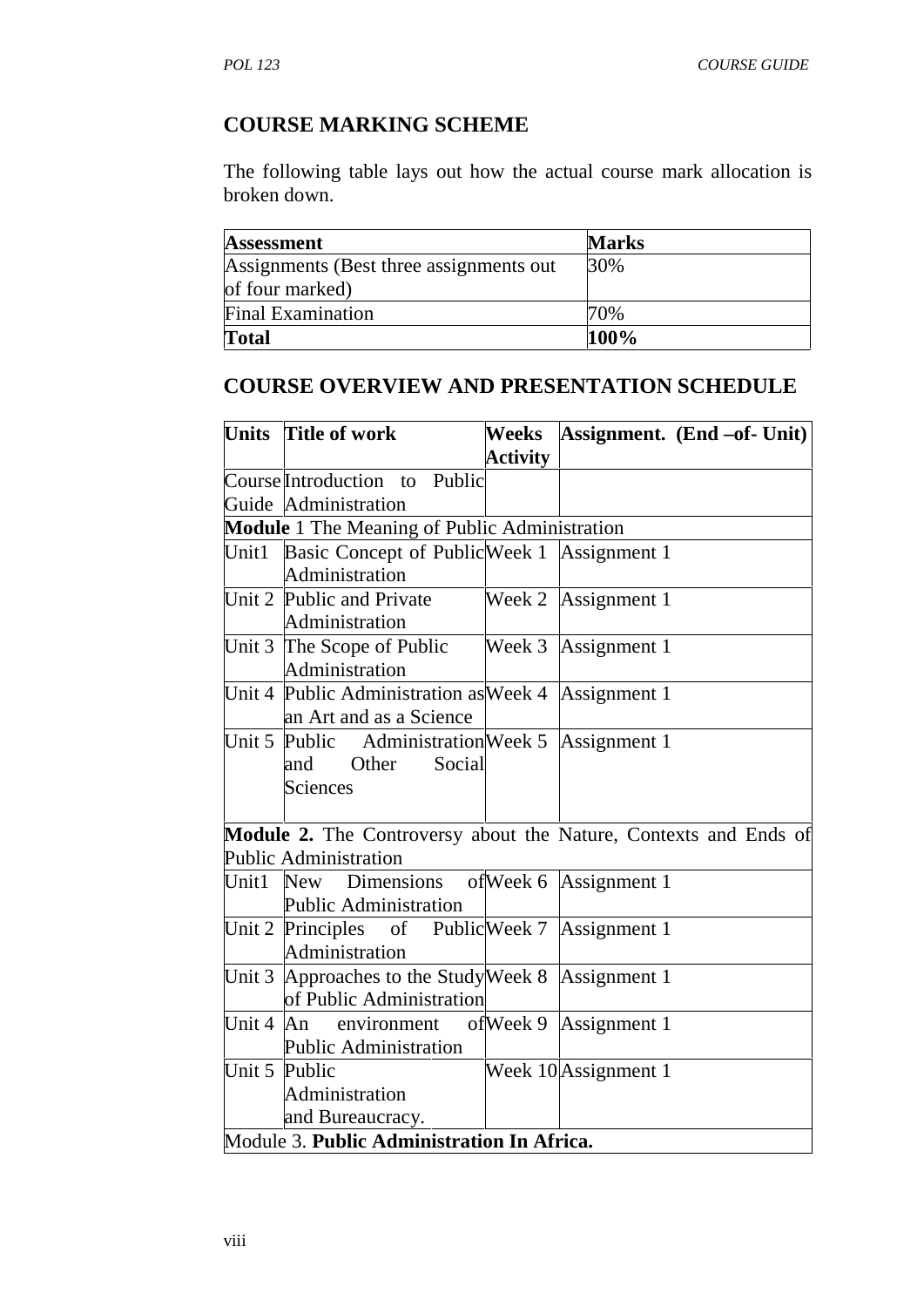| $\overline{1}$              | The Problems and                                  | Week 11 Assignment 1        |
|-----------------------------|---------------------------------------------------|-----------------------------|
|                             | Failure<br>of                                     |                             |
|                             | in<br>Bureaucracy                                 |                             |
|                             | Africa                                            |                             |
| $\overline{c}$              | Chief Executive                                   | and Week $12$ Assignment 1  |
|                             | Legislature as a Board of                         |                             |
|                             | <b>Directors</b>                                  |                             |
| $\overline{3}$              | Management                                        | AWeek 13 Assignment 1       |
|                             | <b>Conceptual Analysis</b>                        |                             |
| $\overline{4}$              | Policy Formation                                  | and Week 14 Assignment 1    |
|                             | Decision-Making                                   |                             |
| $\overline{5}$              | Administration                                    | and Week 15 Assignment 1    |
|                             | Nigeria Experience                                |                             |
|                             | Module 4. Administrative Controls                 |                             |
|                             | Unit 1 Executive Control overWeek 16 Assignment 1 |                             |
|                             | Administration                                    |                             |
|                             | Unit 2 Parliamentary                              | ControlWeek 17 Assignment 1 |
|                             | Administration                                    |                             |
|                             | Unit 3 Judicial Control                           | overWeek18 Assignment 1     |
|                             | Administration                                    |                             |
|                             | Unit 4 Community                                  | ControlWeek 19 Assignment 1 |
|                             | over Administration                               |                             |
|                             | Unit 5 Internal Controls                          | Week 20 Assignment 1        |
|                             |                                                   |                             |
|                             | <b>Module 5 The Concept of Leadership</b>         |                             |
|                             |                                                   |                             |
| $\overline{1}$              | Leadership                                        | and Week 21 Assignment 1    |
|                             | Supervision                                       |                             |
|                             | Planning                                          | Week 22 Assignment 1        |
| $\frac{2}{3}$ $\frac{4}{5}$ | Coordination                                      | Week 23 Assignment 1        |
|                             | Delegation.                                       | Week 24 Assignment 1        |
|                             | Communication                                     | Week $25$ Assignment 1      |

## **WHAT YOU WILL NEED FOR THE COURSE**

This course prepares you for expert knowledge in public administration. It will be helpful if you try to study and review every module. Second, you may need to purchase one or two texts recommended as important for your mastery of the course content. Quality time in a study friendly environment every week would be helpful. If you are computer-literate (which ideally you should be), you should be prepared to visit the recommended websites. You should also cultivate the habit of visiting reputable physical libraries accessible to you.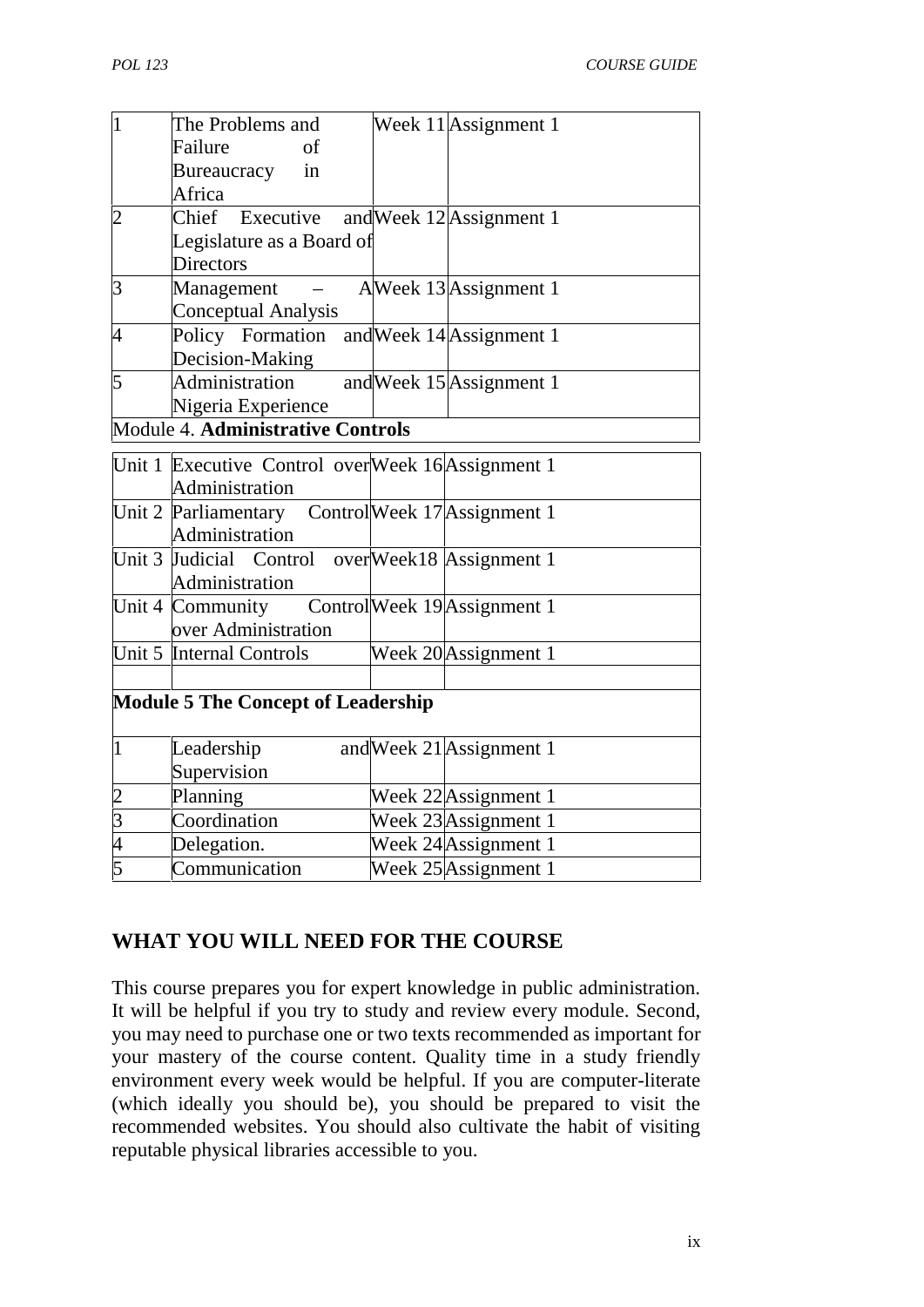#### **TUTORS/FACILITATORS AND TUTORIALS**

There are 15 hours of tutorials provided in support of the course. You will be notified of the dates and location of these tutorials, together with the name and phone number of your tutor as soon as you are allocated a tutorial group. Your tutor will mark and comment on your assignments, and keep a close watch on your progress. Be sure to send in your tutor marked assignments promptly, and feel free to contact your tutor in case of any difficulty with your self- assessment exercise, tutor-marked assignment or the grading of an assignment. In any case, you are advised to attend the tutorials regularly and punctually. Always take a list of such prepared questions to the tutorials and participate actively in the discussions.

#### **ASSESSMENT EXERCISES**

There are two aspects to the assessment of this course. First is the Tutor- Marked Assignments; second is a written examination. In handling these assignments, you are expected to apply the information, knowledge and experience acquired during the course. The tutor-marked assignments are now being done online. Ensure that you register all your courses so that you can have easy access to the online assignments. Your score in the online assignments will account for 30 per cent of your total coursework. At the end of the course, you will need to sit for a final examination. This examination will account for the other 70 per cent of your total course mark.

#### **TUTOR-MARKED ASSIGNMENTS (TMAs)**

Usually, there are four online tutor-marked assignments in this course. Each assignment will be marked over ten per cent. The best three (that is the highest three of the 10 marks) will be counted. This implies that the total mark for the best three assignments will constitute 30% of your total course work. You will be able to complete your online assignments successfully from the information and materials contained in your references, reading and study units.

#### **FINAL EXAMINATION AND GRADING**

The final examination for POL 123: Introduction to public administration will be of two hours duration and have a value of 70% of the total course grade. The examination will consist of multiple-choice and fill-in-the gaps questions which will reflect the practice exercises and tutor-marked assignments you have previously encountered. All areas of the course will be assessed. It is important that you use the adequate time to revise the entire course. You may find it useful to review your tutor-marked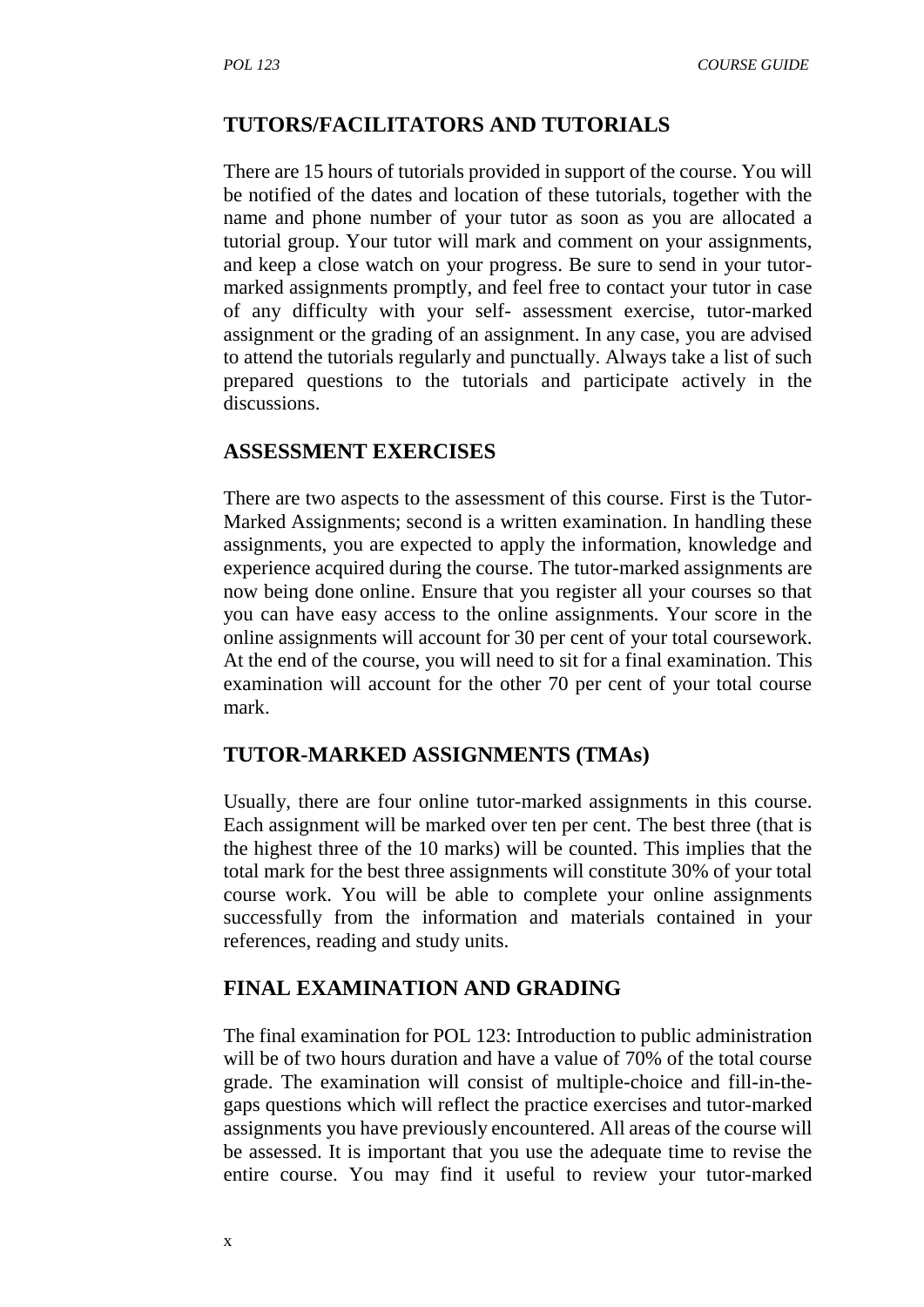assignments before the examination. The final examination covers information from all aspects of the course.

# **HOW TO GET THE MOST FROM THIS COURSE**

- 1. There are 25 units in this course. You are to spend one week in each unit. In distance learning, the study units replace the university lecture. This is one of the great advantages of distance learning; you can read and work through specially designed study materials at your own pace, and at a time and place that suits you best. Think of it as reading the lecture instead of listening to the lecturer. In the same way, a lecturer might give you some reading to do. The study units tell you when to read and which are your text materials or recommended books. You are provided exercises to do at appropriate points, just as a lecturer might give you in a class exercise.
- 2. Each of the study units follows a common format. The first item is an introduction to the subject matter of the unit, and how a particular unit is integrated with other units and the course as a whole. Next to this is a set of learning objectives. These objectives let you know what you should be able to do, by the time you have completed the unit. These learning objectives are meant to guide your study. The moment a unit is finished, you must go back and check whether you have achieved the objectives. If this is made a habit, then you will significantly improve your chance of passing the course.
- 3. The main body of the unit guides you through the required reading from other sources. This will usually be either from your reference or from a reading section.
- 4. The following is a practical strategy for working through the course. If you run into any trouble, telephone your tutor or visit the study centre nearest to you. Remember that your tutor's job is to help you. When you need assistance, do not hesitate to call and ask your tutor to provide it.
- 5. Read this course guide thoroughly. It is your first assignment.
- 6. Organise a study schedule Design a 'Course Overview' to guide you through the course. Note the time you are expected to spend on each unit and how the assignments relate to the units.
- 7. Important information; e.g. details of your tutorials and the date of the first day of the semester is available at the study centre.
- 8. You need to gather all the information into one place, such as your diary or a wall calendar. Whatever method you choose to use, you should decide on and write in your dates and schedule of work for each unit.
- 9. Once you have created your study schedule, do everything to stay faithful to it.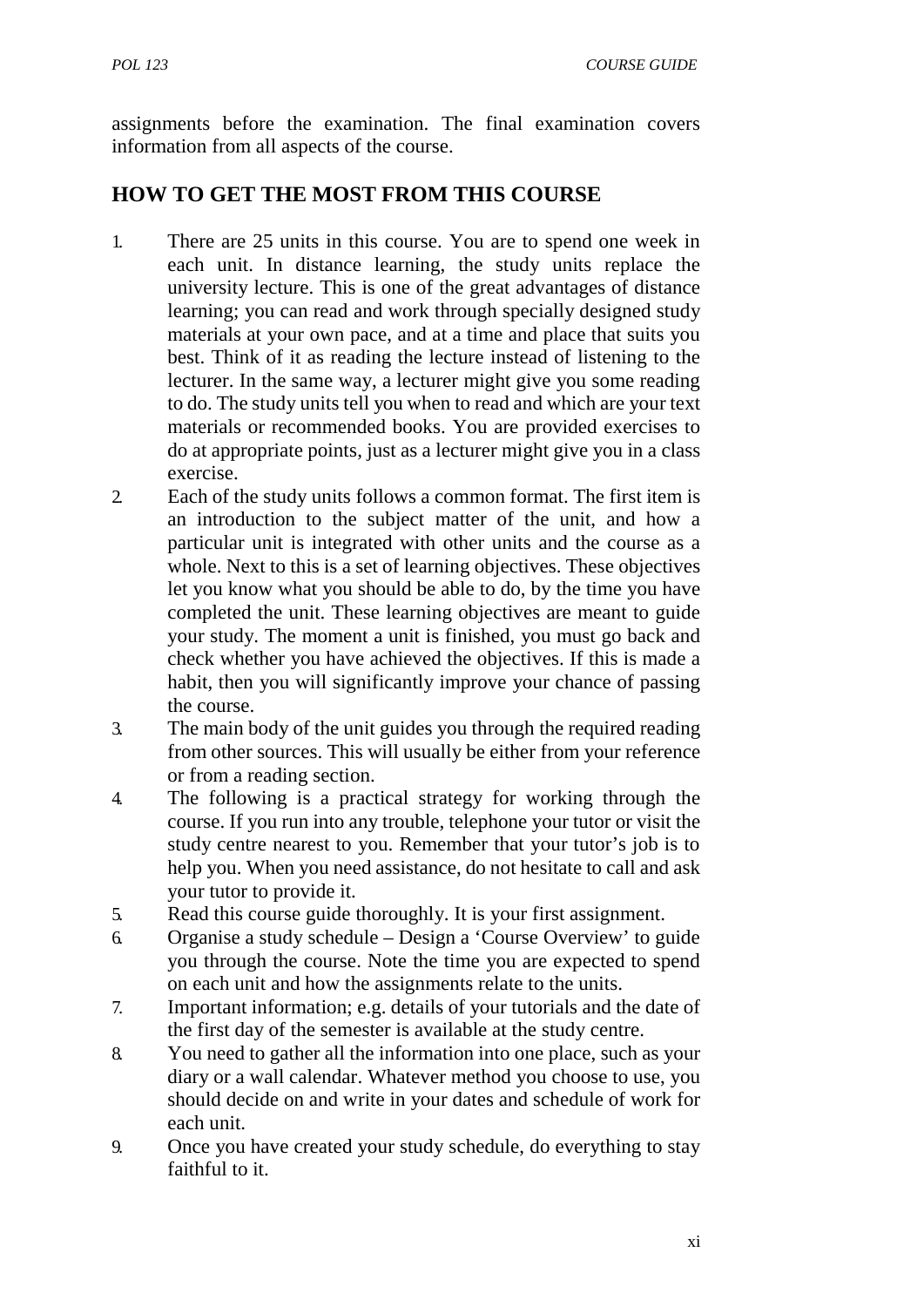- 10. The major reason that students fail is that they get behind in their coursework. If you get into difficulties with your schedule, please let your tutor or course coordinator know before it is too late for help.
- 11. Turn to Unit 1, and read the introduction and the objectives for the unit.
- 12. Assemble the study materials. You will need your references for the unit you are studying at any point in time.
- 13. As you work through the unit, you will know what sources to consult for further information.
- 14. Visit your study centre whenever you need up-to-date information.
- 15. Well before the relevant online TMA due dates, visit your study centre for relevant information and updates. Keep in mind that you will learn a lot by doing the assignment carefully. They have been designed to help you meet the objectives of the course and, therefore, will help you pass the examination.
- 16. Review the objectives for each study unit to confirm that you have achieved them. If you feel unsure about any of the objectives, review the study materials or consult your tutor. When you are confident that you have achieved a unit's objectives, you can start on the next unit. Proceed unit by unit through the course and try to space your study so that you can keep yourself on schedule.
- **17.** After completing the last unit, review the course and prepare yourself for the final examination. Check that you have achieved the unit objectives (listed at the beginning of each unit) and the course objectives (listed in the course guide).

## **CONCLUSION**

This is a theory course but you will get the best out of it if you cultivate the habit of relating it to day to day administrative processes in both private and public settings.

## **SUMMARY**

The course material gives you an overview of what to expect in the course of this study. It teaches you the basic concepts, scope as well as the principles of Public Administration. It will also acquaint you with the new dimensions and general aspects of Administration.

We wish you success and hope that you will find it both interesting and useful.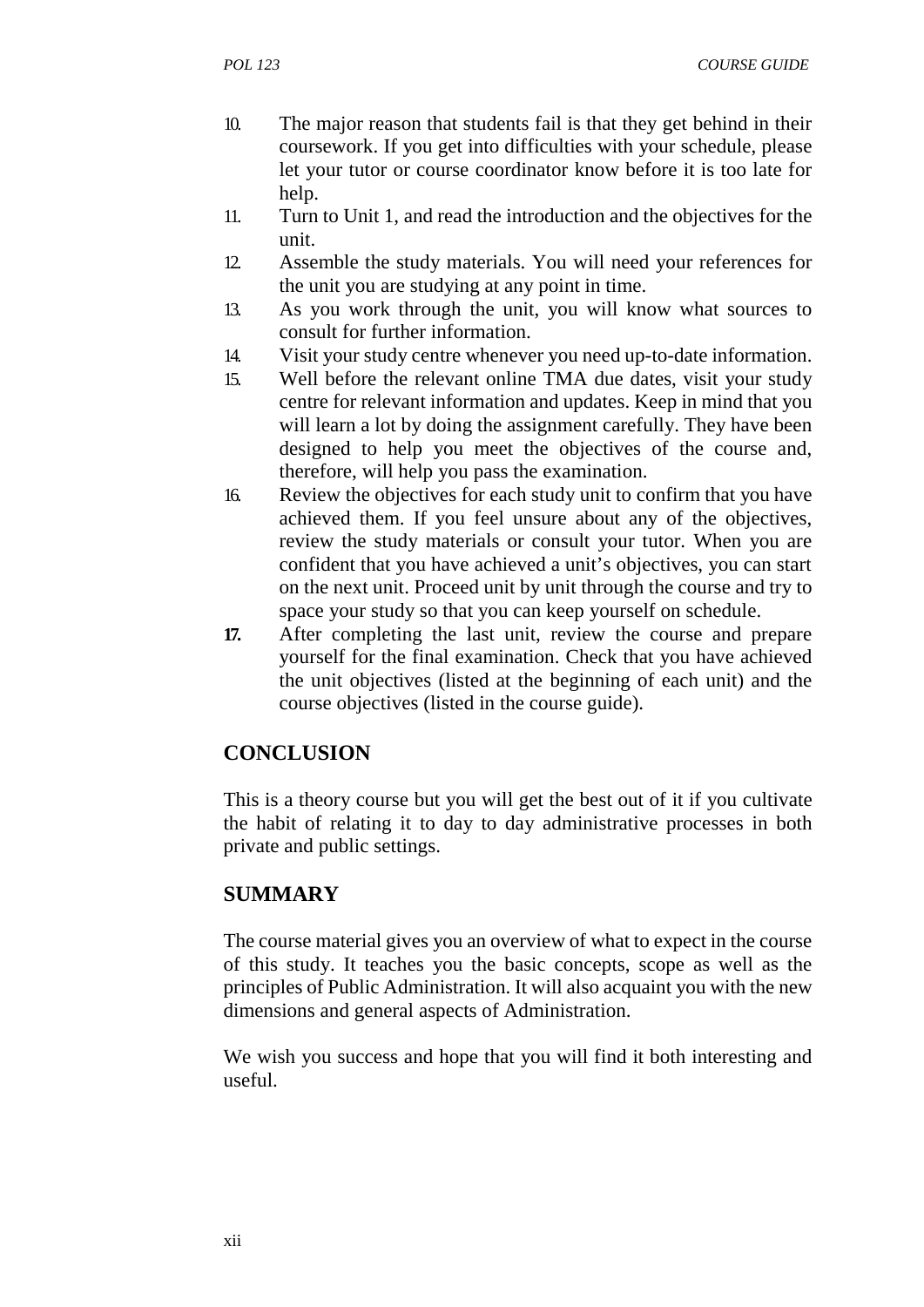## **REFERENCES/FURTHER READING**

- Bouwman, Robin, & Stephan Grimmelikhuijsen. (2016). Experimental Public Administration from 1992 to 2014: A Systematic Literature Review and Ways Forward. *International Journal of Public Sector Management* 29(2): 110– 31. CrossrefWeb of Science®Google **Scholar**
- Güven, Ahmet (2014). The Effects Of The New Public Administration Approach On Local Governance Control. *Journal of International Management, Educational and Economics Perspective*. 2. 1-10.
- Igbokwe-Ibeto, C. (2019). African bureaucracy and public administration: Analysing the normative impediments and prospects. *Africa's Public Service Delivery & Performance Review*, *7*(1), 11 pages. doi:https://doi.org/10.4102/apsdpr.v7i1.323
- Afsaneh, Nahavandi & Lyn, Corbett (2018). Leaping into public leadership, *International Journal of Public Leadership*, 10.1108/IJPL-06-2018-0027, **14**, 4, (218-231),
- Ekhator, Victor Eghe (2002). *Rudiments of Public Administration.* Kaduna: Joyce Graphic Printers and Publishers Co.
- Leah Tomkins, Jean Hartley & Alexandra, Bristow (2020). Asymmetries of leadership: Agency, response and reason, *Leadership*, 10.1177/1742715019885768, **16**, 1, (87-106).
- Ekhator, Victor Eghe (2002). *Rudiments of Public Administration*. Kaduna: Joyce Graphic Printers and Publishers Co.
- Nicholas, Henry (ed.) (2006). *Public Administration and Public Affairs.* New Delhi: Prentice-Hall Ltd.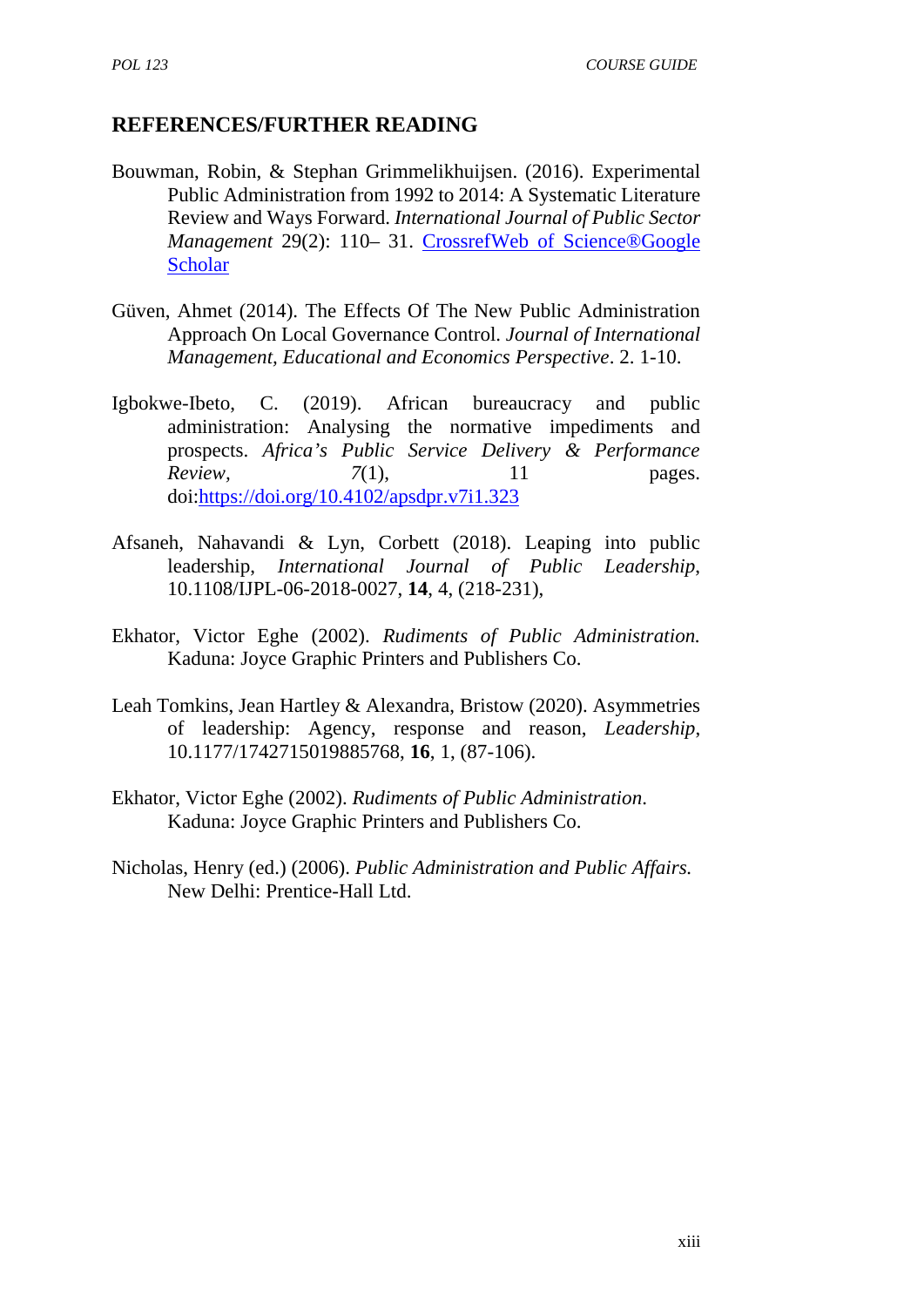# **MAIN COURSE**

| <b>CONTENTS</b><br><b>PAGE</b> |                                                  |    |
|--------------------------------|--------------------------------------------------|----|
| <b>Module 1</b>                | The Meaning of Public Administration             | 1  |
| Unit 1                         | Basic Concept of Public Administration           | 1  |
| Unit 2                         | Public and Private Administration                | 6  |
| Unit 3                         |                                                  | 11 |
| Unit 4                         | Environment of Public Administration             | 16 |
| Unit 5                         |                                                  | 21 |
| <b>Module 2</b>                | The Controversy about The Nature, Contexts       |    |
|                                | and Ends of Public Administration                | 25 |
| Unit 1                         | New Dimensions of Public Administration          | 25 |
| Unit 2                         | Approaches to the Study of Public Administration | 30 |
| Unit 3                         |                                                  | 33 |
| Unit 4                         | Public Administration as an Art and as a Science | 38 |
| Unit 5                         | Public Administration and Other Social Sciences  | 41 |
| <b>Module 3</b>                | <b>Public Administration in Africa</b>           | 48 |
| Unit 1                         | The Problem and Failure of Bureaucracy in Africa | 48 |
| Unit 2                         | Chief Executive and Legislature as a Board of    |    |
|                                |                                                  | 55 |
| Unit 3                         | Management - A Conceptual Analysis               | 62 |
| Unit 4                         | Policy Formation and Decision-Making             | 66 |
| Unit 5                         | Administration and Nigeria Experience            | 72 |
| <b>Module 4</b>                | Administrative Controls                          | 77 |
| Unit 1                         | Executive Control over Administration            | 77 |
| Unit 2                         | Parliamentary Control Administration             | 83 |
| Unit 3                         | Judicial Control over Administration             | 88 |
| Unit 4                         | Community Control over Administration            | 93 |
| Unit 5                         |                                                  | 96 |
|                                |                                                  |    |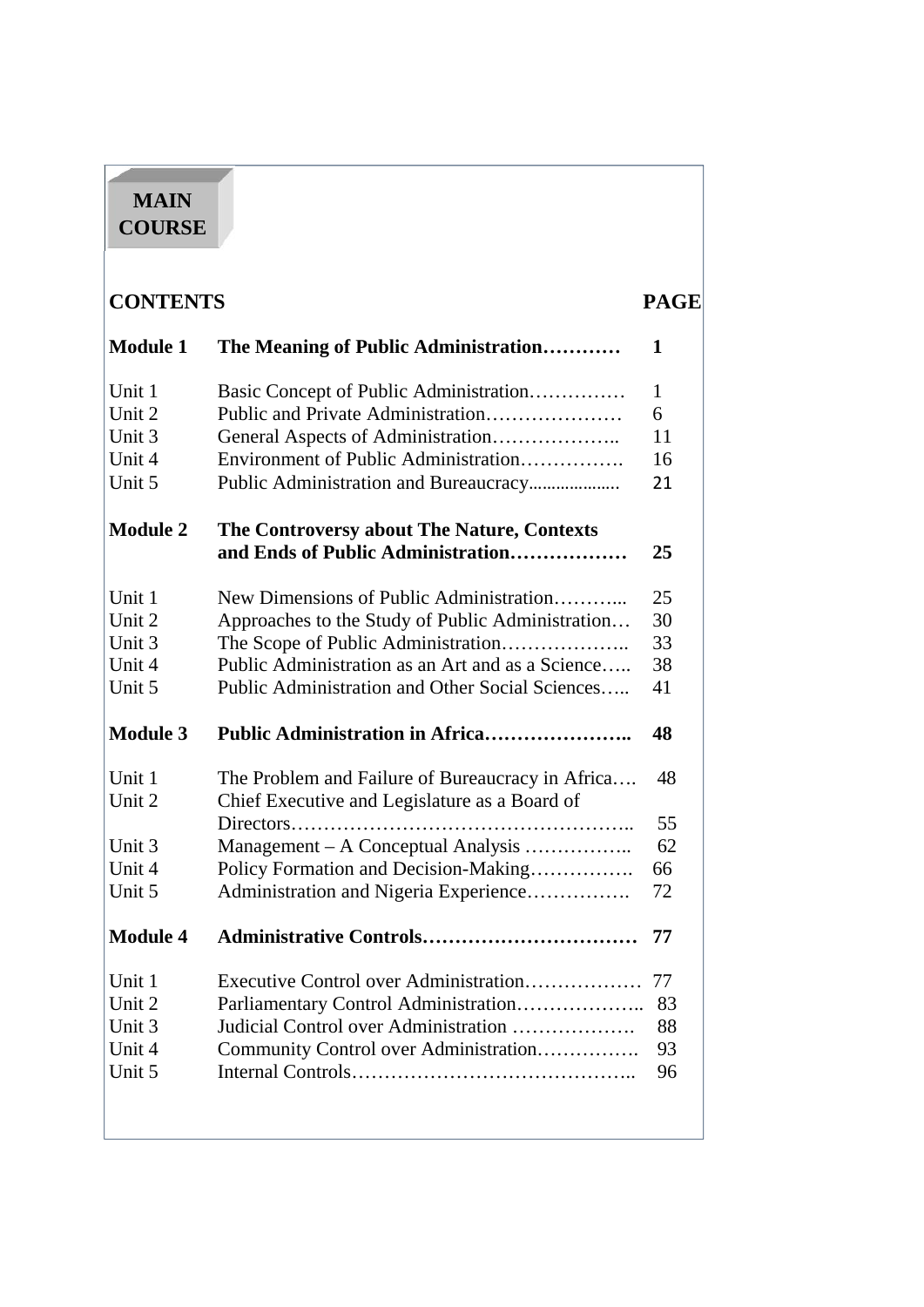| Module 5 | <b>100</b> |
|----------|------------|
|          | 100        |
|          | 105        |
|          | 111        |
|          | 115        |
|          | 119        |
|          |            |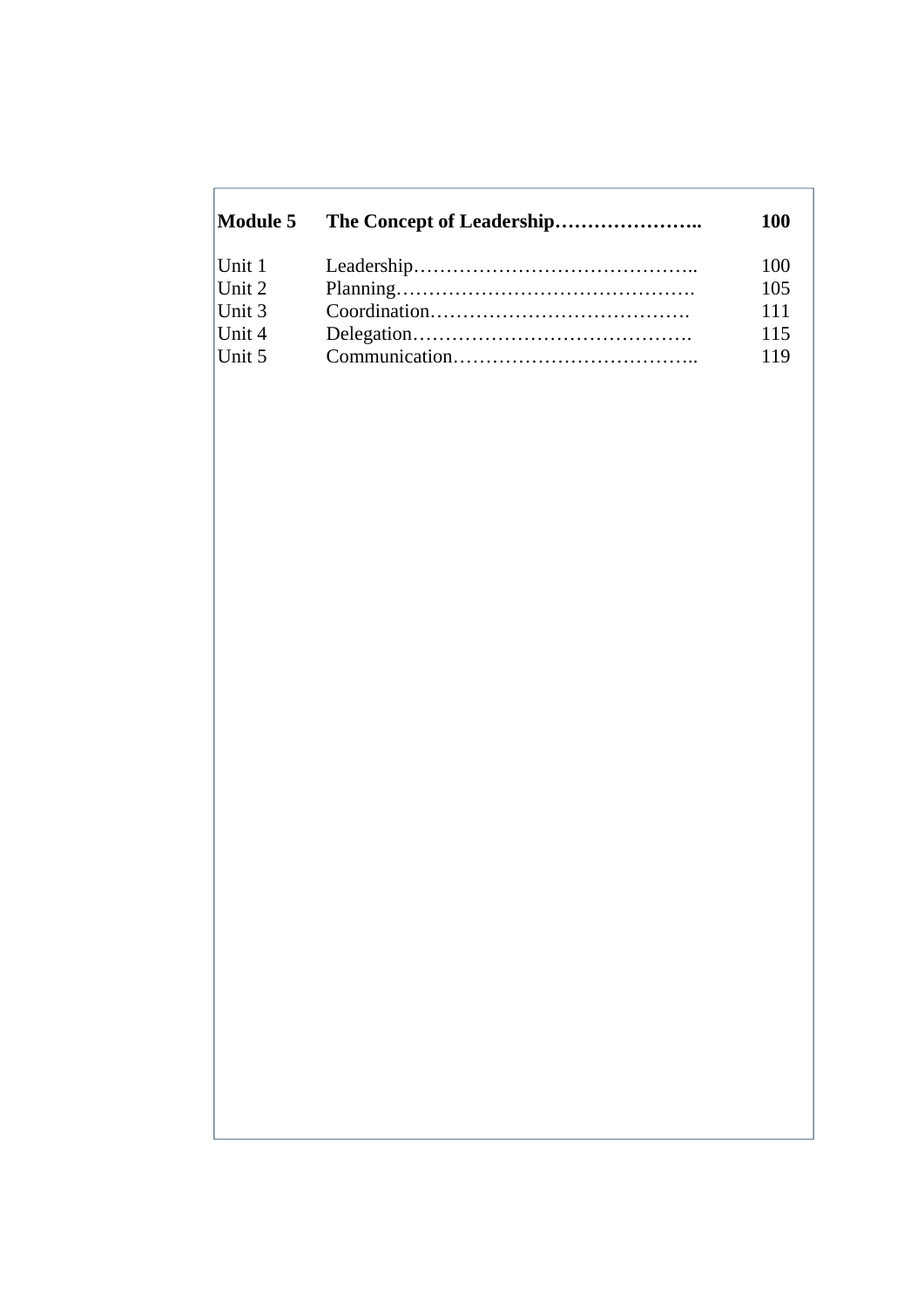## **MODULE 1 THE MEANING OF PUBLIC ADMINISTRATION**

#### **INTRODUCTION**

This module will examine the basic concepts and general aspects of public administration. The varying perspectives which form the environments of public administration would be emphasized. The module will also examine the nature of public and private administration, giving the student the necessary grasp of issues in governance. The historical analysis in Unit one is vital in understanding the origin of public administration. Finally, the module will examine the nature of Public Administration and Bureaucracy. This module is made up of five units, the framework upon which we would base our further discussions on public administration.

- Unit 1 Basic Concept of Public Administration
- Unit 2 Public and Private Administration
- Unit 3 General Aspects of Administration
- Unit 4 Environment of Public Administration.
- Unit 5 Public Administration and Bureaucracy.

## **UNIT 1 BASIC CONCEPT OF PUBLIC ADMINISTRATION**

#### **CONTENTS**

- 1.0 Introduction
- 2.0 Objectives
- 3.0 Main Content
	- 3.1 The Basic Concepts of Public Administration
	- 3.2 The Rationale for the Study
- 4.0 Conclusion
- 5.0 Summary
- 6.0 Tutor-Marked Assignment
- 7.0 References/Further Reading

## **INTRODUCTION**

Public Administration deals with the science of getting things done in the most efficient ways in the Public sector and for a long time to come, government and governmental agencies will continue to dominate the scope of human activities. The administration is generally geared to produce results and equipped to face current challenges. Sadly, while successive rulers have been so preoccupied with a series of political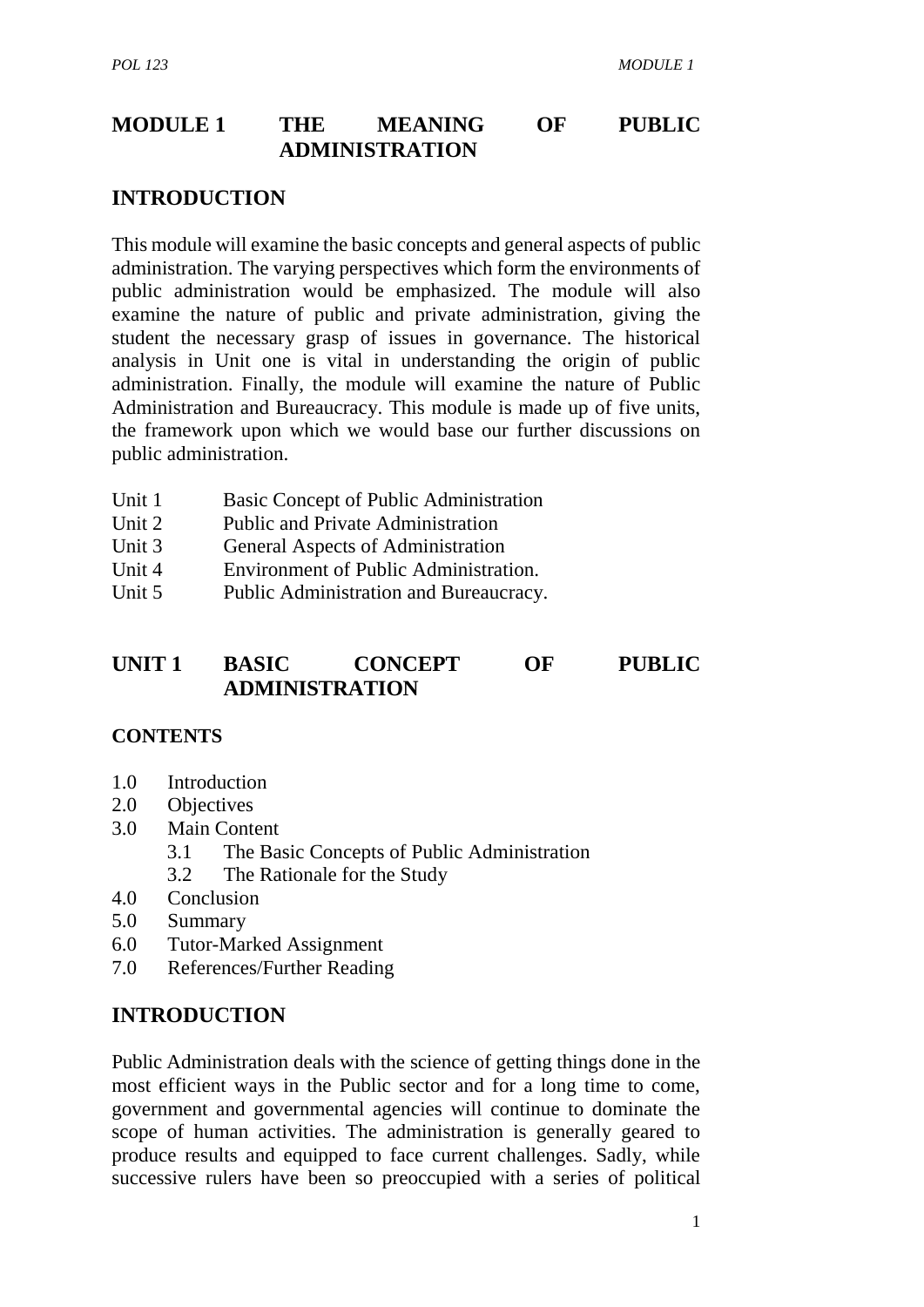problems and disturbances, there has been little time to ponder on the problems of public administration. This unit introduces us to the basics of administration and the rationale for the study of Public Administration.

# **2.0 OBJECTIVES**

By the end of this unit, you will be able to:

- explain the basic concepts of public administration
- discuss the rationale for the study of public administration.

# **3.0 MAIN CONTENT**

## **3.1 The Basic Concepts of Public Administration**

Woodrow Wilson who largely set the tone for the early study of public Administration in an essay titled, "The Study of Administration", Published in the Political Science Quarterly in 1887, observed that it is getting harder to run a constitution than to frame one and thus, called for the bringing of more intellectual resources to bear in the management of the State. This essay gave a big push to the infant science of Public Administration. Since the beginning of the Twentieth Century, a systematic study of Public Administration has begun. During the post First World War, there arose a great interest for the study of Public Administration as a separate branch of Social Sciences.

Nevertheless, Wilson unquestionably posted one unambiguous thesis in his article that has had a lasting impact on the field: Public Administration is worth studying. The next step in the direction of growth of Public Administration came about when the Second World.

It is difficult to define the subject of Public Administration in one sentence and various definitions have been put forth to properly define the term "Public Administration" but so far, no precise or specific definition has been given to this term. But Administration has to exist in any organisation set up for a defined purpose or objective. Whether you think of the church, the army, a university, an industrial or business concern or a purely social organisation, there has to be administered because each one consists of human beings brought together in a hierarchical set-up, making use of tools, equipment, human and material resources, all in the guise to attain the objective for which the organisation is established.

However, each definition has rather widened the scope of the subject. Nevertheless, it must be borne in mind that it is not the executive office or department, which alone constitutes Public Administration. All the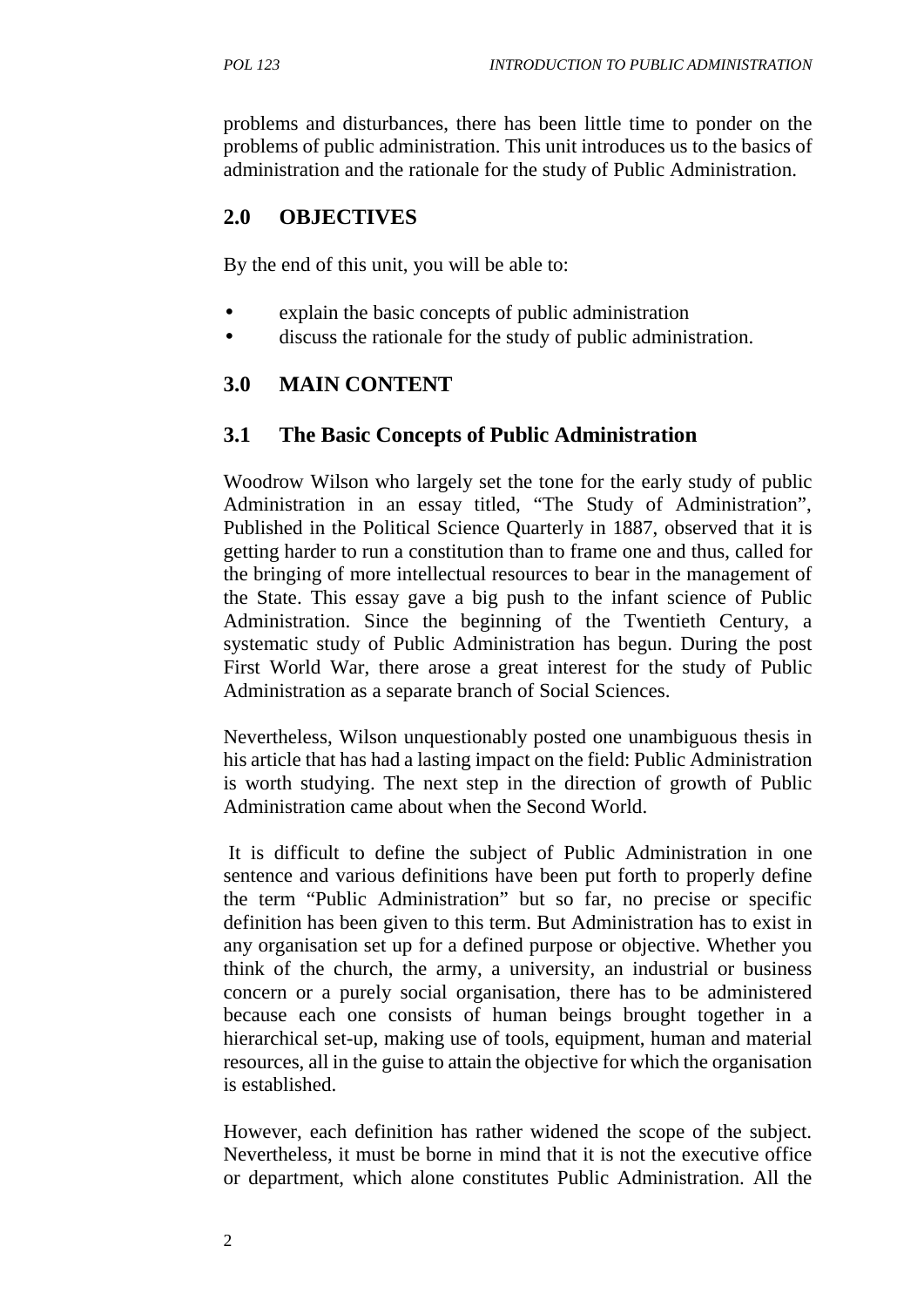departments of government in one way or the other are an integral part of this administration. It is concerned with both the formulation and implementation of public policies. Administration simply means the activities undertaken by the government to fulfil its desired ends. The difference, however, lies only in the 'actions' which are to be considered as administrative activities. Some scholars adopt a broader view and include all governmental activities done to fulfil public policy, which others take a narrow view and consider only those activities concerned with the executive branch of the government.

The definitions given by eminent scholars are as follows:

Hoddgso says "Public Administration comprises all activities of persons or groups in governments or their agencies, whether these organisations are international, regional or local in their scope, to fulfil the purposes of those governments or agencies while Officer and Presthus lay more emphasis on the coordinating role of the administration. In their opinion, "Administration consists of getting the work of government done by coordinating the efforts of the peoples so that they can work together to accomplish their set tasks."

Others emphasize upon the administrative function of implementing the law of the country. For instance, Walker, in his view sees Public Administration as "The work which the government does to give effect to a law". Negro and Negro, summarize the meaning of Public Administration thus:

A cooperative group effort in a public setting, all three branches of government executive legislative and judiciary and their interrelationship, the important roles in the formulation of public policy and thus a part of the political process, More important than, and also different in significant ways from private administration and closely associated with numerous private group and individuals in providing services to the community.

#### **The Rationale for the Study of Public Administration**

The importance of Public Administration has tremendously increased with increase in-state activities. The state is no longer regarded as a preserver of the status quo. The centuries-old nation of the police state which was to be responsible only for the maintenance of law and order and the policy of non-interference in the day-to-day activities has completely lost its relevance. The modern state has undertaken the new role of an accelerator of economic and social change as well as a prime mover and stimulator of national development. With this change in the ends of a modern state, the purposes of public Administration have also assumed a different dimension and orientation. Its functions have enormously increased in number, variety and complexity and its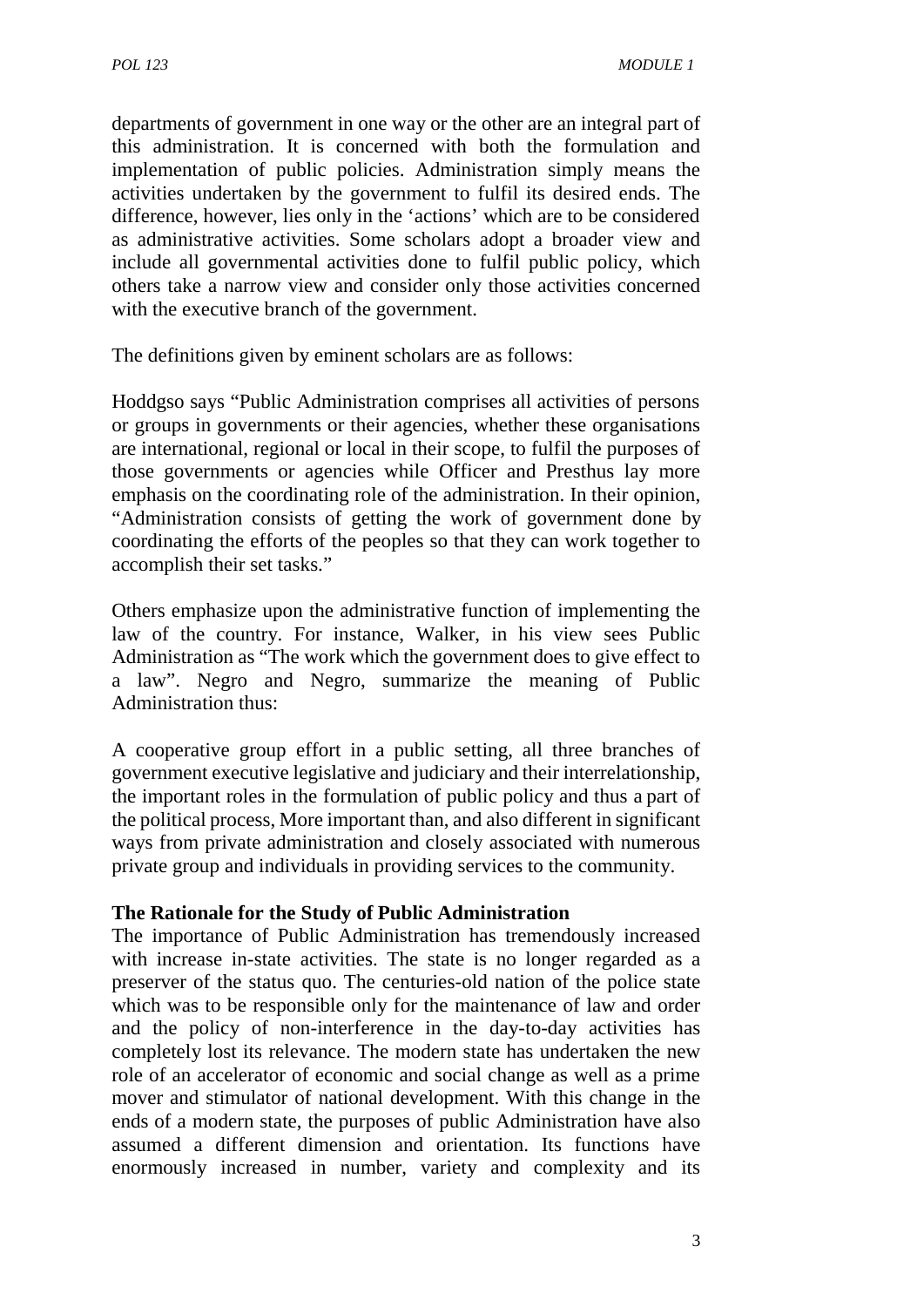methodology has grown from the trial and error stage into an orderly discipline with an organised, ever-increasing body of knowledge and experience.

Today, we see the great bulk of administrative departments coming into being. For instance, a newborn baby, from birth to grave, remains under the purview of Public Administration because his/her birth, as well as death, must be registered with the local authorities. There are many welfare agencies which provide all necessary benefits to the child. Everybody needs the services of the Post Office and we wonder at the vast organisation which is needed to provide this service. There are employment exchanges, rationing offices, government mints, agriculture departments, industries departments, department of foreign relations, etc which affect almost every citizen in one way or the other.

What does all this indicate? The administrator's position within an establishment or organisation is therefore strategic and pivotal. It is true to say that the place of administration has come to be recognized in every sector of human endeavour as being the keystone to the success and indeed to the very existence of the enterprise. Being concerned with the planning, coordination, supervision and control of the enterprise or establishment with which it is involved, the science of administration appears to have become an essential instrument in the uplifting of human welfare.

#### **SELF-ASSESSMENT EXERCISE**

Why should the administration have to exist in any organisation set up for a defined purpose and objective?

# **4.0 CONCLUSION**

Public Administration is the device used to reconcile bureaucracy with democracy. It is a broad-ranging and shapeless combination of theory and practice. Its purpose is to promote a superior understanding of government and its relationship with the society it governs, as well as to encourage public policies to be more responsive to social need and to institute managerial practices attained to effectiveness, efficiency, and the deeper human requisites of the citizenry. In considering the significance of administration, it is interesting to reflect that the importance of planning, co-ordination and control has been recognized from very early times. The tasks performed by modern administrators have been carried on throughout history.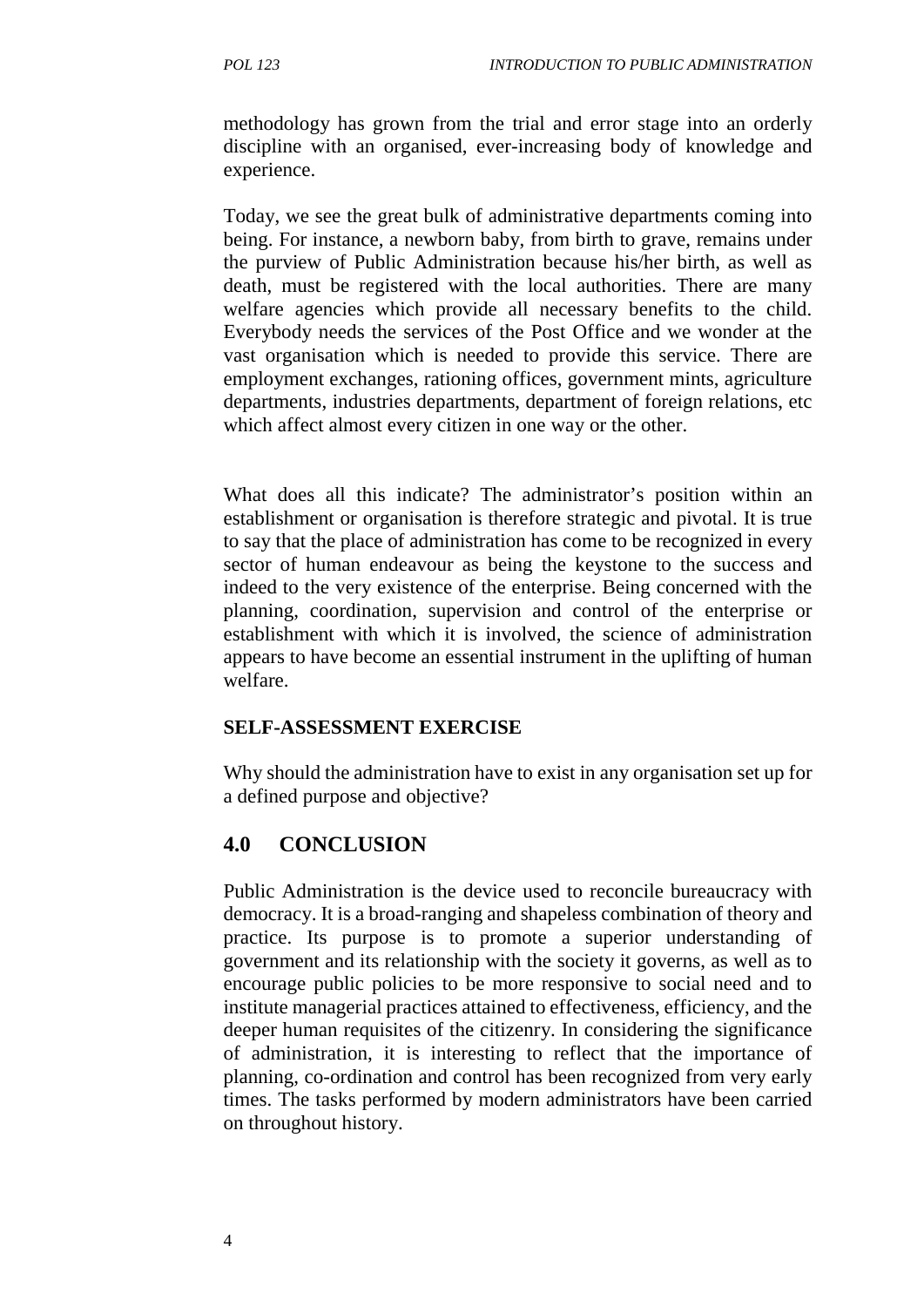# **5.0 SUMMARY**

The most fundamental public benefit in any society is the preservation of human life, and the only the government is responsible for safeguarding its citizens. When government fails to protect its people, its relevance is reasserted by default. So, the point here is that the government is essential for the creation of basic public benefits. To sum up, it may be said that Public Administration is the non-political machinery of the government carrying on its work for the welfare of the people according to the laws set up by the state.

# **6.0 TUTOR-MARKED ASSIGNMENT**

What was Woodrow Wilson's contribution to the development of Public Administration?

Give at least, six (6) points for the study of public Administration.

## **7.0 REFERENCES/FURTHER READING**

- Bouwman, Robin, and Stephan Grimmelikhuijsen. 2016. Experimental Public Administration from 1992 to 2014: A Systematic Literature Review and Ways Forward. *International Journal of Public Sector Management* 29(2): 110– 31. CrossrefWeb of Science®Google Scholar
- Adebayo, Augustus (2004). Principles and Practice of Public Administration in Nigeria. Abuja: Spectrum BookLtd.
- Ekhator, Victor Eghe (2002). *Rudiments of Public Administration*.
- Kaduna: Joyce Graphic Printers & Publishers Co.
- Keeling D. (1972). *Management in Government.* London: George Allen  $&$  Unwin.
- Nicholas, Henry (ed). (2004). *Public Administration and Public Affairs*. New Jersey: Prentice Hall, Inc.
- Vishnoo, Bhagwan & Vidya,Bhushan (ed). (2005). *Public Administration.* New Delhi: S.Chand and company Ltd.
- William, Harader H. (1977). *Whither Public Administration & Public Administration Review 37.*
- While L.D. (1955). *Introduction to the Study of Public Administration.* New York: Macmillan Co.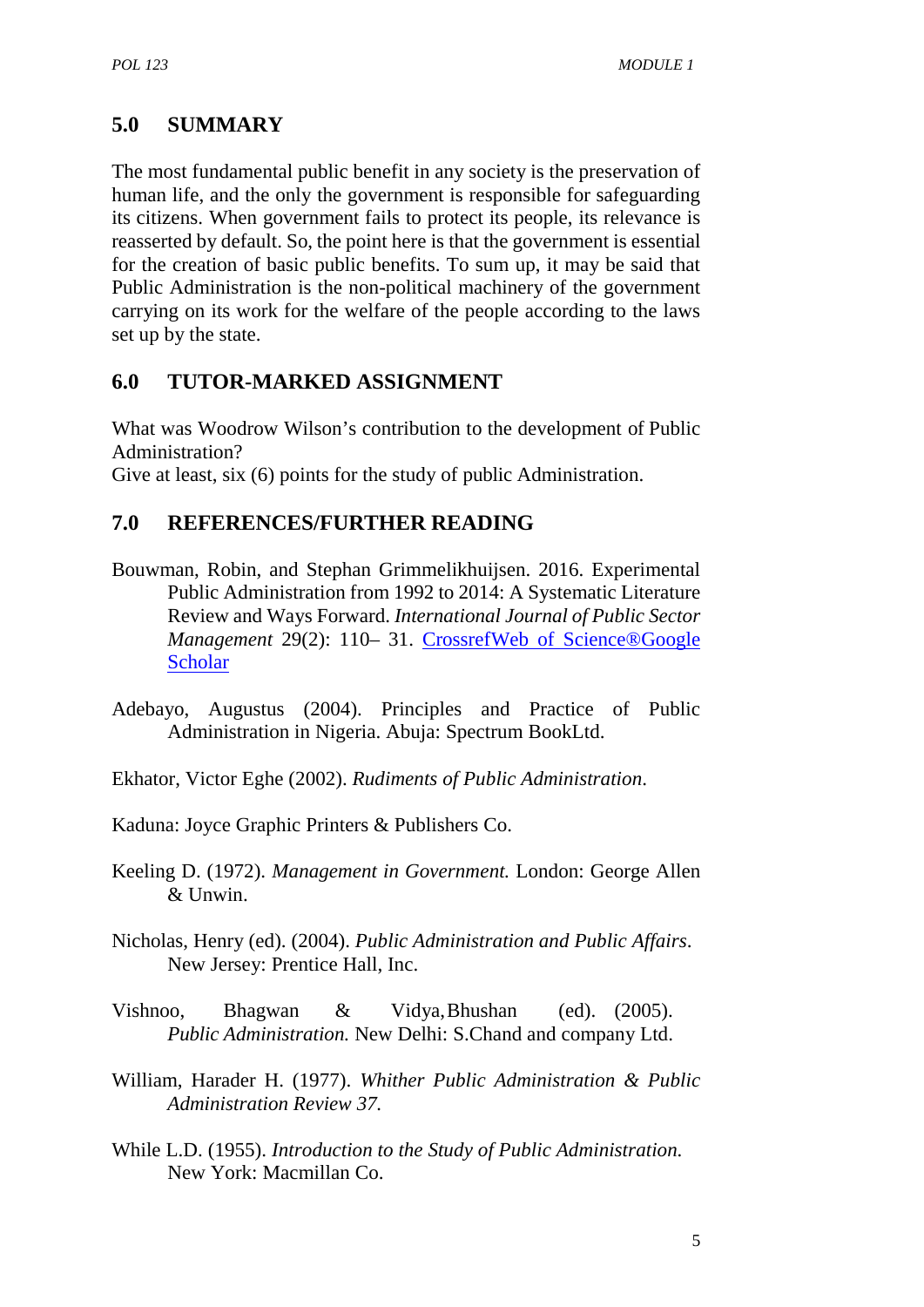#### **UNIT 2 THE DICHOTOMY BETWEEN PRIVATE AND PUBLIC ADMINISTRATION**

#### **CONTENTS**

- 1.0 Introduction
- 2.0 Objectives
- 3.0 Main Content
	- 3.1 Agency
	- 3.2 Interest
	- 3.3 Access to Activities/Officials
	- 3.4 Working Differences between Public Administration and Private Management
- 4.0 Conclusion
- 5.0 Summary
- 6.0 Tutor-Marked Assignment
- 7.0 References/Further Reading

#### **1.0 INTRODUCTION**

Defining the "Public" in Public Administration has long been a knotty problem for academics. In part, this is precise because Western Culture has never completely sorted out what Stanley I. Benn and Gerald F. Gans call the "complex –structured concept "of "Publicness" and " Privateness" in society, and this large dilemma has had its effects on understanding what constitutes Public Administration. Some scholars feel that there is no difference between the two and that the administrative activities and techniques are similar in all organisations, whether they be private or public. Urwick, Fallet and Fayol subscribed to this. Fayol in his book written in 1949, opinioned that we are no longer confronted with several administrative sciences but with one which can be applied equally well to the public and private affairs".

#### **2.0 OBJECTIVES**

By the end of this unit, you will be able to:

- agency
- interest
- access to activities/officials
- the differences between public administration and private management.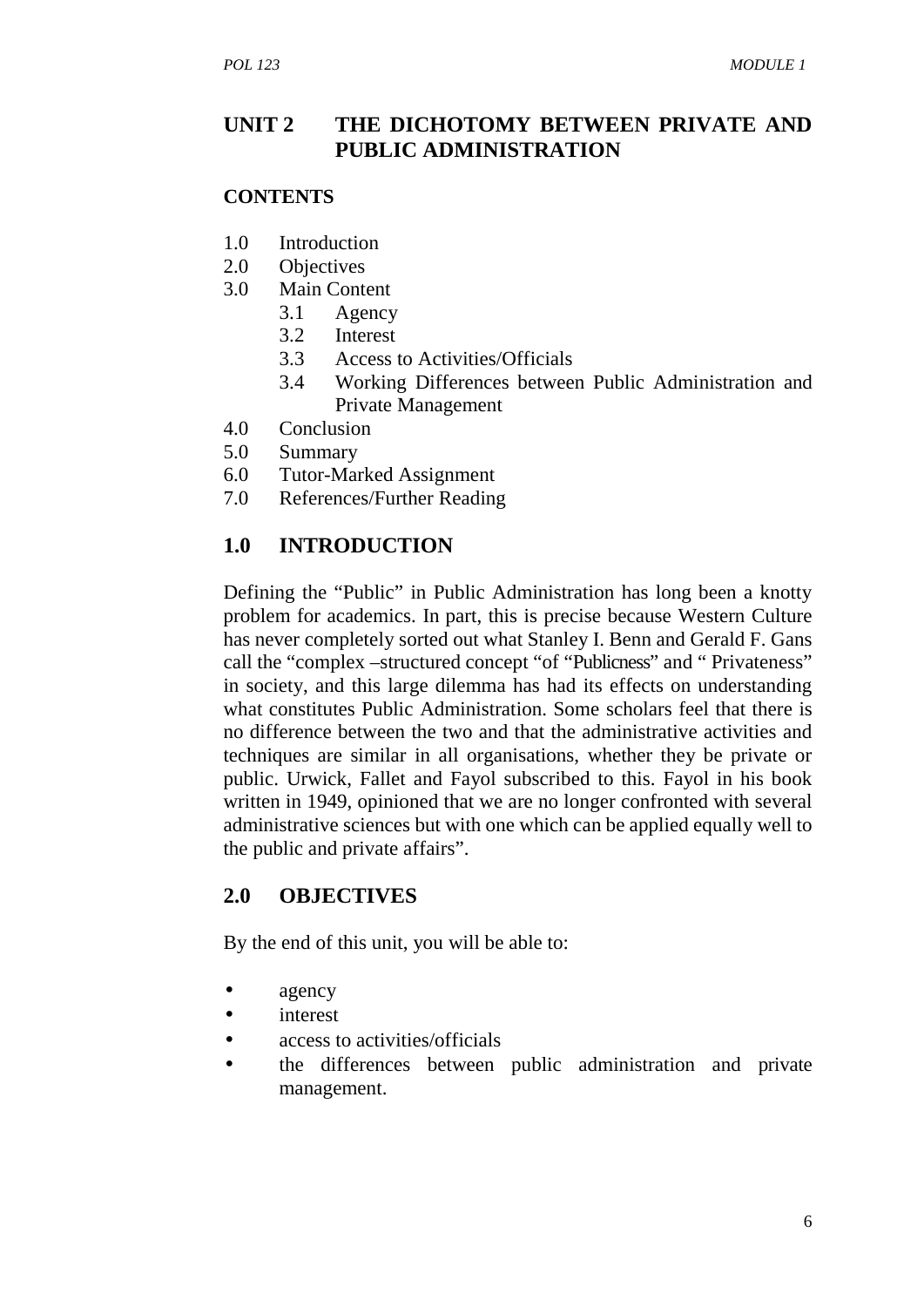# **3.0 MAIN CONTENT**

#### **3.1 Agency**

In this sense, agencies refer to the basic distribution between an agent acting privately, that is, on his account, or publicly, that is as an officer of the city/society. What significance do your actions and decisions have for the status of other people? Take, for instance, public administration has a responsibility to the public, the public administrators are expected to act under the wishes and aspiration of the people expressed through their representatives who constitute the legislature. The legally sanctioned policies are implemented by the executive branch of the governments. On the other hand, Private administration does not have as much great responsibility towards the public. It is not responsible to the public in the sense in which Public Administration is. Thus, while Public Administration is directly responsible to the people to a very great extent, private administration is only responsible to the people indirectly, and that too generally to secure its ends and not necessarily for the welfare of the people.

## **3.2 Interest**

Interest is concerned with the status of the people who will be better or worse off for whatever is in question. Hence, it is the interest of the private firm to benefit only the people in it or who owns it. By contrast, the supposed end of a public enterprise is to serve every member of the community. In essence, Public Administration is conducted with service motive while the motive of private administration is profit-making. If the establishment of a textile mill brings more profit to the businessman than the establishment of a sugar mill, the former will be preferred by him and not the latter, however urgent the need of the latter may be. But if it were the case of public administration, the latter would have been preferred to the former. If private administration is useful to the public, its service to it is a by-product of profit-making. It also follows from it that a private administration will never undertake work if it does not bring profit to him.

## **3.3 Access to Activities/Officials**

This refers to the degree of openness that distinguishes 'publicness' from 'privateness'. Access encompasses access to activities – e.g. town meetings are public because they are open to all, but corporate board meeting is private because only board members have access to them. On the other hand, in Public Administration, officials remain incognito, even the most senior officials remain incognito and their identity is not disclosed. This is because whatever they do, is in the name of the government and not in their name. On the contrary, a private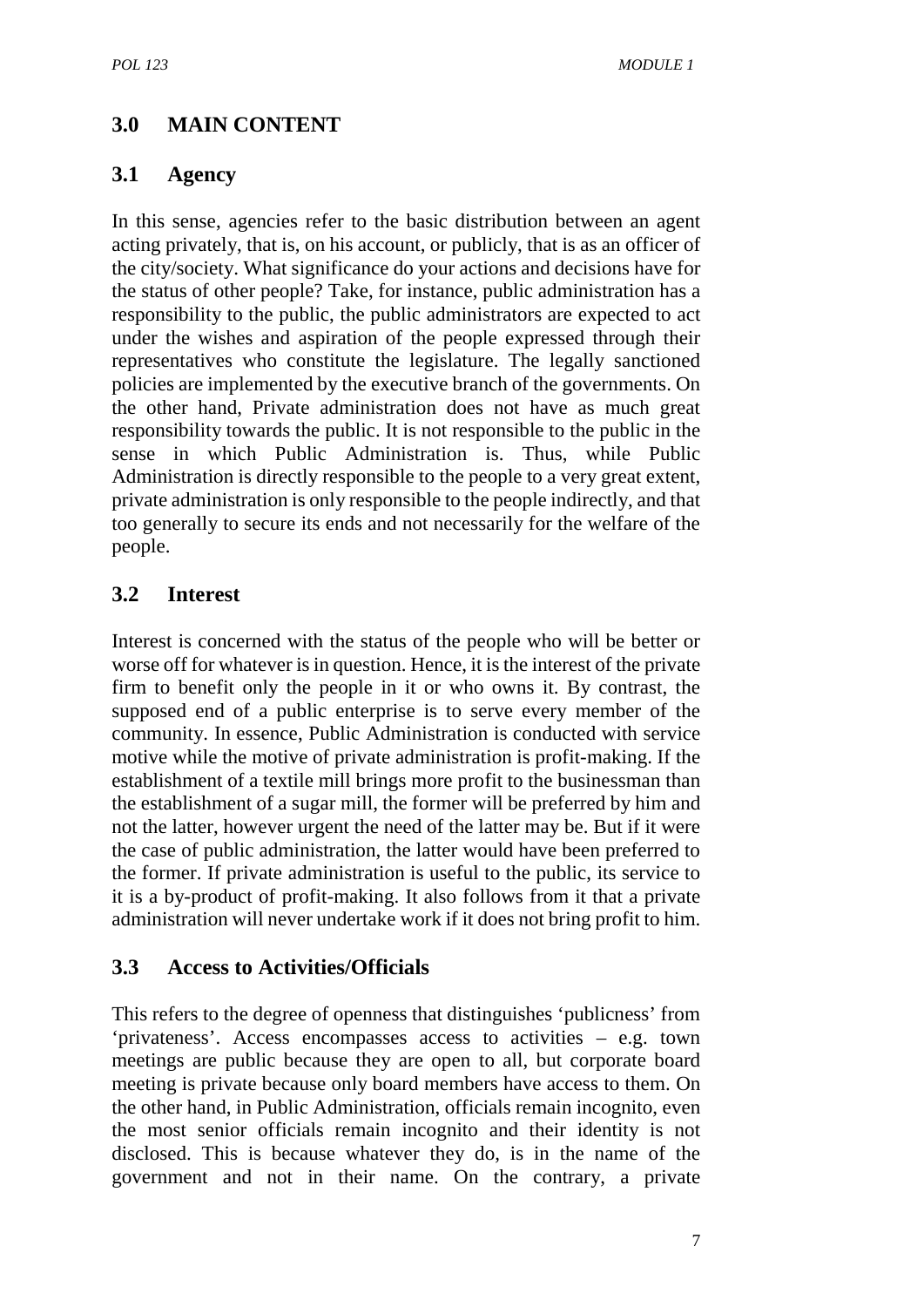administration (entrepreneur) does things on his/her behalf and is well known in the business circles. However, it is necessary to know that Simon Taad made this distinction between the two when he wrote in 1957that:

Public administration is bureaucratic whereas private is business-like, Public administration is political whereas private administration is non political and Public administration is characterised by "red-tape" whereas private administration is free from it. These distinctions do not, of course, hold water/hold sway always but they are noticeable under certain circumstances.

#### **Key Differences Between public and private administration**

The important points of difference between public and private administration are given below:

- 1. The systematic and well-planned management of the affairs of the state to achieve the purposes established by the government is known as public administration. The term private administration refers to the operation. Management and organization of the affairs of the business enterprise.
- 2. Public administration is a political process. On the other hand. Private administration is a business activity.
- 3. Public administration takes place in governmental setup, whereas private administration operates in the structure other than the governmental setup.
- 4. Public administration follows a bureaucratic approach, while the private administration has an egalitarian approach.
- 5. Decision making in public administration is pluralistic, but in private administration, there is monopolistic decisions are taken.
- 6. In public administration. The revenue is generated from taxes, fees, duties, penalties and other dues paid by the general public. As opposed to private administration, where profits from operating activities are the major source of revenue.
- 7. When it comes to accountability, public officials are accountable to the general public. Unlike, private administration where the employees are accountable to the owners.
- 8. Public administration is welfare-oriented; it works with a service motive. Conversely, private administration is profit-oriented.

However, the government can improve revenue by the following ways:

- a) The use of information technology should be introduced across the board to ensure a comprehensive database for the taxpayers.
- b) The state boards of internal revenues should also be empowered to provide a one-stop-shop for tax collection.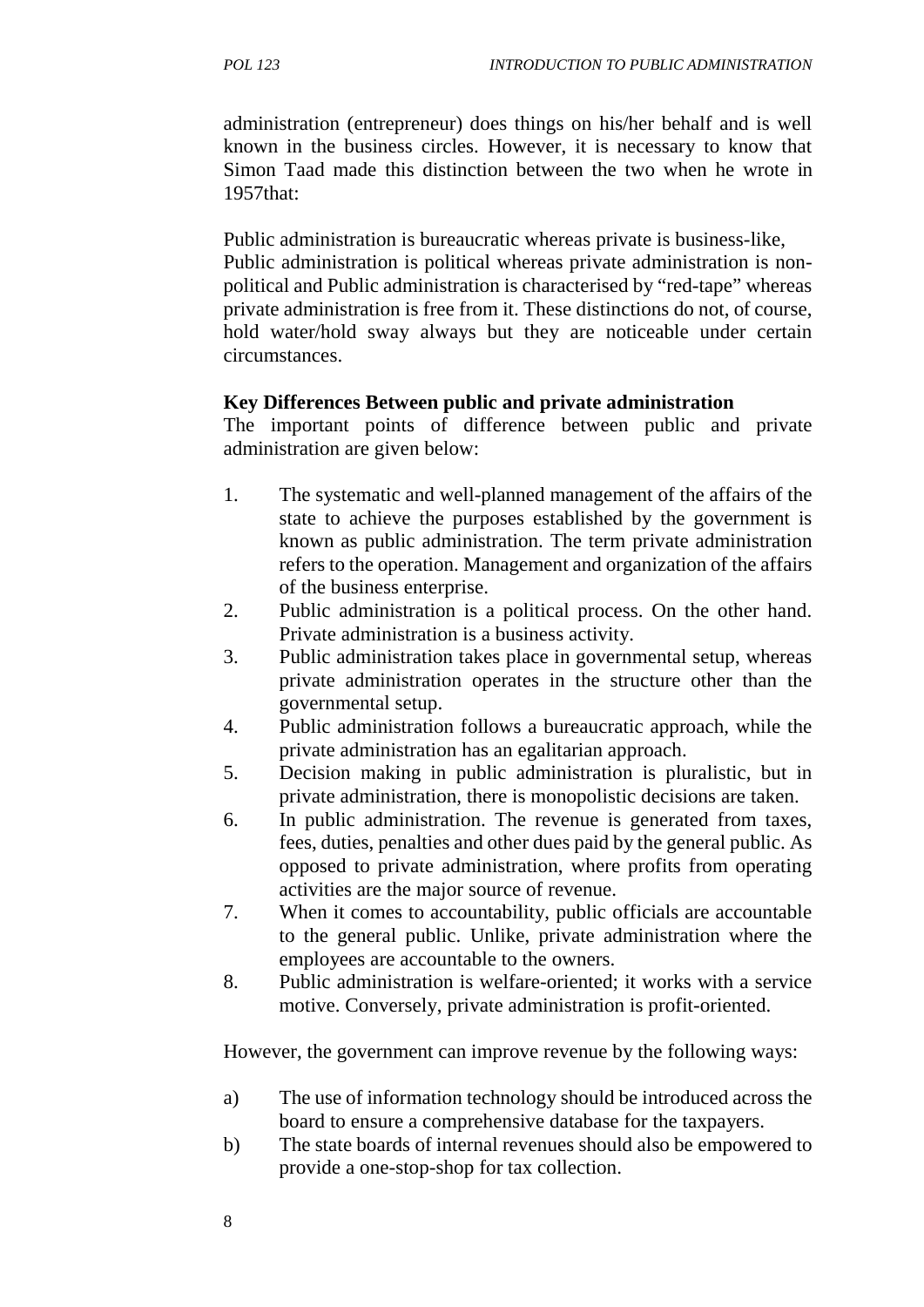- c) Other sources of revenues like stamp duties; levies and fees collected by the state and local government should be enhanced.
- d) Create transparent, evidence-based plans to support economic diversification.

Implement those plans with public oversight, transparency and accountability.

- e) Diversify revenue sources by broadening the tax base and collecting taxes efficiently, transparently and fairly.
- f) Well-targeted public policies, regulations and investments in key sectors can contribute to growth, and this growth will contribute to government revenue.

## **SELF ASSESSMENT EXERCISE**

Why is it that in Public Administration, officials remain *incognito?*

# **4.0 CONCLUSION**

Public administration runs in a governmental setting, and that is why it is also known as government administration. On the contrary, the private administration is a business process, hence considered as business administration. Both of them play a crucial role in contributing to the development of society in different ways. Moreover, the measurement of performance, progress and results thereof, can be done using different methods.

## **5.0 SUMMARY**

Traditionally, when public administrators think about what the public administration means at all, they think about it in institutional terms. This, in other words, means the management of tax-supported agencies that appear on government organisation charts – the government bureaucratic agencies that constitute the locus/position of public administration that hold sway over the fields focuses during the period of paradigms. Public administration can be likened to a state made of a glasshouse, we see what it tries to do, and all its failures, the partial or total, are made the most of. But private enterprise is sheltered under good opaque, bricks and mortar.

# **6.0 TUTOR-MARKED ASSIGNMENT**

- 1. Public administration is riddled with bureaucracy and red-tapism: Comment.
- 2. Explain why the motive of private administration is profit-making?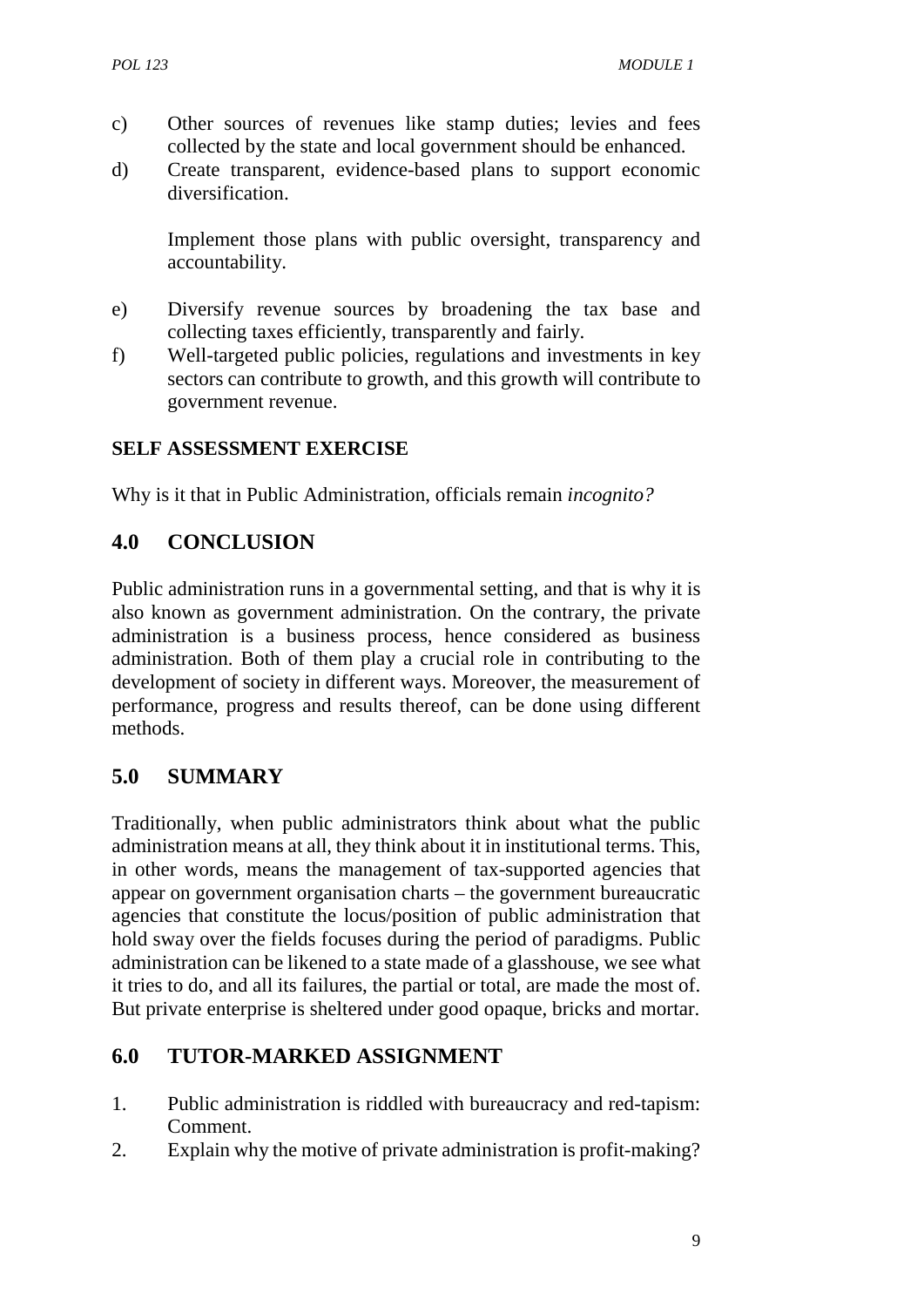#### **7.0 REFERENCES/FURTHER READING**

- Surendra Singh. "Difference Between Public Administration and Private Administration." Difference Between.net. February 14, 2020, <http://www.differencebetween.net/business/difference-between public-administration-and-private-administration/
- Beard, C.A. (1937). *The Role of Administration in Government: The Work Unit in Federal Administration.* Chicago: Public Administration Service.
- Ekhator, Victor Eghe (2002). *Rudiments of Public Administration.* Kaduna: Joyce Graphic Printers & Publishers Co.
- Nicholas, Henry, (Ed). (2004). *Public Administration and Public Affairs.* New Jersey: Prentice Hall Inc.
- Negro, F.A.& Negro, L.G. (1973). *Modern Public Administration*. New York: Hamper and Row Publishers.
- Stanley, Benn I. & Gerald, Gans F. (1983). *The Public and the Private: Concepts and Action.* New York: St. Martins.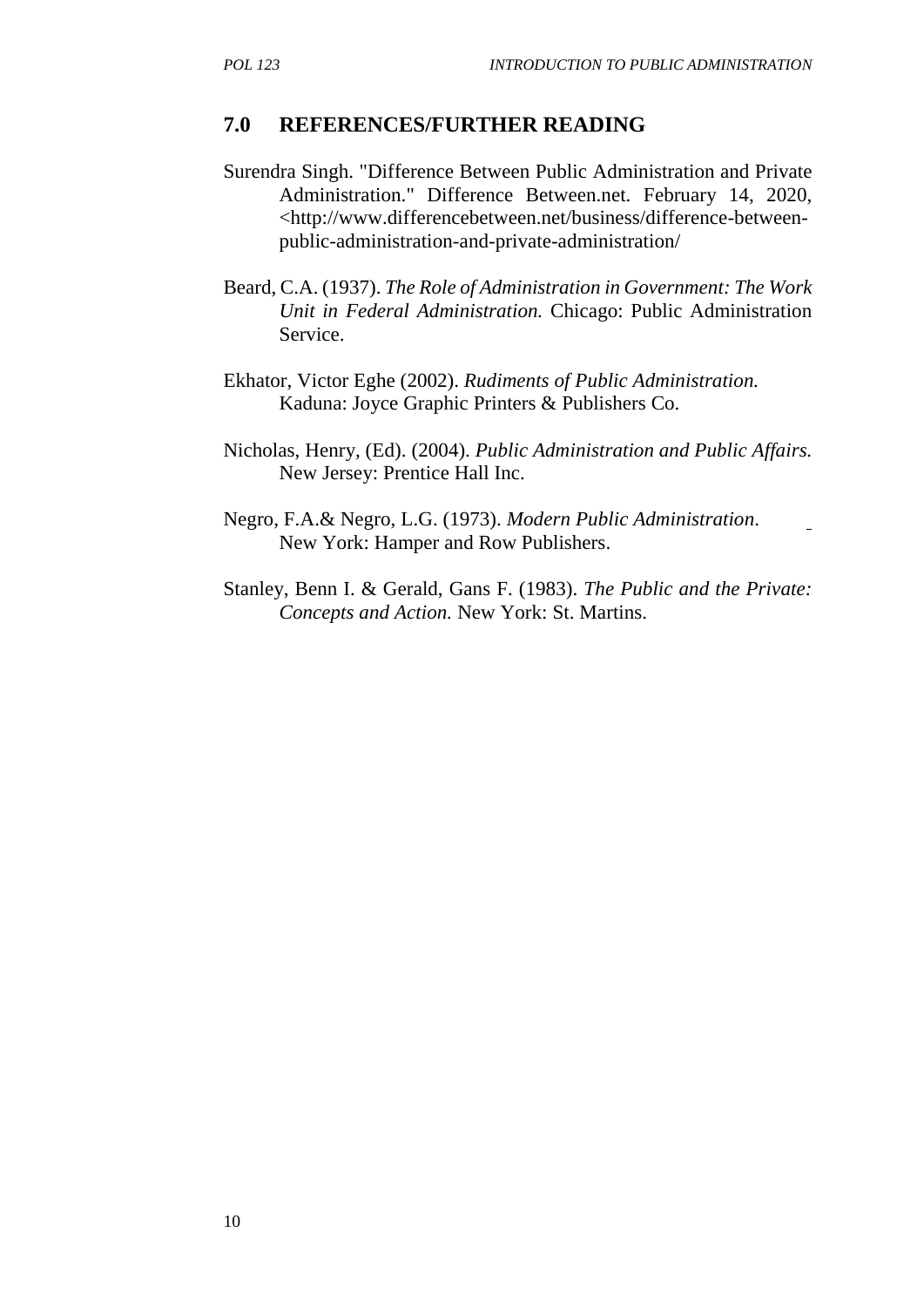# **UNIT 3 GENERAL ASPECTS OFADMINISTRATION**

#### **CONTENTS**

- 1.0 Introduction
- 2.0 Objectives
- 3.0 Main Content
	- 3.1 Basis of Public Administration
	- 3.2 Administrative Implications of Federalism
- 4.0 Conclusion
- 5.0 Summary
- 6.0 Tutor-Marked Assignment
- 7.0 References/Further Reading

# **1.0 INTRODUCTION**

Administration, as we all know is about the rational organisation and the management of men, women and material. The arrangement of personnel for facilitating the accomplishment of some agreed purpose through the allocation of functions and responsibilities in organisation are discussed in this unit as well as the implication for federalism.

## **2.0 OBJECTIVES**

By the end of this unit, you will be able to:

- the basis of public administration
- the administrative implications of federalism.

## **3.0 MAIN CONTENT**

## **3.1 Basis of Public Administration**

Public Administration is organized on two basis - Functional basis, and Geographical basis.

#### **a. Functional basis**

Principle of Specialisation: To ensure efficiency and economy in work, the administration is divided into numerous administrative agencies called departments, although sometimes there are a large number of commissions, corporations and boards outside the department structure. The question that then arises is, on what basis are the departments organised? In general, it may be said that the departments are based on some broad substantive purpose, for example, the advancement of education, the development of industries, the conduct of foreign relations or the management of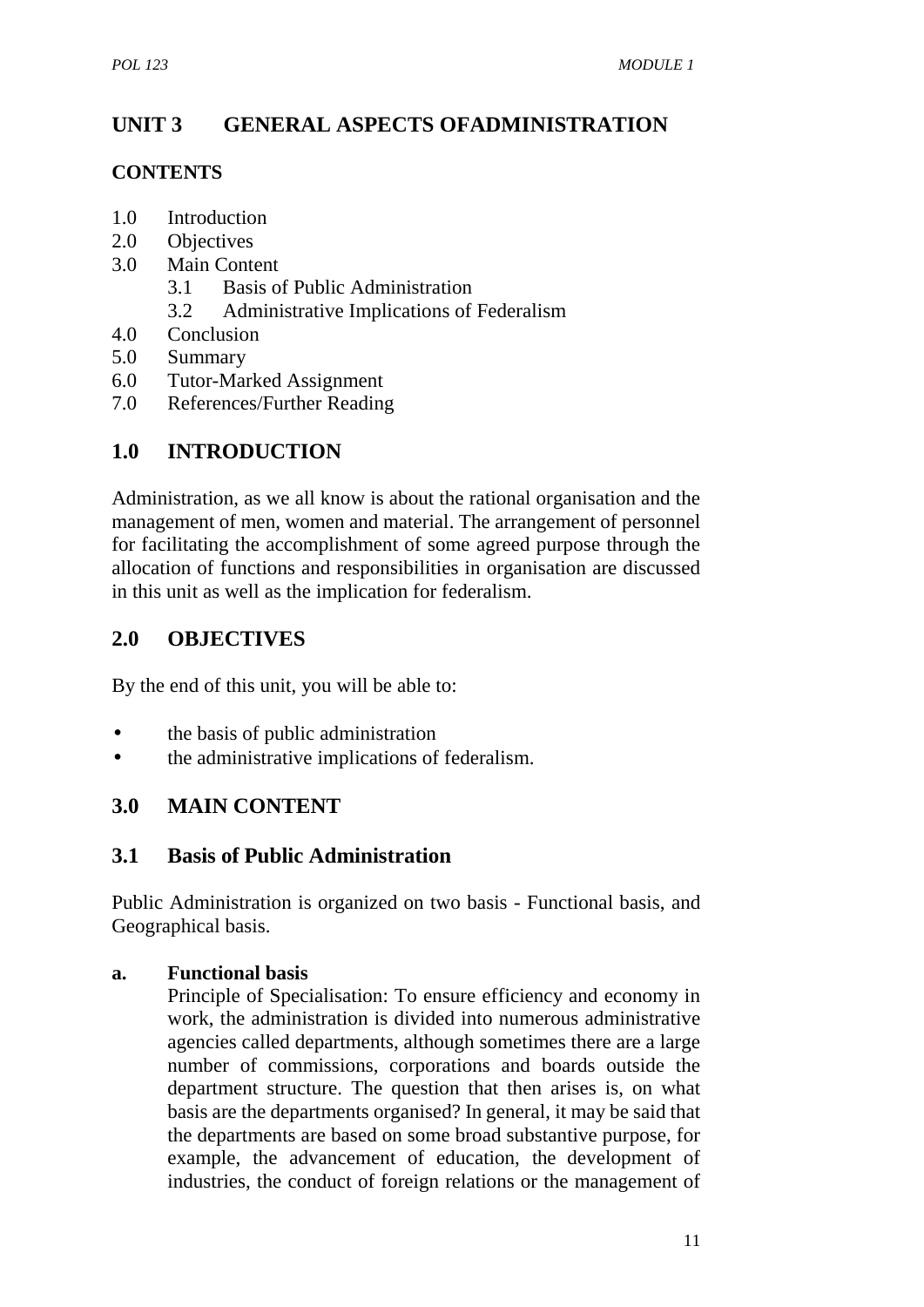transport. Each department forms a particular type of function such as a department of Home Affairs, the Department of Foreign affairs, Railway Board, etc the departments are further subdivided on a narrowly defined purpose or objectives such as criminal investigation department or Board of secondary education. Specialisation continues to work into the lower levels of an organisation. Thus, a board of secondary education may contain a division devoted to textbooks, another division devoted to the syllabus and still another devoted to the organisation. etc.

Principle of Integration: While the administration is divided into departments according to the principle of specialisation, these departments cannot function independently. The activities of the various departments need to be integrated into a composite whole. The problem of integration deals with the inter-relations of various administrative units on the same level of government. It is the problem of the relations of different services within the same department or of the different departments within the same government. The importance of integration hardly needs any emphasis. There can be no doubt that from every point of view, integration is desirable to achieve the purpose of administration, i.e. the general good of the people.

Principle of Hierarchy: The third principle common to the administrative set-up of all the modern democracies is the principle of hierarchy. All administrative organisations follow the pattern of the superior-subordinate relationships through many levels of responsibility reaching from the top to the bottom of the structure. This form of organisation is called by Mooney and Reiley the "scalar process" under which there is a pyramid-cal type of organisation. It consists of arranging the administrative units in such a way that there is a supreme leadership leading at the top and a broad base at the bottom. Every position in the organisation finds its appropriate place in the hierarchy. The superior gives orders to the subordinates, while him too, receives and obeys orders from superiors. The subordinate accepts the decisions of the superior as a guide to his behaviour. Through link after link, the chief executive is united with each employee.

Principle of Permanency: Administration is machinery for the execution of public will as determined by the political authority. Now while the political authority, i.e. the legislature and the chief executive may change with the change of public opinion, administrators continue to remain on their post. Nigeria had turned out colonialism but she had not turned out the British legacy of administrative permanency. The officials are appointed on a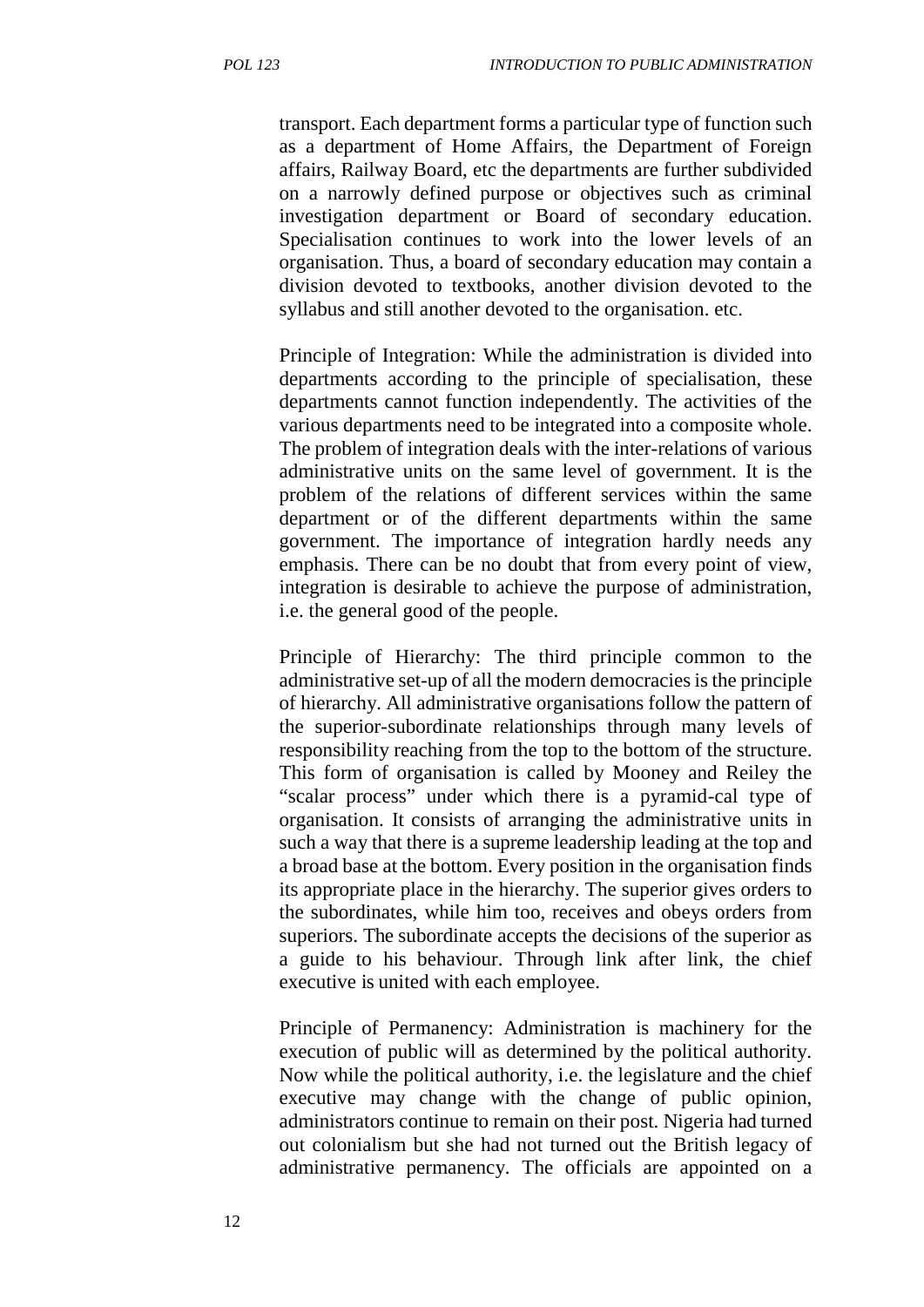permanent basis. Thus, public administrations in modern democracies resemble a cone whose base is divided into many departments, each manned by permanent members of the civil service. All the sections of the cone converge on the vortex which is presided over by a political authority – chief executive.

#### **b. Geographical basis**

An administrative authority may be concentrated or dispersed. Due to the vast size of the modern states, it is generally dispersed. The country is divided into numerous areas, each area developing its administration. Thus, a division of administrative authority is called localisation of administration. In every modern state, administrative life is centred in three foci, these three foci fall on a vertical line. At the highest extreme is the central administration, in the middle is the state, provincial or country administration and at the lowest rung is the village or town administration.

#### **c. Meaning of centralisation**

First of all, let us be clear about the meaning of centralisation. A centralised administration is one in which there are close relations between officials responsible to different levels of government as federal-state or state- local. When much administrative power is vested in the hands of the officials of the central government with a consequent diminution of the authority and discretion of officials in a lower government agency, the system is centralised. In other words, it may be said that the process of transfer of administrative authority from a lower to a higher level of government is centralisation.

#### **d. Meaning of Decentralisation**

In a decentralised system, the government at lower levels enjoys a certain amount of autonomy as given by the constitution or statute. There are many centres of government, local and central, each with a recognised right of independent existence and functions. In this system, the control of the central governments over the local government is restricted.

#### **SELF ASSESSMENT EXERCISE**

What are the bases of Public Administration?

## **3.2 Administrative Implication of Federalism**

Federation is a decentralised form of administration. The fundamental principle of federation is the division of power between the federal and the constituent governments. Broadly speaking, the units of the federation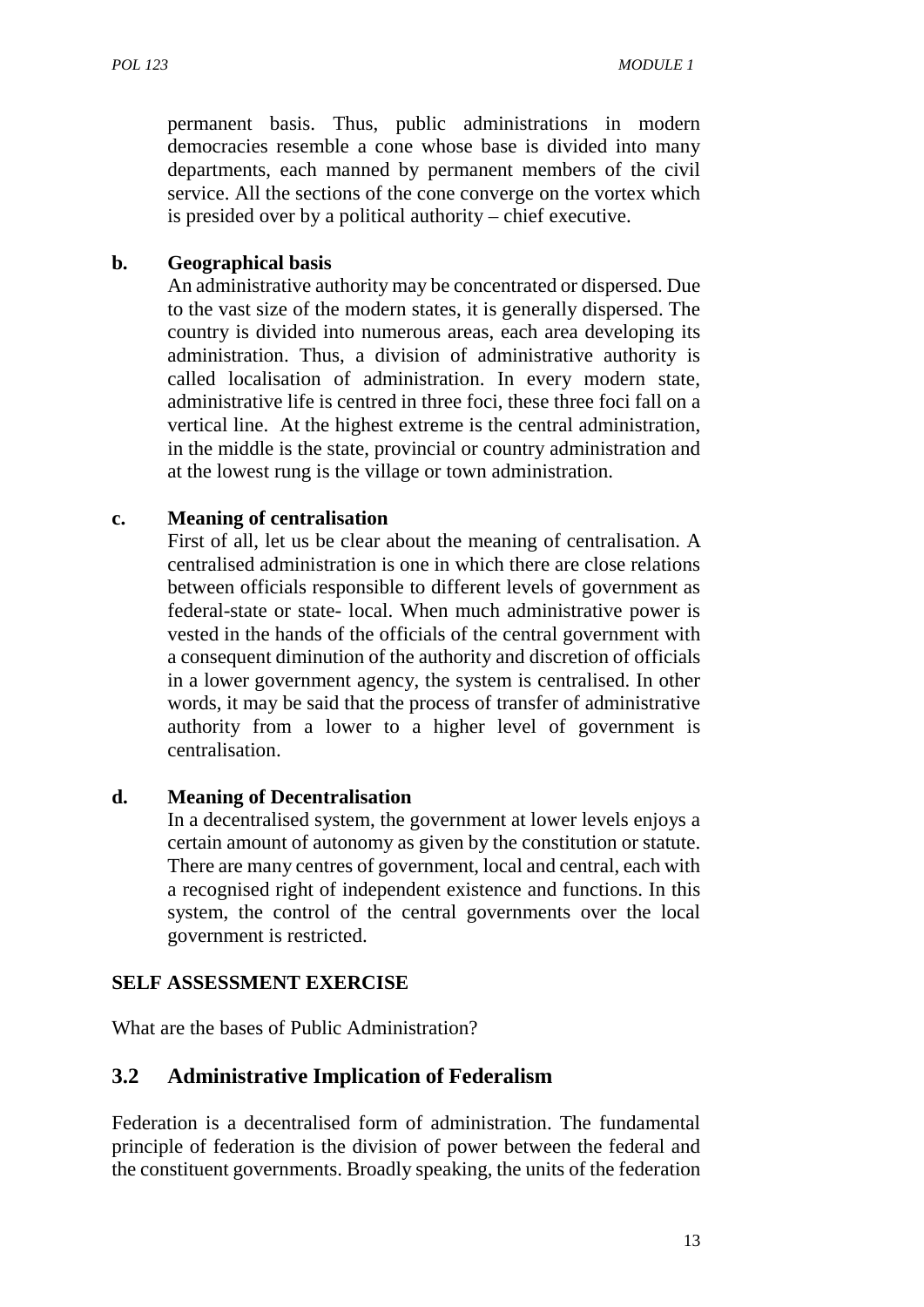are autonomous in the field of administration allocated them, but recently there has arisen a practice of exercising control by the central government over the administration of the states. The constitution of Nigeria makes numerous provisions whereby the central Government can exercise considerable control over the administrative machinery of the states. It may be remarked that the tendency in recent years has been towards centralisation even in England and America the central control over local governments has recently increased. This is the impact of technological developments and the welfare state concept on administration. However, despite the increasing tendency towards centralisation, the difference between a decentralised system and a centralised system of the administration persists.

#### **SELF ASSESSMENT EXERCISE**

Is Nigeria a Federal State or University State? Explain this in the light of administrative implication of Federalism.

## **4.0 CONCLUSION**

In terms of integration, it must have to be realised that too much of integration may destroy the initiative of the officials in charge of the Public offices while the lack of it may lead to confusion if not the destruction of responsibility.

## **5.0 SUMMARY**

Every country has its peculiar administrative structure which suits its geography, history, national character and form of government. Nevertheless, several aspects of the administrative organisation which are common to the administrative set up of modern democracies may be considered.

## **6.0 TUTOR-MARKED ASSIGNMENT**

What is a Scalar process?

Explain your understanding of the Localisation of Administration.

#### **7.0 REFERENCES/FURTHER READING**

Essay UK, *Administrative management's role and level and its four key aspects.* Available from: <https://www.essay.uk.com/freeessays/management/administrative-managements-role.php> [24- 04-20].

Ekhator, Victor Eghe (2002). *Rudiments of Public Administration.*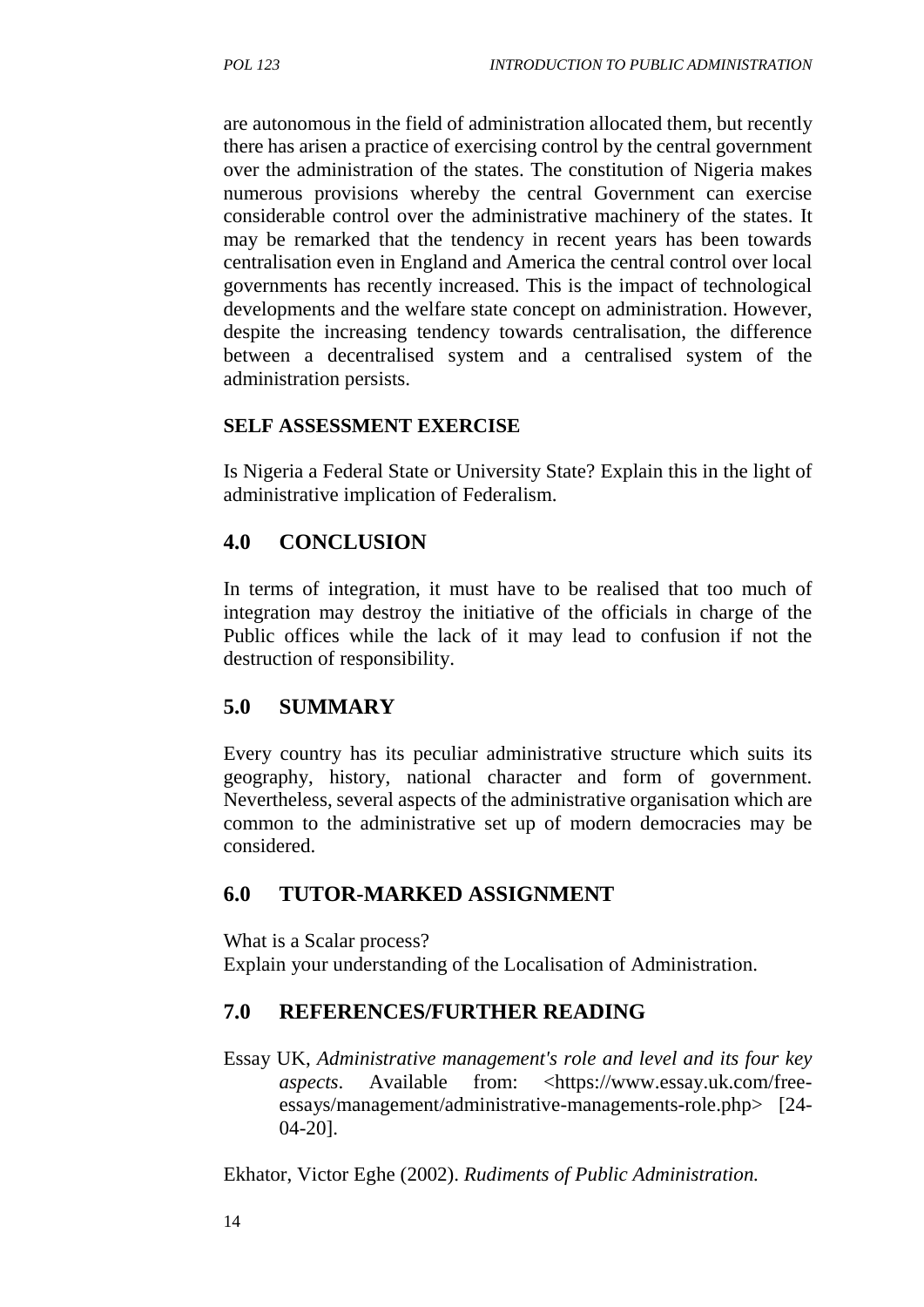Kaduna: Joyce Graphic Printers and Publishers Co.

- Nicholas, Henry (Ed.) (2004). *Public Administration and Public Affairs.* New Jersey: Prentice – Hall, Inc.
- Vishnno, Bhagwan & Vidya,Bhushan (ed.) (2005). *Public Administration.* New Delhi: S. Chand and Company Ltd.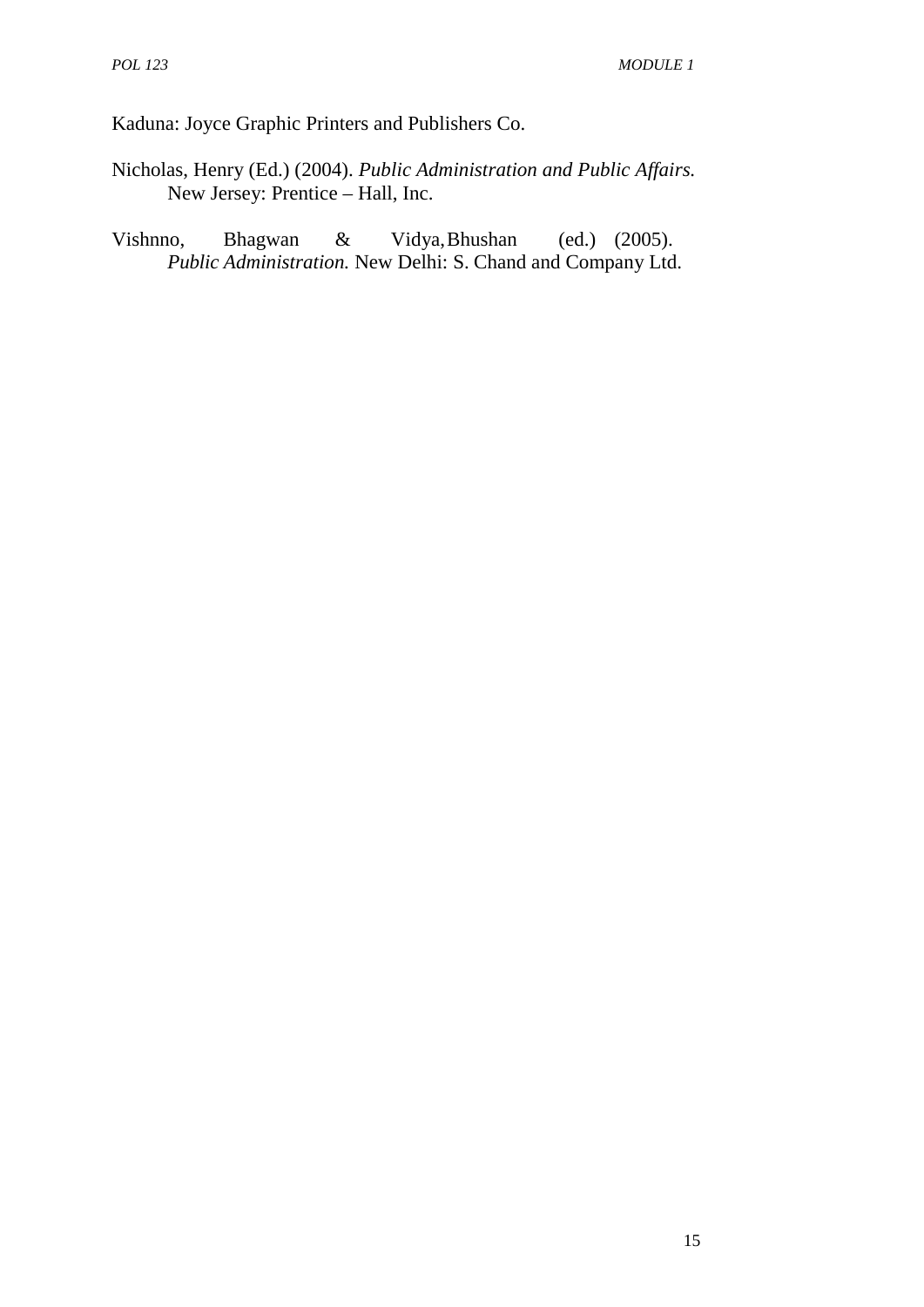# **UNIT 4 ENVIRONMENT OF PUBLIC ADMINISTRATION**

#### **CONTENTS**

- 1.0 Introduction
- 2.0 Objectives
- 3.0 Main Content
	- 3.1 Relationship of Environment with Public Administration
	- 3.2 Politico Constitution Environment of Public Administration
	- 3.3 Economic Environment on Public Administration
	- 3.4 Cultural Environment on Public Administration
	- 3.5 Social Environment in the Working of Public Administration
- 4.0 Conclusion
- 5.0 Summary
- 6.0 Tutor-Marked Assignment
- 7.0 References/Further Reading

## **1.0 INTRODUCTION**

Public Administration deals with human beings, therefore, it is influenced by the environment in which it is required to function. It is a well-known fact that no administrator can ignore his/her circumstances. Administration and environments mutually affect each other so much so that it can be said that the study of the environment for proper study of a public administration system is unavoidable. Therefore, there are different types of environments covered, and each one has an impact on the administration. For example, economic conditions always have a deep impact on the economic structure and organisation of the society. Similarly, the administrative system contributes to economic development, etc.

#### **2.0 OBJECTIVES**

By the end of this unit, you will be able to:

- discover that the study of public administration is incomplete without the study of its interaction with external environments importance of the study of Environment
- understand how political and constitutional environment of a country are interlinked with its public administration system
- explain the impact of the economic environment on public administration
- describe the role of language, education, values and communication system on administration etc.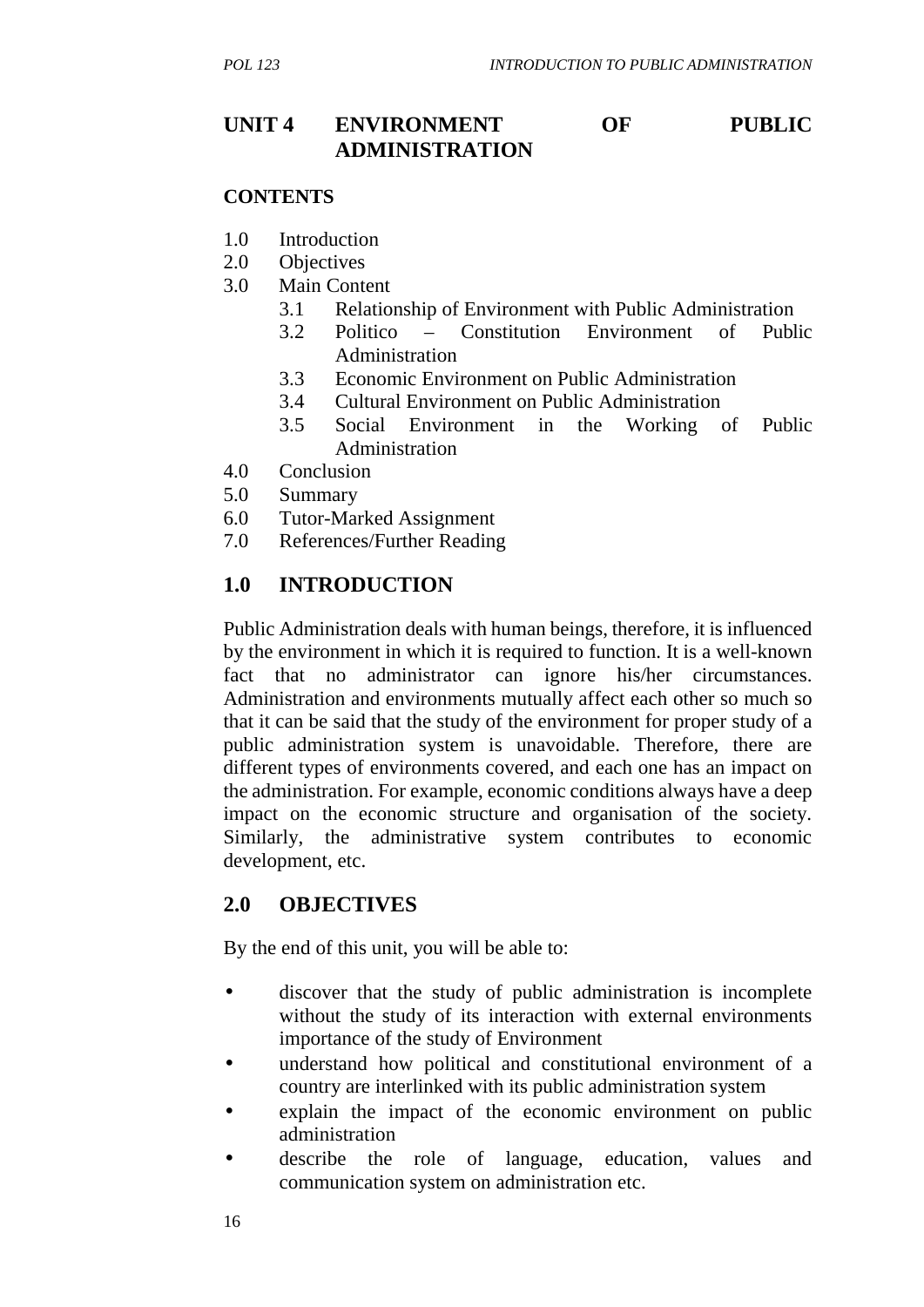# **3.0 MAIN CONTENT**

## **3.1 Relationship of Environment with Public Administration**

It has rightly been said that public administration and all types of environments are closely linked with each other and thus are interlinked. Public administration deals with human beings and as such, it is a human activity. Such activity is bound to be decidedly affected by the environments in which it is required to function. All human problems with which public administration is concerned are created and solved sooner or later by the environments. Even awakening capacity to think and react in favour of or against the administrative system is the outcome of environments. Needless to say, that administrative systems, organisations and processes do not develop in a vacuum but grow, develop and decay under certain social systems, cultural traditions and political and economic setup. That is the reason why these radically differ from society to society. These organisations and systems would have been the same all over the world had there been no impact of environments on public administration. Not only this but as the study of comparative public administration is proceeding from simplicity to maturity that seriousness about the impact of environments on it is also increasing.

Therefore, today it is almost accepted by all that for a real and meaningful study of any administrative problem, the environment under which it was created must be simultaneously studied.

## **SELF-ASSESSMENT EXERCISE**

An administrative system, organisations and processes do not develop in a vacuum; explain this concerning Environment and Public Administration.

## **3.2 Politico-Constitutional Environment of Public Administration**

Public Administration of a country is influenced by political and constitutional set up of the country. Even when similar types of administrative systems are adopted by two countries that function quite differently because of varying political and constitutional systems. It may be all success in one country but maybe an only partial success or complete failure in another country. Public administration is always influenced by constitutional and political environments of the country. Keeping these environments Ferrel Heady has classified countries and divided these into the following ten categories. In each category he has placed several countries, keeping in view their constitutional and political environment on the one hand and the administrative system on the other.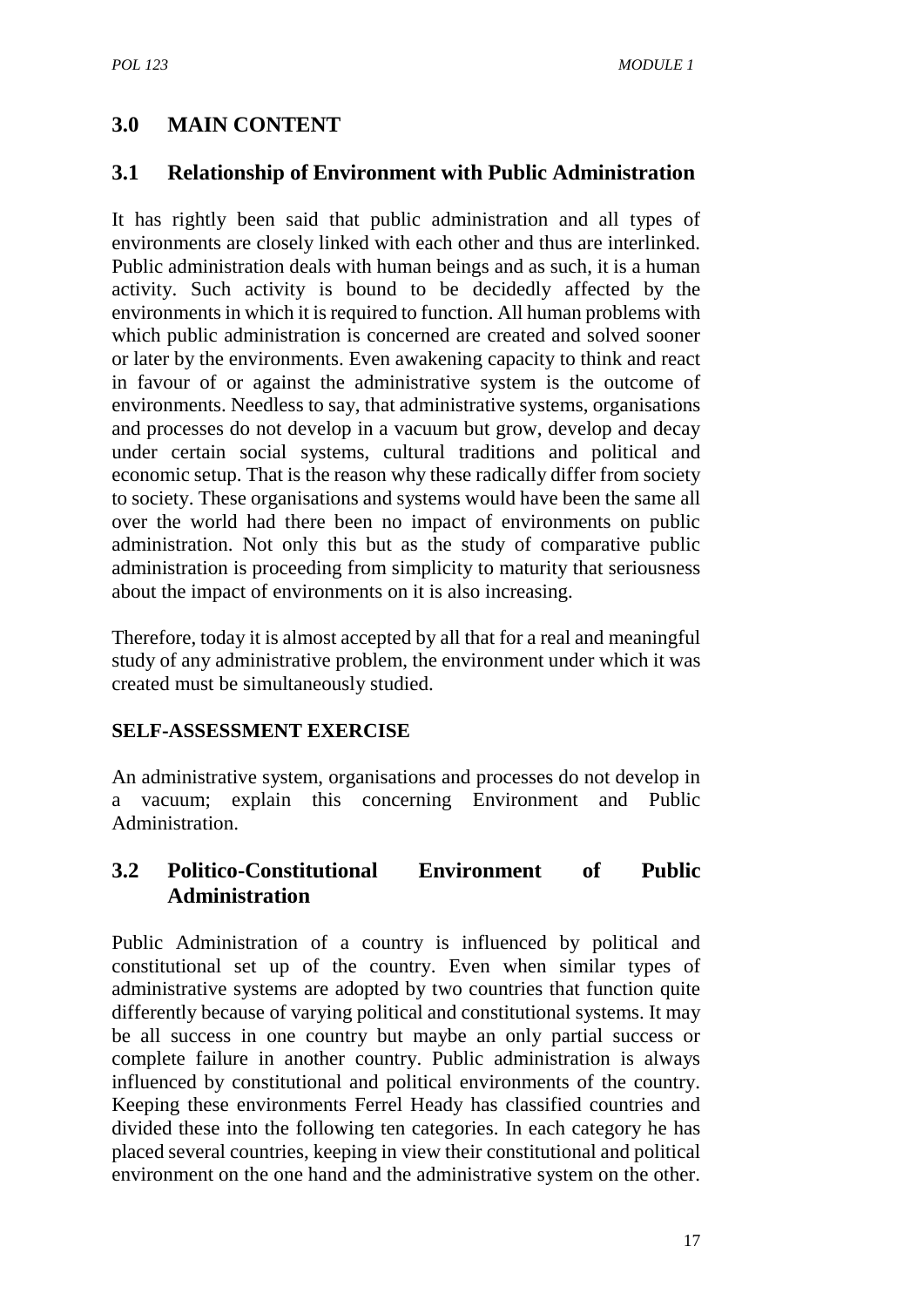Thus, each one has its features. He has placed the first four countries in the category of developed and others in developing countries.

The categories are:

- France and Japan
- Britain and America
- Japan
- Soviet Union
- Traditional Autocratic System
- Bureaucratic Elites System: Civil and Military
- Polyarchal Comparative Systems
- Dominant Party, Semi Comparative systems
- Dominant Party Mobilisation Systems
- Communist Totalitarian System.

It should be noted that both politico-constitutional environment influence the administrative system and *vice-versa*. In effect, every constitution is framed keeping political environments into consideration hence it is glaring that when major constitutional and political changes take place, the administrative system also changes.

#### **SELF-ASSESSMENT EXERCISE**

Explain extensively why the Public Administration of a country is influenced by political and constitutional set up?

## **3.3 Economic Environment on Public Administration**

In every country economic activity is the main activity around which every other state activity and the system revolve and public administration is no exception to that. The essential point to note is that the whole administrative system of a country develops after taking economic limitations of the country in view. Accordingly, the economic system of the country decides administrative organisations and procedures on the one hand and honesty and the character of the administrators on the other. Thus, the point can be elucidated when one finds that some type of administrative set up produces altogether different types of economic systems. To this end, it is pertinent to note that not only when the economic resources in two countries are the same can one set of administrators manage to give better production, whereas the other fails to do so. Thus, administration and economic environment go hand in hand. It is very difficult to understand the administrative system of a country and its problems without properly studying its economic environments.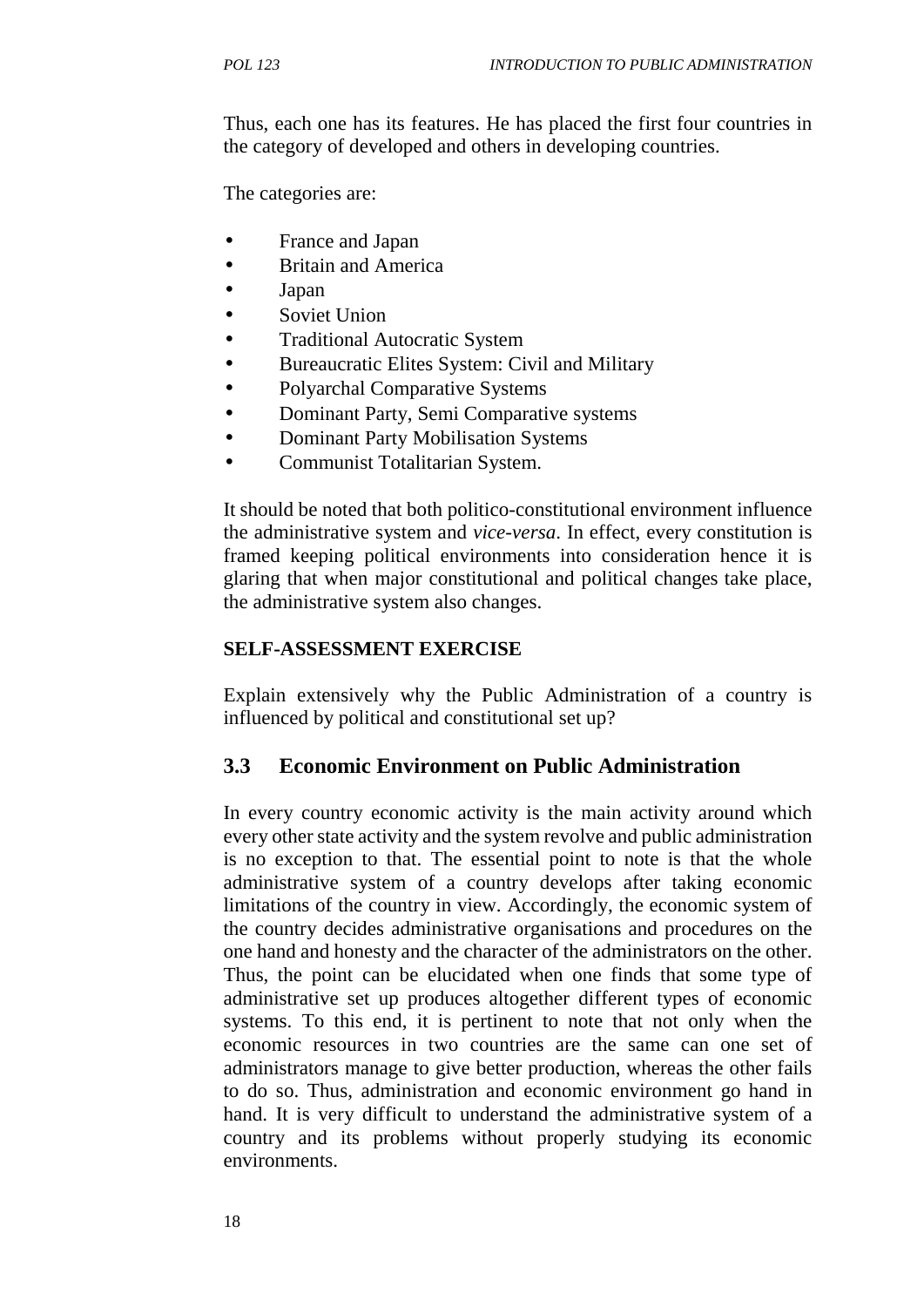## **SELF ASSESSMENT EXERCISE**

Explain how Public Administration and social organisations have close relationships with each other.

## **4.0 CONCLUSION**

It is pertinent to conclude this unit by opining that we have so far discussed the relationship of an environment with public administration, the importance of the study of Environment, the politico-constitutional environment of public administration, economic environment on public administration, cultural environment on public administration, and social environment in the working of public administration. Summarily, therefore, no public administration can either ignore or undermine the fact that administration and environment mutually affect each other, as public administration does not exist in a vacuum.

# **5.0 SUMMARY**

The entire unit brought to bear the increasing realisation that no administrative system can work successfully without an analytical study of the environment in which it is expected or work. In effect, the need to study of environment for the successful working of a public administration system can be said to be fully realised and appreciated these days.

## **6.0 TUTOR-MARKED ASSIGNMENT**

- 1. State how the political and constitutional environments of a country are interlinked with its public administration system.
- 2. Discuss the impactof economic environment on public administration.
- 3. State the importance of the study of the environment for the study of public administration.

# **7.0 REFERENCES/FURTHER READING**

- Lieber, H. (1970). Public Administration and Environmental Quality. *Public Administration Review,30*(3), 277-286. doi:10.2307/974044.
- Ekhator, Victor Eghe (2003). *Rudiments of Public Administration.* Kaduna: Joyce Graphic Printers and Publishers Co.
- Mukhi, H.R. (1998). *Comparative Public Administration.* New Delhi: SBD Publishers.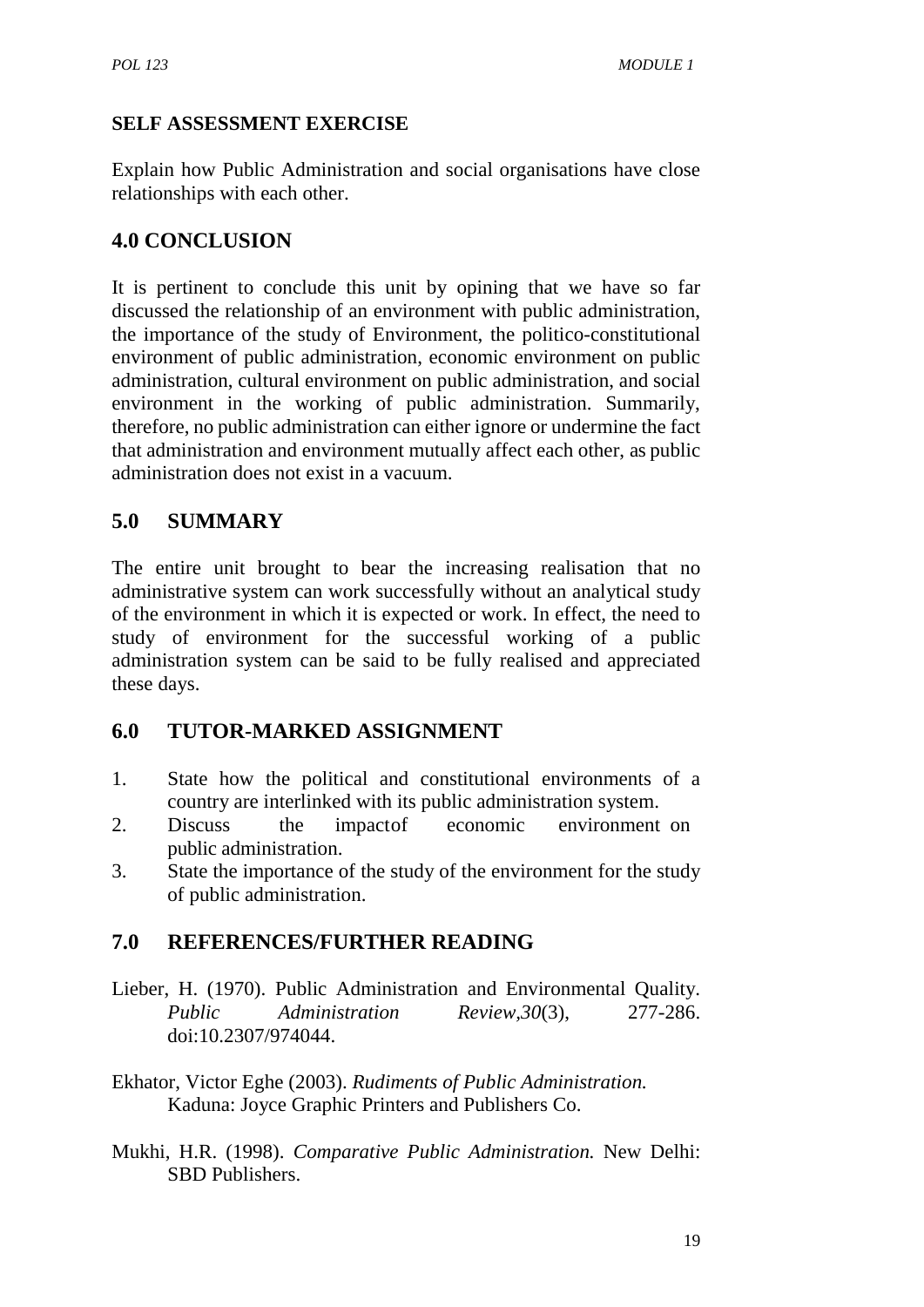- Nicholas, Henry (2006). *Public Administration and Public Affairs.* New Delhi: Prentice-Hall of India Ltd.
- Williamson, M. (1950). *Supervision: Principles and Methods.* New York: Women's Press.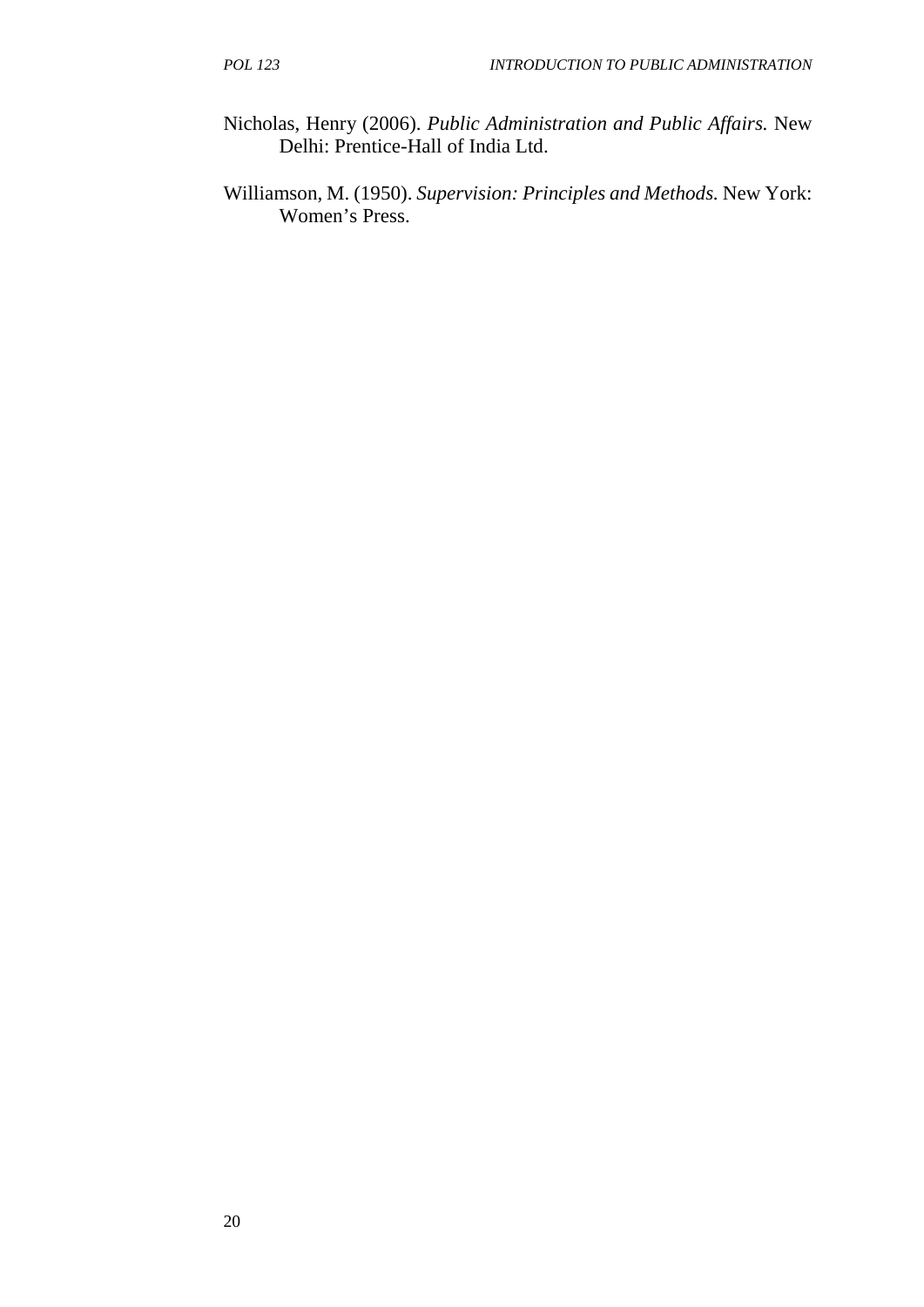## **UNIT 5 PUBLIC ADMINISTRATION AND BUREAUCRACY**

#### **CONTENTS**

- 1.0 Introduction
- 2.0 Objectives
- 3.0 Main Content
	- 3.1 Historical Development of Bureaucracy
	- 3.2 Needs for Bridging the Gap between People and Bureaucracy
	- 3.3 Bureaucracy and Political Development
- 4.0 Conclusion
- 5.0 Summary
- 6.0 Tutor-Marked Assignment
- 7.0 References/Further Reading

#### **1.0 INTRODUCTION**

This unit explains in details the meaning of the word bureaucracy as it appears to have acquired an opprobrious meaning, an odious connotation because the sum of impressions that spring to mind at the mention of the word bureaucracy is associated with inefficiency, lack of initiative; unintelligent, rigidity in the approach to human problems and undue fussiness on the part of officials and downright stubbornness in the way public officials go about their business. The unit also notes that the administration of a country is run not only by ministers who are rather amateur in the art of administration but by the civil servants.

#### **2.0 OBJECTIVES**

By the end of this unit, you will be able to:

- explain the historical development of bureaucracy
- explain the need for bridging the gap between people and bureaucracy
- describe the difference in bureaucracy and political development.

## **3.0 MAIN CONTENT**

#### **3.1 Historical Development of Bureaucracy**

Bureaucracy has been derived from the root 'Bureau' which stands for the post or office under a government. In popular parlance, bureaucrats are called civil servants. Essentially, a civil servant is "a professional body of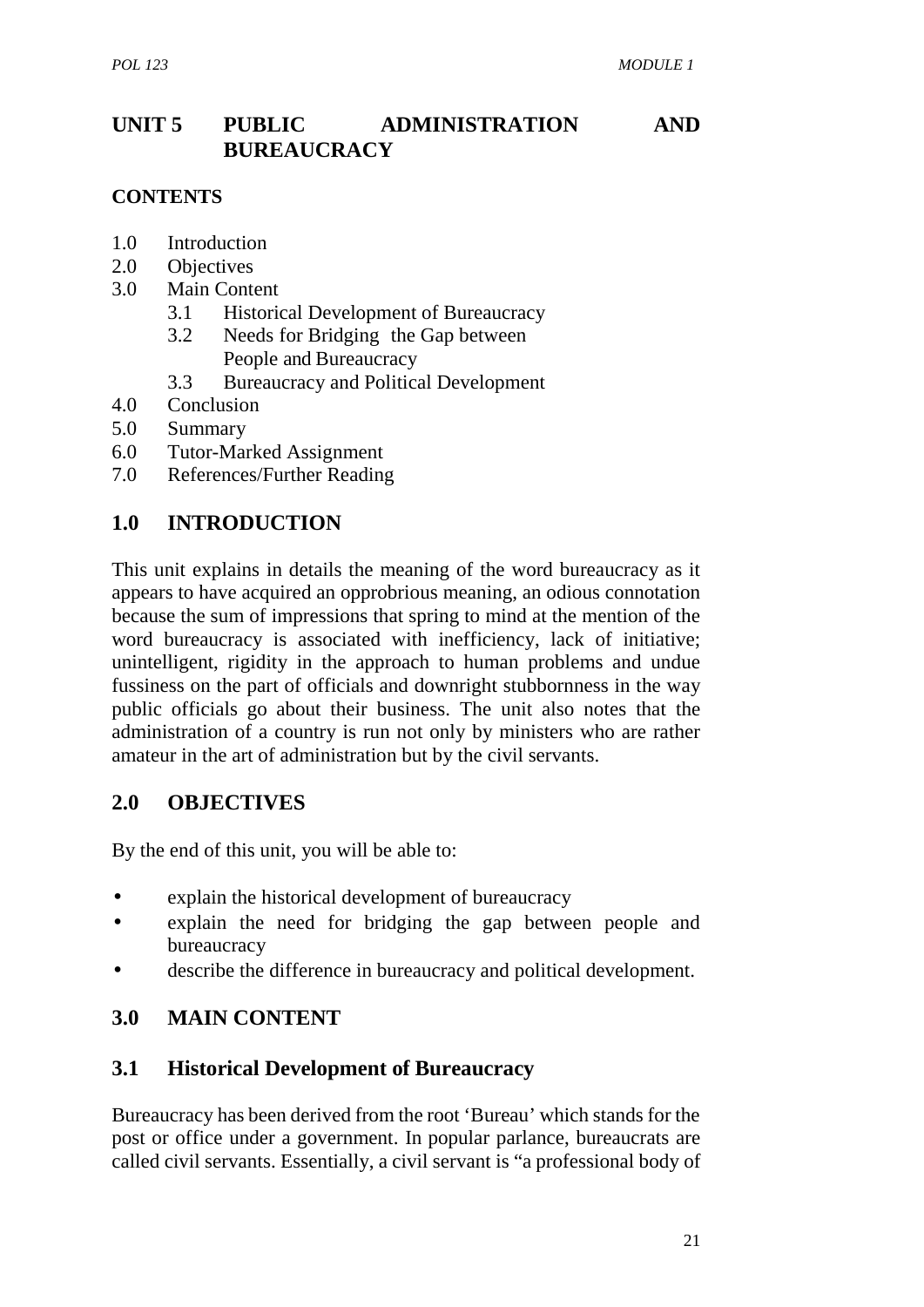officials, permanent, paid and skilled'. The system of bureaucracy is as old as an ancient civilisation. It existed in the ancient period in Rome, China, India and several other countries. Their duties were fixed in the statecraft of those periods. Some account of the development is available throughout the pages of history. However, their duties were limited to spheres of taxation, collection of taxes, maintaining records, gathering data for the information of the king, conveying the orders of the kings to the public, maintaining accounts, controlling the treasury and managing the affairs of the palace. But with the systematic development of statecraft during the middle ages and the development of the activities of the modern states, the function of civil servants were highly enlarged. Today, on the one hand, the state keeps the army for defence, on the other hand, it is required to employ civil servants in a very large number (as if they are the army of civil servants).

The term bureaucracy was first coined by Vincent De Gournay in 1712, a French economist, in the eighteenth century. He had observed that social scientists. What Weber was concerned most was to discover the canons of social behaviour of democracy. In effect, the focus was not to depict and suggest goodness or badness but to suggest a standard model. To this end, his concept does not represent average attributes of all the existing bureaucracies or other social structure. It is rather a pure type in itself derived from the most characteristic bureaucratic aspects of all the loans organisations.

## **3.2 Need for Bridging the Gap between People and Bureaucracy**

The bureaucracy should, no doubt, be efficient in its job. But efficiency alone is not the criteria of a good government. It is the need of the hour that bureaucracy should help promote social justice and economic progress. There is a need, therefore, that the gap between the Bureaucracy and the people be bridged hence administrators should not be recruited from the upper strata of the society alone. There is a need for good rapport between the civil servants and the people hence the need for mutual understanding's feelings or points of view.

# **3.3 Committed Bureaucracy**

A controversy has been raging in Nigeria on the question as to what is the role of civil servants in building the new society of ours. Whether the civil servants in Nigeria have honestly endeavoured to successfully implement the policies and programmes of the government, and how much faith does the bureaucracy repose in the ideal of social justice? Have the civil servants committed a lot of the policies of the government? If commitment means "politicisation of the services: it would be well to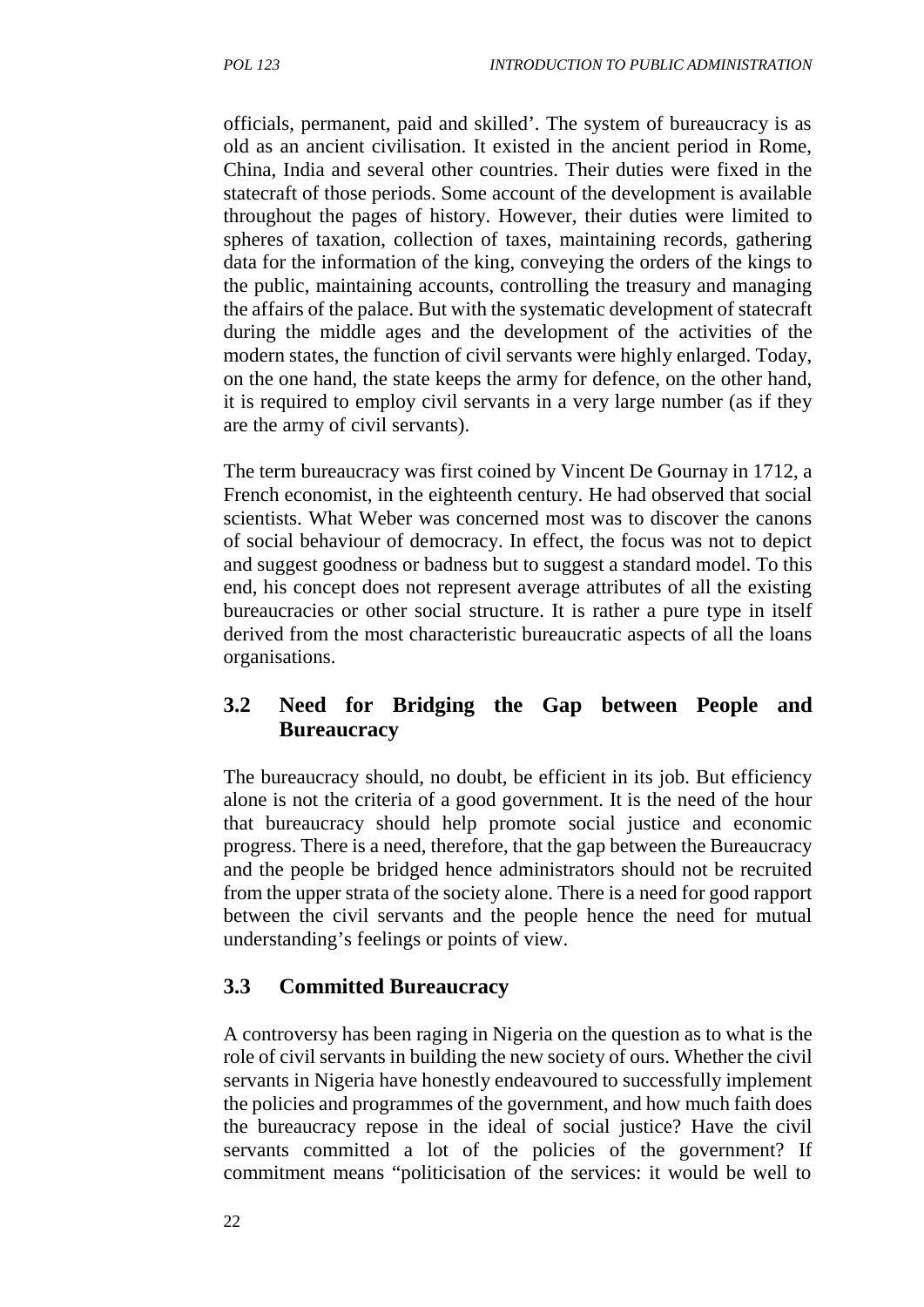remember that it may demoralise administration. It would be good that the civil servants remain aloof from the political parties. The civil servants should serve the people selflessly and impartially. But there is another aspect of commitment, i.e., having the bureaucracy to fulfil the ideas enshrined in the constitution and accomplish the aspirations of the people. It is essential, however, that the bureaucracy "We have an illness in France which bids fair to play havoc with us, this illness is called bureaumania". The dictionary of the French Academy accepted the word in its 1798 supplement and defined it as "Power influence of the heads and staffs of government bureaus".

# **3.4 Bureaucracy and Political Development**

The phenomenon of development involves a gradual separation of institutionally distinct spheres, the differentiation of separate structures for the wide variety of functions that must be performed in any society. The greater the differentiation in a society, the more politically developed it is assumed to be. In this sense, political development is varied. For instance, highly developed systems, such as the West, contain a large number of explicitly administrative structures; each specialised for specific purposes – agriculture, transport, defence, planning, communications, health etc while in traditional or simple societies such differentiation takes place to an extremely limited extent. For proper and democratic functioning, there should be a balancing of political and administrative or bureaucratic structures while only vigorous political institutions can be kept under check in a modern bureaucracy. However, if the political institutions are weak, bureaucracy gains an upper hand. In order words, weak political institutions create a power vacuum, which is filled by bureaucracy.

#### **SELF-ASSESSMENT EXERCISE**

- 1. What are the basic features of political development?
- 2. Explain the term bureaucracy.

# **4.0 CONCLUSION**

In conclusion, it is important to note that while bureaucracy has inherent elements that make its processes often cumbersome or distasteful to its public chiefs, yet it is indispensable and indeed an instrument for the achievement of efficiency in all large organisations. It is concerned with the most efficient means of planning and control, and the fact that these processes are often misused and abused by inefficient, corrupt, and stubborn officials, is not a case for the total condemnation of bureaucracy.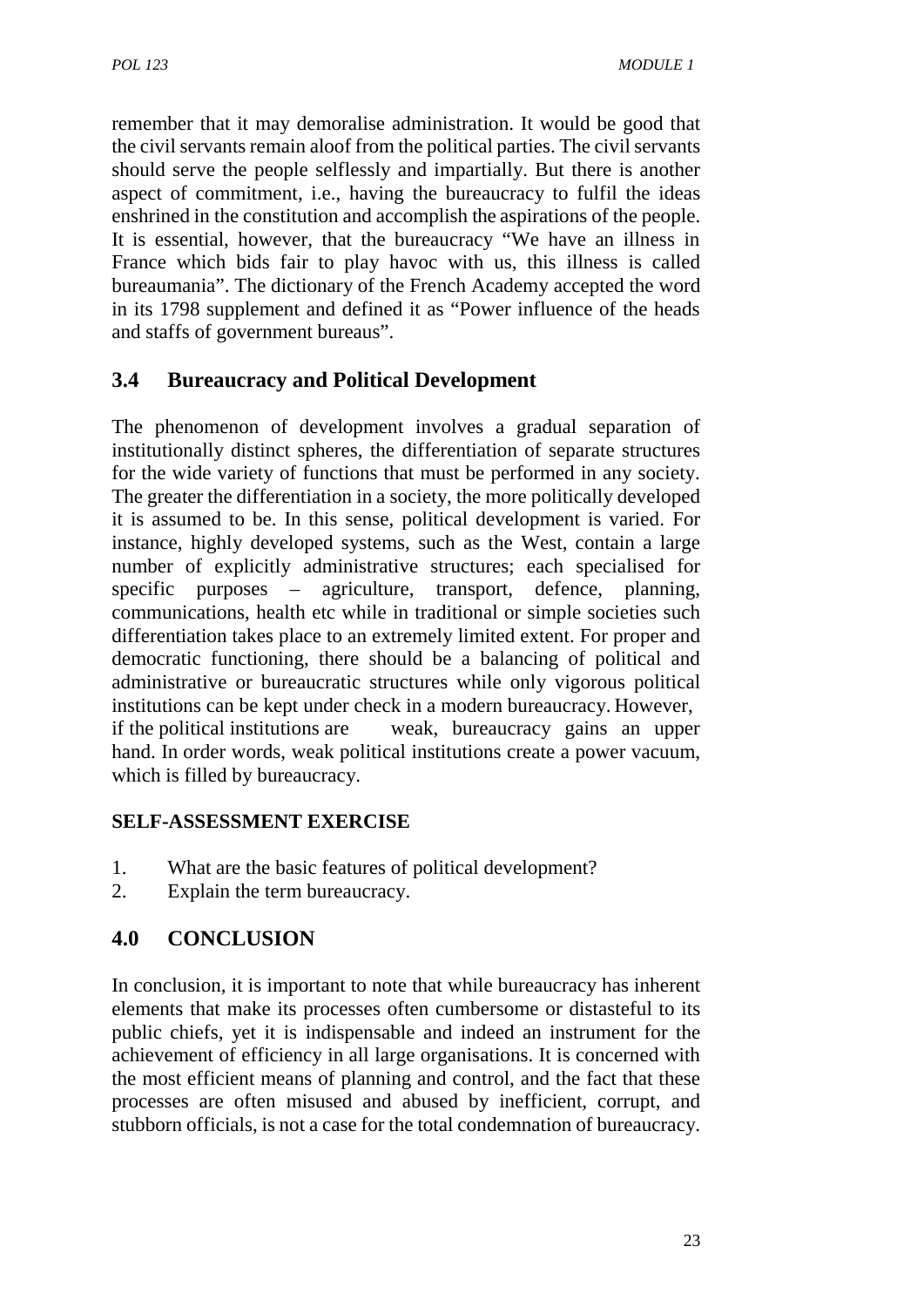### **5.0 SUMMARY**

Ordinarily, although bureaucracy is not a virtue in administration, yet it is an element of administration that has become an inseparable feature. Bureaucracy implies a certain degree of flexibility and impersonality so much so that it constitutes a problem to administration, but again to the extent that these problems are inseparable from the administration, bureaucracy incidentally is a process and an element of administration. There is nothing to be afraid of in bureaucracy.

#### **6.0 TUTOR-MARKED ASSIGNMENT**

- 1. What are the characteristics of Bureaucracy?
- 2. Why is expert administration inevitable?

#### **7.0 REFERENCES/FURTHER READING**

- Igbokwe-Ibeto, C. (2019). African bureaucracy and public administration: Analysing the normative impediments and prospects. *Africa's Public Service Delivery & Performance Review*, *7*(1), 11 pages. doi:https://doi.org/10.4102/apsdpr.v7i1.323.
- Adebayo, Augustus (2004). *Principles and Practice of Public Administration in Nigeria*. Abuja: Spectrum Books Ltd.
- Madhu, Varshney; Jag, Mohan Balokhara & Naveen, Kumar Chittoria. (2002). *The Study of the Phenomena of Governance.* New Delhi: H.G Publication.
- Gabriel, Almond A. & Binghan, Powell; Jr. Kaare Scrom & Russell, Dalton J. (2001). *Comparative Politics Today: A World View.* New Delhi: Replika Press Ltd.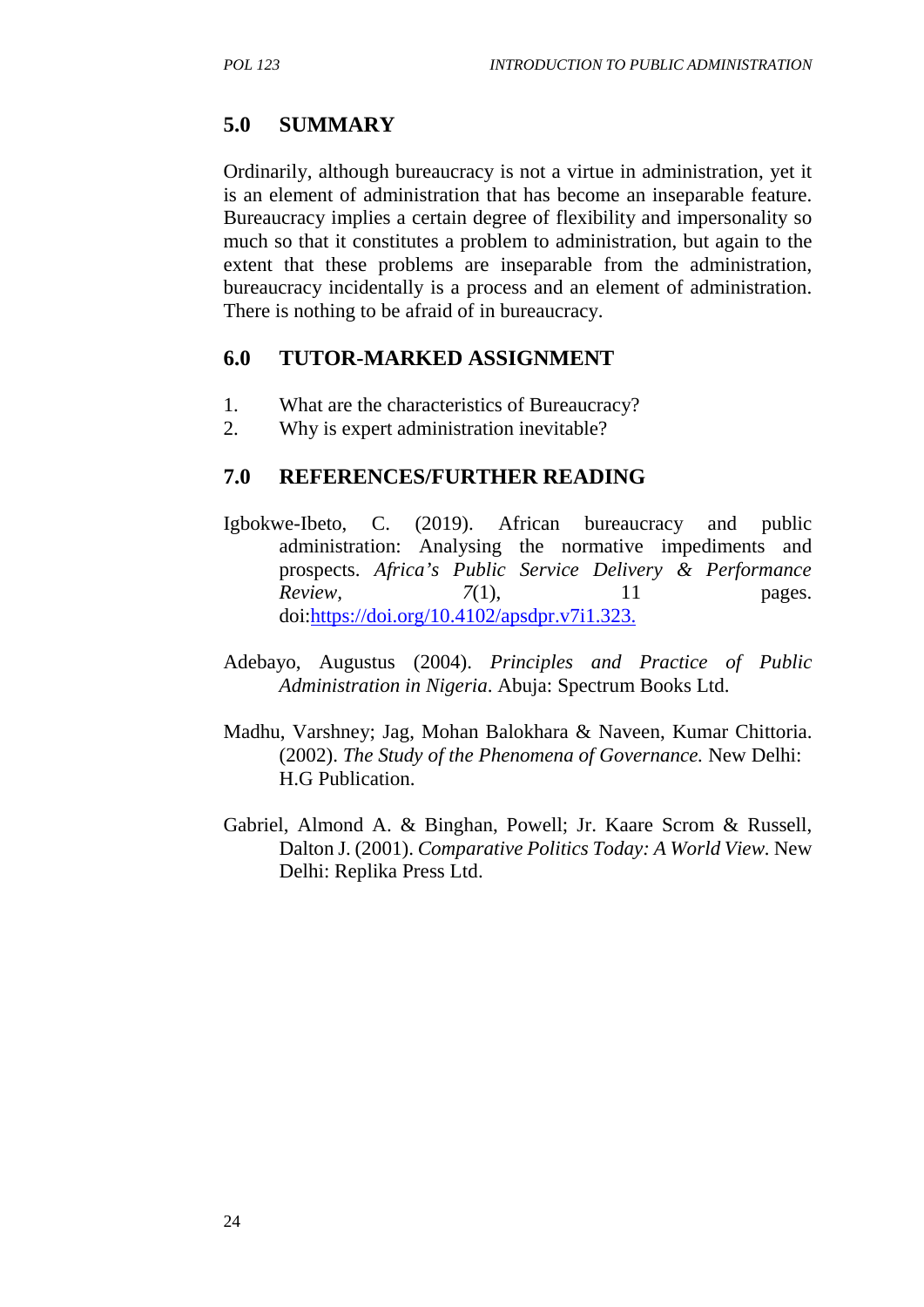## **MODULE 2 THE CONTROVERSY ABOUT THE NATURE, CONTEXTS AND ENDS OF PUBLIC ADMINISTRATION**

#### **INTRODUCTION**

| Unit 1 | New Dimensions of Public Administration                |  |
|--------|--------------------------------------------------------|--|
| Unit 2 | Approaches to the Study of Public Administration       |  |
| Unit 3 | The Scope of Public Administration                     |  |
| Unit 4 | Public Administration as an Art and as a Science       |  |
| Unit 5 | <b>Public Administration and Other Social Sciences</b> |  |

There has always been a controversy about the nature, contexts and ends of public administration. Prof. Woodrow Wilson in 1889 drew a sharp distinction between politics and administration and opined that the later must steer clear of the former. It was said that politics was concerned with policy-making while the administration was concerned with policy implementation. The politics-administrative dichotomy is discussed in this module. The New Public Administration which has continued to endure as witnessed is also on this module.

## **UNIT 1 NEW DIMENSIONS OF PUBLIC ADMINISTRATION**

#### **CONTENTS**

- 1.0 Introduction
- 2.0 Objectives
- 3.0 Main Content
	- 3.1 New Public Administration
	- 3.2 Development of Administration
	- 3.3 Comparative Public Administration
	- 3.4 International Administration
- 4.0 Conclusion
- 5.0 Summary
- 6.0 Tutor-Marked Assignment
- 7.0 References/Further Reading

#### **1.0 INTRODUCTION**

The controversy regarding the nature and contents of Public administration continued to persist until the late thirties of the present century when the terms of the new changes began to creep in. Now, the rigid and dogmatic separation between politics and administration was given up and it was recognized that the administrative process is permeated with politics.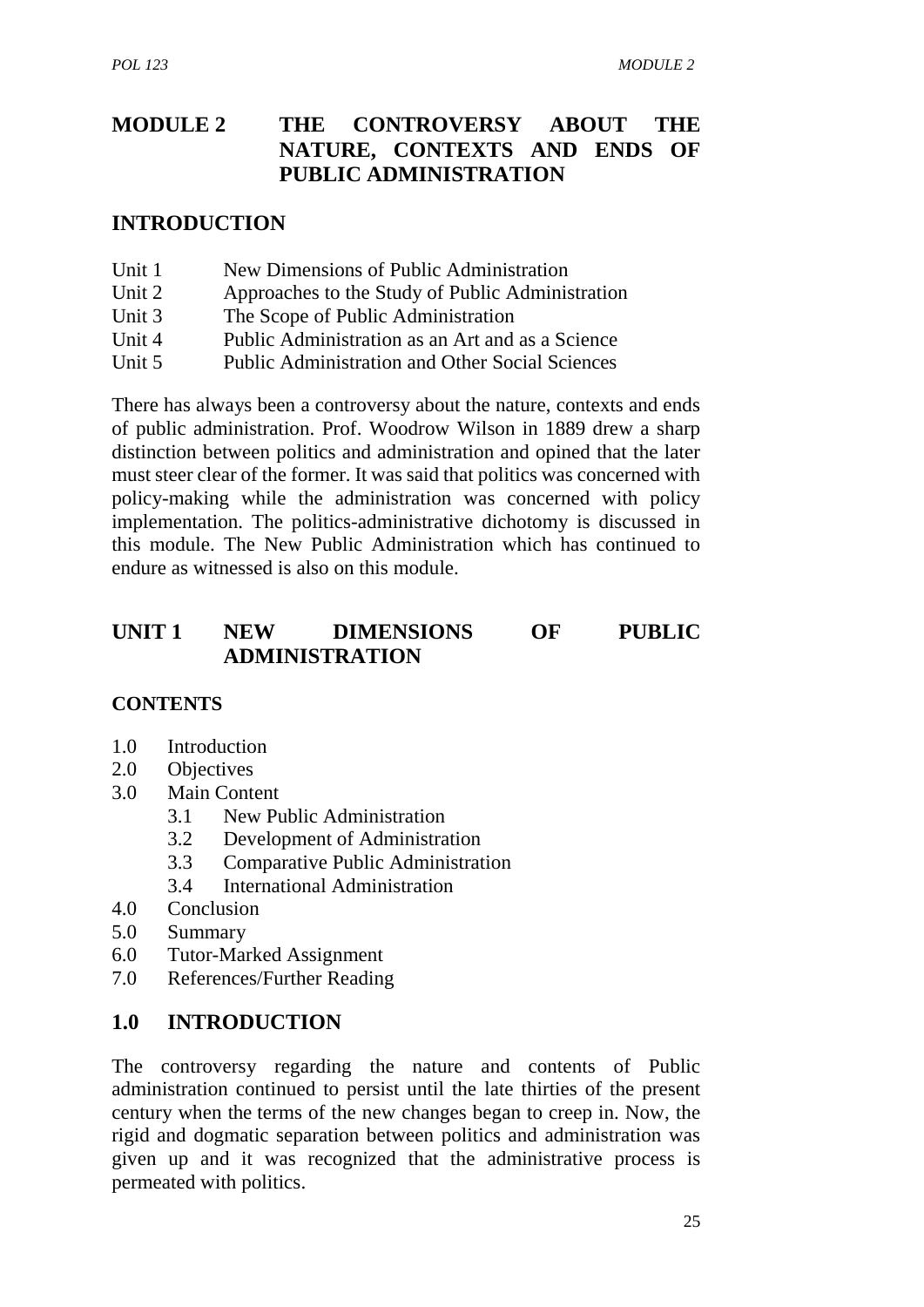There is the view that the new public administration has certainly broken fresh ground and seriously jolted the traditional concepts. It has imparted new substance and a large perspective to the discipline of administration. Since the new public administration emerged, the question of values and ethics have remained the major items in public administration.

## **2.0 OBJECTIVES**

By the end of this unit, you will be able to:

- discover what has influenced the study of public administration
- identify why the term why new public was used to describe this trend in the field of public administration.

## **3.0 MAIN CONTENT**

## **3.1 New Public Administration**

The earlier dogmas of public administration, *economy* and *efficiency* were found inadequate and incomplete objectives of administrative activity. It began to be said that efficiency is not the whole of public administration. Man is the centre-stage of all administrative activity who cannot be subjected to the mechanical test of efficiency. The impact of the administration on a human character is more important than its efficiency and economy. The term new public administration was used to describe this new trend in the field of public administration. Two books, titled, *towards a new public administration*. *The Minnow brook perspective*, edited by Frank Marini and published in 1971 and *public administration in a time of turbulence,* edited by Dright Waldo and published simultaneously, gave currency to the concept of New Public Administration. These two books edited the ideas of an academic get together of younger-age-group on public administration called the "Minnow brook Conference" held in 1968. This conference expressed dissatisfaction with the state of the discipline of public administration and sought to give it a new image by discarding traditional concepts and making it alive to the problems presented by the turbulent times.

#### **Evaluation:**

The critics of the doctrine of New Public Administration hold that the New Public Administration possessed only a kind of difference by definition. For example, Campbell argued that it differs from the old public administration only in its response to a different set of societal problems from those of other periods. Robert T. Golembiewski holds that new public administration must be counted as a partial success at best and perhaps only a cruel reminder of the gap in the field between aspiration and performance. The critics also feared that the advocates of new public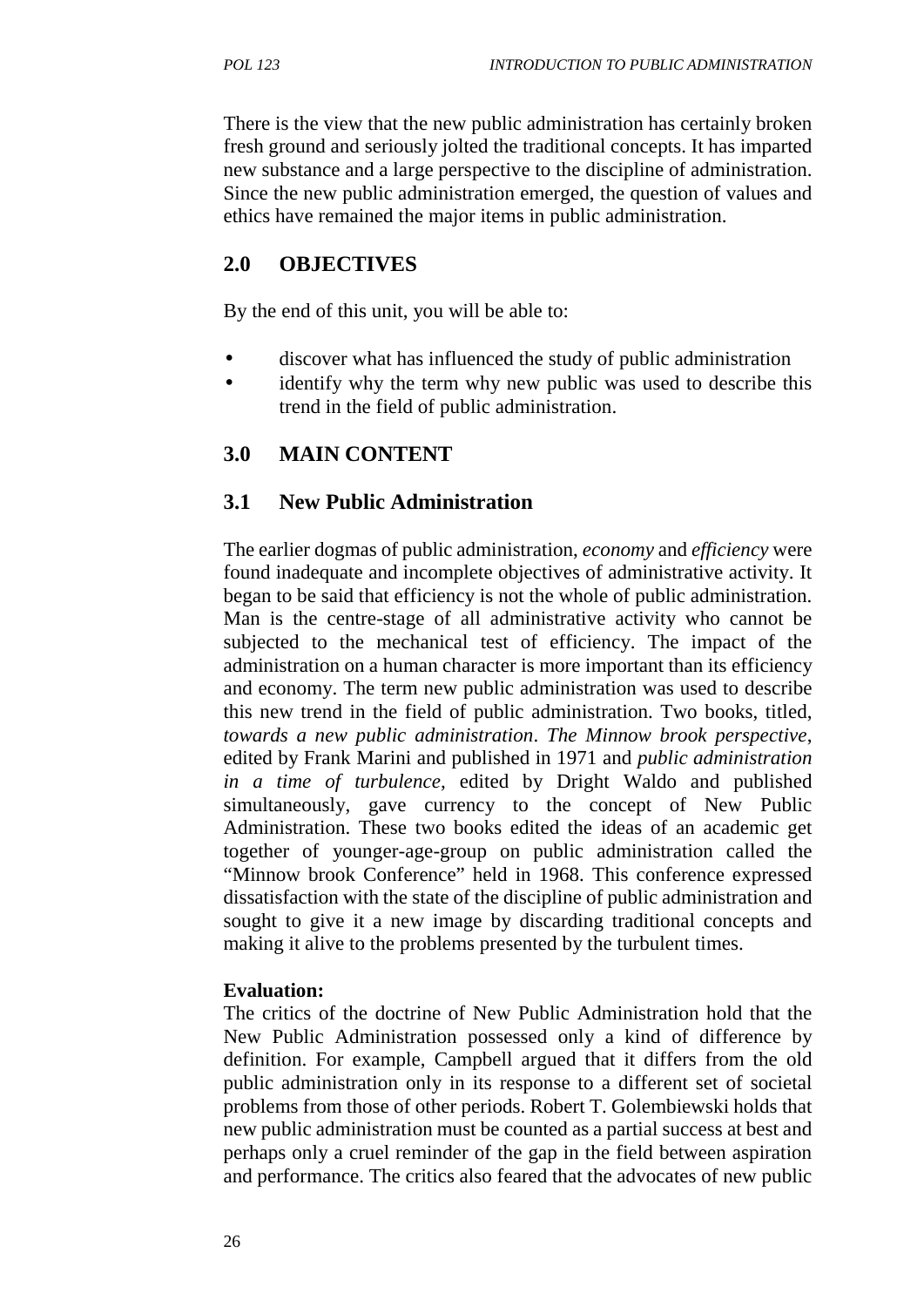administration are trying to arrogate to themselves what falls within the domain of political institutions, further; the concept of social equity is vague. What it means, what it requires in public programmes and opinions vary greatly. The New public administration has not yet developed a theory of its own. It was the product of the social ferment of the 1960s and early 1970s in America. The Minnow brook Conference was a youth conference which felt that old public administration had failed to solve the current social problems.

According to James C. Charles Worth, "Public administration theory has not caught up with emerging problems. The huge military-industrial complex, riots, labour unions and strikes, public school conflicts, still slum the impingement of sciences and developing countries".

#### **SELF-ASSESSMENT EXERCISE**

Explain the concept of "New Public Administration.

## **3.2 Development Administration**

#### **Meaning of Development Administration**

Development administration is of recent origin. Edward Weidner defined it as "The process of guiding an organisation toward the achievement of progressive political, economic and social objectives that are authoritatively determined in one manner or the other". Merle Fairsoul regarded development administration as "a carrier of innovating values, it embraces the way of the new functions assumed by developing countries embarking on the path of modernisation and industrialisation. Development administration involves the establishment of machinery for planning economic growth and mobilising and allocating resources to expand national income". To Montgomery, development administration connotes "carrying planned change in the economy or capital infrastructure and to a lesser extent in the social services especially, health and education".

In the above definitions, development administration is used in two interrelated senses.

- i. It refers to the administration of development programmes, to the methods used by large scale organisation, notably government to implement policies and plans designed to meet these developmental objectives,
- ii. By implication, rather than directly, it involves the strengthening of administrative capabilities.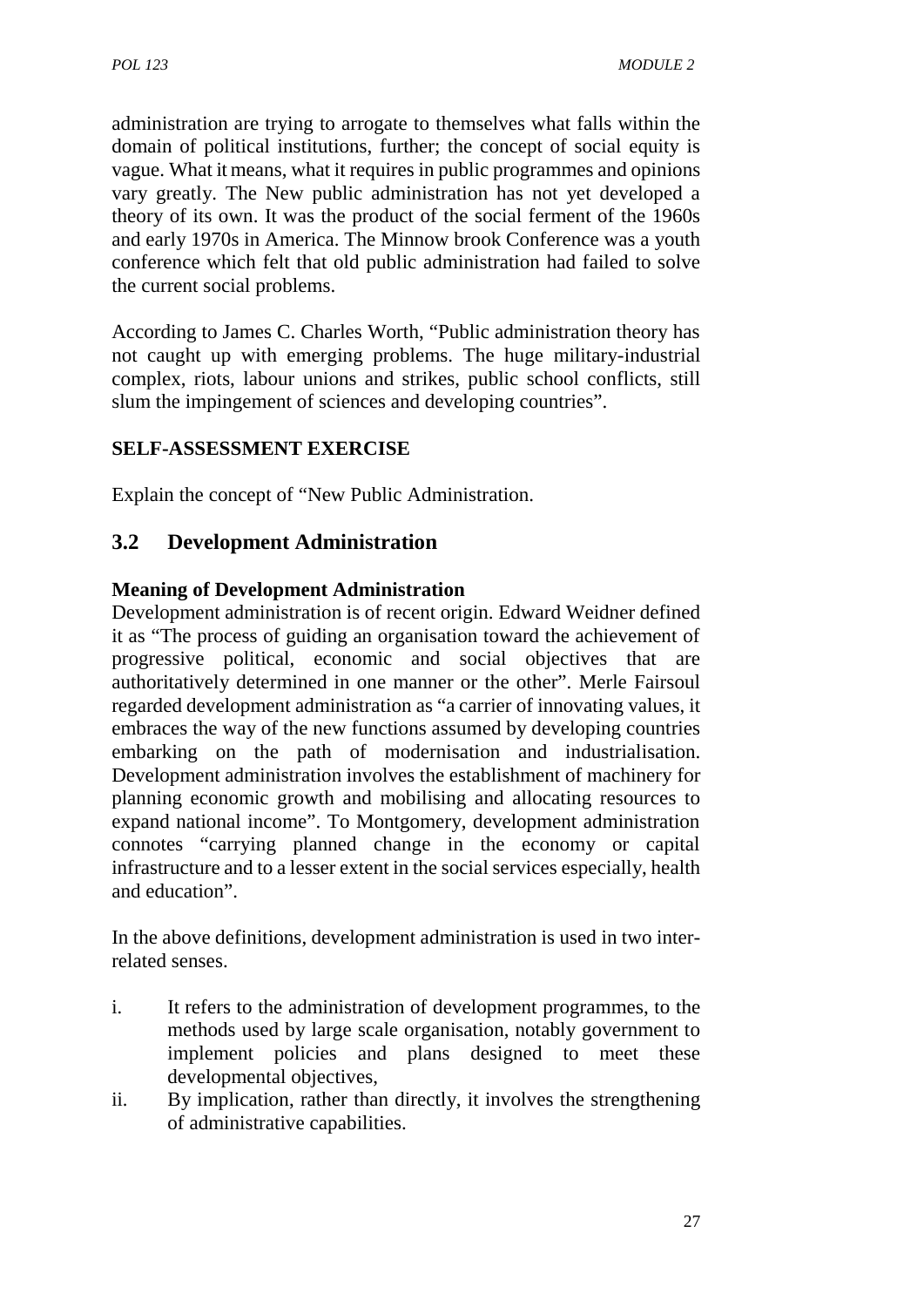These two aspects of development administration i.e. administration of development and development of administration are intertwined in most definitions of the term.

#### **SELF-ASSESSMENT EXERCISE**

Explain the importance of Development Administration as a means of carrying out socio-economic-political change.

#### **International Administration**

There is no international government yet in the sense of supra-national authority whose writ should be binding on all states. The nation-states, even the smaller ones, are very zealous to guard their sovereignty and are not willing to submit themselves to the mandatory control of any supranational organisation. Yet multination international cooperation has been extended into many fields of human activity. Up to the Second World War, as many as 222 international unions had been founded which according to Gladden, was the pioneering stage in the development of modern international administration.

The League of Nations was the first world organisation to enforce international law and improve the living conditions of the weaker sections like labour. Although the league failed to prevent the Second World War, it had, however, come to operate as a storehouse of facts and a clearinghouse of ideas about truly international affairs.

However, with the replacement of the League of Nations in 1945, a new phase in the development of international government began. The United Nations originally consisting of 26 members represents almost universal membership.

The U.N. staff functions neutrally without any influence from any government or any other authority external to the United Nations organisation. They represent only the organisation. In addition to U.N. and its specialised agencies, there have come into being a large number of regional organisations serving the common interests of member states. Some of these important organisations are North Atlantic Treaty Organisation (NATO), European Economic Community (EU), African Union (AU), Common Wealth of Nations, World Bank, South Asian Association for Regional Co-operation (SAARC), etc.

#### **SELF-ASSESSMENT EXERCISE**

What is international Administration?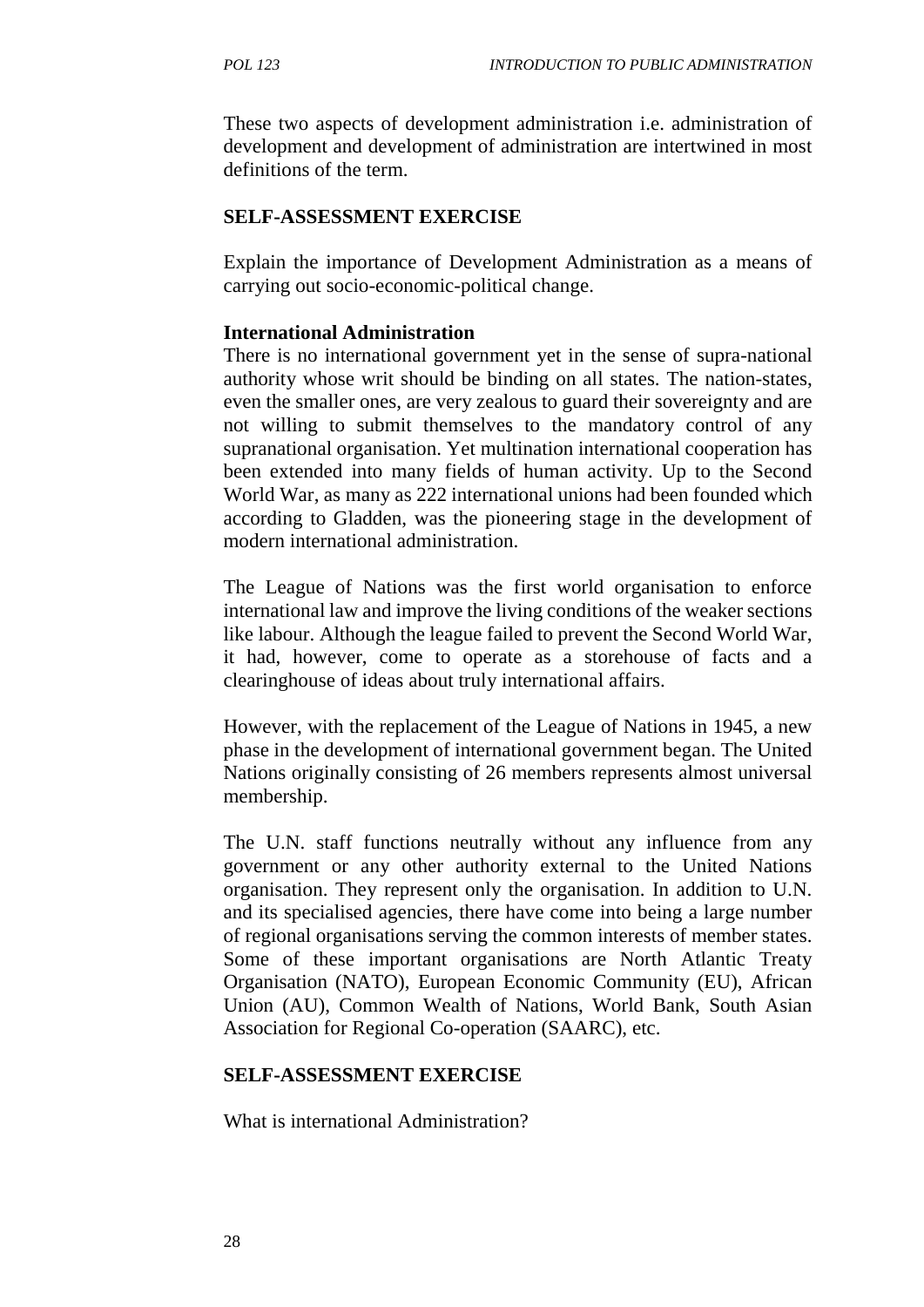# **4.0 CONCLUSION**

The key-note of New Public Administration is an intense sensitivity to and concern for the social problems of the day. Its parameters are relevance, post-positivism, morals, ethics, and values, innovation, concern for clients, social equity etc. In this background, new forms of organisation are carved out to suit the fast-changing environment.

## **5.0 SUMMARY**

The New Public Administration advocates a client-centred approach. It wants administrators to provide the people with a major choice in how and when and what is to be provided. In the words of Negro and Negro, "Client-focused administration is recommended along with de bureaulisation, democratic decision-making, and decentralisation of administrative process in the interest of more effective and human delivery of public services." On the other hand, there appears to be no neat distinction between development administration and non development administration. The difference seems to be of emphasis on the ecological setting in which an administration function.

## **6.0 TUTOR-MARKED ASSIGNMENT**

- 1. Name some of the universal principles of public administration.
- 2. Explain some of the organs of international administration.
- 3. What is the meaning of development Administration?

## **7.0 REFERENCES/FURTHER READING**

- Güven, Ahmet (2014). The Effects of the New Public Administration Approach on Local Governance Control. *Journal of International Management, Educational and Economics Perspective.* 2. 1-10.
- Ekhator, Victor Eghe (2002). *Rudiments of Public Administration.* Kaduna: Joyce Graphic Printer and Publishers Co.
- Nicholas, Harry (ed.) (2004). *Public Administration and Affairs*. New Jersey: Prentice-Hall, Inc.
- Tonwe, D.A. (1998). *Public Administration an Introduction*. Ibadan: AMFITOP Books.
- Vishnoo, Bhagwan & Vidya,Bhushan (ed.) (2005). *Public Administration.* New Delhi: S. Chand and Company Ltd.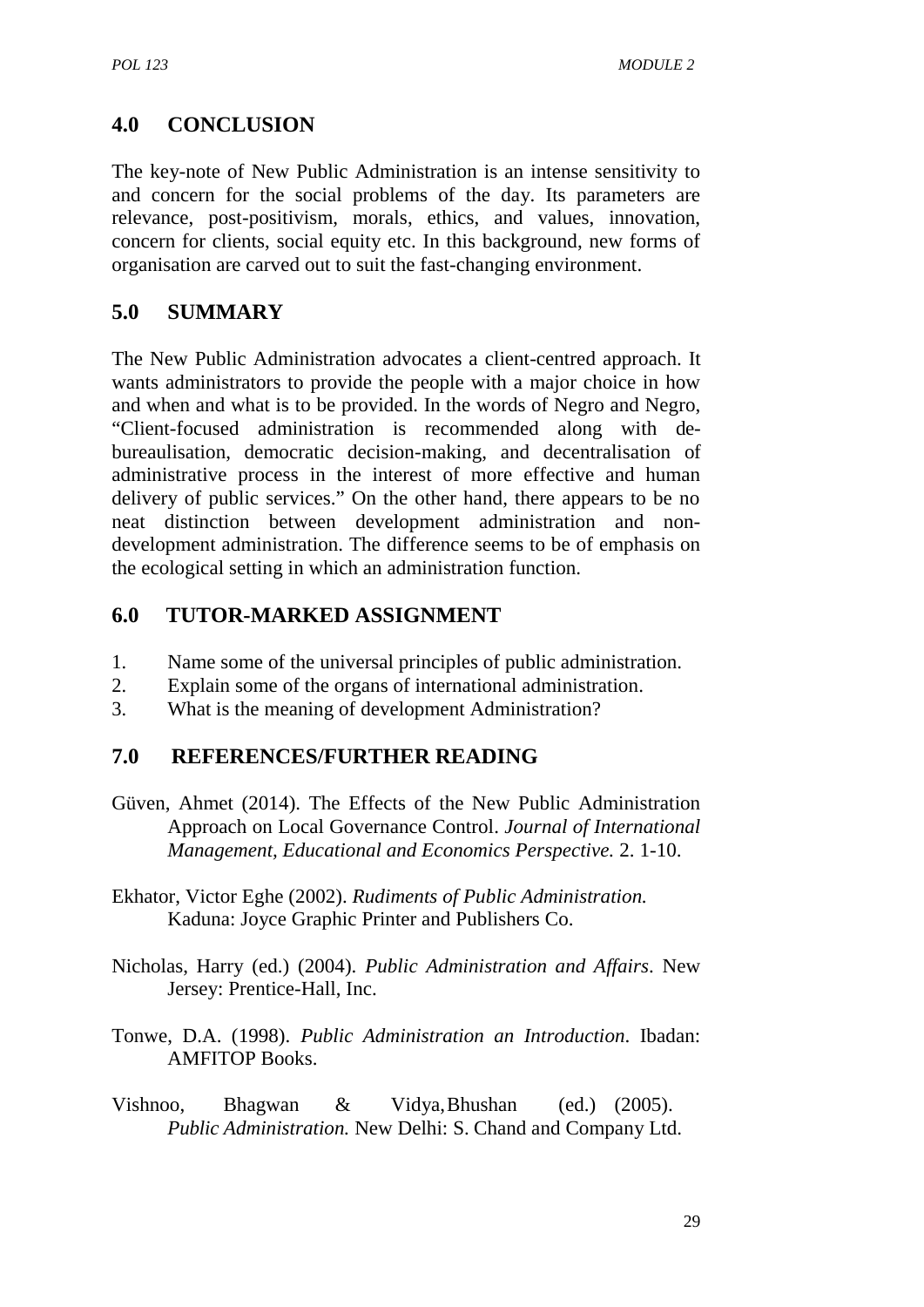## **UNIT 2 APPROACHES TO THE STUDY OF PUBLIC ADMINISTRATION**

#### **CONTENTS**

- 1.0 Introduction
- 2.0 Objectives
- 3.0 Main Content
	- 3.1 Various Approaches
- 4.0 Conclusion
- 5.0 Summary
- 6.0 Tutor-Marked Assignment
- 7.0 References/Further Reading

## **1.0 INTRODUCTION**

We have known from the previous discussion that public the administration is a social science and that as a social science discipline, it is closely related to other social sciences. Like other social sciences, it has various approaches to the study of the discipline.

## **2.0 OBJECTIVE**

By the end of this unit, you will be able to:

discuss all the approaches to the study of public administration.

## **3.0 MAIN CONTENT**

#### **3.1 Various Approaches**

The study of public administration has been approached from various angles. A brief analysis of the different approaches is as follows:

- **i. Philosophical Approach**: It is said to be the oldest approach, Plato's Republic, Hobbes Leviathan, Locke's Treatise on Civil government are examples of the approach. This approach takes within its purview all aspects of administrative activities. Further, it enunciates the principles or ideas underlying those activities. Its range is very comprehensive.
- **ii. Structural Approach:** This approach studies public administration in terms of its structure. It emphasises the study of POSDCORB techniques of administration. It studies administrative organisations, personnel management and financial administration. It may also be called the institutional approach.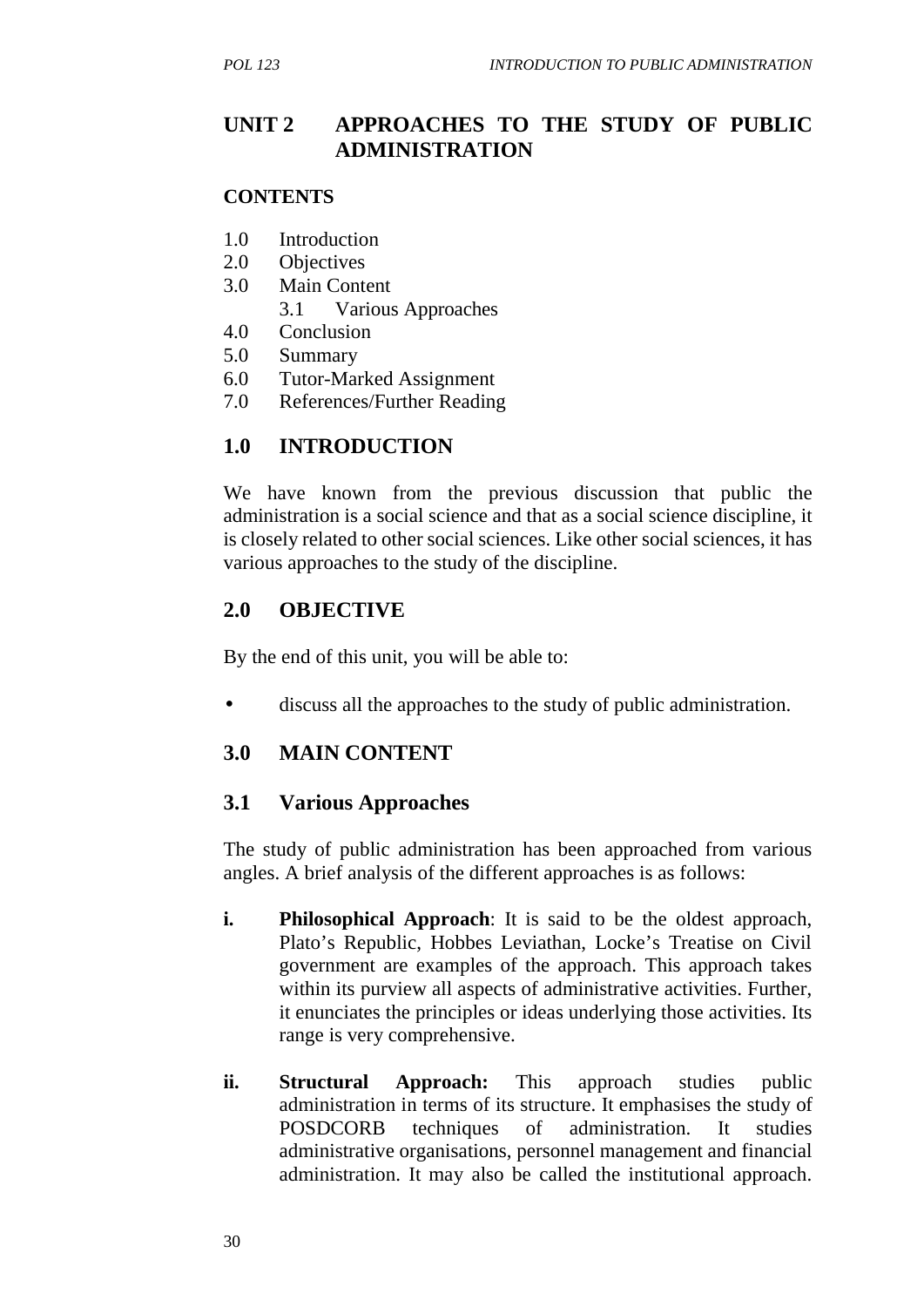L.D. White concerned himself with the problems of administrative organisation, personnel and administrative accountability. W.F. Willoughby gave due importance to the study of financial administration.

- **iii. Case Method Approach:** This approach attained popularity in the thirties of the  $20<sup>th</sup>$  century. A case narrates of what has taken place in the administration. It, however, keeps intact the context and all relevant dimensions. Such an approach seeks to reconstruct the administrative realities and acquaints the students with the administrative process. This approach has been adopted by the Nigerian scholars while conducting researches in yet on unexplored fields. However, the approach is not immune to flaws.
- **iv. Historical Approach:** It seeks to recreate a chapter of history as it attempts to study the public administration of the past within a particular period and interpret the organisation and information on chronological order. A society having rich past caters to this approach as the uniqueness of its administrative systems is thus identified. Quite a sizable number of administrative institutions can be comprehended in the light of their past by adopting this approach. For instance, it is rather difficult to understand the creation of Nigeria into one unit without going into her origin and her phases of development.

## **SELF-ASSESSMENT EXERCISE**

What are the various approaches to the study of Public Administration? Comment why Public Administration has been approached from various angles.

# **4.0 CONCLUSION**

The subject matter of public administration is so complex and yet largely unexplored that it needs to be approached from all possible viewpoints to unravel its complexity. All the approaches already discussed above have immense potentialities for the development of the study of public administration. None of these approaches by itself is adequate. Each one of them should be seen as a necessary complement of the other.

## **5.0 SUMMARY**

An approach should not be considered a substitute for the scholarship. An academic sound study is the product of utility of all approaches to the extent feasible. Fred W. Riggs who has recently made an important contribution to the study of administration in developing countries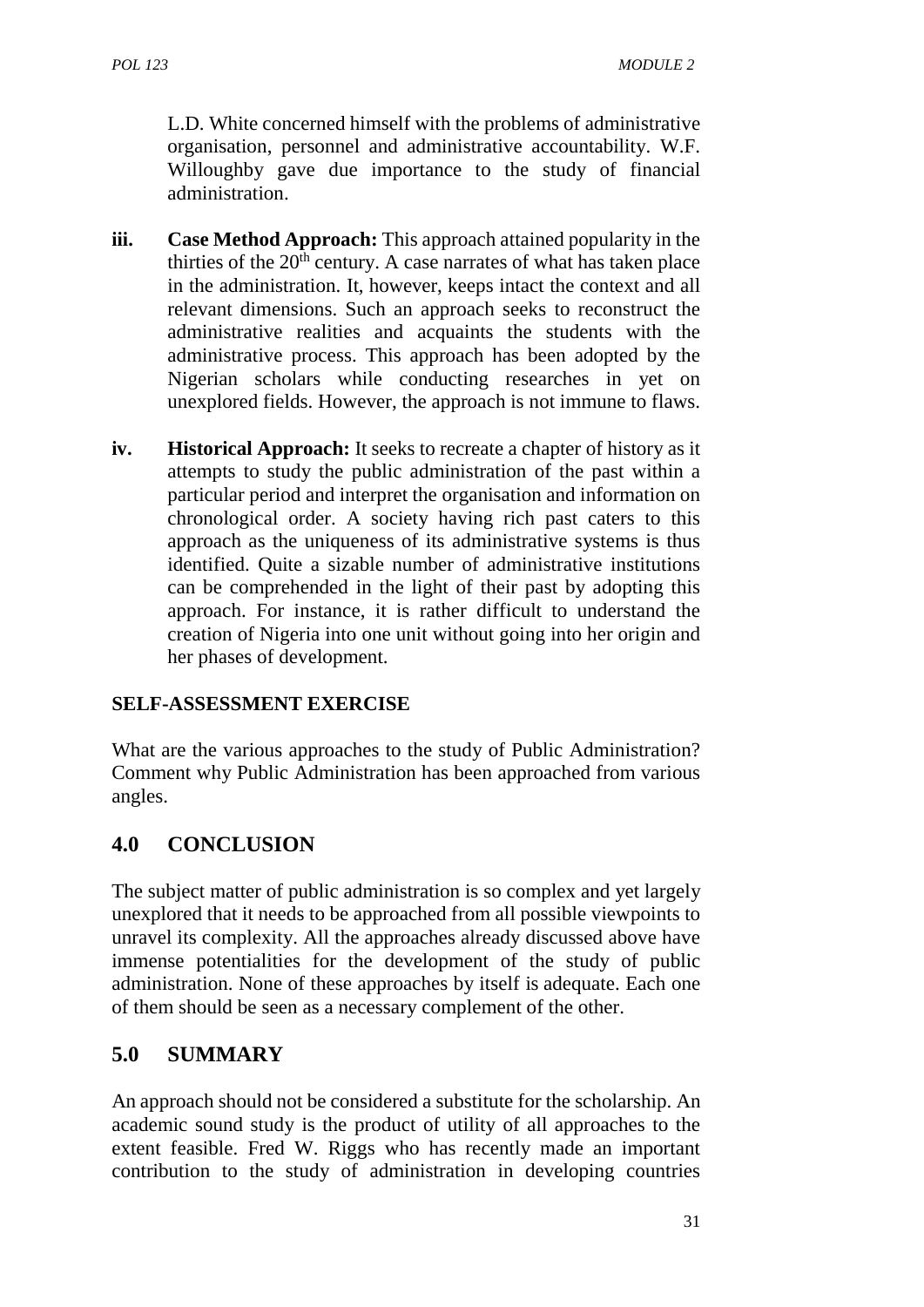believes in empirical analysis and an ecological approach to the study of administrative behaviour. He stressed the importance of a comparative study of administration.

# **6.0 TUTOR-MARKED ASSIGNMENT**

- 1. Define the institutional approach of public administration**.**
- 2. What is efficiency or scientific management approach?
- 3. Who was Frank J. Goodnow?

# **7.0 REFERENCES/FURTHER READING**

Arias, María & Guerrazzi, Luiz. (2016). Approaches In The Study Of Public Administration: A Bibliometric Analysis.

Ekhator, Victor Eghe (2002). *Rudiments of Public Administration.* Kaduna: Joyce Graphic Printer and Publishers Co.

- Nicholas, Henry (Ed.) (2004). *Public Administration and Public Affairs.* New Jersey: Prentice Hall, Inc.
- Tonwe, D.A. (1998). *Public Administration, an Introduction*. Ibadan: AMFITOP BOOKS.
- Vishnno, Bhagwan & Vidya,Bhushan (Ed.) (2005). *Public Administration.* New Delhi: S. Chand and Company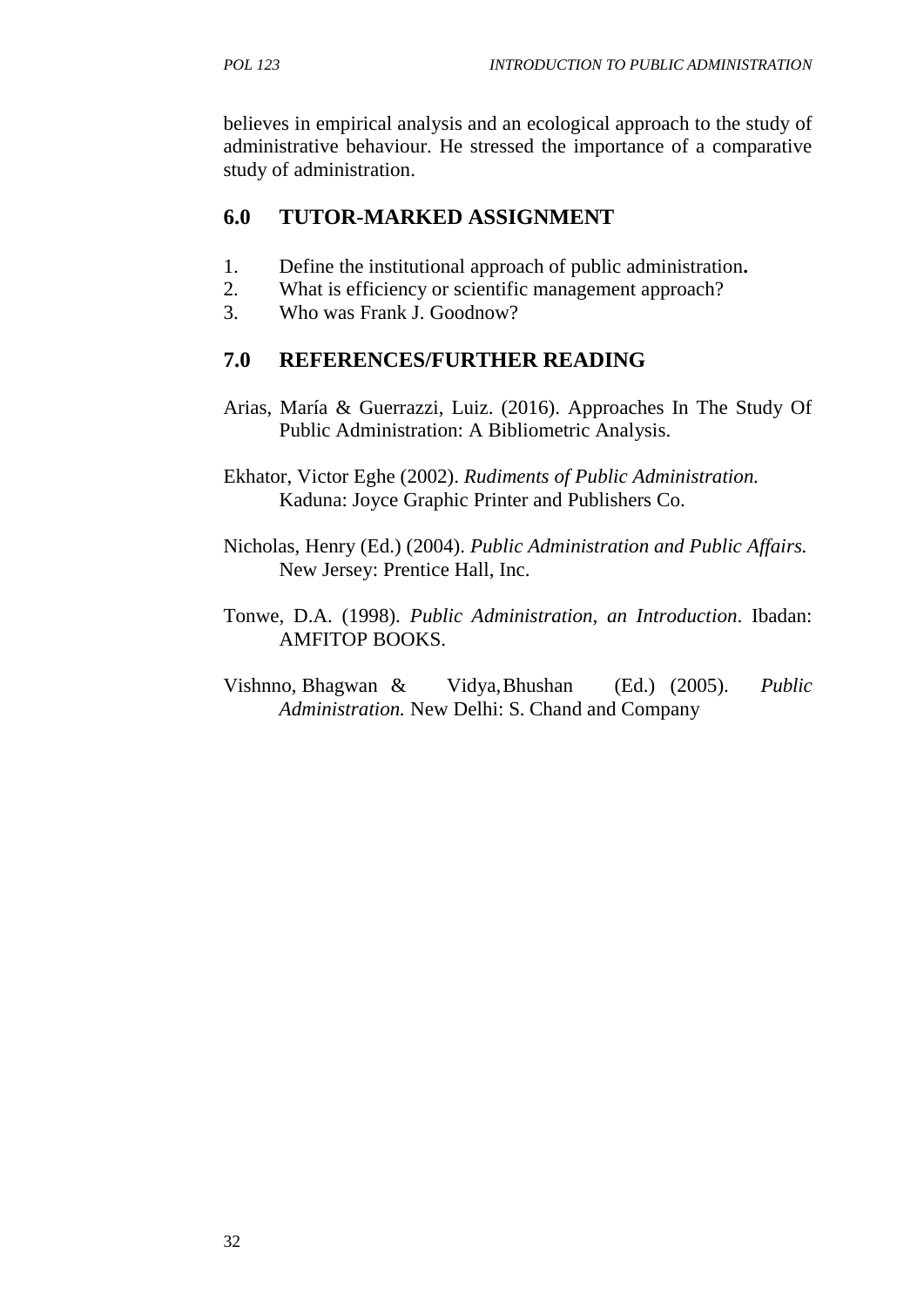# **UNIT 3 THE SCOPE OF PUBLIC ADMINISTRATION**

#### **CONTENTS**

- 1.0. Introduction
- 2.0. Objectives
- 3.0. Main Content
	- 3.1 Purpose of Study
	- 3.2 Integral View
	- 3.3 Managerial View
	- 3.4 Scope in Relation to Peoples Expectation from the **Government**
- 4.0 Conclusion
- 5.0 Summary
- 7.0 Tutor-Marked Assignment
- 7.0 References/Further Reading

# **1.0 INTRODUCTION**

The diversity of opinion the definition of public regarding administration confronts us with the problem of understanding the scope of the study of public administration. As it is evident from the definitions, the difference of opinion centres around the crucial point whether public administration is managerial aspect of the government work or the entire complex of activities of any executive branch or of all branches i.e. executive, legislative and judicial.

In the course of these dialectical/divergent views regarding the scope of the study of public administration, two different views emerged, and these are (i) Integral view (ii) Managerial view.

## **2.0 OBJECTIVES**

By the end of this unit, you will be able to:

- explain the point whether public administration becomes the managerial aspect of the government work
- explain the entire complex of activities of any executive branch or of all branches i.e. executive, legislative and judiciary.

# **3.0 MAIN CONTENT**

## **3.1 Purpose of the Study**

The study of public administration grew out of the awareness that the machinery of government was inadequate and sometimes totally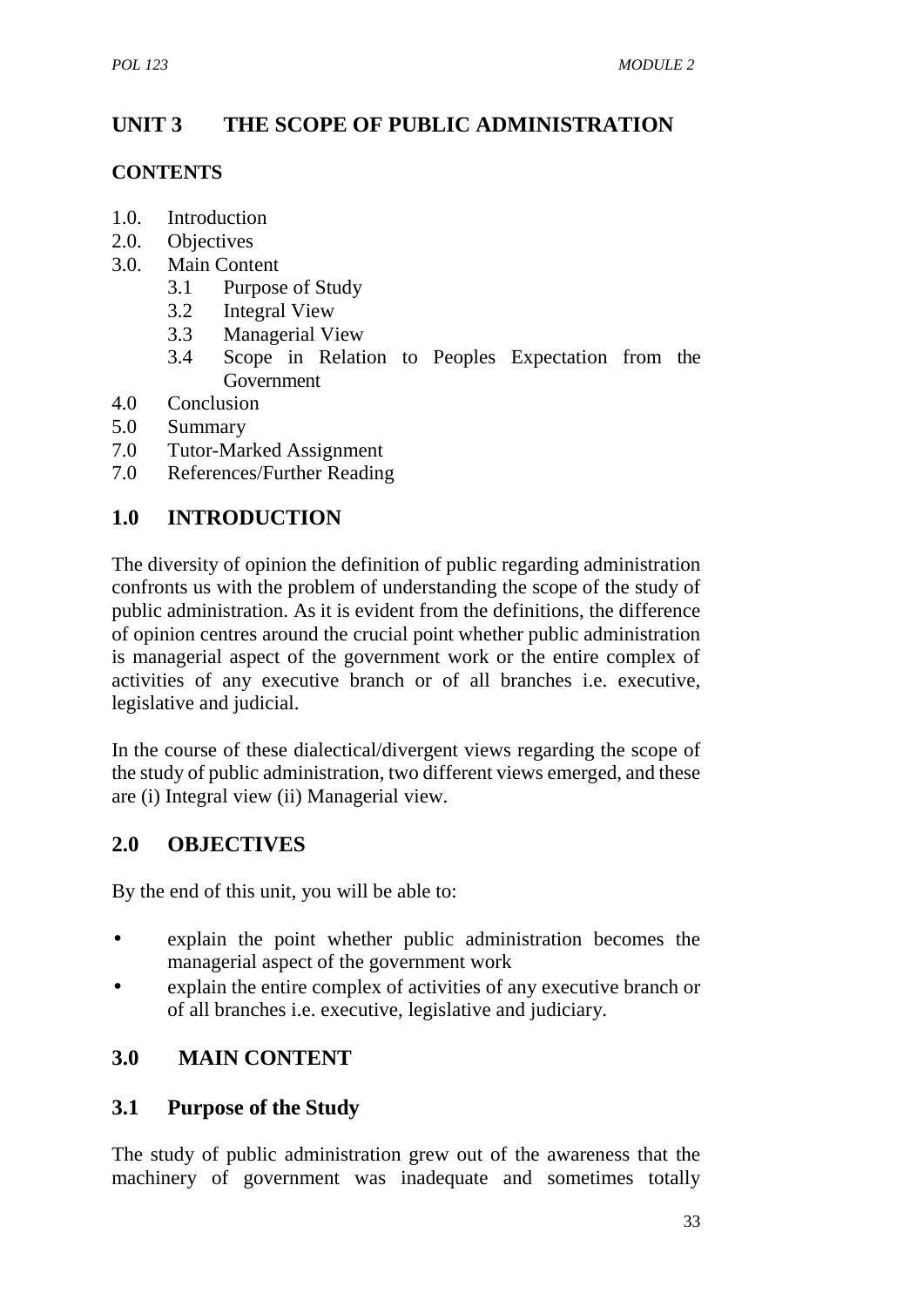unsuitable to perform the function of a modernising government. Notable among the scholars and policy-makers who were quick to notice the deficiencies in the government administration of their day, and to urge the need to improve the system, was Woodrow Wilson. In 1887, when he was Professor of Political Science at Yale in the USA, he stressed the importance of studying the administrative institutions of government. He stressed that the task of public administration was to straighten the paths of government, to make it is business less un-business-like, to strengthen and purify its organisation, and to crown its duties with dutifulness. Therefore, it must be borne in mind that since Wilson's time, many writers on public administration first in the USA and in recent times in Britain and Europe have sought to emphasize the importance of the *concept of efficiency* in the functions and processes of governmental administration.

#### **SELF-ASSESSMENT EXERCISE**

Explain what led to the growth of Public Administration.

#### **Managerial Techniques**

Gulick and Urwick promoted seven principles of administration and, in so doing, gave students of public administration that snappy anagram, summing up these managerial techniques in one word "POSDCORB".

Each letter of the word stands for different administrative principles/techniques, i.e.

- **P – Planning**
- **O – Organising**
- **S – Staffing**
- **D – Directing**
- **C – Coordinating**
- **R – Reporting**
- **B – Budgeting**

**Planning:** The first important activity of public administration is planning. Planning means the working out in broad outline the things that need to be done, the methods to be adopted to accomplish the purpose set for the enterprise. For example, Nigeria makes five-year plans or rolling plans for socio-economic development of the country.

**Organising:** This is the setting out of the formal structure of authority and flow of work in such a way that the work in the various subdivisions, sections and branches is carefully arranged, clearly defined, and effectively co-coordinated to accomplish the objective of the organisation or department.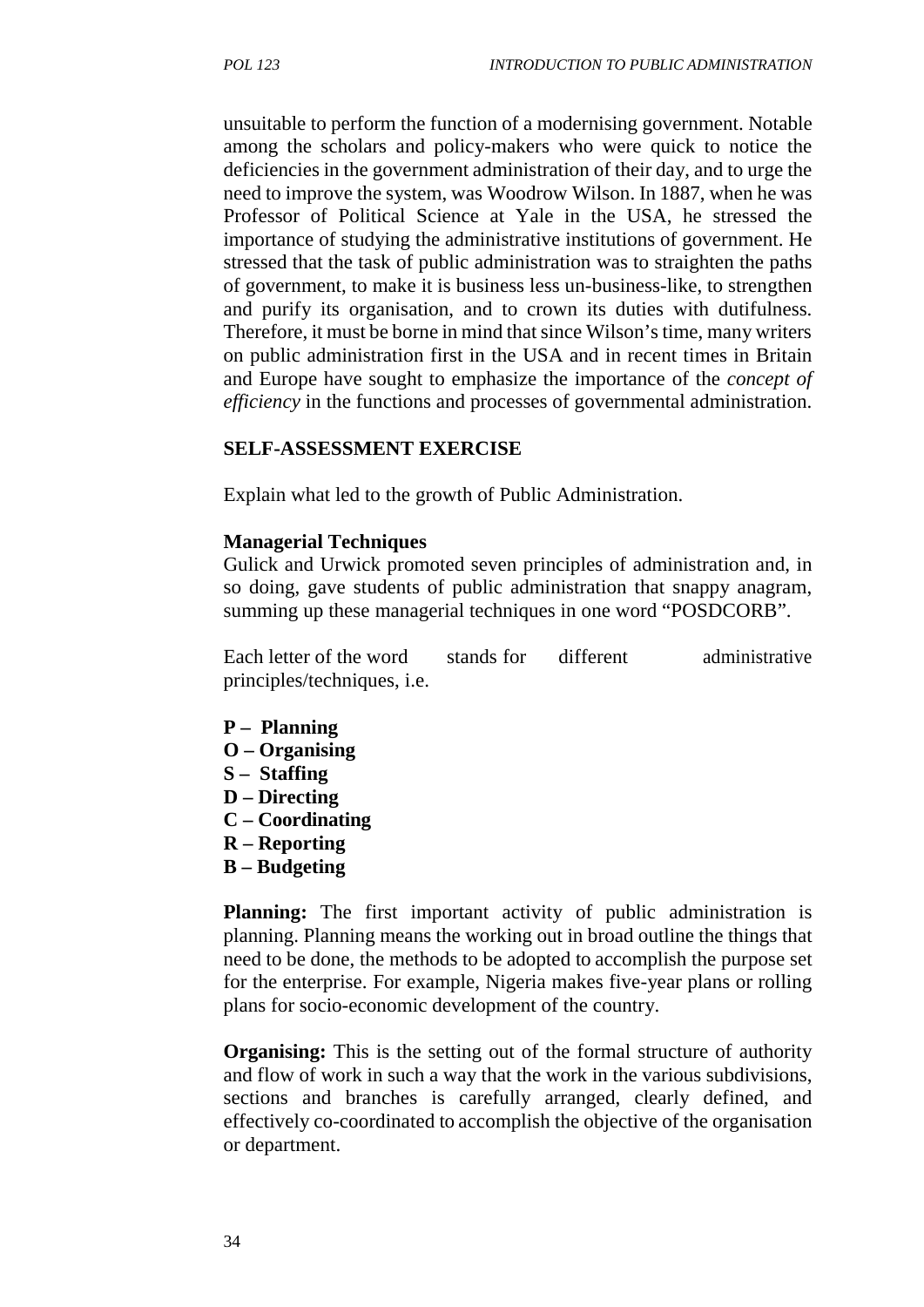**Staffing:** After creating the formal structure of authority, suitable persons are appointed to the various posts in the organisation. The activities here cover the whole of personnel management.

**Directing:** This is the continuous task of making decisions, embodying them in specific and general instructions and setting the pace as the leader of the organisation instructions or orders issued might be in the form of circular letters, memoranda or verbal.

**Coordinating:** This feature bothers on interrelating various parts of the work and, thus, eliminating overlapping and conflict in different activities of an organisation. Thus, this is a very important function of an administrator, as he must continually ensure that the various branches of the organisation are working smoothly.

**Reporting:** This is a means of keeping both the supervisors and subordinates informed of what is going on and arranging for the collection of such information through inspection, research and records.

**Budgeting**: This particular function is the hallmark of an administrator's position since finance and administration are inseparable. Every administration has its financial implications. The management of finance is therefore one of the first, and one of the inescapable responsibilities of administration.

The above list of functions attempts to outline the basic tasks and responsibilities of an administrator. The precise emphasis to be given to anyone set of administrative duties or another would vary from time to time, but essentially the same list of managerial duties are performed by executives at all levels of administrative responsibility. The list also has certain elements common to the various items, but which do not appear so obvious on the surface. The point being made here is that every administrative or chief executive spends a considerable portion of his/her time in conversations, correspondence, conferences and interviews. In carrying out any of the items listed in POSDCORB s/he has to devote a large proportion of his/her time to consultations with his/her staff and with members of the public.

#### **SELF-ASSESSMENT EXERCISE**

Explain the acronym "POSDCORB".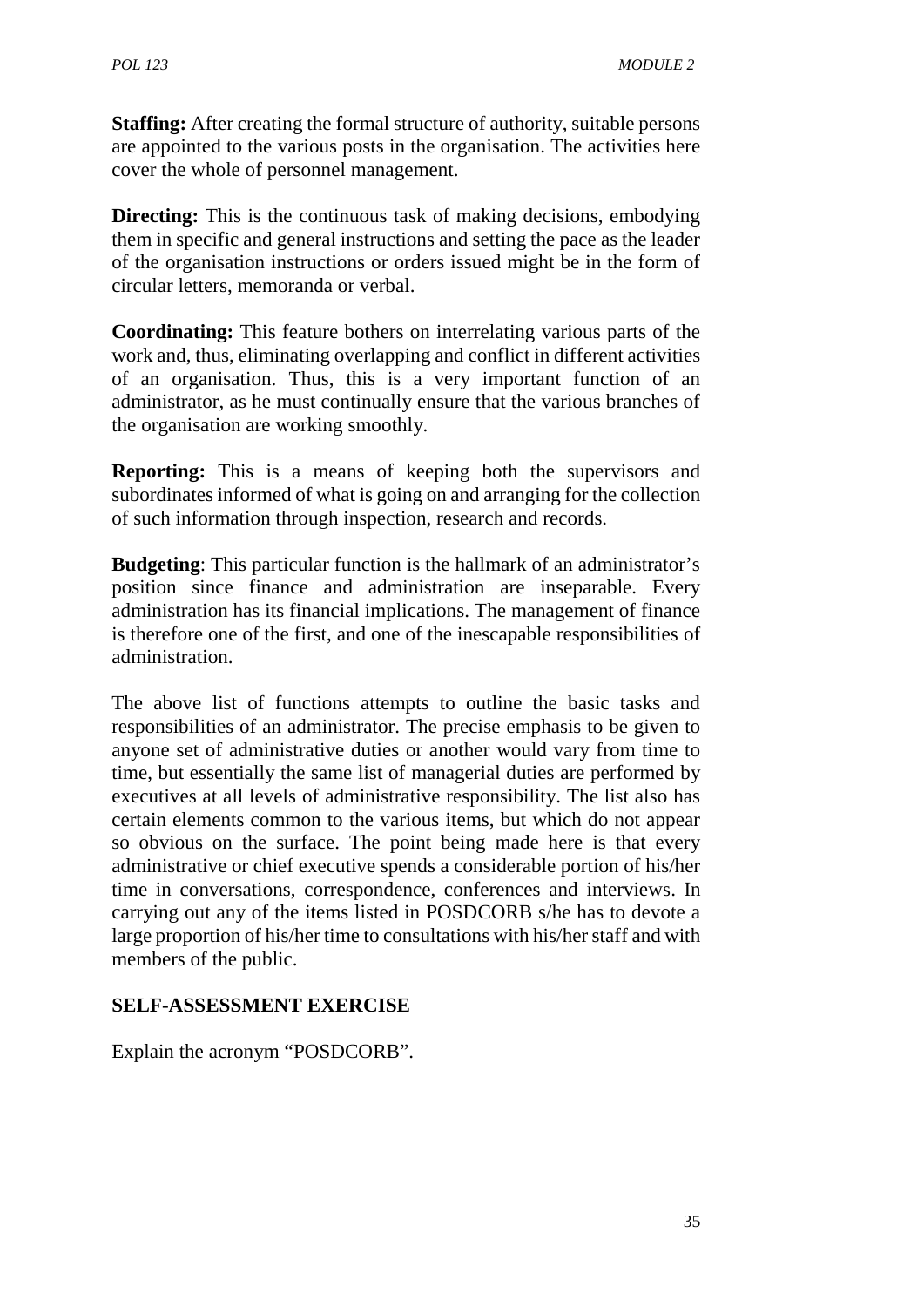#### **Scope to People's Expectations from the Government**

Public administration is only a means to the attainment of the objectives of the state itself:

- i. The maintenance of peace and order,
- ii. The progressive achievement of justice,
- iii. The instruction of the young
- iv. Protection against diseases and insecurity,
- v. The adjustment and compromise of conflicting groups and interest.

White called all these, "The attainment of good life" Thus, the scope of public administration varies with people's expectations of what they should get from the government. It is obvious, however; that though public administration studies the administrative branch of the executive organ only yet its scope is a very wide one as it varies with the people's conception of a good life.

## **SELF-ASSESSMENT EXERCISE**

Explain why the scope of Public Administration varies with people's expectations?

# **4.0 CONCLUSION**

Public administration is a distinct field of administration, expectedly there are certain functions and processes which are peculiar to it which are added to the common processes found in other spheres of administration. This peculiarity arises out of the fact that public administration is the action part of the government, how the purpose and goals of government are realized. Thus, the scope of public administration varies with people's expectation of what they should get from the government. A century ago, the expectation was chiefly that of remaining solitary however, the expectation now is a wide range of services and protection.

# **5.0 SUMMARY**

It is obvious that the scope and purpose of public administration are for efficiency, what white termed as, "attainment of a good life". In essence, the scope of public administration is very wide and all-encompassing. However, the administrative dichotomy between the scholars of integral view and the managerial view was put to rest with the intervention of eminent scholars Gulick and Urvick (1973), in the field of the administration who had suggested a list of functions falling into an administrator. This list of snappy anagram or acronym is commonly called, POSDCORB. POSDCORB was public administration in 1937. Gulick and Urwick clearly understood that their principles were not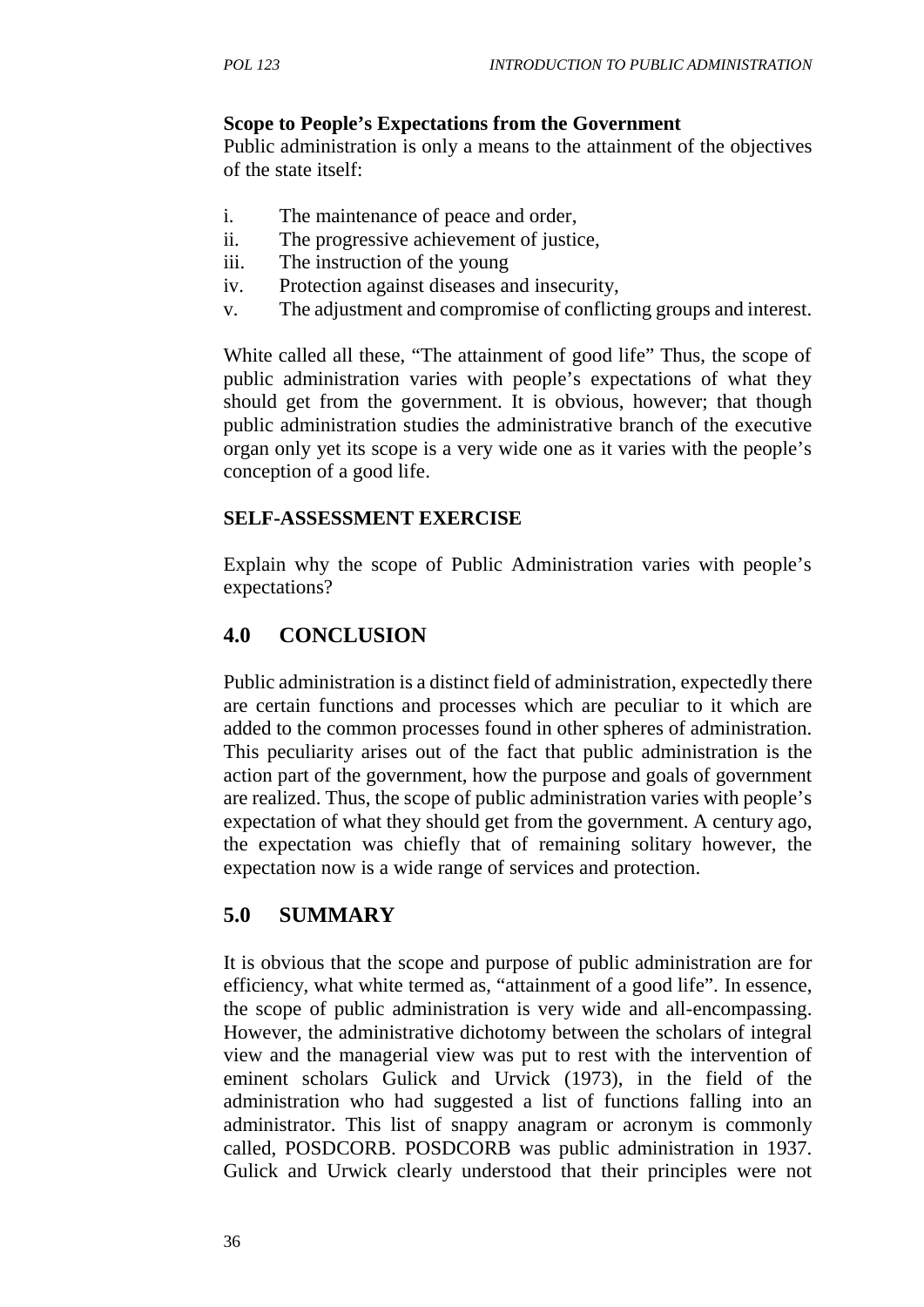immediate facts of nature, but were simply helpful touchpoints in conveying an understanding of how organizations worked.

## **6.0 TUTOR-MARKED ASSIGNMENT**

- 1. Public administration is conceived in a comprehensive sense comment.
- 2. What does the "concept of efficiency" mean?
- 3. Describe the concept of a good life.
- 4. Who were these eminent scholars Gulick and Urwick?

## **7.0 REFERENCE/FURTHER READING**

- Uchenna, R.O & Eruke, C.E (2013) "Nature and Scope of Public Administration", *International Journal of Development and Sustainability,* Vol. 2 No 1 pp 177-182.
- Adebayo,Augustus (2004).*Principles and Practice of Public Administration in Nigeria.* Abuja: Spectrum Book Ltd.
- Ekhator, Victor Eghe (2002). *Rudiments of Public Administration*. Kaduna: Joyce Graphic Printers & Publishers Co.
- Nicholas, Henry (ed). (2004). *Public Administration and Public Affairs*. New Jersey: Prentice Hall, Inc.
- Vishnoo Bhagwan & Vidya Bhushan, (ed). (2005). *Public Administration.* New Delhi: S.Chand and Company Ltd.
- Woodrow, Wilson. (1987). *The Study of Public Administration*, Political Science Quarterly, Vol. 2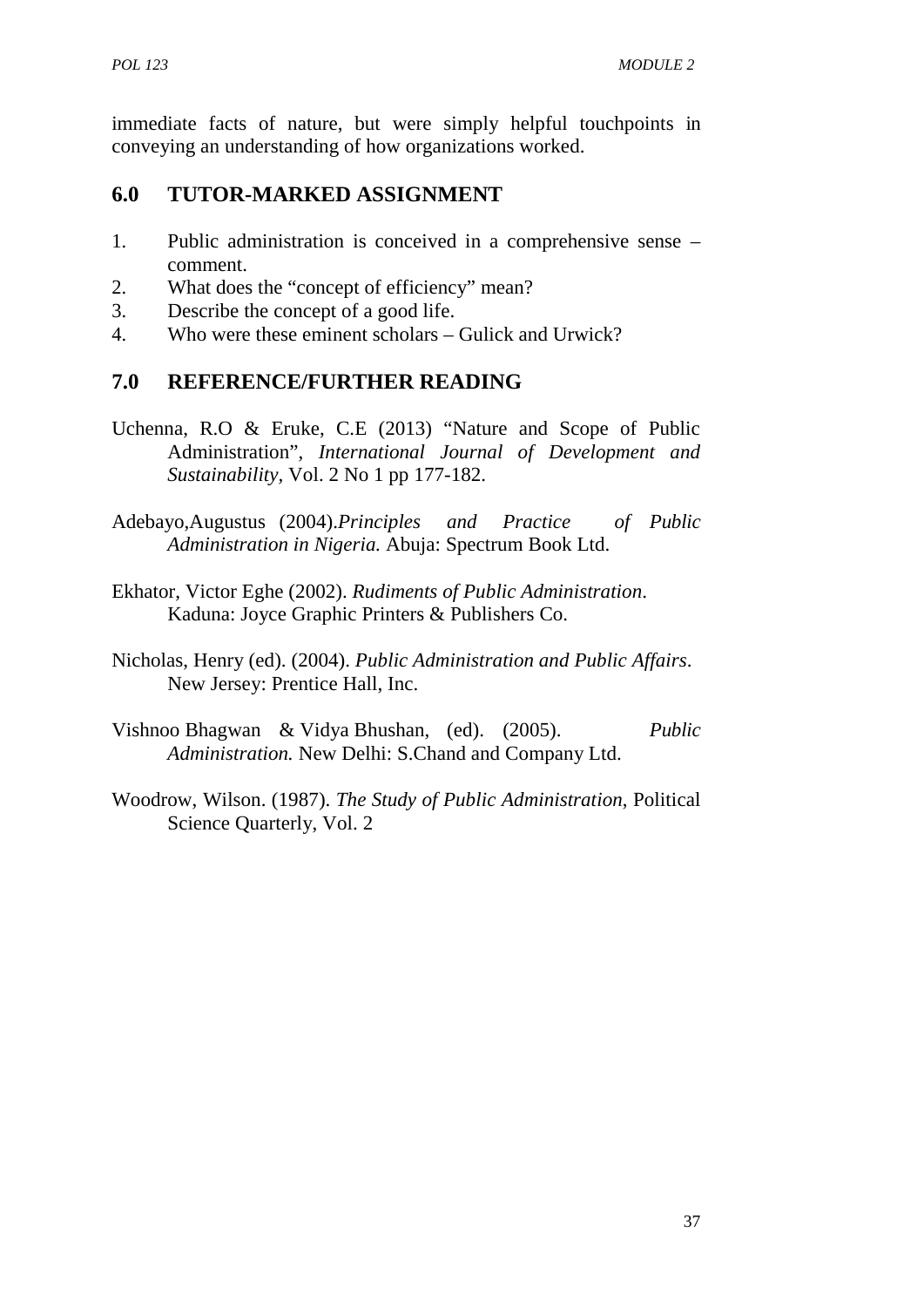## **UNIT 4 PUBLIC ADMINISTRATION AS AN ART AND AS A SCIENCE**

#### **CONTENTS**

- 1.0 Introduction
- 2.0 Objectives
- 3.0 Main Content
	- 3.1 Public Administration as a Science
	- 3.2 Public Administration as an Art
- 4.0 Conclusion
- 5.0 Summary
- 6.0 Tutor-Marked Assignment
- 7.0 References/Further Reading

# **1.0 INTRODUCTION**

There are divergent views among scholars on whether public administration is a science or an art. It is quite clear that subjects that deal with the natural phenomenon do not find it difficult to build up a system of sound laws or principles which may predict the future happenings or events with exactitude. On the other hand, public administration as art is practised daily in all governmental organisations.

# **2.0 OBJECTIVES**

By the end of this unit, you will be able to:

- discuss why Public Administration is referred to as science
- discuss how Public Administration constitute an art.

# **3.0 MAIN CONTENT**

## **3.1 Public Administration as a Science**

Since in public administration one studies the governmental organisation and relationship of human beings in the organisation, therefore, the researchers in the field of public administration are trying their best to build up a science of public. Moreover, it has been seen that any discipline which is involved in the studying of social affairs gains legitimacy and respectability if it can be established as a science. The early writers on the study of public administration like Woodrow Wilson called it the "Science of public administration" Willoughby in 1926 asserted, "In administration, there are certain fundamental principles of general application analogous to those characterising any science". Moreover, in the case of physical sciences, they have the features of exactness,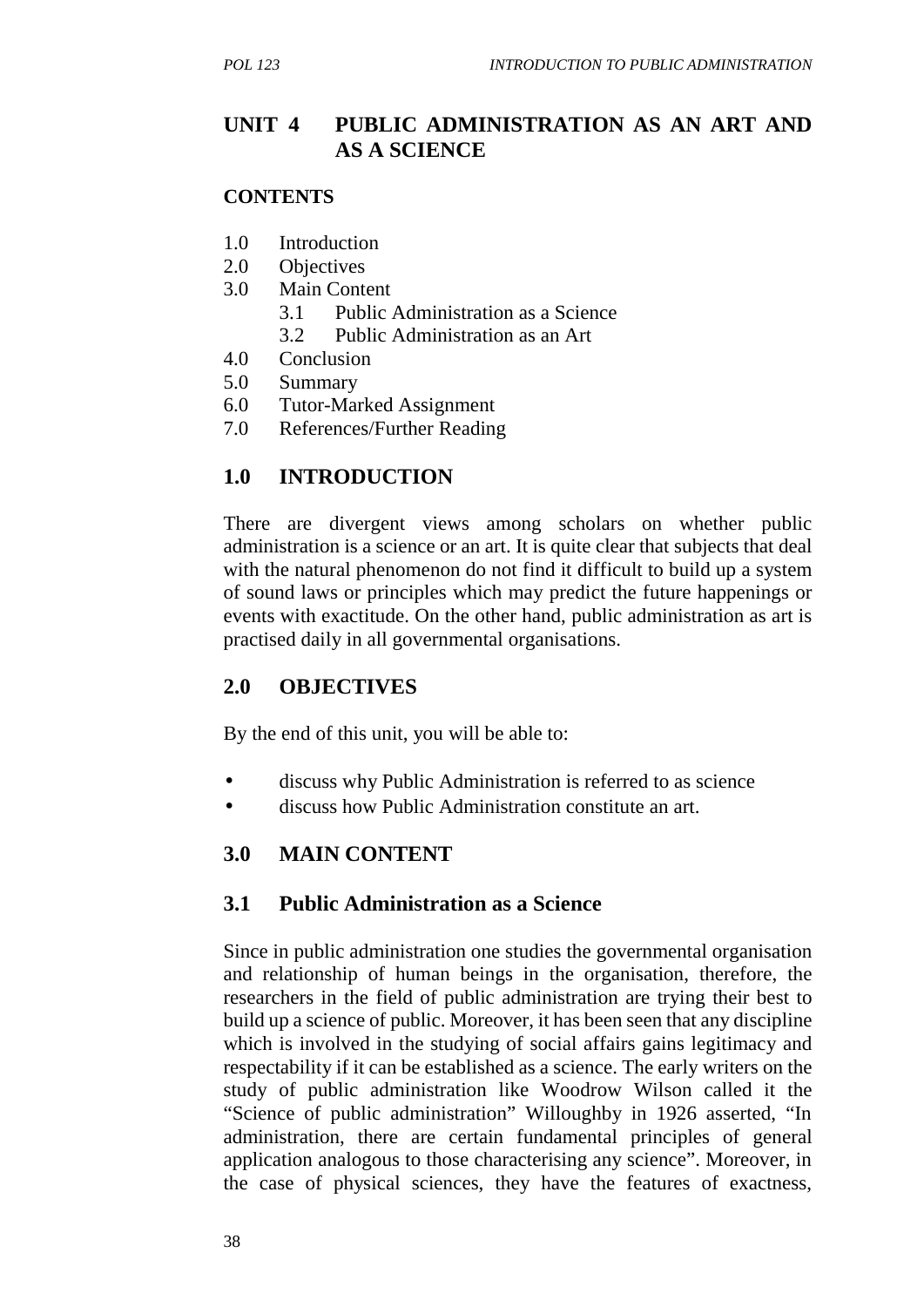precision and predictability. The advocates of the science of public administration had been classified into three main categories. Accordingly, the writers falling into the first category claim that there is a fair degree of exactness and certainty of the principle of public administration. The second group of writers does not agree with the viewpoint put forward by writers of the first category. Merson and White who presented the second category do not agree with the argument given by the writers who fall into the first category and further say that there is not and can never be exact science of public administration, yet they assert that public administration is science. The writers went further to argue that science is the investigation and observation, followed by tabulation, classification and correlation. It is further emphasised that the subject matter of exact science is measured and consists of facts which can be isolated and generally have a relative uniformity. According to the view expressed by writers belonging to the third category, the present state of development, public administration may not earn the name of science, but in due course of time, it will become a science. At the present state of affairs, its study presents only a framework of connected ideas which provides a basis for further study and analysis of its subject-matter.

#### **SELF-ASSESSMENT EXERCISE**

Why did the early writers call Public Administration as the "Science of public Administration"?

## **3.2 Public Administration as an Art**

The second part of the discussion which relates to public administration as art is practised daily in all governmental organisations. Moreover, it has been seen that it is not only concerned with the building of programmes and projects but also with their efficient execution by applying the principles of public administration. It has further argued that an administrator has to face the challenges of administration while implementing the policies and programmes of the government. So an administrator must be fully trained in administrative skill or art to face such challenges.

Nowadays a pertinent question which is faced by the administrators is: can the art of administration be acquired? Some believe that administration as an art is a natural gift hence in other words the implication is that it cannot be acquired. But the opposite view of the above is that the art of administration cannot be acquired quickly. It requires a constant and concerted effort. Public administration as an art has been in practice since ancient times. The aim and objectives behind the art of public administration are the most efficient utilisation of resources at the disposal of officials and employees.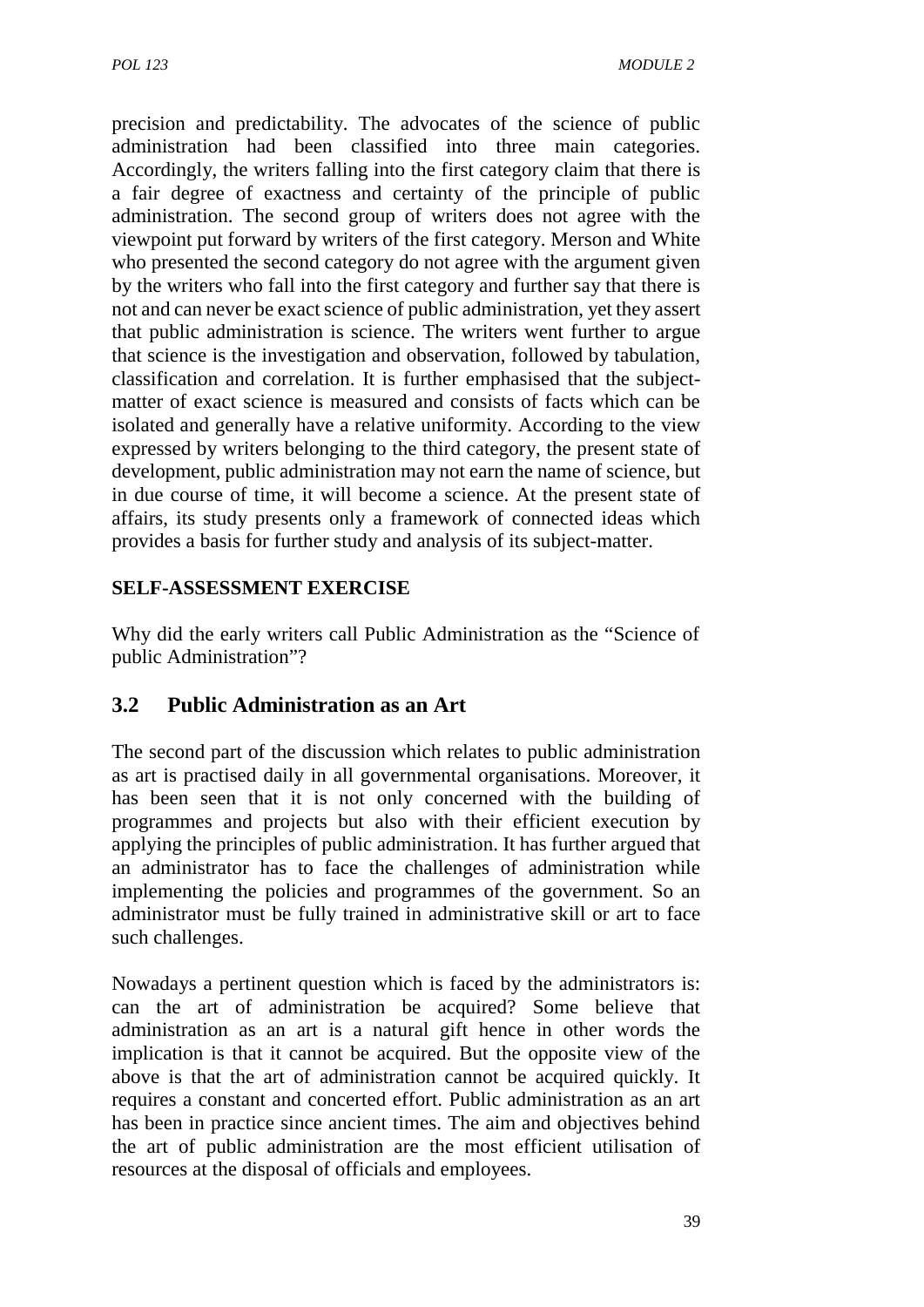Therefore, like the art of music, the art of administration can also be acquired and improved upon through the continuous practice in that art.

#### **SELF-ASSESSMENT EXERCISE**

Explain how Public Administration constitutes an art?

## **4.0 CONCLUSION**

In conclusion, to the discussion on the question of science and art of public administration, there is not yet any final answer. However, it could be said that since public administration is a growing science, hence it is at present more an art than science.

## **5.0 SUMMARY**

To sum up the above discussion, it is observed that public administration cannot be called as a science until the following conditions are fulfilled. In the first place, it is very much imperative that the place of normative value should be identified and made clear. Secondly, greater emphasis on the human element in public administration should be laid for understanding the subject-matter of this science of administration. Lastly, principles of public administration should be developed based on cross cultural studies which may not suffer from being culture-bound.

## **6.0 TUTOR-MARKED ASSIGNMENT**

- 1. In your view, is public administration a science?
- 2. Can the art of administration be acquired?

## **7.0 REFERENCES/FURTHER READING**

- Sarker, M.d. (2019). Public Administration as an Academic Discipline and Social Science. 10.1007/978-3-319-31816-5\_3856-
- Adebayo, Augustus (2004).*Principle and Practice ofPublic Administration in Nigeria.* Abuja: Spectrum Books Ltd.
- Ekhater, Victor Eghe (2002). *Rudiments of Public Administration.* Kaduna: Joyce Graphic Printers and Publishers Co.
- Hodgson, J.S. (1969). *Public Administration.* Canada: McGraw Hill. Vishnoo,
- Bhagwan & Vidya, Bhushan (Ed). (2005). *Public Administration.* New Delhi: S. Chand and Company Ltd.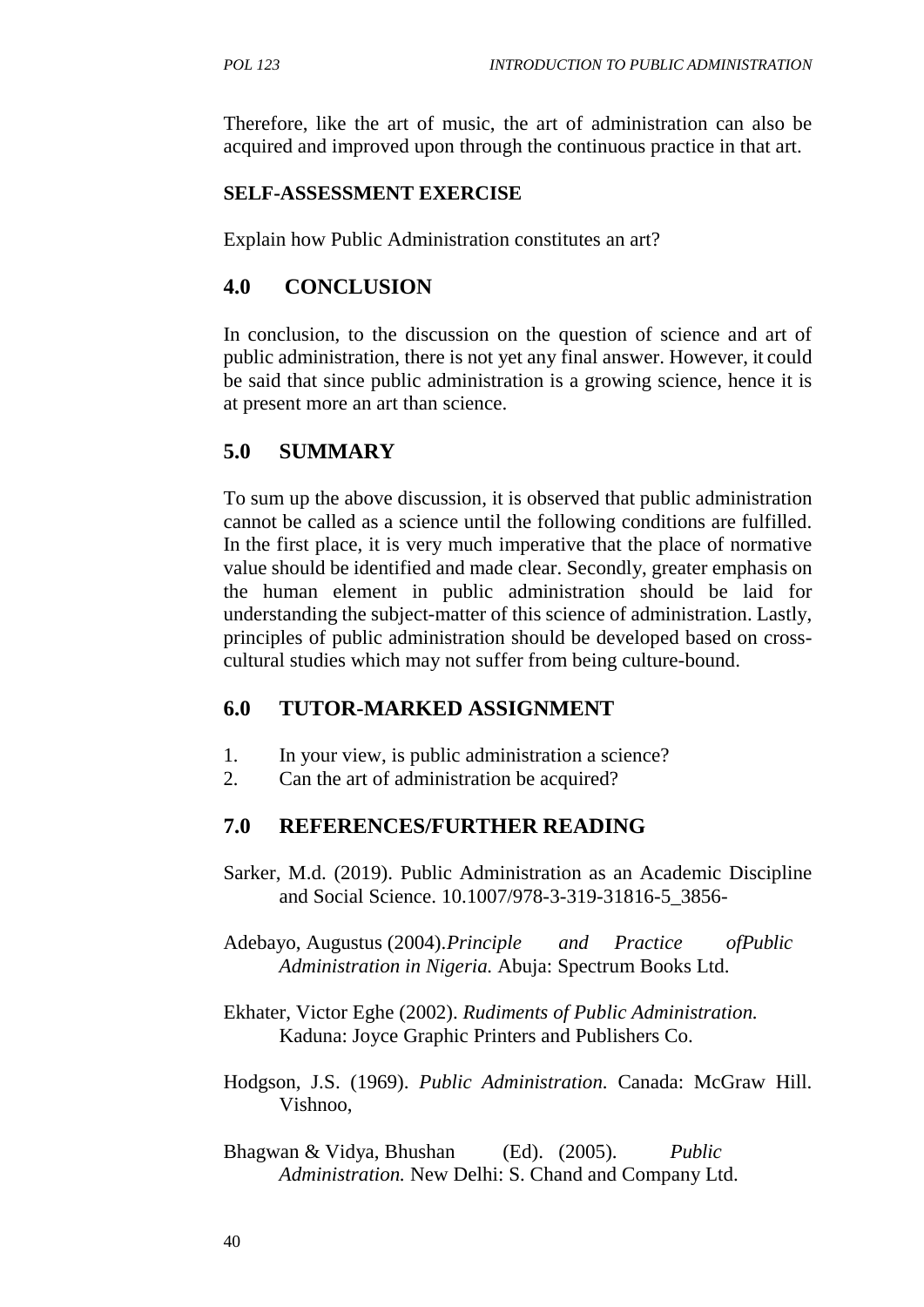## **UNIT 5 PUBLIC ADMINISTRATION AND OTHER SOCIAL SCIENCES**

#### **CONTENTS**

- 1.0 Introduction
- 2.0 Objectives
- 3.0 Main Content
	- 3.1 Public Administration and Political Science
	- 3.2 Public Administration and History
	- 3.3 Public Administration and Psychology
	- 3.4 Public Administration and Law
	- 3.5 Public Administration and Ethics
	- 3.6 Influence of Science and Technology
- 4.0 Conclusion
- 5.0 Summary
- 6.0 Tutor-Marked Assignment
- 7.0 References/Further Reading

#### **1.0 INTRODUCTION**

In a wide sense, all knowledge is one integrated whole, and the different branches into which it has been divided is a convenient device for purpose of the study. We have known the fact that Public Administration is a social science. It deals with one aspect of human behaviour, i.e. administrative, just as other social sciences deal with certain other aspects of human activity. But it cannot study administrative behaviour without drawing upon the contributions made by other social sciences in the study of human behaviour. As such, it is closely related to other social sciences as much as other social sciences are related to it. Not only this, public administration scores over other social sciences because of its relationship with pure sciences and technology as well.

#### **2.0 OBJECTIVES**

By the end of this unit, you will be able to:

- describe public administration is closely related to other social sciences
- explain the influence of science and technology on public administration
- discuss why an understanding of politics is the key to the understanding of public administration.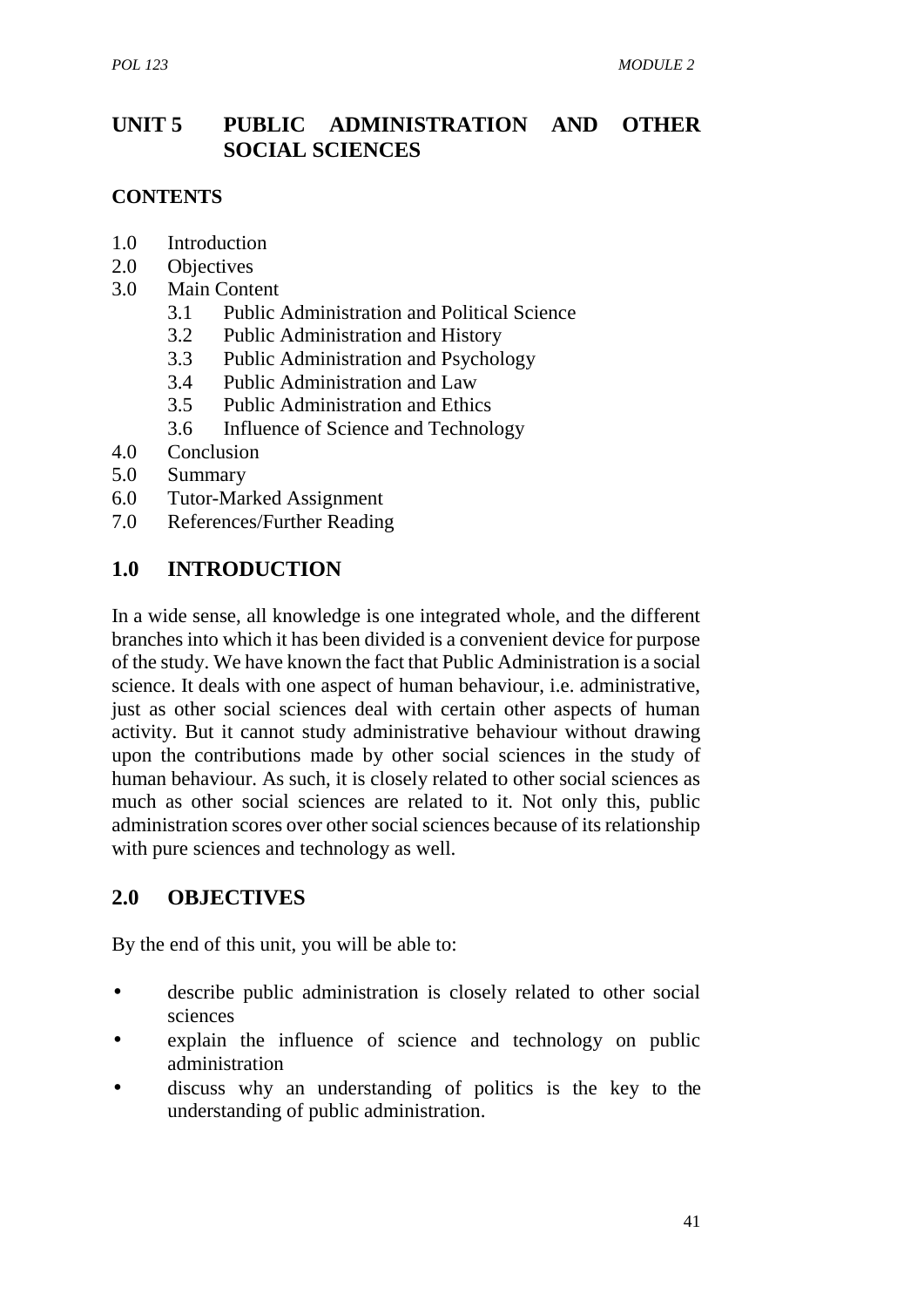# **3.0 MAIN CONTENT**

## **3.1 Public Administration and Political Science**

Public administration is very closely related to the study of political science. The very fact that public administration has been and continues to be a part of a brand of the study of political science bears ample testimony to their close mutual relationship. It is still a fact that "an understanding of politics is the key to an understanding of public administration; politics and administration are the two sides of a single coin". Most of the authoritative writers on the subject have found it difficult, even impossible to make a distinction between politics and administration.

Among the modern writers Pfiffner's enumeration of the points of distinction between political and administrative officers is very interesting. These are:

| <b>Political Officers</b>                                         | <b>Administrative Officers</b>                                                       |
|-------------------------------------------------------------------|--------------------------------------------------------------------------------------|
| Amateur                                                           | Professional                                                                         |
| <b>Non-Technical Partisan Temporary</b>                           | Technical Non-<br>Partisan<br>Permanent                                              |
| More Public contacts More less                                    | public contacts                                                                      |
| legislative contacts More policy legislative contacts less policy | less                                                                                 |
| formulating More Decisions                                        | formulating More advisory                                                            |
| More co-ordination Influence by<br>popular opinion                | more performing Influence by<br>technical Data collected from<br>study And research. |

Political processes of election, legislation and of defining the broad objectives of administration as well as the manipulation of political power provide the motivating force for the wheels of government. On the other hand, administration and administrators are mainly concerned with the administrative processes of gathering and digesting data, offering, suggestions based on facts for policy formulation and helping to implement the same. Therefore, for harmonious co-existence between politics and public administration which are two species of the same genus, there must be a lot of give-and-take between the politicians and the administration. Politics when it loses sight of what is administratively feasible degenerates into mere building castles in the air, and administration, shorn of its political context, becomes an empty nothingness.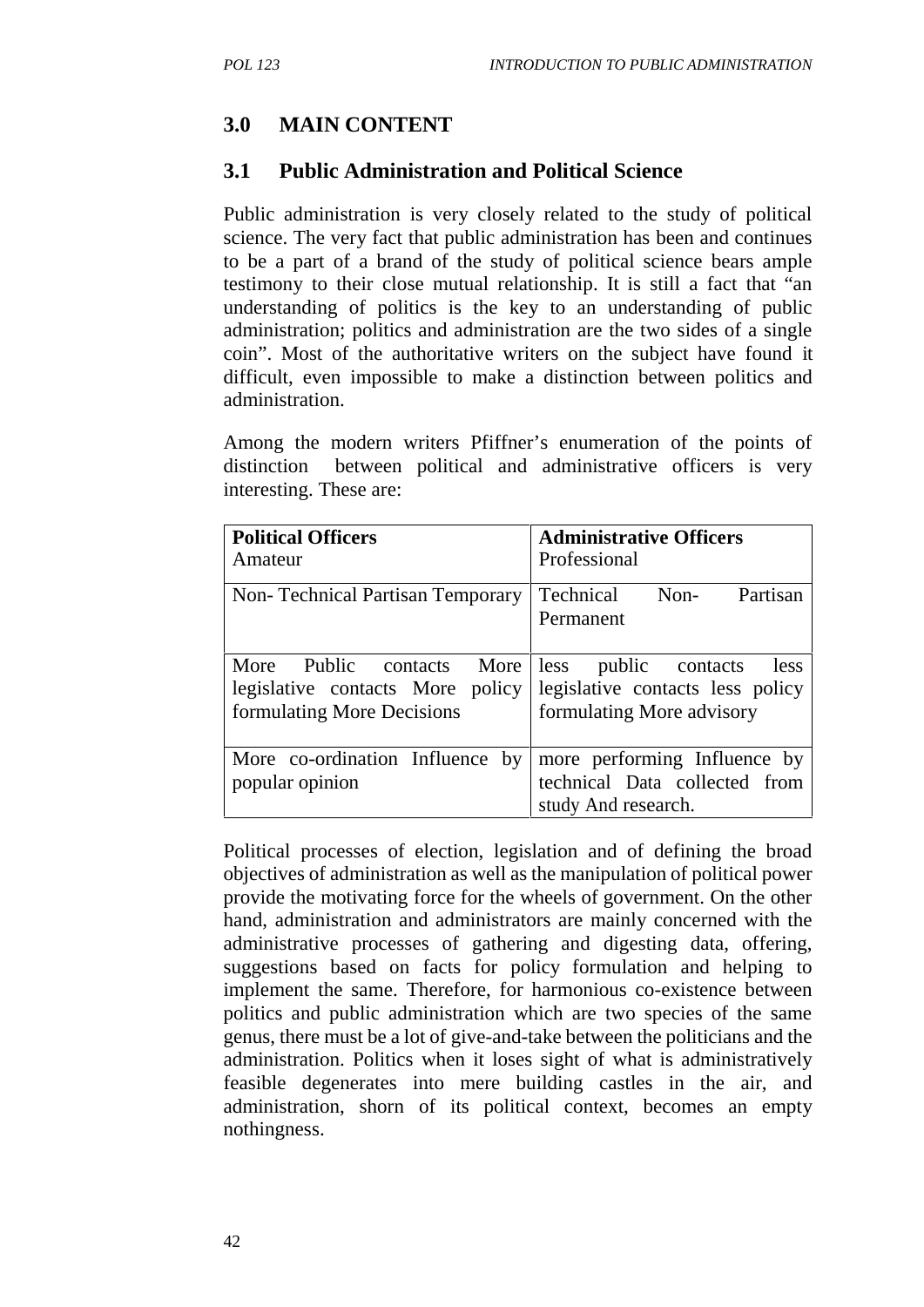The bottom line here is that politics and administration are two closely related social science disciplines, so much so that it is difficult to draw a line of demarcation to say where politics starts and ends and where administration starts and ends. This position notwithstanding, can be said without fear of contraction that politics and politicians are mainly concerned with the "a theory of public administration which means in our time a theory of politics too".

#### **SELF-ASSESSMENT EXERCISE**

Could you say that the field of Public Administration and Political Science are the same?

## **3.2 Public Administration and History**

History is concerned with the study of social progress of mankind everything mankind has thought, done and achieved. It is the study of past events, movements, their causes and interrelations. History Opens in new window supplies valuable materials for the study of Public administration Opens in new window Its subject-matter includes economic and social developments, religion, intellectual and artistic movements as well as the growth and decline of States, their organizations, functions, achievements and failures. History is the laboratory of human experiences. The study of public administration system of any country would not be complete without a proper glimpse of its historical background. The historian of the past did not pay much attention to the social-political and economic development of the states but today this approach has changed because administrative history is been developed as a definite branch of history, history guides and counsels' administrators by revealing what mistakes were committed by past administrators which ultimately led to their downfall.

Because history gives us the tools to analyze and explain problems in the past, it positions us to see patterns that might otherwise be invisible in the present – thus providing a crucial perspective for understanding (and solving!) current and future problems. The study of history is also important because it can tell us how we evolved. It can tell us what decisions worked in particular situations in the past and what didn't. ... Thus, the main reason behind why we should study History is to ensure that we don't repeat the same mistakes as our forefathers when History repeats itself. Therefore, it augurs well for the study of history for it will not only broaden the outlook of historians but also help other social sciences in their respective fields of research. While a historian outlook on the part of administrative scientists would broaden their perspective, an administrative outlook on the part of a historian would make the study of history more fruitful.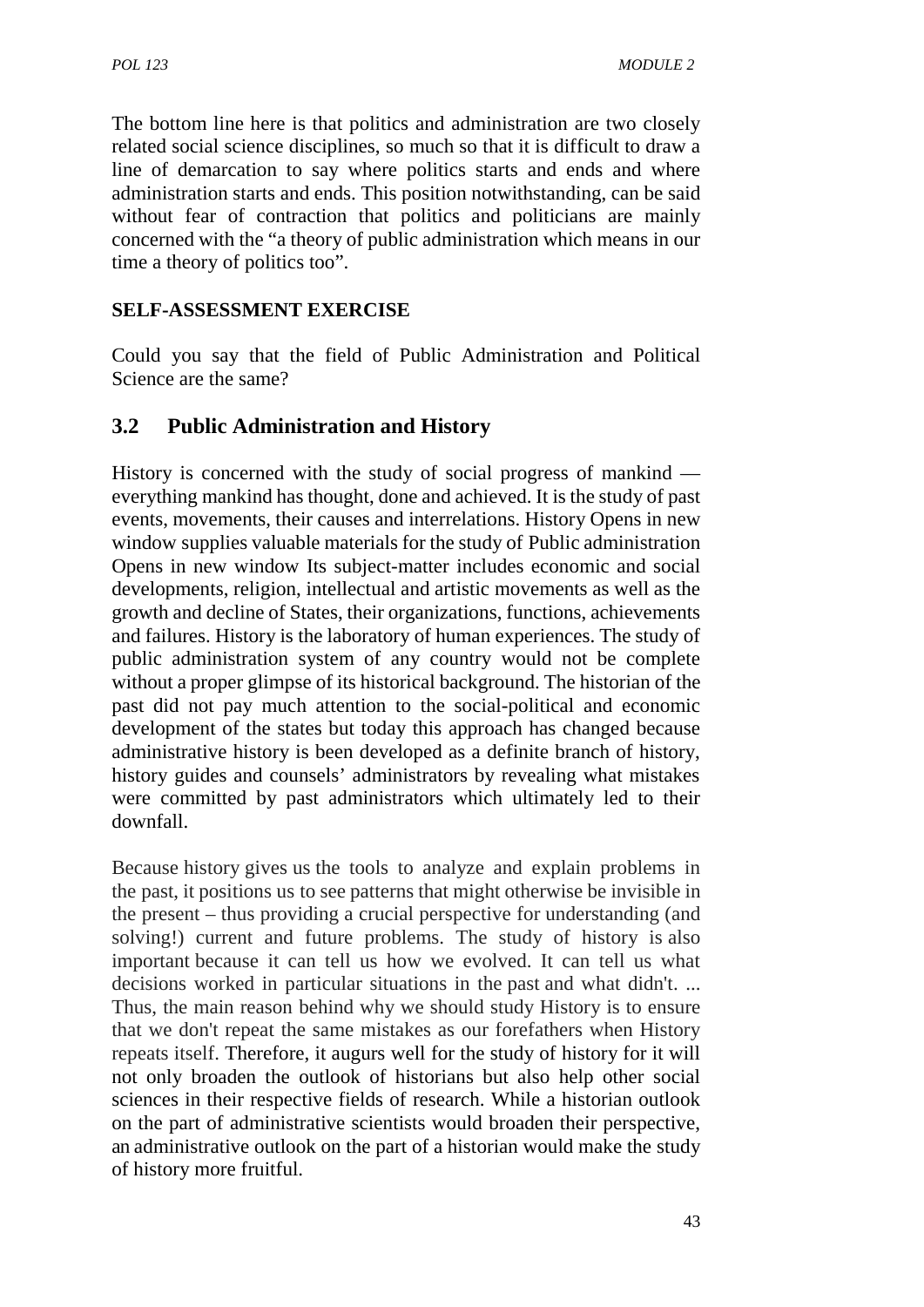### **SELF-ASSESSMENT EXERCISE**

Is history a mere record of past events? Explain this to Public Administration and History.

## **3.3 Public Administration and Psychology**

During the  $18<sup>th</sup>$  and  $19<sup>th</sup>$  centuries, public administration refused to be influenced by psychology because it regarded itself as a perfect science, capable of discovering immutable laws of organisation and management. Later researches, however, proved that psychology has much contribution to make to the study of public administration. Human behaviour is not as perfectly rational as public administration thought it to be. It is on account of this fact that the importance of social and industrial Psychology is being increasingly realized in the various fields including that of government services. An administrator has got to be a psychologist as well otherwise he will prove a flop. He has to deal with people and not with bricks and mortar and as such, he must have an understanding of the psychological behaviour of the persons he deals with. The importance of informal contacts between the heads and the subordinates on the one hand and between the administrator and the public on the other has been realized only recently. It is little informal contacts which produce a great influence upon the efficiency of administration than the formal routine and official commands.

Therefore, psychology has developed staff training techniques as well as public relation and publicity systems of the government. It has also made a major contribution to the development of administrative techniques.

#### **SELF-ASSESSMENT EXERCISE**

How could you prove that psychology has much contribution to make, to the study of Public Administration?

# **3.4 Public Administration and Law**

The administrator with the aid of laws tries to bring about desired changes in society. For example, if Nigeria is to adopt a socialistic pattern of society, suitable laws have to be made. On the other hand, if three laws propose to bring changes in the basic structure of society, the help of administrators will be essential. It is they who are to enforce them. Unless the laws are enforced properly, they remain mere paper-work. Public administration, unlike private administration, has to function within the framework of law of the country. Nothing illegal or contrary to the law can be accepted in government administration. It implies that a public servant should so conduct himself as to be always on the right side of the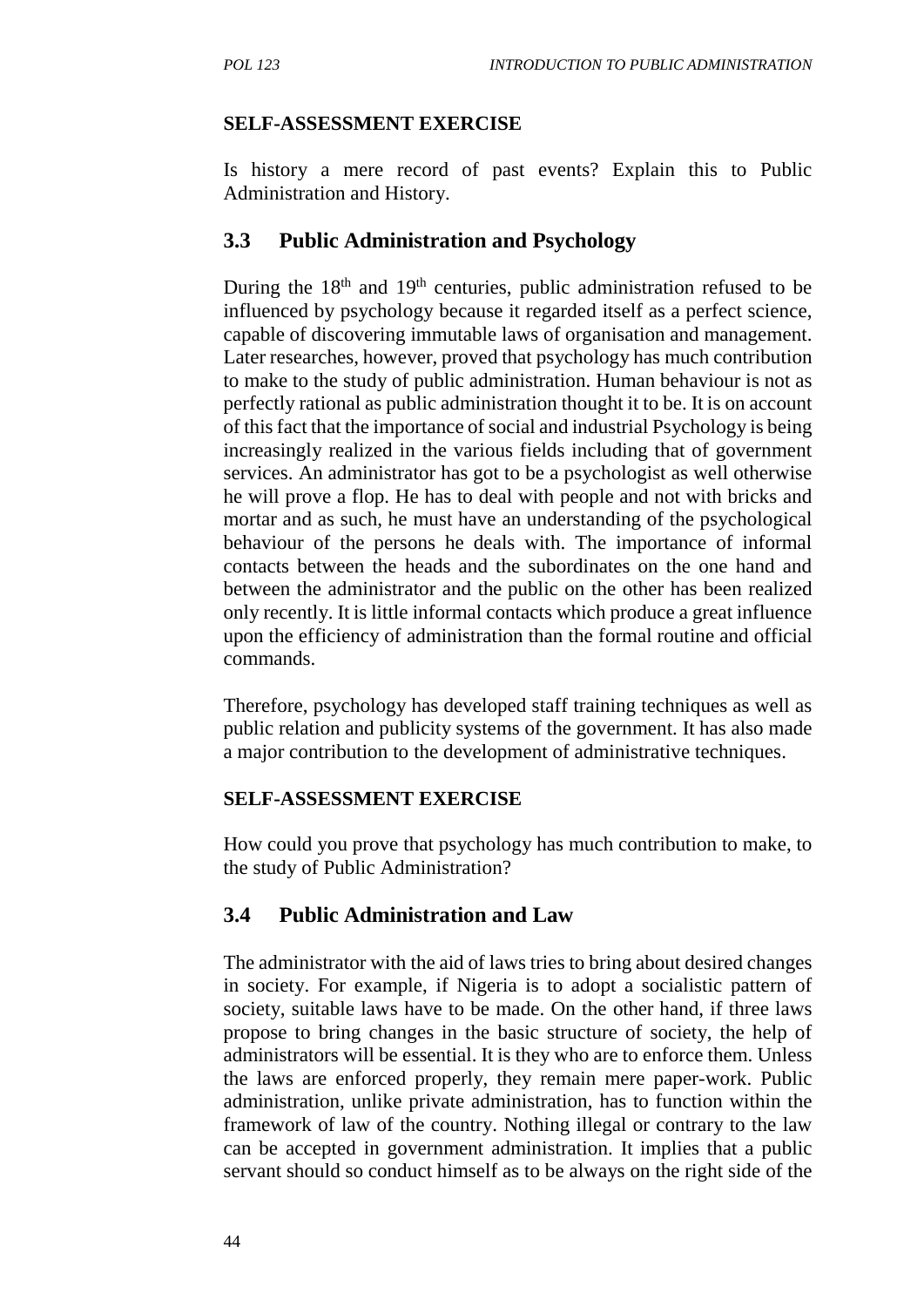law, both negatively and positively. He should not break the law but apply it, both in letter and spirit. In case he exceeds his powers, he is subject to the overall jurisdiction of law courts. The administrators not only implement the law but also assist in the making of law. The ministers do not have the expert knowledge and consequently, have to depend upon the advice of their secretaries for giving a legal shape in their policies. The bills are drafted by civil servants who for this purpose require technical knowledge of jurisprudence and law-making. Delegated legislation is lawmaking by the administration.

# **3.5 Public Administration and Ethics**

The study of ethics is important for any aspiring or current public administrator, particularly because ethics is imperative to each of our government's functions as follows:

- 1. Establish justice: Encourages justice that is fair and equitable (e.g., fair sentencing practices).
- 2. Ensure peace among the people and the states: Allows for the federal government to smooth tensions between states as equitably and objectively as possible.
- 3. Promote the general welfare of the public: Ensures the government does its due diligence in balancing values of equity and efficiency in delivering public welfare programs.
- 4. Ensures the public's liberties and rights are not infringed upon by other individuals, organizations, or government entities.

An ethical government can only exist when there's an understanding of its guiding values and moral principles and how they came to be and evolved, whom they belong to and whom they serve, and how they are implemented through public administration.

For these reasons, the federal government requires all those entering public services to undergo ethics training. Ethics training teaches public employees how they are expected to conduct themselves daily, what they are and are not allowed to do, and how to identify and address ethical problems. The goal is that through an understanding of how to carry out their duties in an ethical manner, leaders and other public servants will serve the public interest.

# **3.6 Influence of Science and Technology**

We live in an era dominated by technology; technology is often concerned with communication and the transmission of information. While such technology is designed to make our lives more convenient and fun, there are some areas in which information and communication are essential.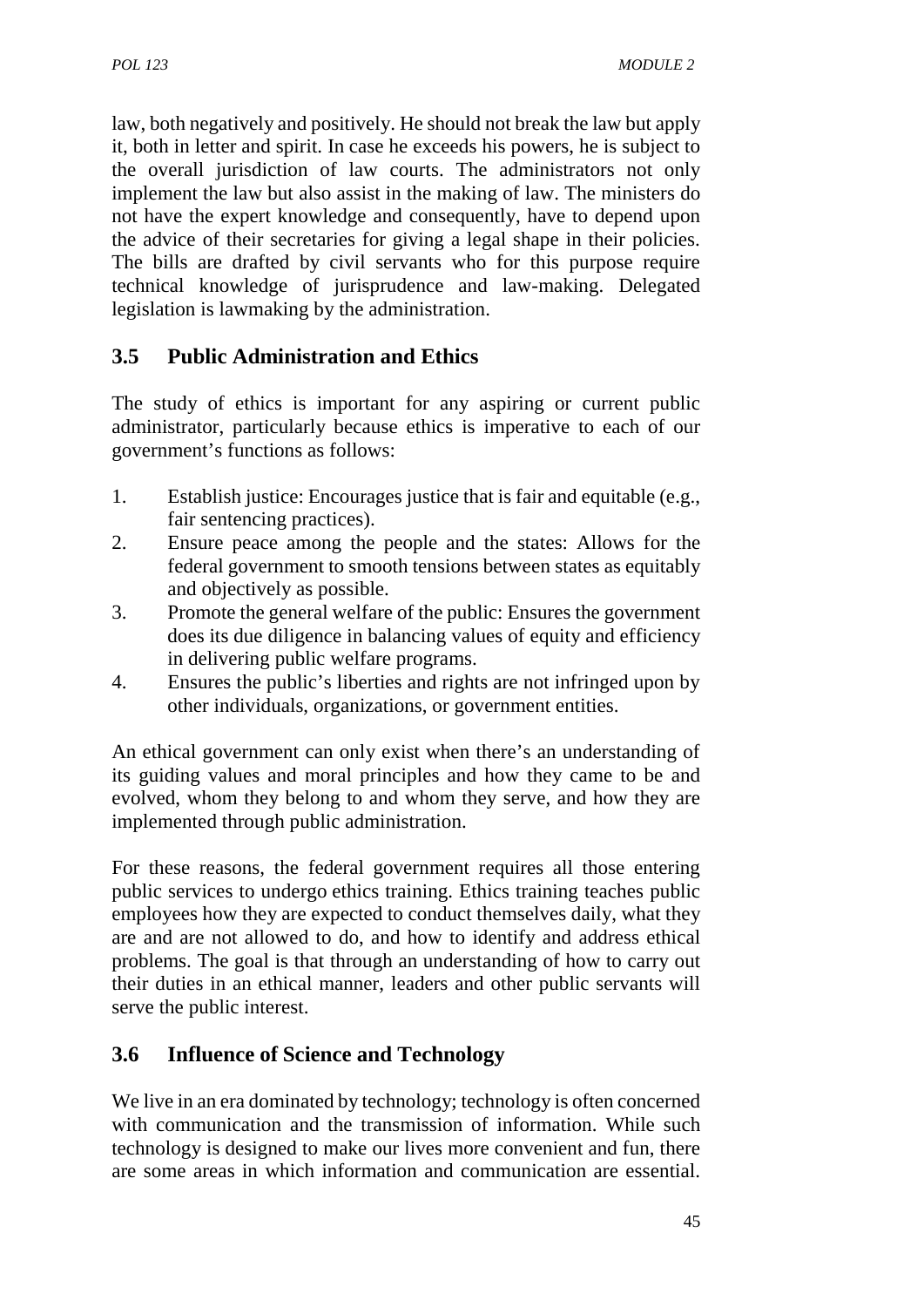How would the government and the deliverance of public administration function without either? Indeed, in a world so governed by technological innovation, it is only right that politics should be seen to be leading the way. After all, communication is vital for the operation of our country. Technology has revolutionized public administration in the following ways.

- 1. Ease and accessibility to mobile technology.
- 2. Improved teaching capabilities in the field of public administration.
- 3. The emergence of social media on the campaign trail
- 4. Improved security with data encryption
- 5. Comprehensive storage solutions within the cloud
- 6. Reducing costs with environmentally friendly technology

## **SELF-ASSESSMENT EXERCISE**

Explain the influence of science and technology on Public Administration.

# **4.0 CONCLUSION**

From the foregoing discussions, it is evident that public administration is closely related to other social sciences. While no one can contest the fact that public administration is a distinct and independent academic discipline, it must be studied in the relevant context of politics, economics history, sociology, psychology, law, science and technology. Student of public administration need not worry about the scepticism expressed earlier in some quarters that graduates of the course may turn out to be the jack of all trade and master of none after they are given tit-bits drawn from many social science disciplines.

# **5.0 SUMMARY**

While there is no doubt that public administration is a distinct academic discipline which may be looked upon as an autonomous social science discipline, it is however closely related to many social science disciplines. Commenting on the close relationships between the social sciences, McIver and Page observed that "it is always the focus of interest that distinguishes one social science from another.

# **6.0 TUTOR-MARKED ASSIGNMENT**

- 1. Politics is about laying down policies whereas administration is concerned to execute these policies economically and efficiently: Expatiate.
- 2. Explain Administrative Law.
- 3. How does public administration relate to political science?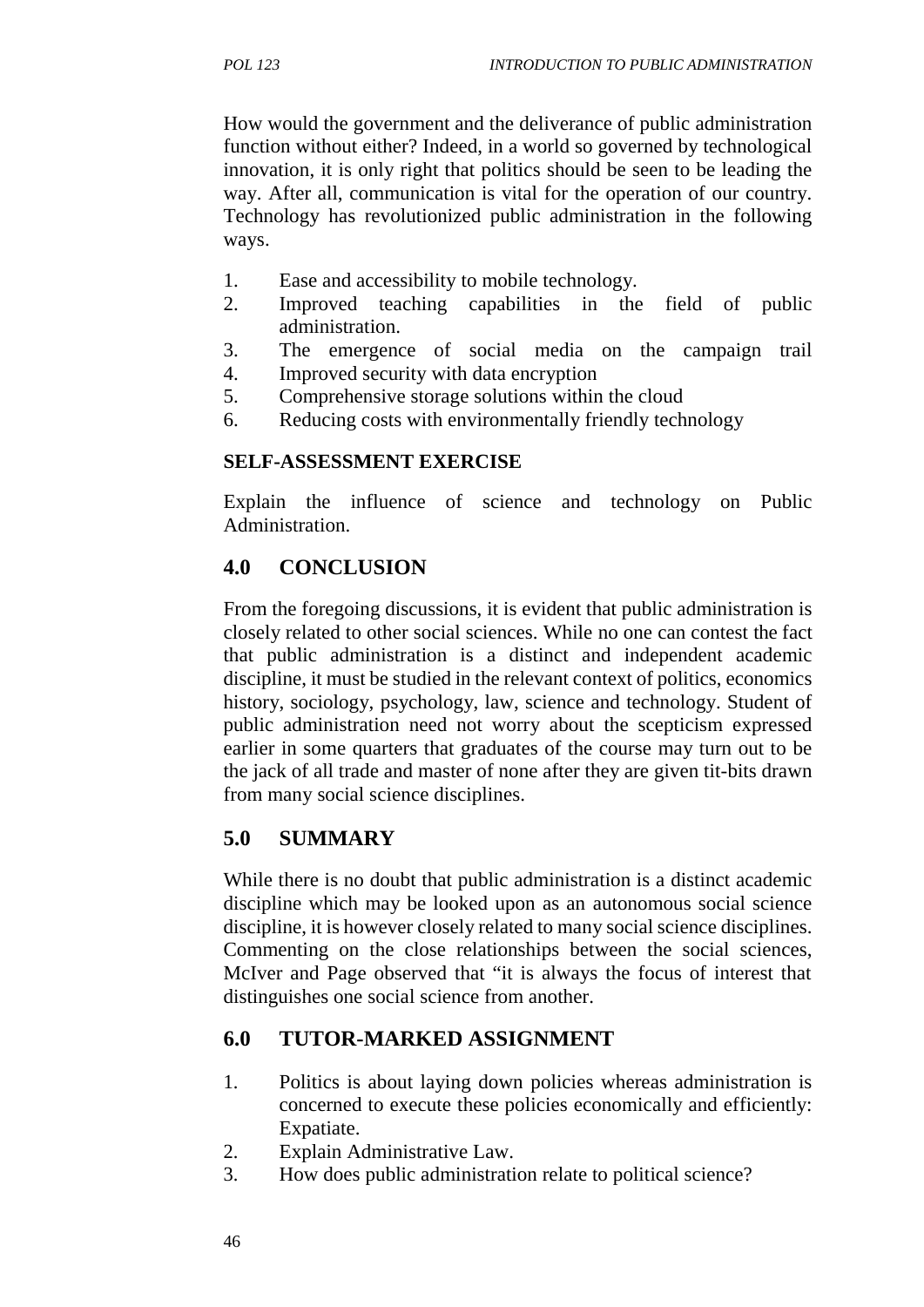#### **7.0 REFERENCES/FURTHER READING**

- Chanthamith, B, Wu, M. & Yusufzada, S, et al. *Interdisciplinary relationship between sociology, politics and public administration: Perspective of theory and practice*. Social Int J. 2019;3(4):353-357. DOI: 10.15406/sij.2019.03.00198
- Jos, C. N. Raadschelders, Pieter Wagenaar, Mark R. Rutgers & Patrick Overeem (2000). *Against a Study of the History of Public Administration: A Manifesto<sup>1</sup> , Administrative Theory & Praxis,* 22:4, 772-791, DOI: 10.1080/10841806.2000.11643490
- Vishnoo, Bhagwan & Vidya, Bhushaned (2005). *Public Administration.* New Delhi: S. Chand and Company Ltd.
- Tonwe, D.A. (1998). *Public Administration an Introduction.* Ibadan. AMFITOP BOOKS. Ekhator, Victor Eghe (2002). *Rudiments of Public Administration*. Kaduna: Joyce Graphic Printers and Publishers Co.
- Adebayo, Augustus (2004). *Principles and Practice of Public Administration in Nigeria.* Abuja: Spectrum Books Ltd
- Uyi, Edigin Lambert & Aiguosatile, Otoghile (1994). *A Theoretical Approach to Public Administration.* Benin City: University of Benin Printing Press.
- Nicholas, Henry (Ed). (2004). *Public Administration and Public Affairs.* New Jersey: Prentice Hall, Inc.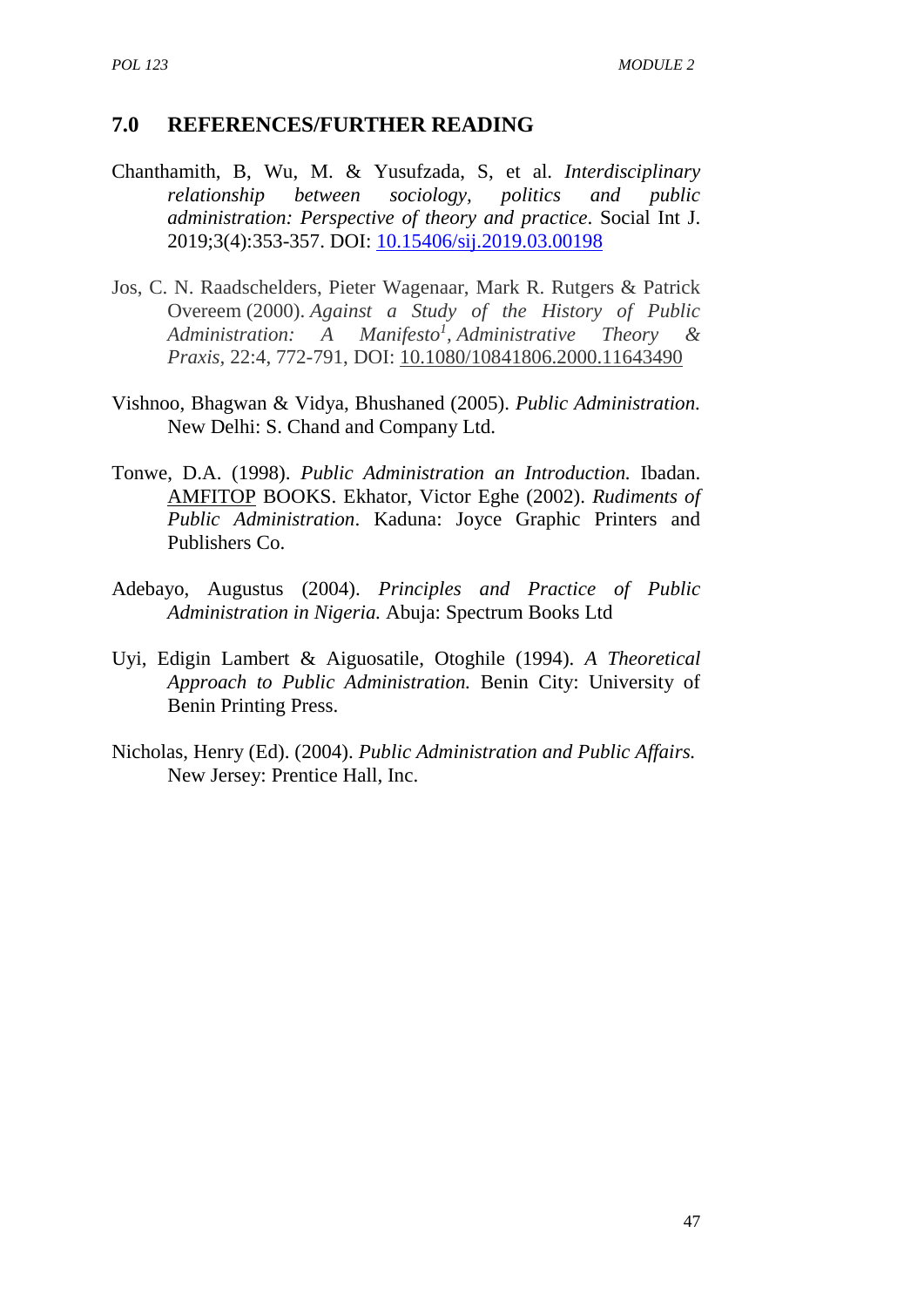# **MODULE 3 PUBLIC ADMINISTRATION IN AFRICA**

- Unit 1 The Problem and Failure of Bureaucracy in Africa
- Unit 2 Chief Executive and Legislature as a Board of Directors.
- Unit 3 Management A Conceptual Analysis
- Unit 4 Policy Formation and Decision-Making
- Unit 5 Administration and Nigeria Experience

## **INTRODUCTION**

After the end of colonial rule, the emerging Free states – called the Third World Countries of Africa, Asia, Latin America, etc., started the process of socio-economic development which led to a phenomenal expansion of bureaucracy and the rise of a new class, a bureaucratic bourgeoisie (capitalists) in many of these countries. This class soon became social and political paramount on account of the various political and social factors. This new class was western-oriented and trained in western methods of administration. With the aid of western countries in the form of training abroad and financial assistance for development projects, these new classes of administrators were able to establish bureaucratic authoritarianism and hierarchical formalism which substituted for mass mobilisation and popular participation - the two essential ingredients of development administration. The speed of change in different functional sectors of developing countries, especially Africa, was not uniform and all these are discussed in this module using the Nigerian experience.

# **UNIT 1 THE PROBLEM AND FAILURE OF BUREAUCRACY IN AFRICA**

## **CONTENTS**

- 1.0 Introduction
- 2.0 Objectives
- 3.0 Main Content
	- 3.1 Lack of Development Administration
	- 3.2 Violations of Administrative Responsibility in Nigeria
- 4.0 Conclusion
- 5.0 Summary
- 6.0 Tutor-Marked Assignment
- 7.0 References/Further Reading

# **1.0 INTRODUCTION**

Development in public administration technically takes place more rapidly than in political institutions like the political executive, legislative, electoral processes etc. This, therefore, makes bureaucracy more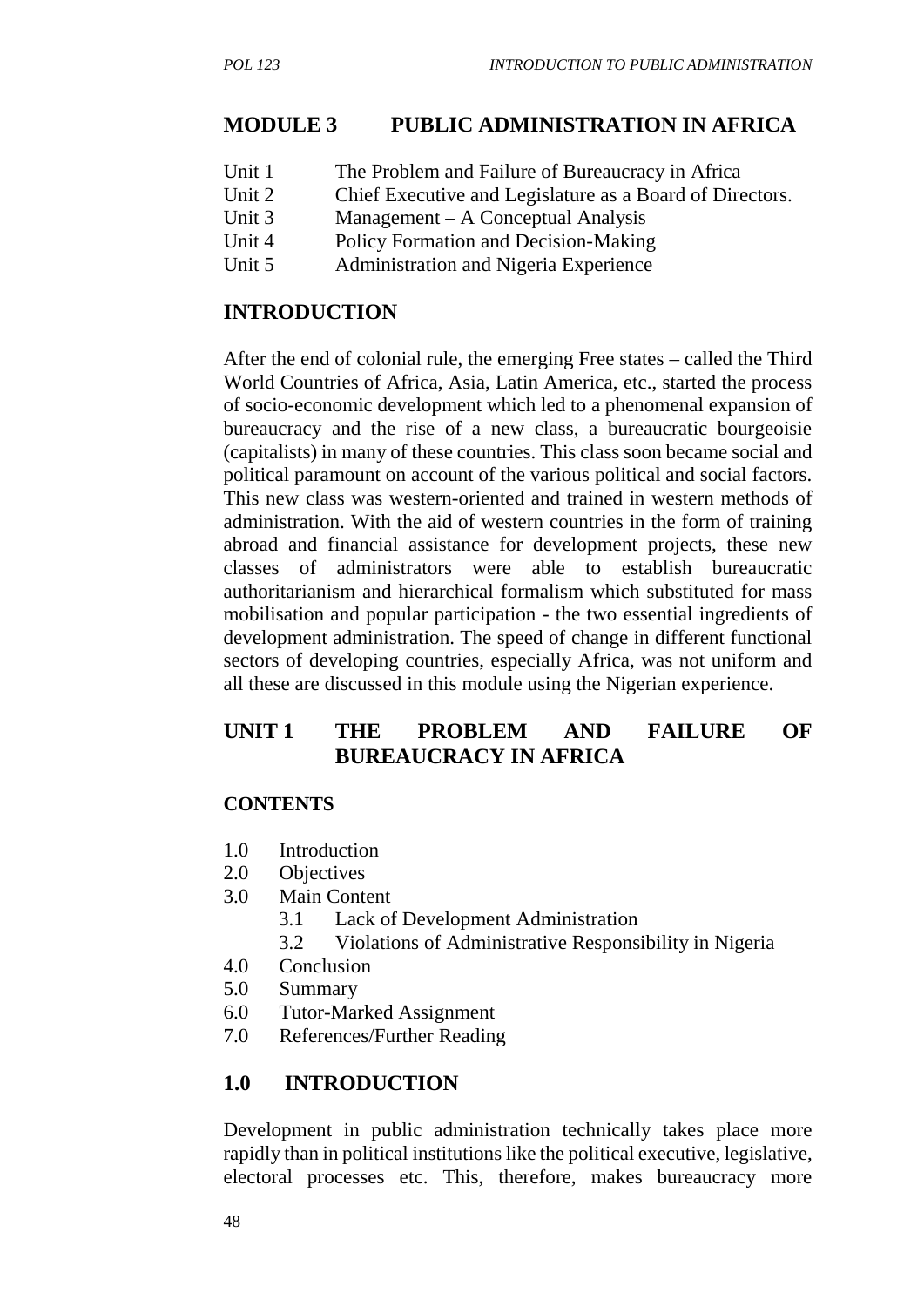dominant in the developing societies and it is exercised disproportionate influence resulting in several serious consequences, such as inefficiency and lack of initiatives, a gross violation of administrative responsibility, etc. All these are discussed in this unit.

## **2.0 OBJECTIVES**

By the end of this unit, you will be able to:

- discuss the reasons for the lack of Development Administration
- explain the violations of Administrative responsibility in Nigeria.

## **3.0 MAIN CONTENT**

## **3.1 Lack of Development Administration**

The goals of socio-economic development and nation-building are achieved only through the effective administrative system and the government being the principal planner, financier, promoter and director of national development depends on bureaucracy for its functioning. However, the role of bureaucracy as an agent of socio-economic change had been questioned by so many thinkers, such as:

**Warren Bennis** questioned the role of bureaucracy in the development administration by saying that bureaucracy is likely to go out of use in the wake of a new social system.

**Mohit Bhattachary**, an Indian thinker, stated that "The Weberian model, according to the critics, is subject to dysfunctional consequences of failing to take into account the individual or behavioural aspects of the people who worked within the organisational system. It may be pointed out that in many developing countries, especially Africa, the economic and political situations are unstable.

**Joseph la Palombara** wrote, "The time is past when public officials are expected to sit on the developmental sidelines, limiting their roles to the fixing of general rules and to provide certain basic services and incentives for those private entrepreneurs who are the major players in the complicated and exciting game of fashioning profound changes in the economic and social system the bureaucracies except for minor and other changes, have confined their roles to the fixing up of legal framework. They have remained more or less bound by hierarchy, functioning under predetermined laws, rules and procedures".

Therefore, most studies of public administration in African countries have stressed the viewpoint that the bond of officials who have been brought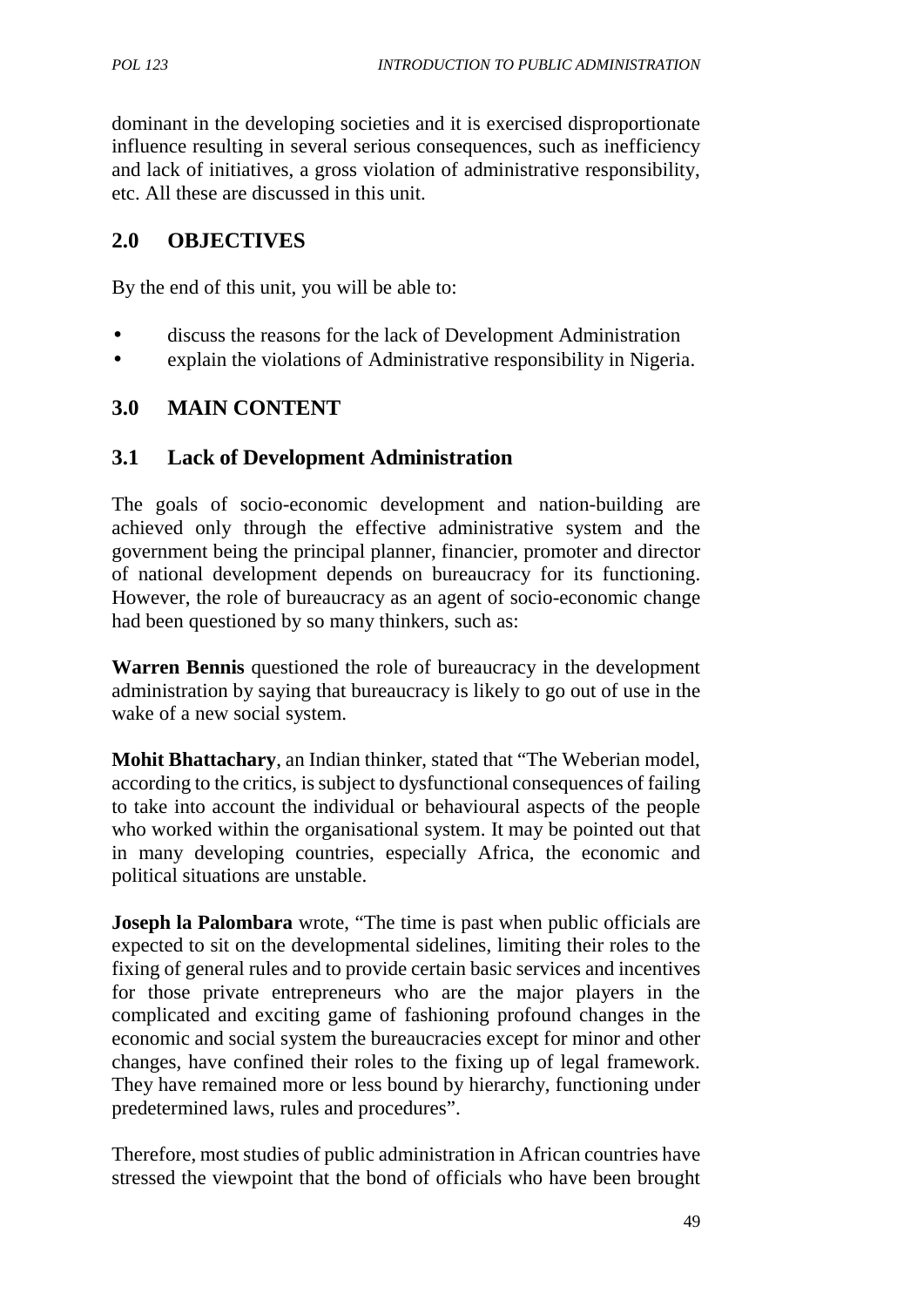up and trained in the colonial administrative culture, wedded to Weberian characteristics of hierarchy, status and rigidity in the adherence of rules, and concerned mainly with the enforcement of law and order and collection of revenues, hence are quite unfit to perform the duties expected in the changed situation of an administration geared towards the task of development.

#### **SELF-ASSESSMENT EXERCISE**

The role of bureaucracy as an agent of socio-economic change had been questioned by so many thinkers, explain.

#### **3.2 Violations of Administrative Responsibility in Nigeria**

The management of public affairs in Nigeria is grossly afflicted by various abuses of administrative powers and malpractices which are described as a violation of administrative responsibility. Some of these are:

#### **i. Bribery and Corruption**

Bribery and corruption could be regarded as the worst acts against administrative responsibility in Nigeria. Many officials receive monetary or material gratification in the course of their official duties. For instance, some officials receive bribes before appointments into the public service are made, monetary inducements are made before licenses of various kinds are issued, and contracts are awarded after the awarding officers have been fully rewarded in money and materials, and soon.

Apart from "kickbacks" and inflation of contract prices, there is yet another fraudulent practice of paying for contracts that were not executed at all. There are serious cases of examination malpractices by teachers as a result of monetary inducements. Indeed, bribery and corruption afflict the whole public sector management.

#### **ii. Dishonesty**

Dishonesty is quite associated with corruption, as dishonest official indulges in corrupt practices such as fraud, forgery, embezzlement of public funds, cheating, stealing or misappropriation of public property which are widespread in the Nigerian public service. Some scrupulous revenue officials of the State and Federal Governments collect taxes, duties, fee, etc, with fake receipts and such revenue is not paid into the public treasury but pocketed by individual officials. There are numerous cases of falsification of documents to satisfy selfish ends.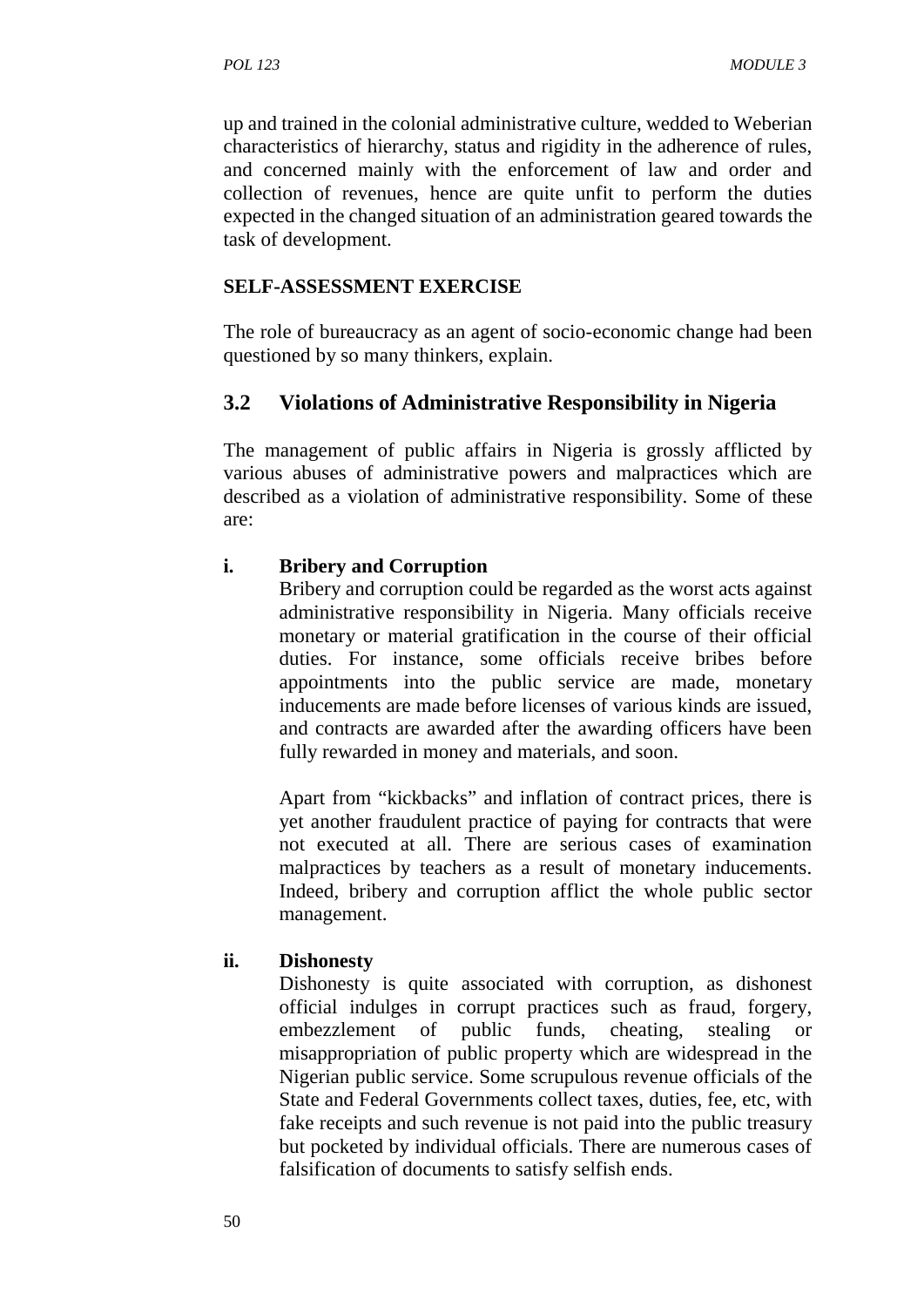Dishonesty is quite a serious cankerworm which wrecks the public services in Nigeria and which results in inefficiency and low productivity. As a developing nation and one which has undergone a long period of military administration, the Federal Republic of Nigeria has a widespread of abuse of office in its public administration which adversely affects the efficiency of the administration.

#### **iii. Unethical Behaviour**

Unethical behaviour negates administrative responsibility. Unethical behaviour is an administrative act which even though not against the letter of the law, is morally wrong as it is intended is in exploiting the loopholes in the law. It is an act that lacks administrative integrity. When an official places order for inferior goods and services instead of the most superior ones, jobs orders for repairs of office equipment, pieces of machinery and vehicles are issued not to the best mechanics that put in tenders but to friends and relation who are known to be inferior in standard, are numerous cases of such unethical behaviour in Nigeria.

#### **iv. Acting without Legal Authority**

Acting without legal authority is rampant among public officials in Nigeria. Such administrative acts which were frequent and widespread during military rule and led to the expansion of bureaucratic powers. In the process of administration, top official creates and change existing laws. For instance, an officer can be forcefully retired without following strictly all the due processes required by law.

#### **v. Unfair Treatment of Worker**

Unfair treatment of workers is also seen frequently in public service. The management of various public organisations indulges in arbitrariness treatment of innocent workers, high–handedness, victimisation and oppression of workers. Public officers often take decisions which violate principles of social justice and fair play. Examples of these negative administrative behaviours include nonpayment of workers salary and allowances for many months, denial of promotion without objective reason, dismissal from office in the guise of "security risk" that does not even exist in the first place, denial of an official benefit, etc. This unfair treatment of workers in the organisation creates a poor image of the organisation and

#### **SELF-ASSESSMENT EXERCISE**

Discuss some of the violations found in Administrative responsibility in Nigeria.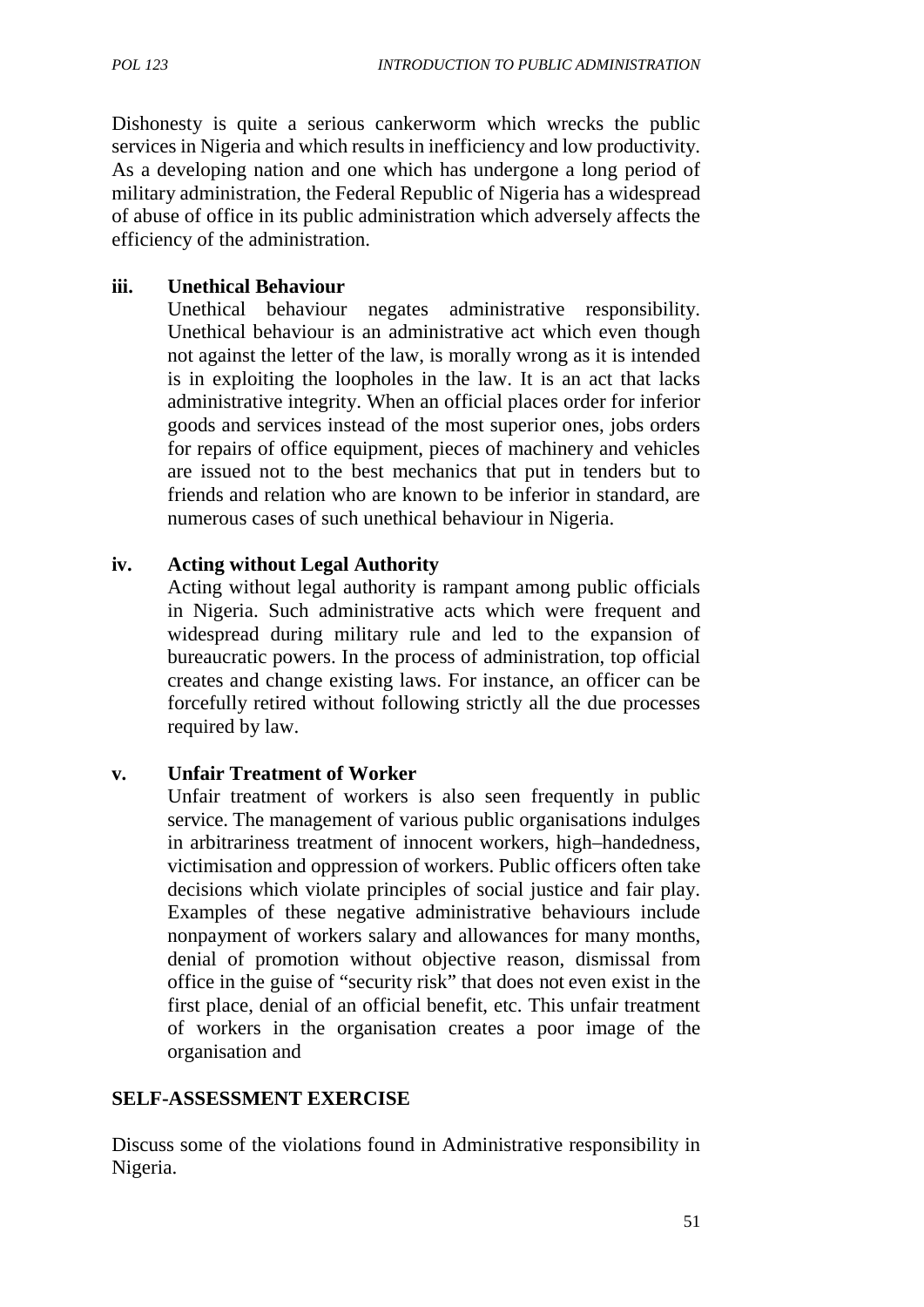#### **The Importance of Bureaucracy**

Although bureaucracy in African in general, and Nigeria, in particular, is ill-prepared and ill-motivated for the tasks lying before it, the fact remains that in most of these countries it is the major instrument of social change. In effect, **Eisenstadt** observed that bureaucracies in developing countries "help to maintain the framework of a unified policy as well as the capacity to absorb varied demands and to relate them effectively.

Not only were they important instruments for unification and centralisation, but they enable the rulers to implement continuous policy. Besides, they also served as important instruments for mobilisation of resources, taxes, manpower and political support". There is no basic conflict between bureaucracy and development. No doubt, at present it suffers from certain structural weaknesses and behavioural attitudes, however, given right orientations in the new content, bureaucracy can be structurally and behaviourally geared to the task of development.

The following changes among others may be helpful to fit bureaucracy in into developmental tasks:

- i There should be de-emphasis of hierarchy to get rid of the conventional organizational pyramid
- ii There is a need to redesign organisations to enable cooperative decision making and promote collaborative problem–solving
- iii Authority should be decentralised and field units should be strengthened and given more authority for decision-making
- iv There should be a flow of communication unhindered by status levels in an organisation
- v Merit alone should be the criterion for recruitment of personnel. Adequate arrangements for training should exist.
- vii Bureaucracy must secure people's participation and cooperation in development work
- viii Behavioural changes are needed to make the bureaucracy change oriented, result-oriented and people-oriented.
- ix Professional mobility should be encouraged.

#### **SELF-ASSESSMENT EXERCISE**

List some of the changes that may be helpful to fit bureaucracy into developmental tasks.

## **4.0 CONCLUSION**

It has to be borne in mind, therefore, that bureaucracy is still relevant today. This is because if kept within reasonable limits, bureaucracy and bureaucratic practices are functionally necessary for the operation of a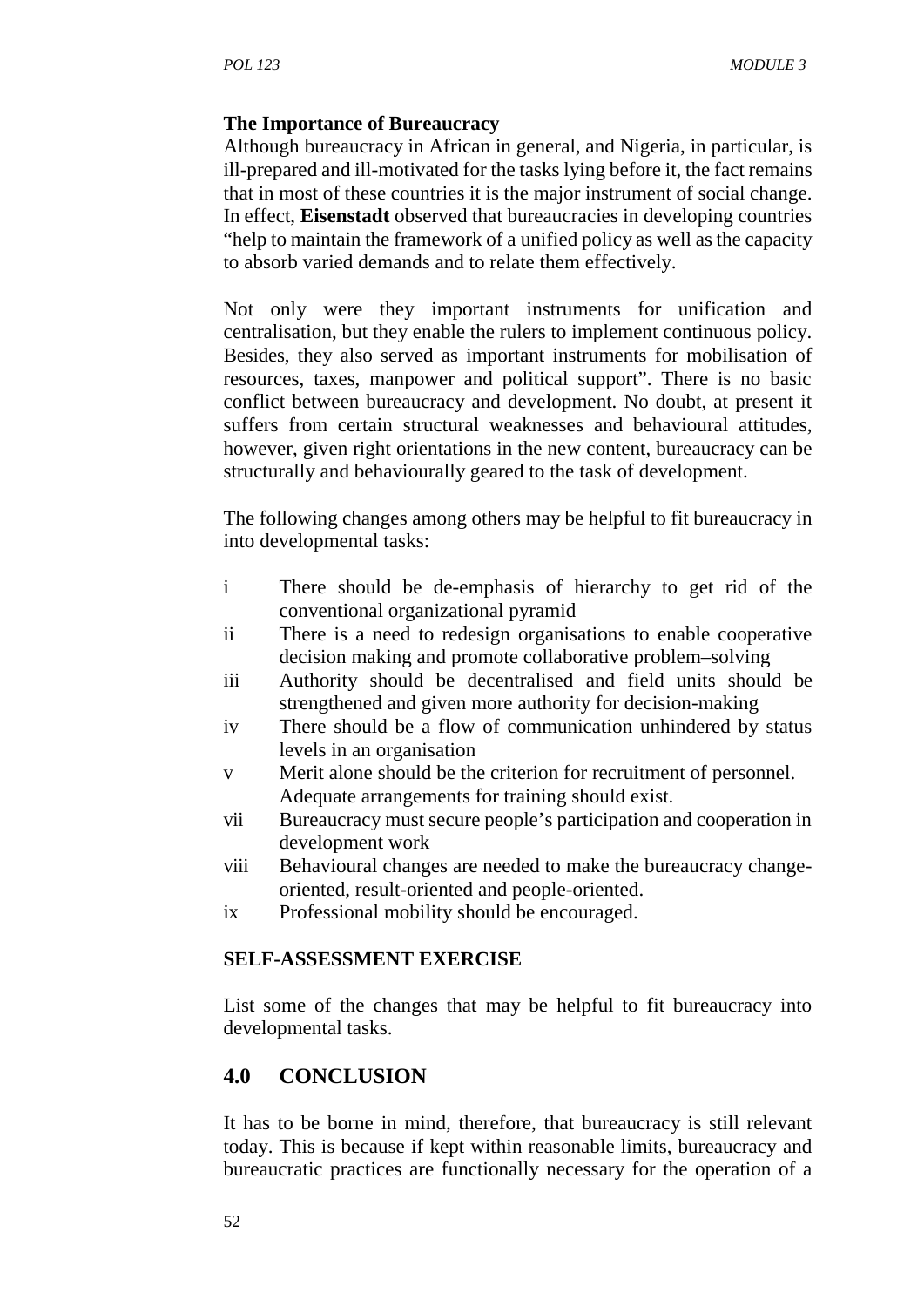large administrative apparatus. Care must be taken to distinguish the ingredients of bureaucracy from poor performance in public administration which has nothing to do with bureaucracy. Too often, many people tend to lump all together under the name of bureaucracy any unwholesome attitude or activities noticeable in government. On the other hand, there are some factors which continue to influence the public administration in most of the developing countries, such as, cultural constraints, formal colonial status, entrenched elites, low prestige of specialists, brain drain and government in almoner i.e. government distributing money and help to the poor.

# **5.0 SUMMARY**

It is important to note that while bureaucracy has inherent elements that make its processes often cumbersome or distasteful to its public clients, it is also indispensable and indeed an instrument for the achievement of efficiency in all large organisations. It is concerned with the most efficient means of planning and control, and the fact that these processes are often misused and abused by inefficient, corrupt, and stubborn officials is not a case for the total condemnation of bureaucracy.

## **6.0 TUTOR-MARKED ASSIGNMENT**

- 1. Explain the reasons for the failure of Bureaucracy in Nigeria.
- 2. Bureaucracy is still relevant today: Explain.
- 3. What do you understand by Inefficiency and lack of Initiative?

## **7.0 REFERENCES/FURTHER READING**

- Igbokwe-Ibeto, C. (2019). African bureaucracy and public administration: Analysing the normative impediments and prospects. *Africa's Public Service Delivery & Performance Review, 7*(1), 11 pages. doi: https://doi.org/10.4102/apsdpr.v7i1.323
- Adebayo, Augustus (2004). *Principles and Practice of Public Administration in Nigeria.* Abuja: Spectrum Books Ltd.
- Dike, Chijioke (1985). *The Nigerian Civil Service.* Owerri: Alfa Publishing Company.
- Eghe, Victor Ekhator. (2002). *Rudiments of Public Administration*. Kaduna: Joyce Graphic Printers and Publishers Co.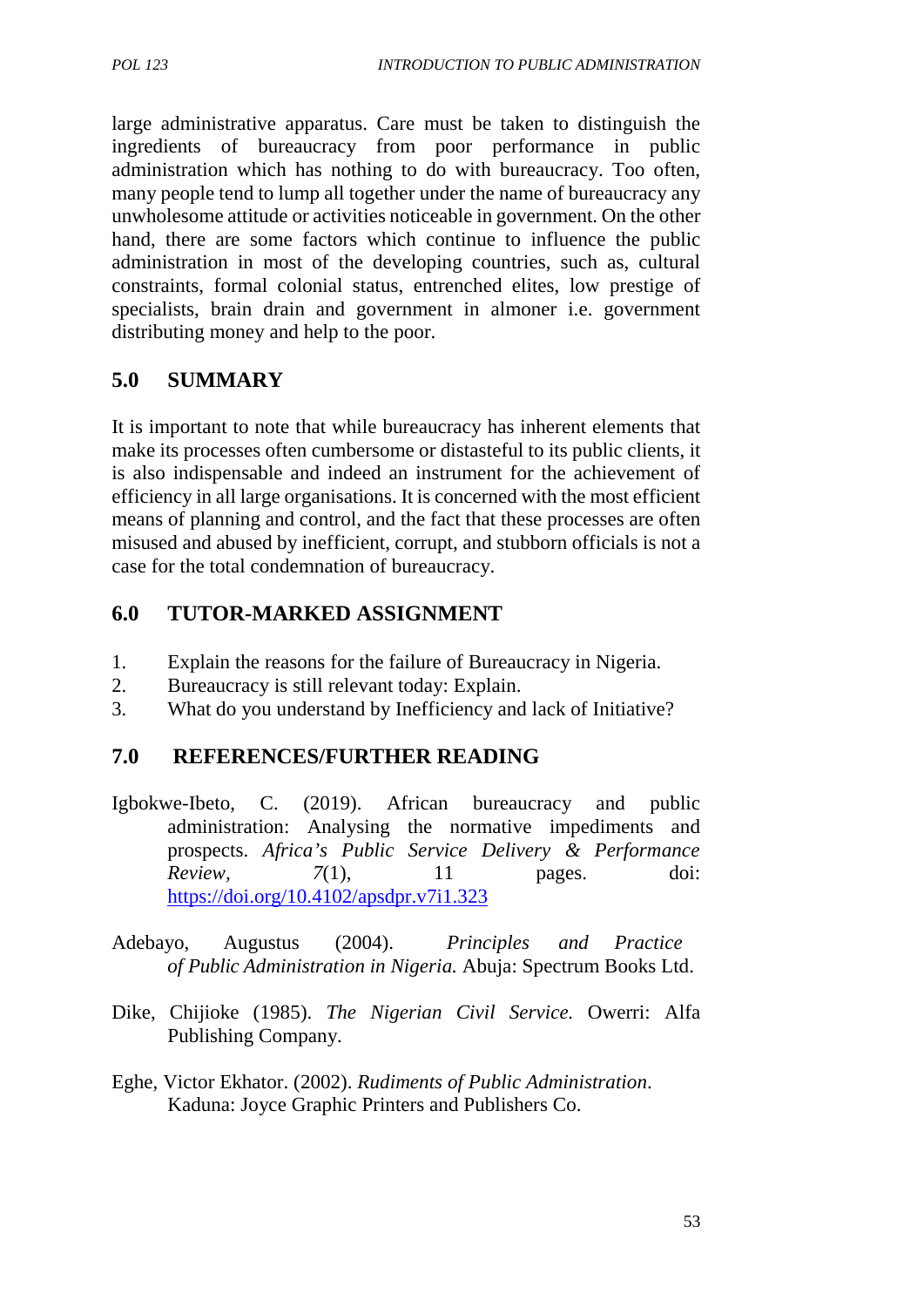- Nicholas, Henry (2006). *Public Administration and Public Affairs.* New Dehli: Prentice-Hall of India Private Ltd.
- Ogunna, A.E.C. (1999). *Public Administration in Nigeria, Theory and practise.* Owerri: Great Versatile Publishers Ltd*.*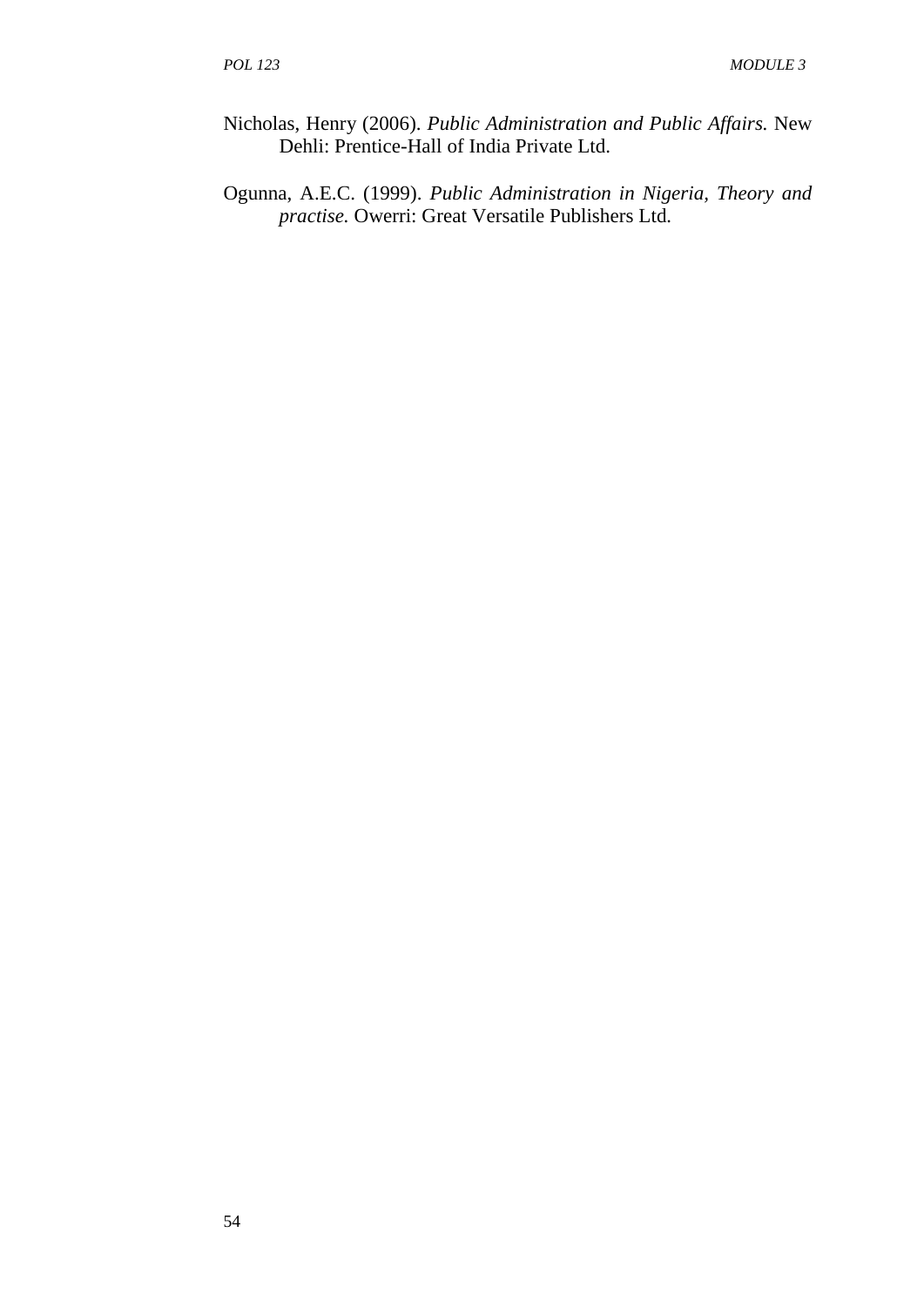# **UNIT 2 CHIEF EXECUTIVE AND LEGISLATURE AS A BOARD OF DIRECTORS**

## **CONTENTS**

- 1.0 Introduction
- 2.0 Objectives
- 3.0 Main Content
	- 3.1 Types of Chief Executive
	- 3.2 Features of chief Executive
	- 3.3 Administrative Functions
	- 3.4 Functions of the legislature.
- 4.0 Conclusion
- 5.0 Summary
- 6.0 Tutor-Marked Assignment
- 7.0 References/Further Reading

## **1.0 INTRODUCTION**

The chief executive occupies a central position in public administration. By chief executive, we mean the persons or body of a person at the head of the administrative system of a country. The administrative structure of a country is like a pyramid broad at the base and ending in a simple point at the apex. The chief executive is the apex of the administrative pyramid.

## **2.0 OBJECTIVES**

By the end of this unit, you will be able to:

- explain the types of chief Executive
- **Exercise identify the features of the chief executive**
- describe the administrative functions of the chief executive.
- Functions of the legislature.

## **3.0 MAIN CONTENT**

## **3.1 Types of Chief Executive**

There are various types of Chief Executives. The forms and power of the chief executive of a country are patterned based on the types of the constitution that a country has adopted. Some of the important types of chief Executive are discussed below.

#### **(A) Parliamentary Type of Executive**

In Parliamentary form, executive powers lie with the Prime Minister. In actual practice, they can exercise their powers only on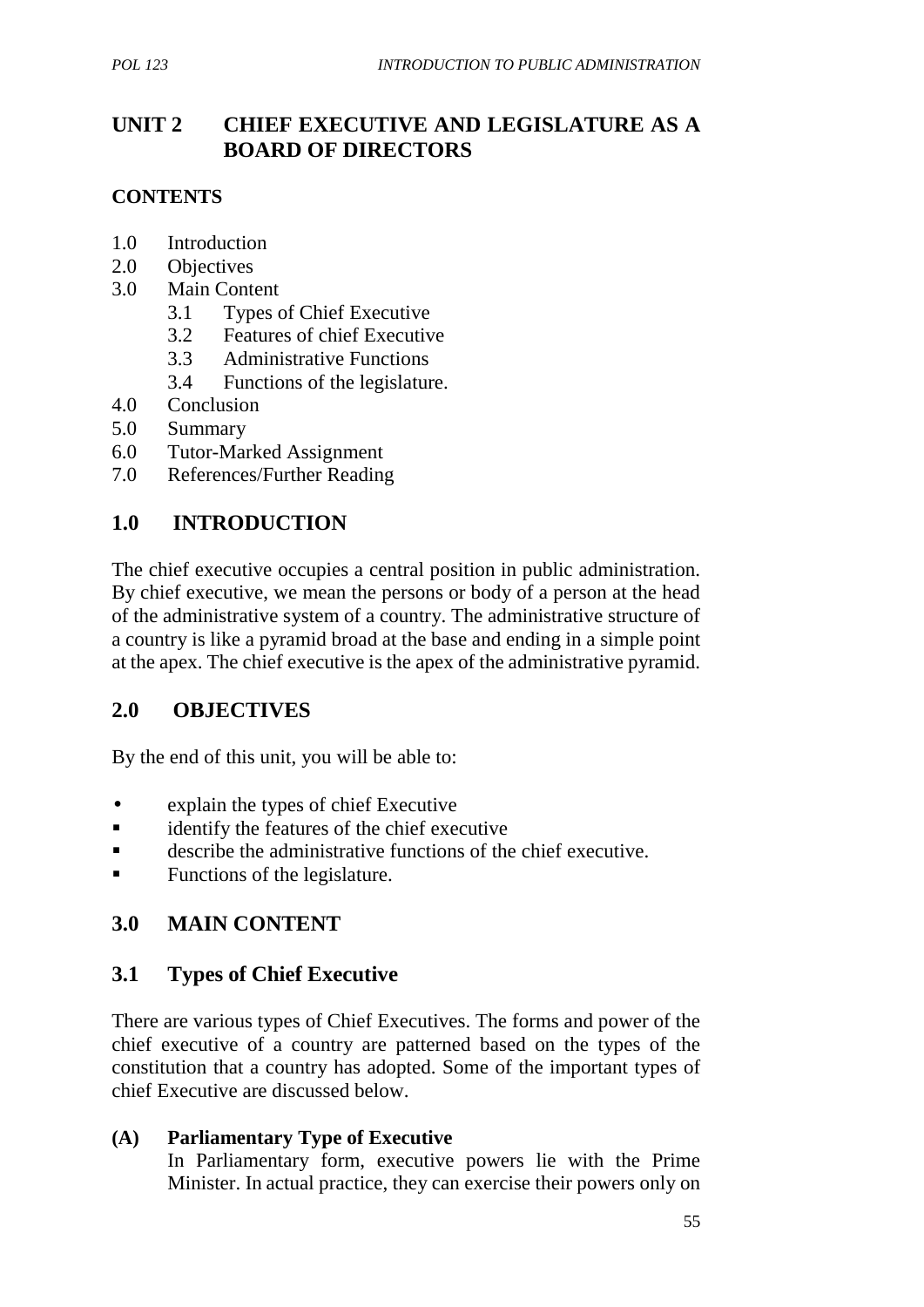the advice of the ministers. Thus, the cabinet or the Prime Minister becomes the real chief executive. The chief executive is the Prime Minister who is the creator, preserver and destroyer of the cabinet. He hires and fires since the cabinet is at his mercy. He has the power also to call for the dissolution of the Parliament. Hence, in this form of Government, the head of the state is just a rubber stamp, a toothless bulldog, to say the least.

#### **(B) Presidential Type of Executive:**

Here, the president of the country is vested with all executive powers. The United States of America and Nigeria presents the best example of this type of executive. The president has his army of junior executives who work as his cabinet secretaries-ministers. These officers designated as secretaries/ministers are personally and directly responsible to the president for the performance of their duties, but he retains sole executive authority. These officers do not take part in the meetings of the senate or congress. Thus, in the presidential system, there is only as in gular executive who works independently without any type of binding on him. But this does not mean that the chief executive is uncontrollable and can be impeached if he is found guilty of any charges.

**Below is a diagram of comparison of parliamentary and presidential types of chief executive**

| <b>Parliamentary type</b>                                                  | <b>Presidential type</b>                                                   |
|----------------------------------------------------------------------------|----------------------------------------------------------------------------|
| 1. It is a plural body, i.e. cabinet It                                    | is<br>single<br>a                                                          |
| headed by Prime Minister                                                   | <i>i.e.</i> president<br>individual,                                       |
|                                                                            | Alone                                                                      |
| 2. They are colleagues, <i>i.e.</i> members Here, the opposite members are |                                                                            |
| of the cabinet are on equal footing                                        | quite subordinate                                                          |
| $\mathbf{3}$ .<br>Cabinet<br>members                                       | Members are<br>elected<br>not                                              |
| the<br>are                                                                 | but                                                                        |
| the representative of the citizens                                         | selected by the president                                                  |
|                                                                            | 4. Members of the cabinet are also It is not necessary here. The President |
| members of parliament                                                      | is not a member of the congress or                                         |
|                                                                            | house of representatives.                                                  |
|                                                                            |                                                                            |

Comparing both the types of executives, the parliamentary type is better suited for administrative efficiency because it establishes a responsible and effective chief executive. For efficiency of administration, the chief executive must supply administrative direction, driving power and coordination between executive-legislative operational relationships. Even in the USA, thoughtful cities have advocated for the modification of the presidential system along parliamentary lines to ensure its smooth functioning.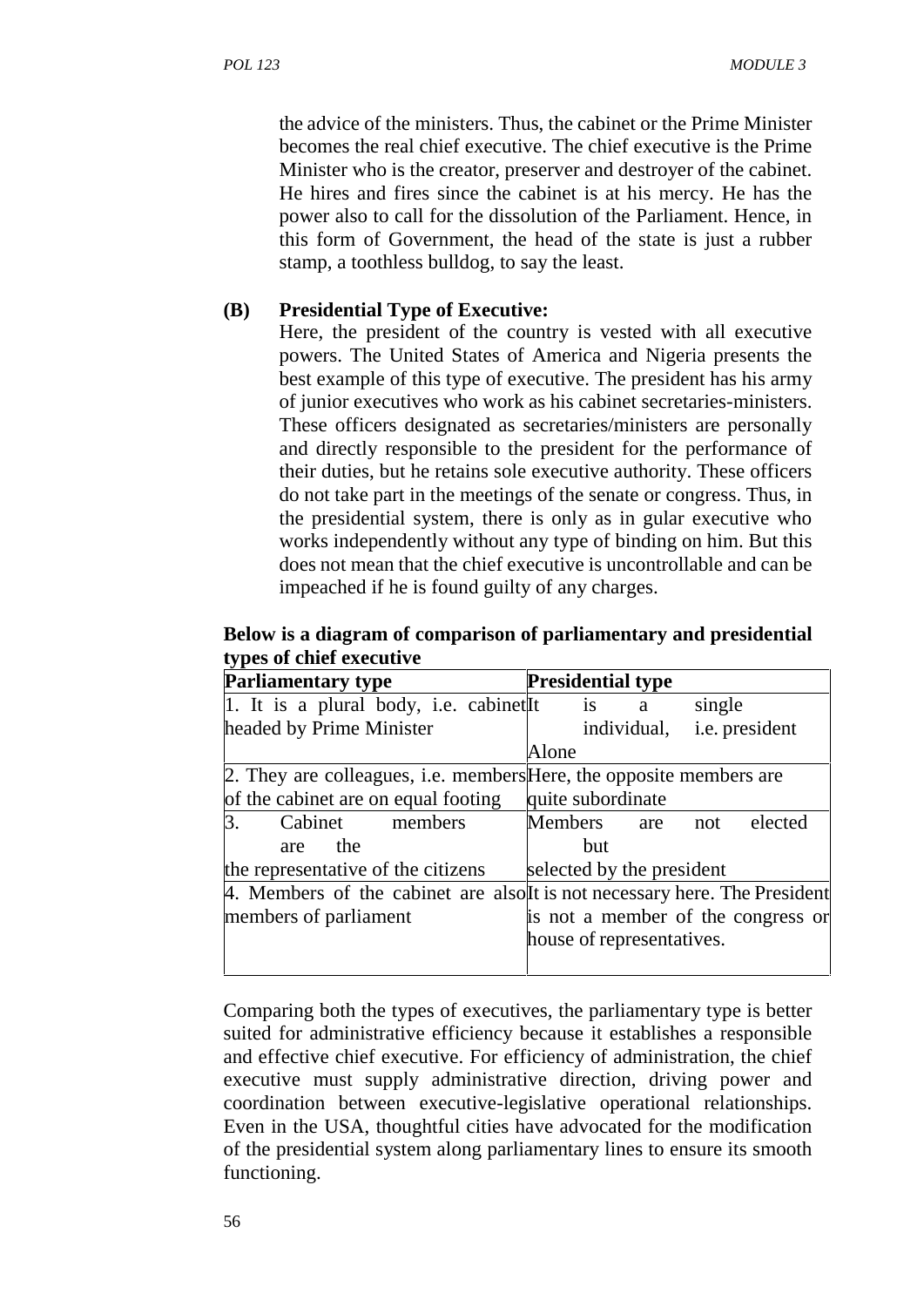#### **SELF-ASSESSMENT EXERCISE**

State and explain the types of Executive that exist?

#### **3.3 Administrative Functions**

Having stated briefly the features of a general managerial system, it is, therefore, pertinent to state the functions of the executive. The chief executive has to perform many functions. Luther Gullick coined the word **POSDCORB** for the administrative functions of the chief executive.

#### **i. Deciding Administrative Policy**

The legislature lays down the policy to be followed by the government in general terms. For the implementation of the general policy, the executive has to decide a large number of questions on administrative policy.

E.M. Gladden has defined administrative policy as "the form in which the ministerial administrator or board carries the will of the government into effect" As the general administrator, the chief executive has to issue many instructions and orders, written or oral, to enable the administrative officers to perform their duties adequately. However, the ability and personality of the chief executive have a close bearing on administrative efficiency.

#### **ii. To Authorise Details of Organisation**

Legislature usually provides for the establishment of main units of an organisation, like departments, commissions, corporations. Details are left to be filled in by the executive at his discretion. The chief executive leaves the shaping of divisions, branches and sections in the hands of their chiefs subject to his/her approval. The settings up of various ad hoc committees to meet particular situations are determined by the executive.

It is highly important, therefore, that institutional activities should be performed uniformly. So that uniformity may be secured and efficient methods employed, it is, therefore, necessary that the power to prescribe and subsequently to enforce the manner, in which these duties are performed, shall be vested in some agencies exercising general jurisdiction overall services.

## **iii. To Coordinate the Organisation**

The modern administration is a mosaic of departments, commissions, divisions, sections each performing only a specialised part of the function. To create unity in this huge mass of diversified activities, a very high degree of coordination and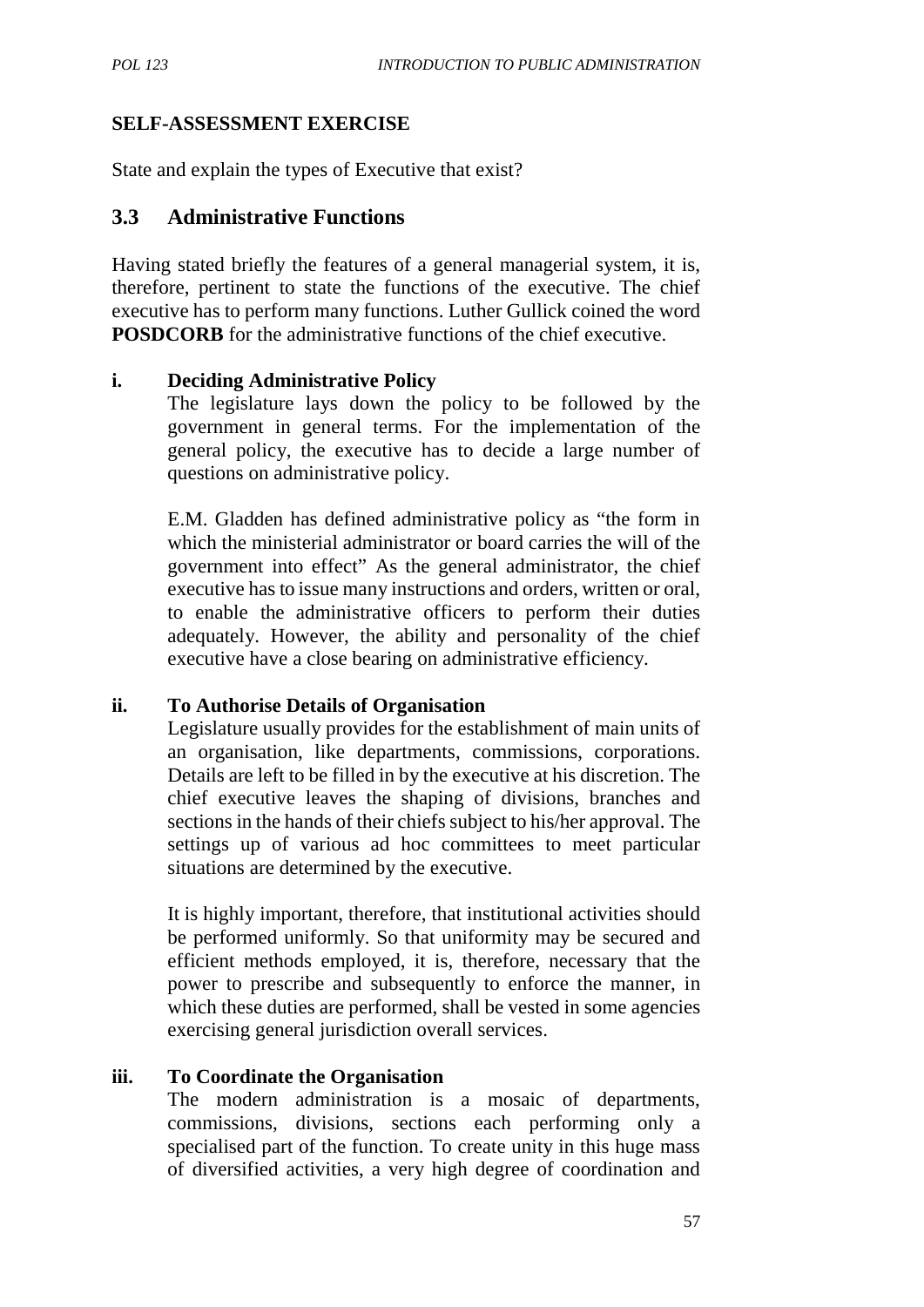integration is needed. This has to be done at lower as well as higher levels. To achieve the purpose of administration, i.e., the general good of the people, as well as integration is desirable from every point of view. Hence, the chief executive's role in this field is of pivotal importance.

#### **iv. To Appoint and Remove the Personnel**

The chief executive as said earlier is responsible as general manager for how he heads several departments and performs their duties. Since the responsibility ultimately is that of the chief executive, it is logical that he/she should have the power to select and remove the officers. In modem times thousands of people are required to fill in the various administrative posts. A substantial majority of these is appointed based on merit while most of the personnel are selected by the Civil Service Commissions. The commissions are merely recommendatory and not appointing authorities. The executive which is the appointing authority may refuse to accept the recommendation. Appointments of a high category such as of ambassadors are made by the chief executive, for instance, in the United States, the president made high appointments subject to the approval of the senate. After appointment all the questions of training, pay increment, promotion is determined by the executive

#### **vi. To Control the Management of Finance**

Concerning public finance, especially in the parliamentary system of government, the chief executive enjoys the wide authority. As the general manager, he/she has to make a full report regarding past operations and present condition and to make a statement as to the provision, which in his/her opinion should be made for meeting the revenue and expenditure needs of the government in the future. The recommendation goes in the form called the budget. The legislature after considering the various items passes it in an appropriate act. After the passage of this act, the executive has to supervise the expenditure and collection of money.

In a parliamentary form of government, the chief executive or his representative presents the budget in the legislature and sees to its passage. Rejection of the budget means no confidence in the government. In the actual practice the president of U. S.A. or Nigeria is the chairman of the Bureau of a budget which frames the budget and then hands it over to the congress or the National Assembly for its passage. Finally, the president possesses effective veto power over the budget.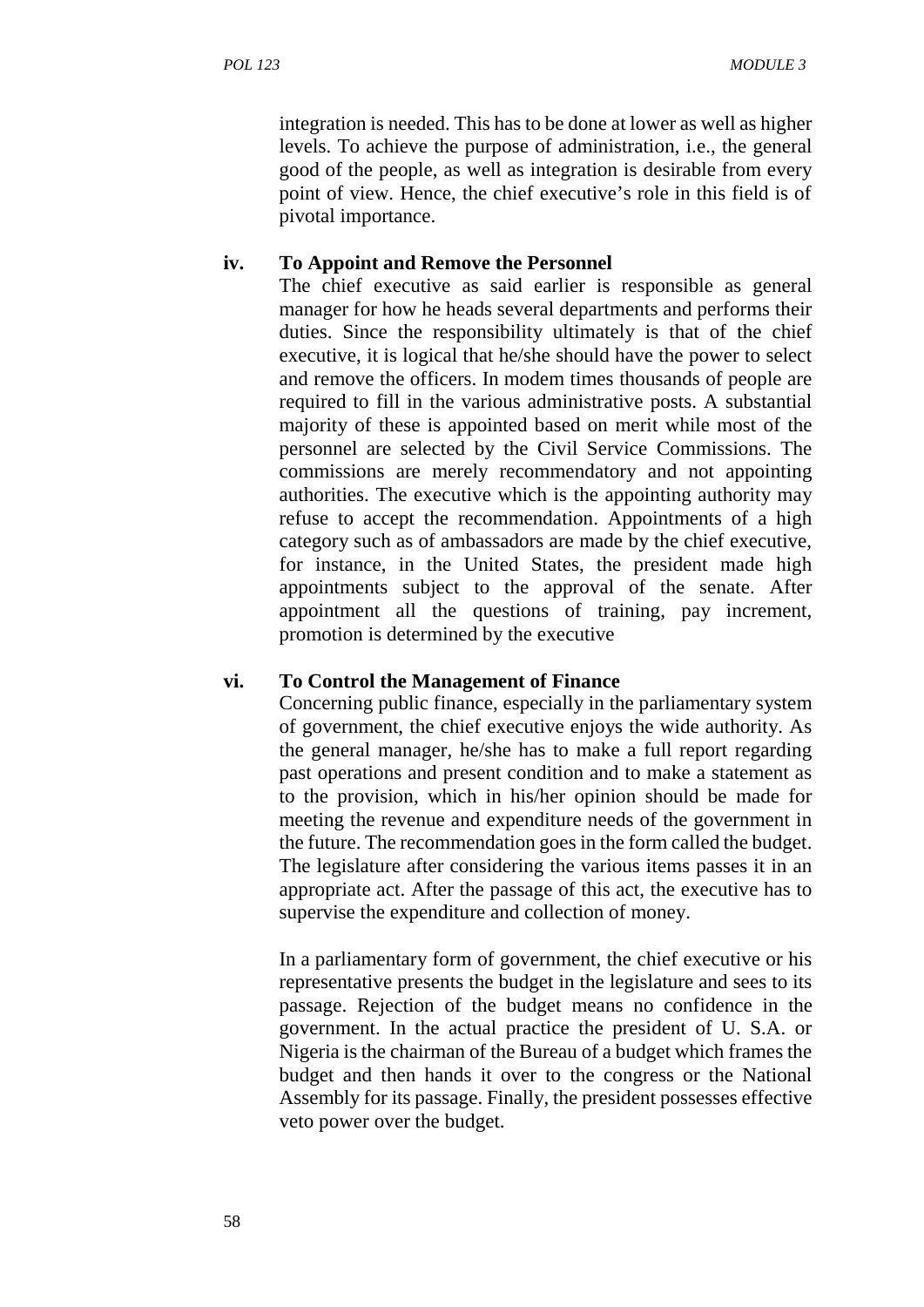## **vii. To Supervise, Conform and Investigate the Administrative Operations**

The function of the executive is not only to carry on the public business itself but also to see that it is being carried on properly. As such, he/she has to supervise the work, give necessary instructions, caution when the work is not being done properly, and encourage when it is running smoothly. It can make inquires to investigate any administrative matter and set up an investigation committee for the purpose. Therefore, the above functions of the chief executive made it clear that he/she is the administrator-in chief or the General Manager of public administration.

#### **SELF-ASSESSMENT EXERCISE**

Explain Administrative functions of the Executive.

## **3.4 The Legislature and Its Functions**

The executive power, or rather function of the legislature, is that of representing the government as a whole and of seeing that all of its laws are properly complied with by its several parts. The main functions are as follows:

#### **1. Determination of the Activities to be Undertaken**

There can be little doubt that the determination of what the government shall do is a responsibility that rests upon the Legislature. The policy to be adopted by the government both in the internal and external field is set out by the Legislature but it does not mean that it should lay down all the details of a party, the specific acts which shall be performed in carrying out the policy.

#### **2. Determination of Organisation**

The organisation is the medium through which individuals work as a group and as effectively as each would work alone. In Nigeria, the power of creating new departments rests with the president. In India, the power of establishing new departments rests with the president acting through the prime minister. In so far as the units of the lower order, i.e. divisions, sections, and field offices are concerned, the discretion in Nigeria is left in the hands of the ministers acting through their heads of department.

## **3. Determination of Personnel**

Personnel is the body of persons who run the administration; some are responsible for the direction of service and are commonly called officers, and employees proper, that is, those occupying subordinate positions and having as their general duties, the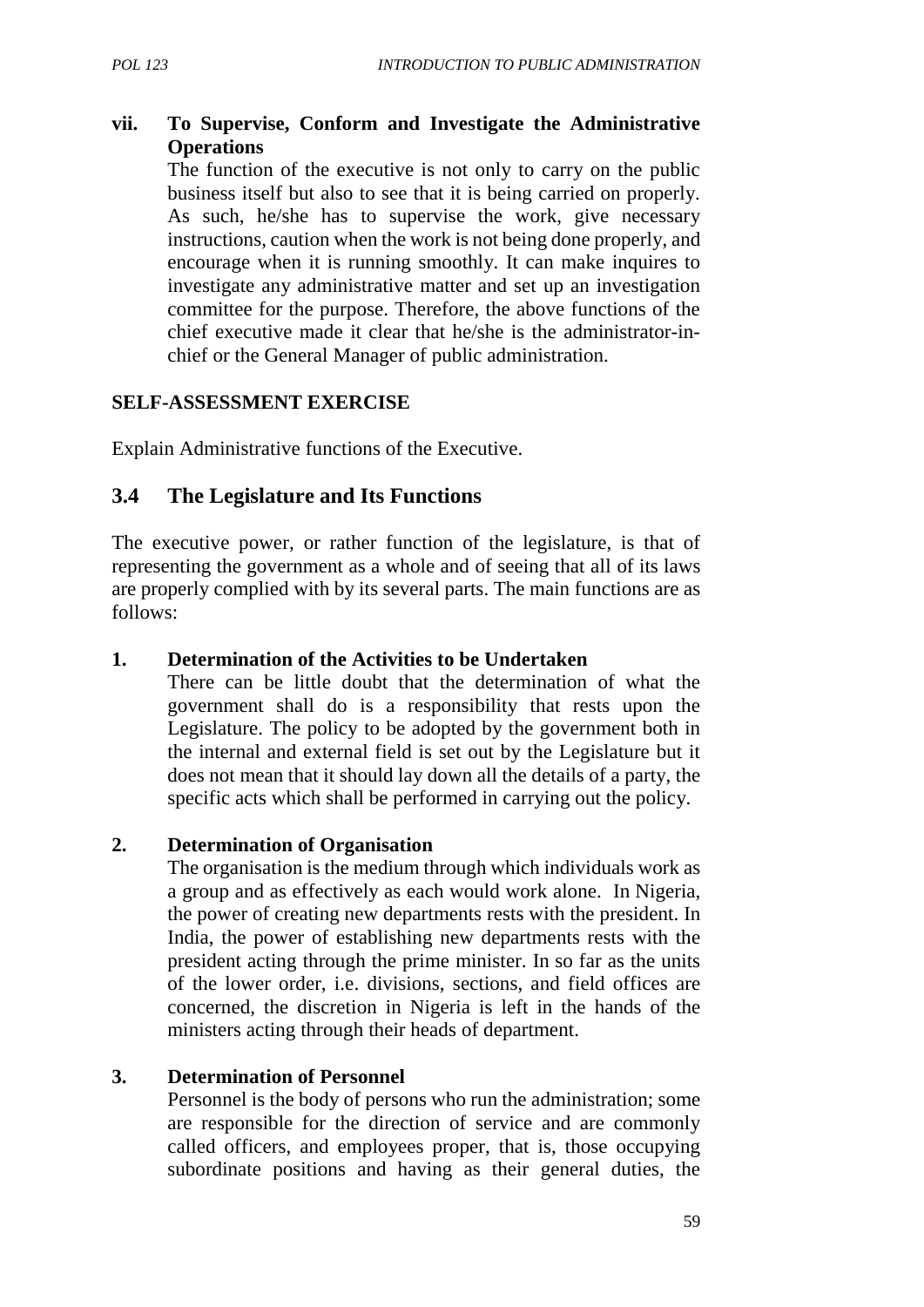carrying out of orders given to them. It is generally accepted concerning the former class that the legislature should itself determine their 'number, character, compensation, powers and duties'. As regards the second class of employees the legislature may determine their conditions of service either by a general stature or by an act of appropriation.

## **4. Determination of Rules of procedure**

They are involved with two types of rules: Rules that affect the interests or right outside of service and those which have to do with purely administrative operations within the service. The example of the former is the rules set forth the procedure to be followed in assessing and collecting income-tax or land revenue, in the grant of copyright, trademarks, etc. The examples of the latter are the rules for the disbursement of payments to the members of the service.

## **5. Determination of Grant of Funds**

In all democratic countries, the legislature determines the amount of money which is to be made available for expenditure to the executive. All the public services are to be paid from public funds for their work.

## **6. Legislative Supervision.**

The legislature provides how it shall be able to exercise due supervision and control over its agents. To see that these agents perform their duties properly is an imperative duty of the legislature.

# **4.0 CONCLUSION**

To conclude this discussion on the features and functions of the chief executive, we may say that the Chief Executive should be capable enough to direct, guide, control and coordinate the activities of his/her administration. He/she should have the ability to persuade people to cooperate and strive willingly for common objectives. He/she must have the interest of the public in his/her heart. He/she must be a leader of men and women. He/she must do his thinking and he must be his own public relations man. In short, the qualities of the chief executive should include, among others, vitality and endurance, decisiveness, persuasiveness, responsibility, intellectual capacity, good health, sense of mission, interest in other people, integrity, judgment, loyalty, foresight, clarity of vision, the strength of character, the balance of personality, sense of purpose and initiative.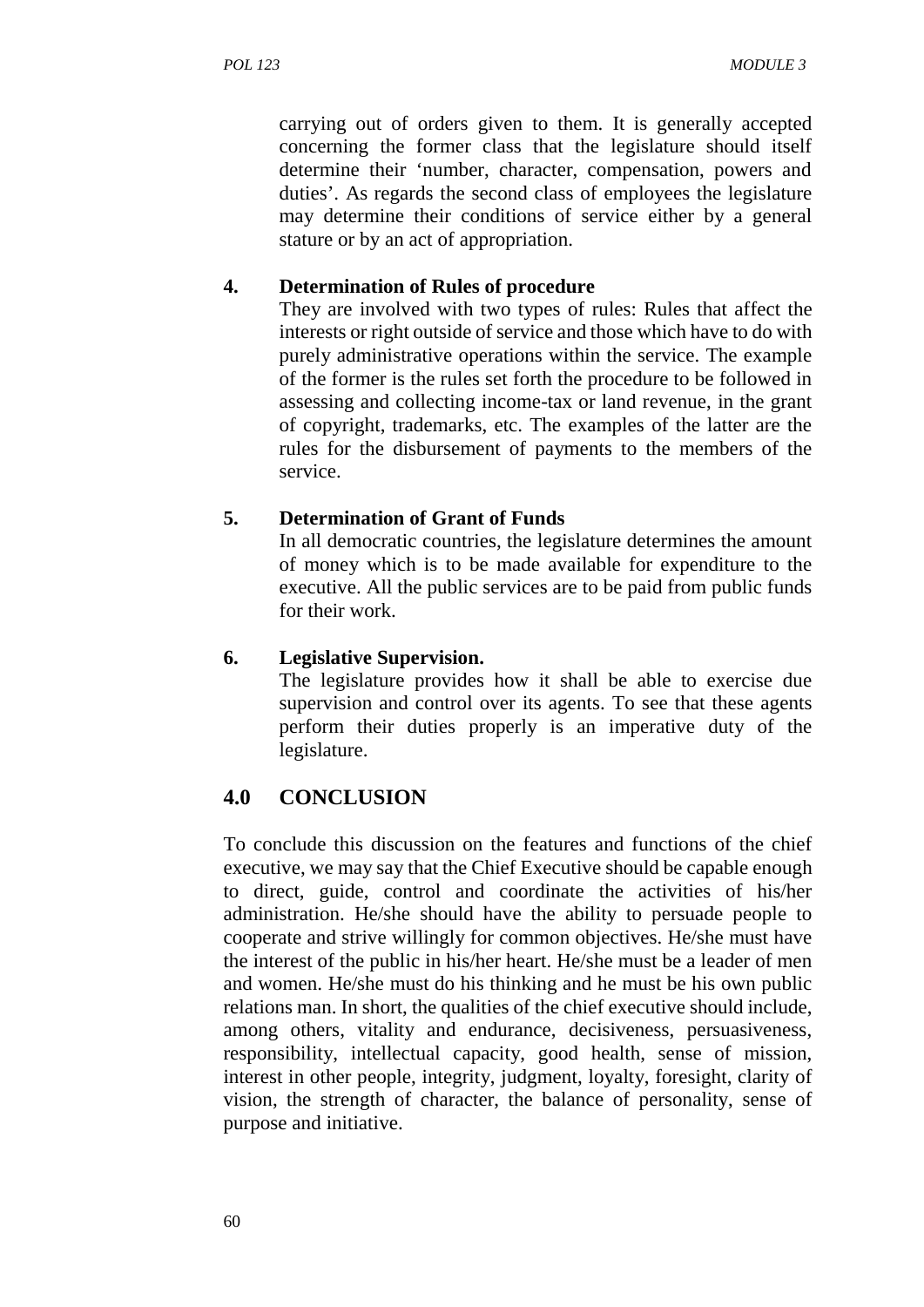# **5.0 SUMMARY**

The chief Executive is always the chief executive. He/she heads the administration. Hence he/she is responsible for its proper functioning. Much depends upon the personality and calibre of the chief executive. Therefore, to succeed, he/she has to get assistance from a band of well chosen colleagues for running the administration efficiently and smoothly.

## **6.0 TUTOR-MARKED ASSIGNMENT**

- 1. Chief Executive is the master of all civil service: Explain
- 2. Differentiate between the nominal and the real chief executive.
- 3. Differentiate between parliamentary and presidential types of Government.
- 4. What are the functions of the legislature?
- 5. How can the legislature facilitate the smooth running of a bureaucracy?

# **7.0 REFERENCES/FURTHER READING**

- Esme, Franken, Geoff, Plimmer & Sanna Malinen, Paradoxical leadership in public sector organisations: Its role in fostering employee resilience, *Australian Journal of Public Administration*, **79**, 1, (93- 110), (2019).
- Adebayo, Augustus (2004). *Principles and Practiceof Public Administration in Nigeria.* Abuja: Spectrum Books Ltd.
- Ekhator, Victor Eghe (2000). *Rudiments of Public Administration.* Kaduna: Joyce Graphic Printer and Publishers Co.
- Tonwe, D.A. (1998). *Public Administration an Introduction*. Ibadan: AMFITOP BOOKS.
- Vishnboo, Bhagwan & Vidya, Bhushan (2006). *Public Administration*. New Delhi: S. Chand and Company Ltd.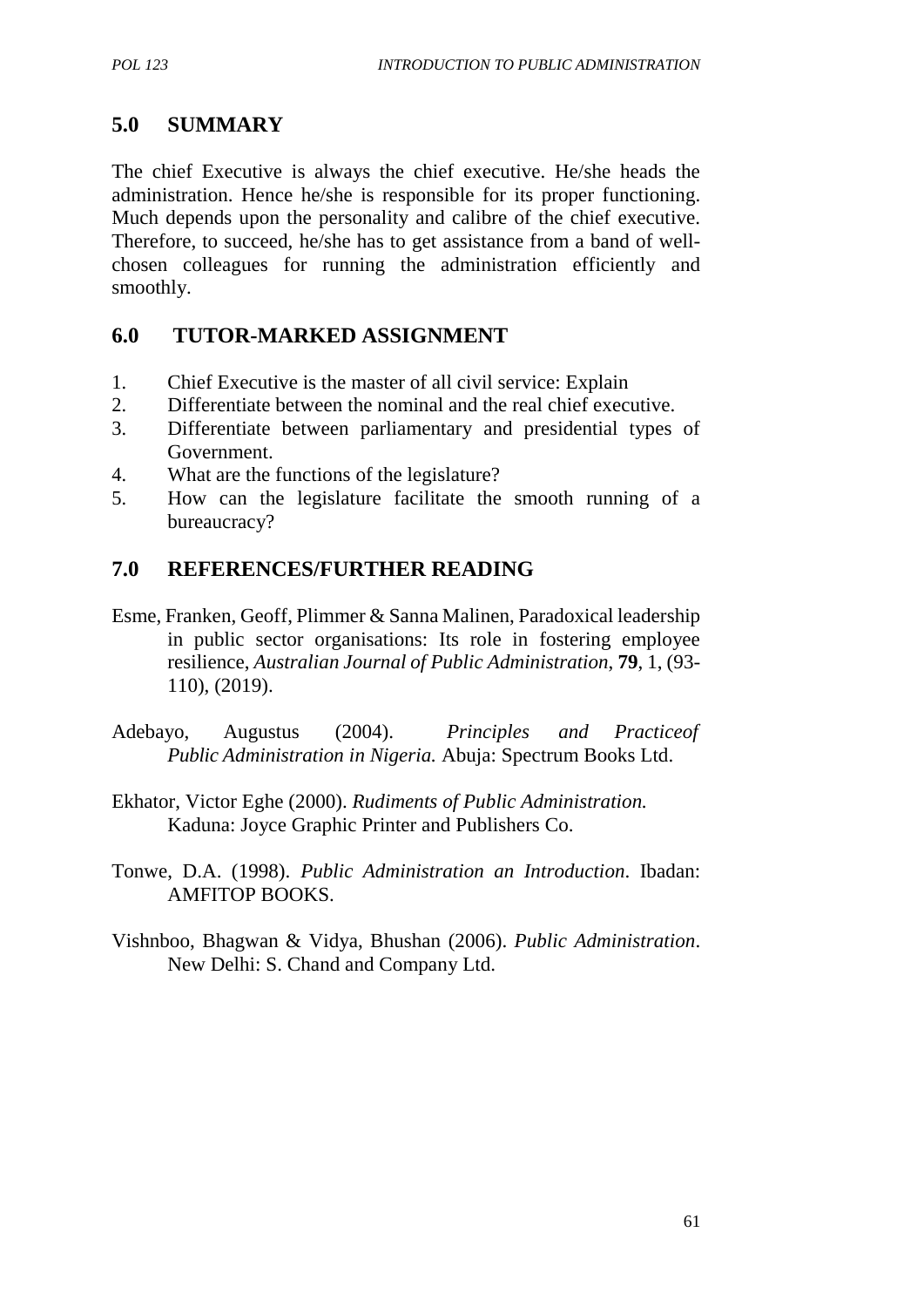## **UNIT 3 MANAGEMENT - A CONCEPTUAL ANALYSIS**

#### **CONTENTS**

- 1.0 Introduction
- 2.0 Objectives
- 3.0 Main Content
	- 3.1 The Meaning of Management
	- 3.2 Value of Management
	- 3.3 Tests of good Management
	- 3.4 Types of Management
- 4.0 Conclusion
- 5.0 Summary
- 6.0 Tutor-Marked Assignment
- 7.0 References/Further Reading

## **1.0 INTRODUCTION**

In Public Administration, management has acquired a distinct conceptual significance. Management is a cooperative endeavour for achieving a particular objective. It implies, therefore, that every organisation, public or private, governmental or business which aims at achieving a particular objective must have well-established management. In the modern welfare state, the government undertakes several activities for achieving the greatest good of the greatest number, and as such, its managerial field is constantly on the increase. The success or failure of administration depends largely on how well the government is in a position to manage programmes of public welfare.

In the words of Dr Appleby, "The heart of administration is the management of programmes designed to serve the general welfare." Dr Appleby's contention is correct particularly in a developing democracy like Nigeria, where the planned economy has been geared up to attain our cherished goal of becoming amongst the world best economies by the year 2020.

## **2.0 OBJECTIVES**

By the end of this unit, you will be able to:

- explain the meaning of management
- explain the nature of management
- describe the task of management
- determine the value of management
- run the test of good management.
- type of management.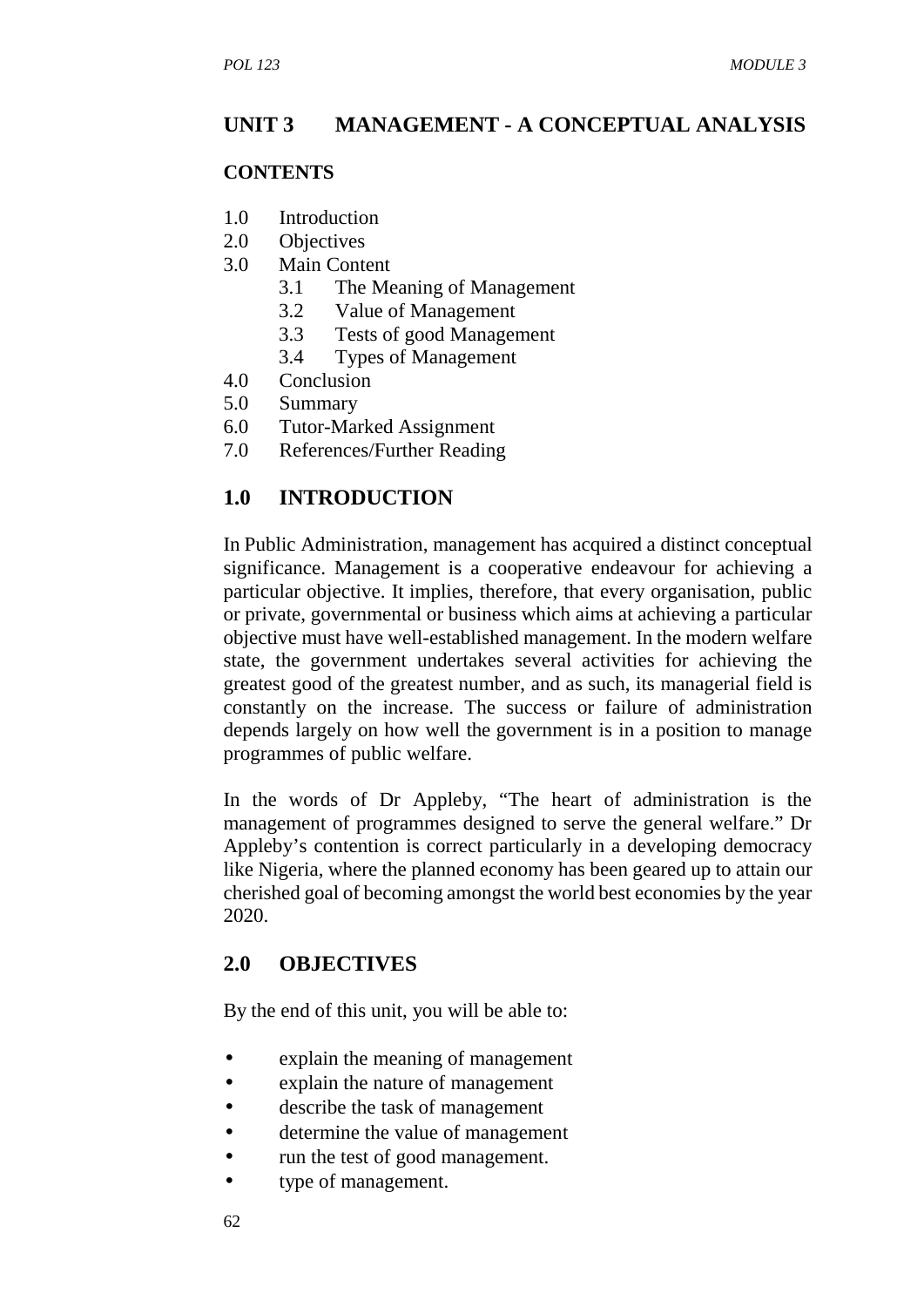# **3.0 MAIN CONTENT**

## **3.1 The Meaning of Management**

Millett defines management as "The process of directing and facilitating the work of people organised informal groups to achieve the desired goal". In essence, management is the means of ensuring the performance of any undertaking. It aims at utilising limited resources to accomplish maximum output with speed and efficiency. Millet believes that "Public Administration is an instrument for the exercise of political power". In the words of Terry, "Management is the accomplishment of predetermined objective through the efforts of other people". A manager should, therefore, possess the qualities of putting things together and getting the work done rather than having the capacity to do it him/herself. If he/she has it, it is good but it is not a substitute for his/her techniques of getting the work done especially as management is a process of achieving the desired goal. It is not the doing of things but getting them done.

In the above concept of management, the following characteristics may be noted:

- i. Management is a process of organized activities.
- ii. The organised activities are directed towards an objective or set of objectives.
- iii. The goal-oriented organised activities establish relationships among the available resources which include materials, money and people in the organisation.
- iv. Management involves working through others to accomplish the desired objectives.
- v. Management involves decisions to get things done by others.

## **SELF-ASSESSMENT EXERCISE**

Explain what management means.

## **3.2 The Values of Management**

To a few people, the principal concern of the management is effectiveness, or efficiency, in the operation of an enterprise. Lather Gullick has spoken of efficiency as "the single ultimate value in administration". Herbert Simon has been much concerned to demonstrate that rational behaviour in administration is primarily a calculative means reasonably expected to realise a given end. Waldo has pointed out that economy and efficiency have been the twin beacons which have guided administrative reformers and writers in America. But what is this term except that in scientific analysis, efficiency is measured in terms of output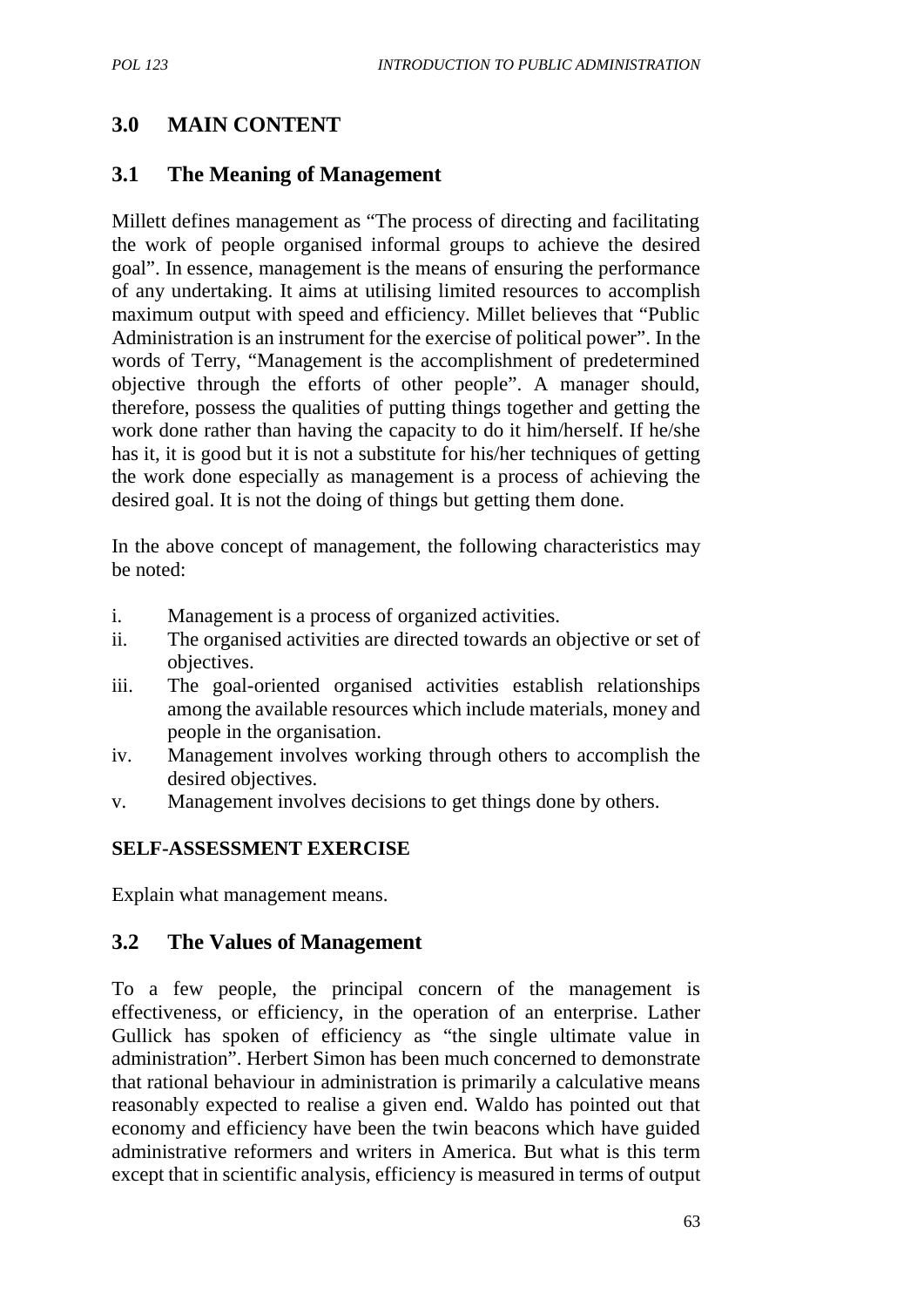in proportion to input? But what is input in management? In brief, we can say that input in management is the number of men, money and material applied in the working of an organisation. If these factors are out together in the right proportions, the efficiency of an organisation is ensured. Management, therefore, aims at fixing the right proportions of these factors with a view to better production. But can we regard efficiency in its most wooden form as the basic value of management? Should we agree with Simon that knowledge of administration, like all knowledge, is moral? Waldo has been critical of this view putting his objective succinctly through arguing, "We hold that efficiency cannot itself be a value" but pointed out that efficiency is concerned with relationships and that it must therefore be defined in terms of some purpose or end. Dahl has argued that the "Student of Public administration cannot avoid concern with ends". He claimed that no science of administration could be possible until the place of normative values was made clear.

#### **SELF-ASSESSMENT EXERCISE**

What is input in management?

## **3.3 Tests of Good Management**

According to Gullick, the true goals of management are to make the conduct of affairs technically sound, politically responsible, publicly acceptable, progressively approved, and socially constructive.

Millett postulates the following test of management:

- **i. Satisfactory service:** This means fair and equitable service, i.e. equal treatment to citizens of the administration.
- **ii. Timely Service:** This indicates that for service to be effective, it must be well-timed.
- **iii. Ample Service:** It indicates the right quantity at the right time and the right place.
- iv. **Continued Service:** That is, service unobstructed by rain, snow, sunshine or nocturnal darkness.
- **v. Progressive Service:** it means a service which improves in quality and performance.
- **vi. Responsible Performance:** That is the management provides direction for an administrative effort by working with and through those institutional devices which exist to express the will of a democratic society.
- **vii. Participative Management:** Participative Management is the current phrase used in management circles. It means the participation of the employees in decision-making. It is a part of democratic leadership in an organisation and the human factor in administration.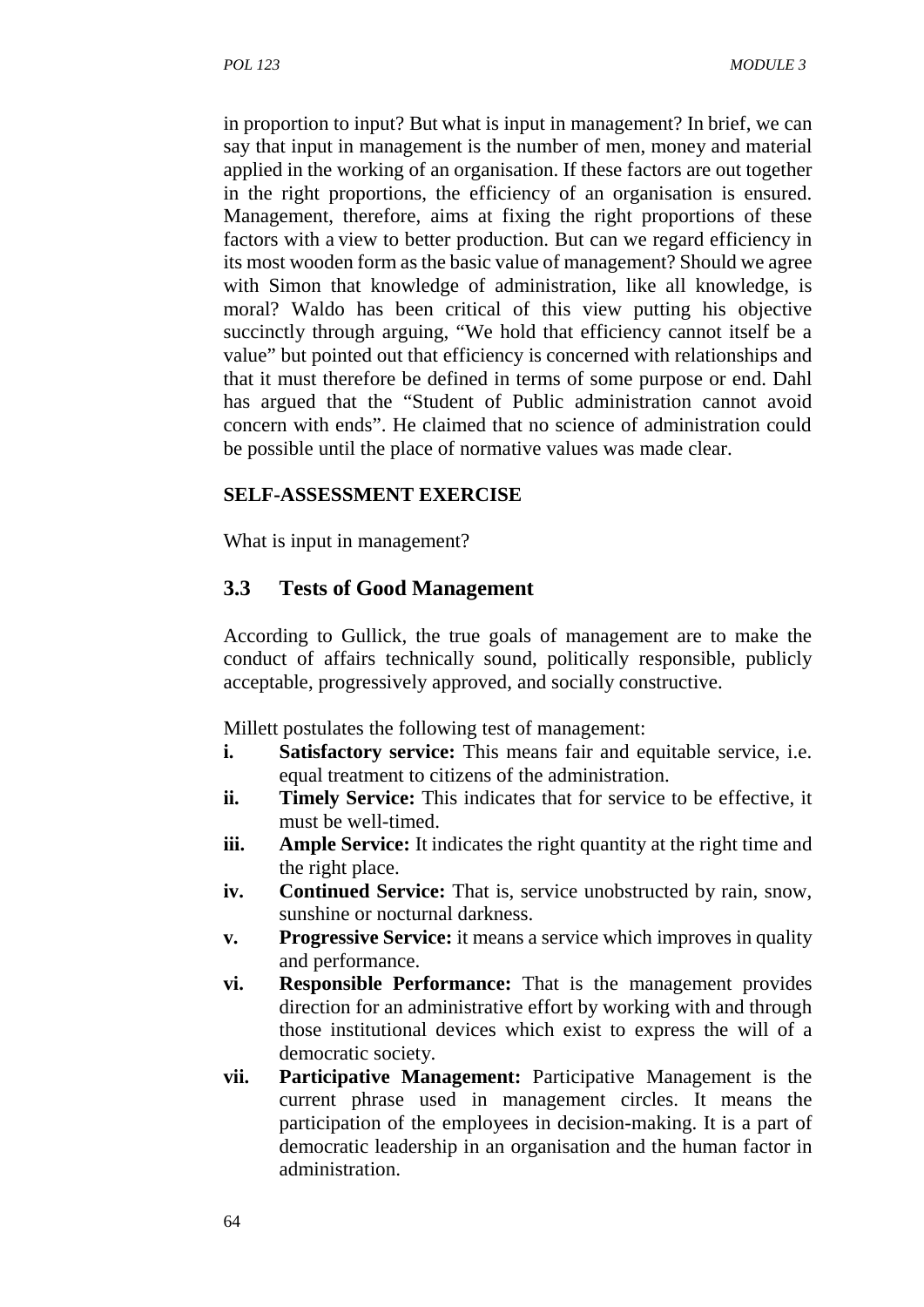## **SELF-ASSESSMENT EXERCISE**

Explain the true goals of management according to Gulick.

## **3.4 Types of Management**

The organisation of a large-scale body falls into three well-defined zones

- 1. Top management
- 2. Middle management, and
- 3. The rank and file.

No hard and fast line of demarcation can be drawn between them. However, their levels of work and responsibility are well marked at least in Great Britain and in Nigeria. In Great Britain for instance, administrative service constitutes the top management, the executive service comprises the middle management and the clerical service forms the rank and file. In Nigeria too, the demarcation is not so well defined yet it may be said that the Nigerian Administrative and class/service constitute the top and the class II and other field officers comprise the middle management.

# **SELF-ASSESSMENT EXERCISE**

What are the types of management that constitute the Nigerian administrative hierarchy?

# **4.0 CONCLUSION**

Management is applied in different ways and to many important ideas vital to the study of business administration. Management is a difficult concept to define. It is a concept so exceedingly complex that writers often define the term on a working basis, according to their own needs and purposes. Also discussed in this unit is the meaning of Management as well as the distinction between the meaning and relationship of public administration. The nature and functions of management have been looked into as well, etc. therefore, given the above; it is obvious that middle management is very important. Therefore, more attention should be given to it especially now that the political command of the country depends upon it.

# **5.0 SUMMARY**

Paul H. Appleby had summed up the whole analysis in these words, "The heart of administration is the management of programmes designed to serve the general welfare". His contention is correct particularly for a developing democracy like Nigeria where the planned economy has been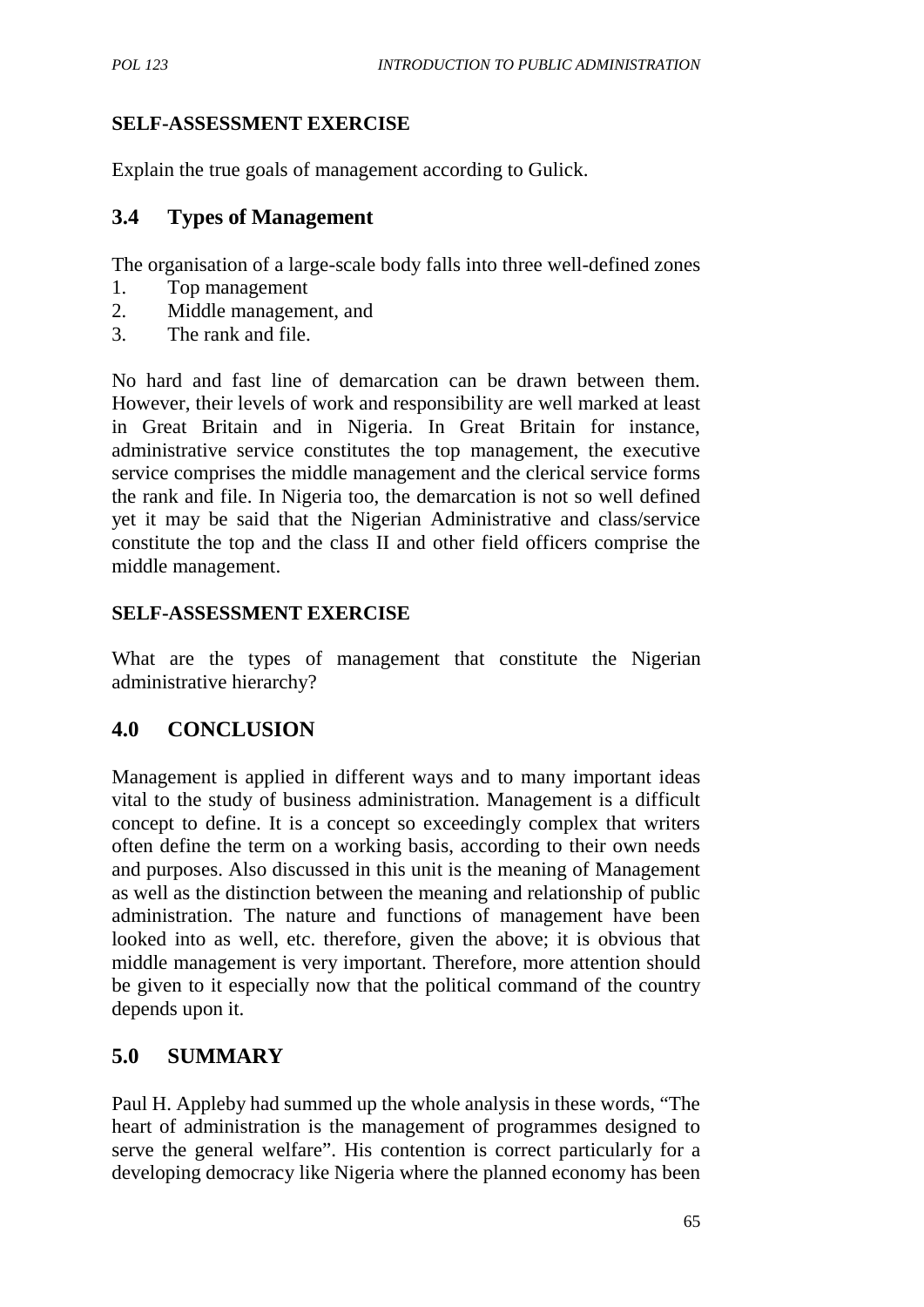geared up to attain our cherished vision of becoming economically vibrant by the year2020.

# **6.0 TUTOR-MARKED ASSIGNMENT**

- 1. DefineManagement,and Make a distinction between Management and Organisation.
- 2. Define 'Efficiency.
- 3. Write on the nature of Management.

# **7.0 REFERENCES/FURTHER READING**

- Kaehler, Boris & Grundei, Jens. (2019). *The Concept of Management: In Search of a New Definition*. 10.1007/978-3-319-94526-2\_2.
- Ekhator, Victor Eghe (2002). *Rudiments of Public Administration*. Kaduna: Joyce Graphic Printers and Publishers Co.
- Gabriel, Almond A.; Bingham, Powell G. Jr.; Kaare Storm & Russell; Dalton J. (2001). *Comparative Politics Today*: A World View, New Delhi: Replika Press (P) Ltd.
- Vishnoo, Bhagwan & Vidya, Bhushan (2006). *Public Administration.* New Delhi. S. Chand and Company Ltd.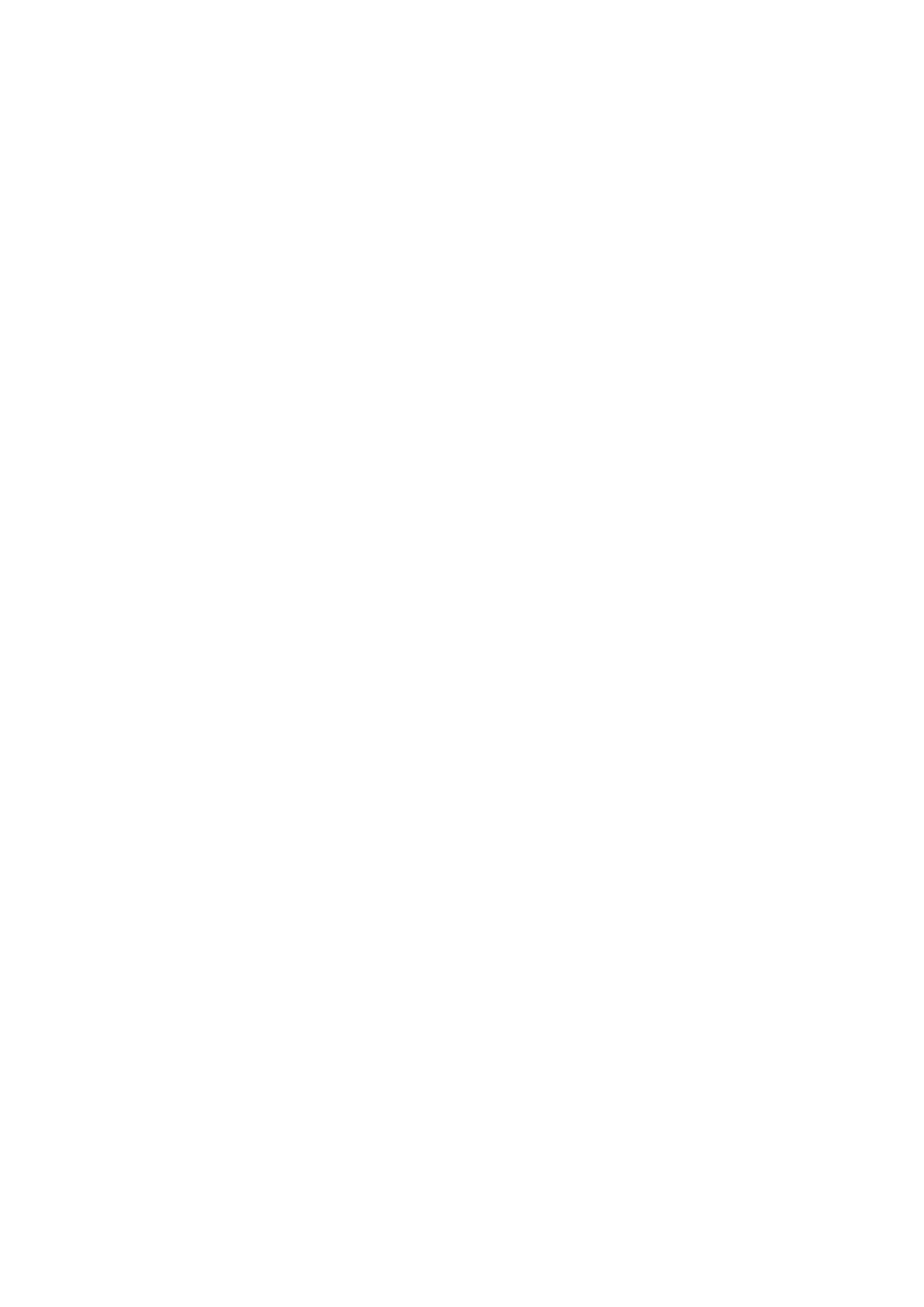## **UNIT 4 POLICY FORMATION AND DECISION- MAKING**

#### **CONTENTS**

- 1.0 Introduction
- 2.0 Objectives
- 3.0 Main Content
	- 3.1 The Meaning of Policy
	- 3.2 Basis of Policy Formation
- 4.0 Conclusion
- 5.0 Summary
- 6.0 Tutor-Marked Assignment
- 7.0 References/Further Reading

## **1.0 INTRODUCTION**

One of the essential functions of government is policy-formation. In the words of Dr Appleby, the essence of public administration is policymaking. The policy is before every action. It is a pre-requisite to all management. It is the policy which sets the task for administration. It provides the framework within which all actions for the accomplishment of an objective are to be activated. The policy is in fact, planning for action. It is getting ready for setting the sails to reach the desired destination.

## **2.0 OBJECTIVES**

By the end of this unit, you will be able to:

- discuss the meaning of a policy
- explain policy and other concepts
- discuss basis of policy formation.

## **3.0 MAIN CONTENT**

## **3.1 The Meaning of Policy**

Policy means a decision as to what shall be done and how, when and where. In the words of Terry "A Policy is a verbal, written or implied basic guide to action that is adopted and followed by a manager".

In the words of Dimmock, "Policies are the consciously acknowledged rules of conduct that guide administrative decisions".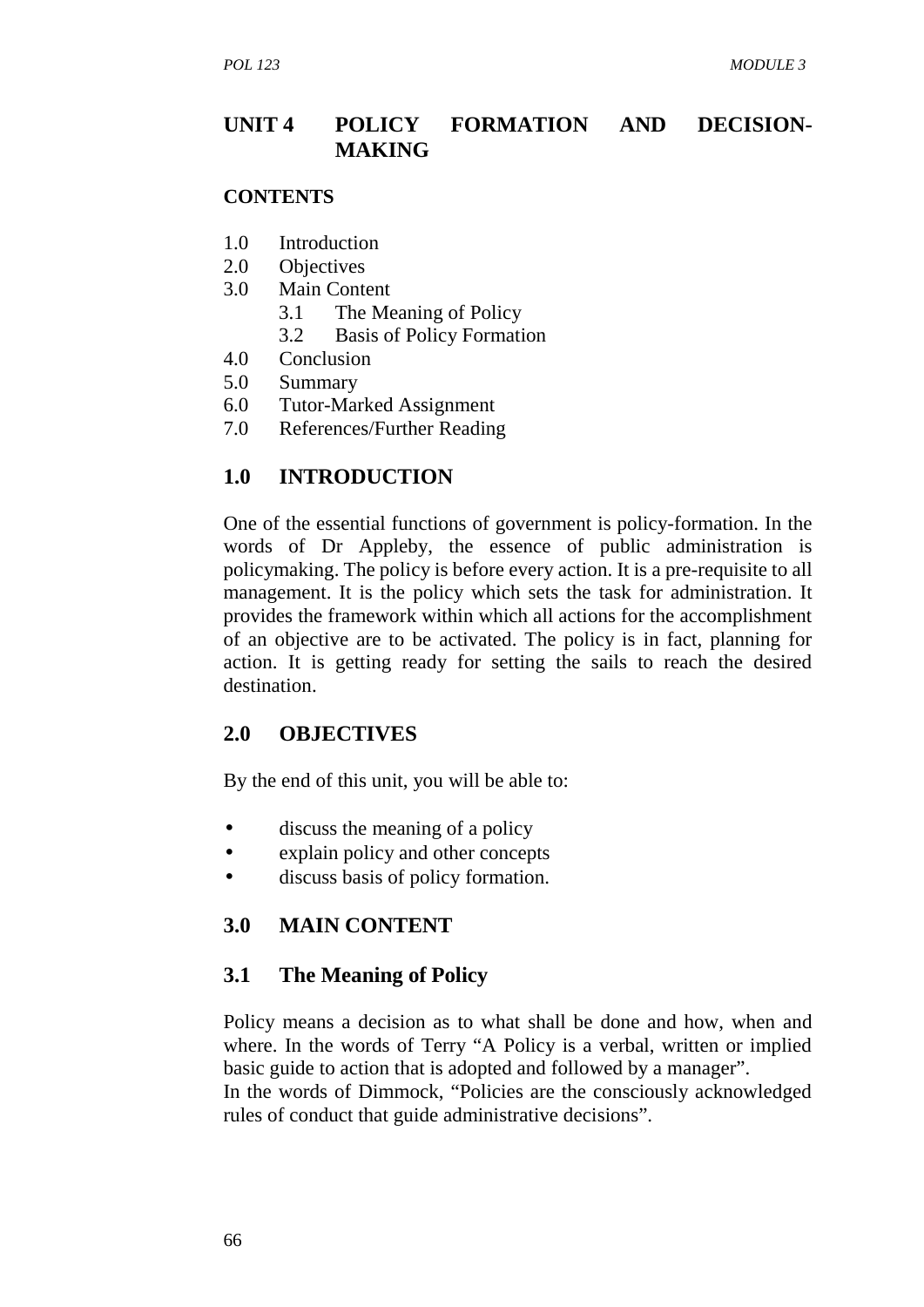#### **The Following Attributes of Policy Maybe Noted**

- (i) The policy is formulated in the context of organizational objectives.
- (ii) A policy may be in the form of an explicit declaration in writing or maybe interpreted from the behaviour of top-level members.
- (iii) The policy is formulated through the decision-making process,
- (iv) The policy provides guidelines to the members of the organisation for choosing a course of action.

## **Administration and Policy-Making**

Ever since Woodrow Wilson wrote his essay on *the study of Administration,* published in 1887, politics-administration dichotomy school of thought tended to regard policy as outside the scope of administration. In the words of Wilson, "The field of administration is a field of business. It is removed from the hurry and strife of policies". Wilson was followed by Goodnow and as late as 1926, L.D White distinguished administration and Policies. It is now being increasingly realised that policy-administration dichotomy cannot work and that administration cannot be completely divorced from policy-making. Luther Gulick was one of the first exponents of this view. To quote Dr Appleby "Administration are continually laid down rules for the future, and administrators are continually determined by what the law is, what it means in terms of action, what the rights of parties are with respect both to transaction processes and transactions in prospect. Administrators also participate in another way in the making of policy for the future, they formulate and recommend actions for legislation, and this is a part of the function of policy-making".

## **Public Officials are Associated with Policy Formation in Three Important Ways**

- (i) They have to supply facts, data, and criticism as to the workability of policy to the ministers or the legislature if the initiative for policy-making comes from them. The members of the legislature or the ministers are amateurs who have risen to positions because of the poplar will not because of their administrative talent and as such, they have to give due weight to the suggestions of the officials.
- (ii) In many cases, the initiative for a policy our legislation emanates from the administration. This is because it is the administration which is in constant touch with the general public and in a better position to understand the difficulties that arise in the execution of legislation. He/she has, therefore, to make suggestions and formulate proposals for removing those difficulties and in the process. If it is necessary, he/she would ask for amendments in the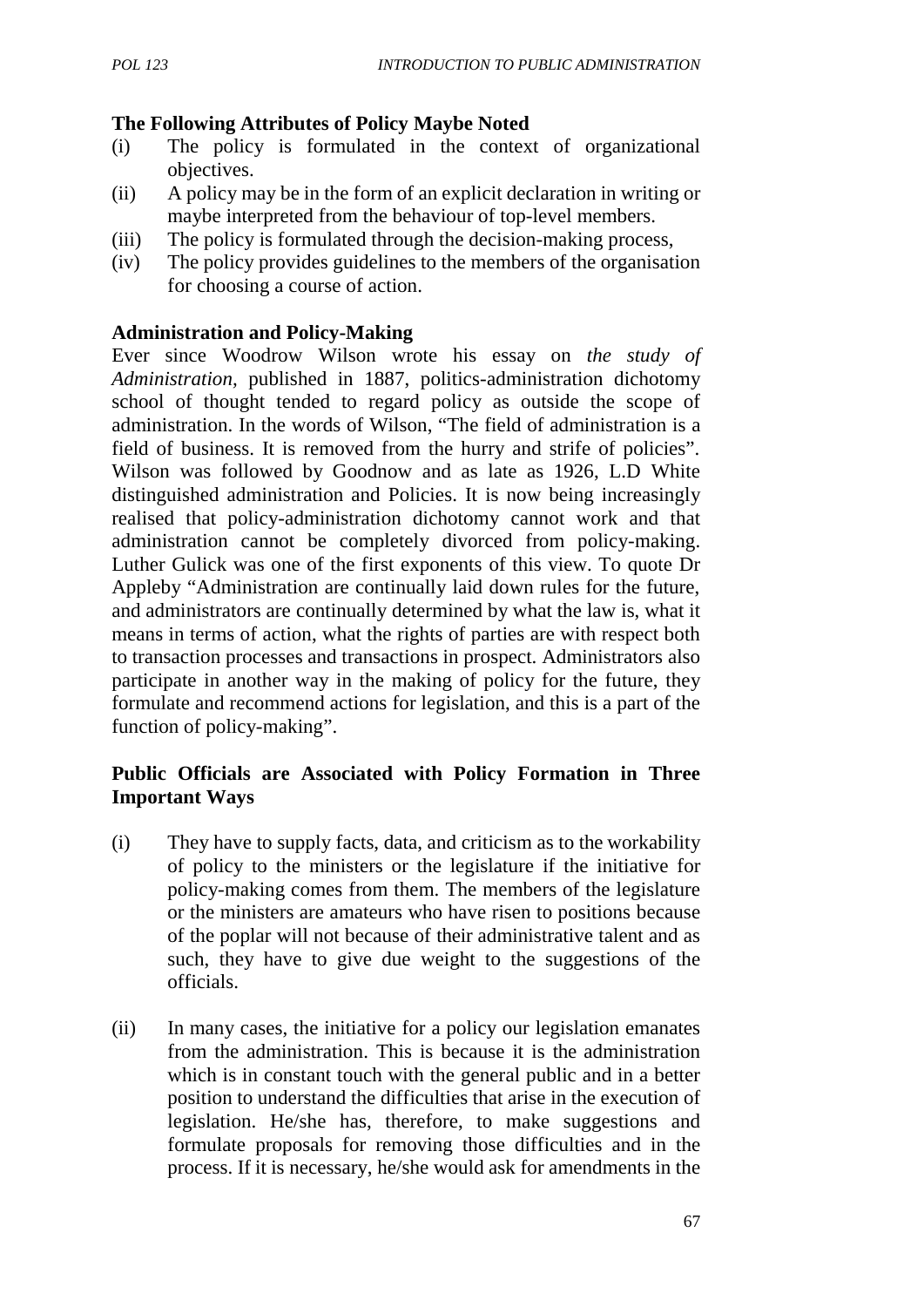existing law or even for more laws. In such cases, policy proposals emanating from the administration, and the legislature only puts its seal of approval on them.

(iii) On account of lack of time and knowledge, the legislature passes skeleton Acts and leaves its details to the administration. It is here that administration is most supreme in policy-making. To execute these acts, the administration frames rules, regulations and byelaws which are the major contribution to policy-making.

#### **SELF-ASSESSMENT EXERCISE**

What are the three important ways of policy formation which Public officials are associated with?

#### **Decision Making**

The dictionary defines the term decision as 'the act of determining in one's own mind upon an opinion or course of action" it is choosing one alternative among several alternatives given in a particular situation. Decisions are not permanent in so far as they have to take cognizance of the changed circumstances. It has to be responsive to varying situations. Thus, decision making, means, choosing one course of action rather than another, finding a suitable solution to a new problem posed by a changing world.

#### **Factors in Decision Making**

**Personal Differences:** There are differences in the personal qualities of individuals who make some decisive and indecisive decisions. Common experience reveals that some individuals are willing to make choices and to abide by the consequences. Others prefer to avoid clear-cut choices, to temporise, to postpone, hoping that somehow, someway, circumstances will intervene to make the choice unnecessary. Perhaps, these differences among individuals are the result of a social and professional environment in which they are nurtured. The opinion is veering round to the acceptance of the premise that intellectuals make no good administrators because they cannot make decisions.

**Role of Knowledge:** Decision making depends upon the availability of facts and the necessary data. The careful accumulation of detailed facts, their analysis and interpretation, the use of the broad concept of human and physical behaviour to predict future developments- all these elements in the use of knowledge enter into decision making in a varying degree.

**Institutional and Personal Factors:** There are institutional limitations which circumscribe decision making. On the one hand, decision making must consider the aspirations, and attitudes of the agency administering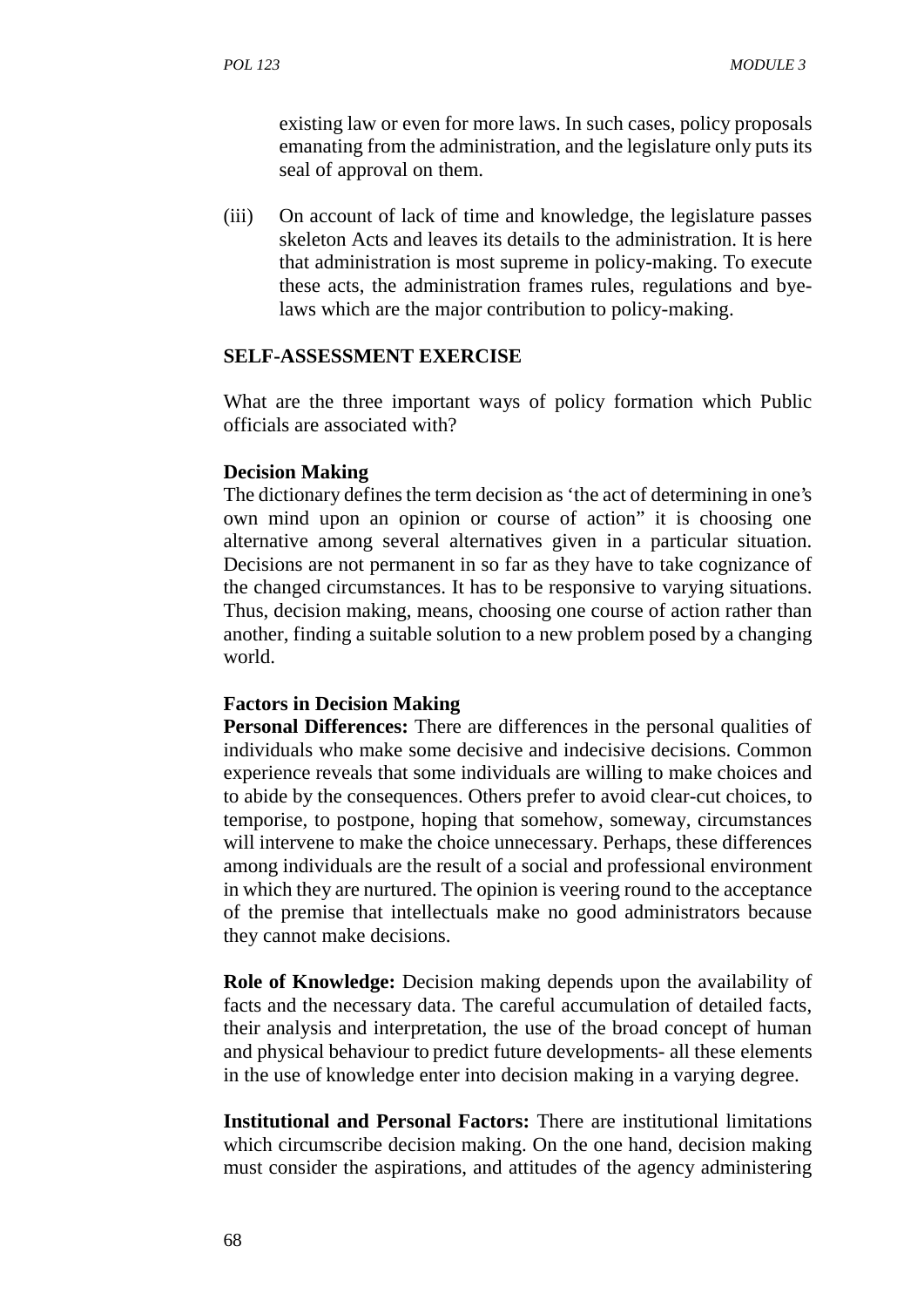government work. On the other hand, there are personal predictions among administrators which also limit decision making. In a democratic society like ours, decisions are highly circumscribed because the administration has to carry people along with it and not to exist in some sort of ivory tower.

**Who Makes Decision?** A decision in any large scale organisation is a co operative effort. It is a collective activity in which all levels in administration participate. In the words of Seckler- Hudson, decision making in government is a plural activity. One individual may pronounce the decision and may contribute to the process of reaching the decision which is a part of the political system. However, the chief executive must have the final say, must ultimately give the final word. This is because, in the end, it is he/she who has to bear the responsibility for the consequences of a particular decision. Thus, the power of final decision must rest with him/her.

## **3.2 Bases of Decision Making:**

There are no fixed bases, nor there can be many, for decision making. Much depends on the nature of the decision to be taken and the nature of the agency for taking it. Of course, all decisions must be taken rationally and not emotionally or impulsively.

## **SELF-ASSESSMENT EXERCISE**

Do you agree with the opinion that intellectuals make no good administrators because they cannot make decisions?

#### **Problems of Decision Making**

Some of the problems which impede the process of decision making are:

**Routine taking too much time:** It is revealed through a study of decision making in public or business enterprises that routinely takes too much of time with the result that decisions are either avoided or postponed. Prof. March through his research has proved that a person responsible for both routine work and long term planning devotes a greater share of his/her time on routine activities.

**Which Problem to be solved first?** It is usually seen that in a large scale organisation, there are several problems, each looking more urgent than the other. The administrator finds it extremely difficult to determine the priority of these problems. Therefore, the problems of choice create a constant worry in them.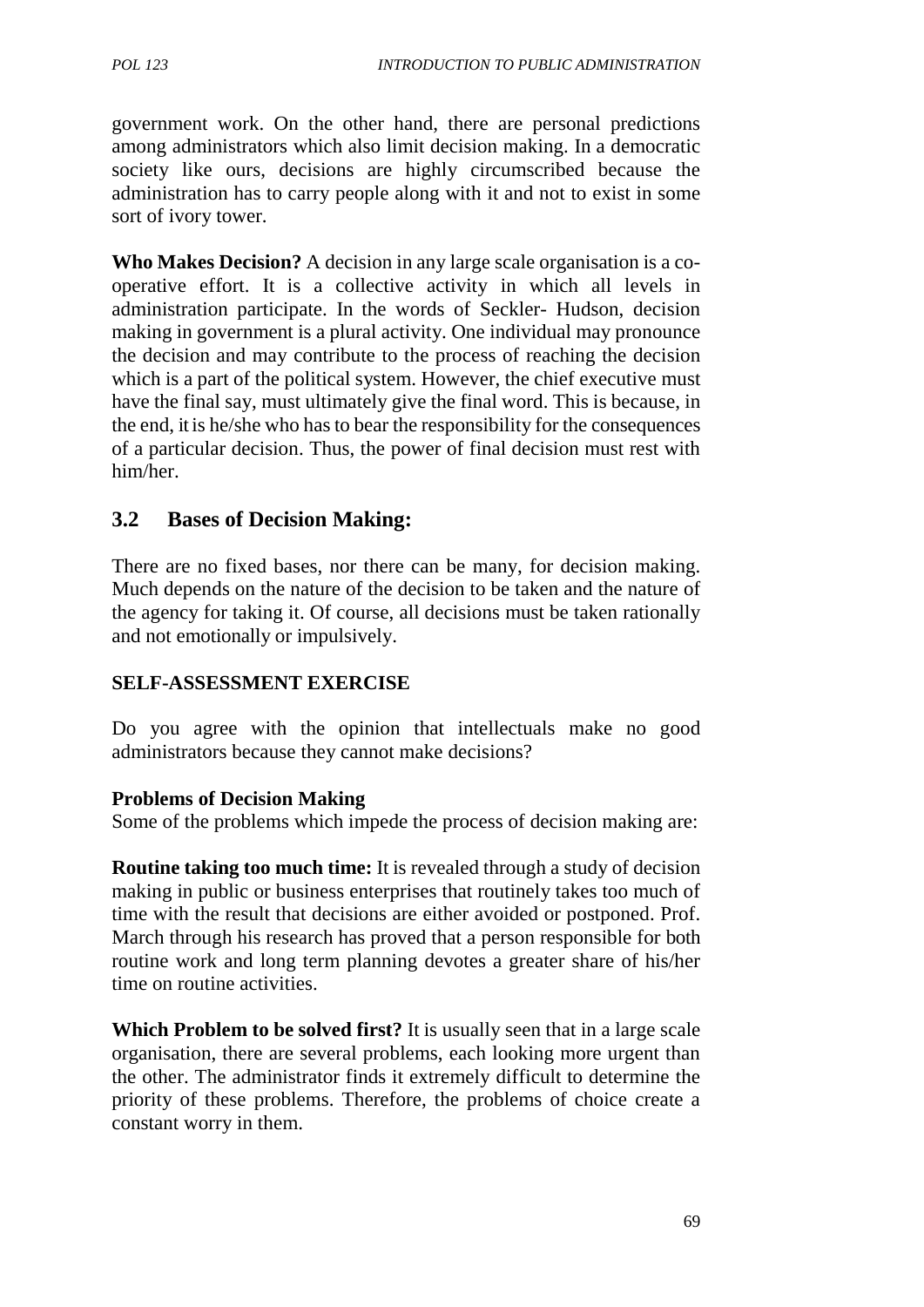**Lengthy Procedures**: As a result of the lengthy procedure and unnecessary formalities, decisions are sometimes delayed. The whole procedure is cumbersome and dilatory and it checks quick decision. Even after observing all the formalities and procedures, there is no certainty that the decision arrived at is the right one.

**The Problem of Bias in Decision-Making:** The last problem in decision making is bias, but the problem of bias in this regard rarely finds solutions. This is because of the nature of bias. Biases generally invisible; it travels on wings which cannot be seen except when it is openly accepted as part of a policy by an organisation of agency or government.

#### **SELF-ASSESSMENT EXERCISE**

What are the problems that impede decision making?

## **4.0 CONCLUSION**

This unit brought to the fore the fact that policy in itself is a big decision which provides the framework within which several other series of decisions are taken. In effect, every modern government, anxious to improve or to develop, has to depend on Research bodies for the information and facts. Every new policy must take cognisance of the new research and material provided by these bodies. To this end, there must be a periodical review of the usefulness of any policy because circumstances change with time and policy once very useful may become obsolete. Also, Effective management whether of private or public organisation means, in the ultimate analysis, making right and responsible decisions. A good leader is the one who can decide, who can solve the problem to do or not to do, and who can willingly undertake the responsibility for making decisions.

## **5.0 SUMMARY**

Summarily, this unit explained that Public policy is what public administrators implement. It is a course of action adopted and perused by the government. Public policy analysis is the study of how government policies are made and implemented and the application of available knowledge to those policies to improve their formulation and implementation. Although the policy may seem to be a decision of a particular body or department, in practice, however, the process is widespread all through the organisation and the particular body announcing it is the link of a bug-chain of the previous history of the matter. It is, therefore, a collective activity, a cooperative endeavour and an effort in which many people participate.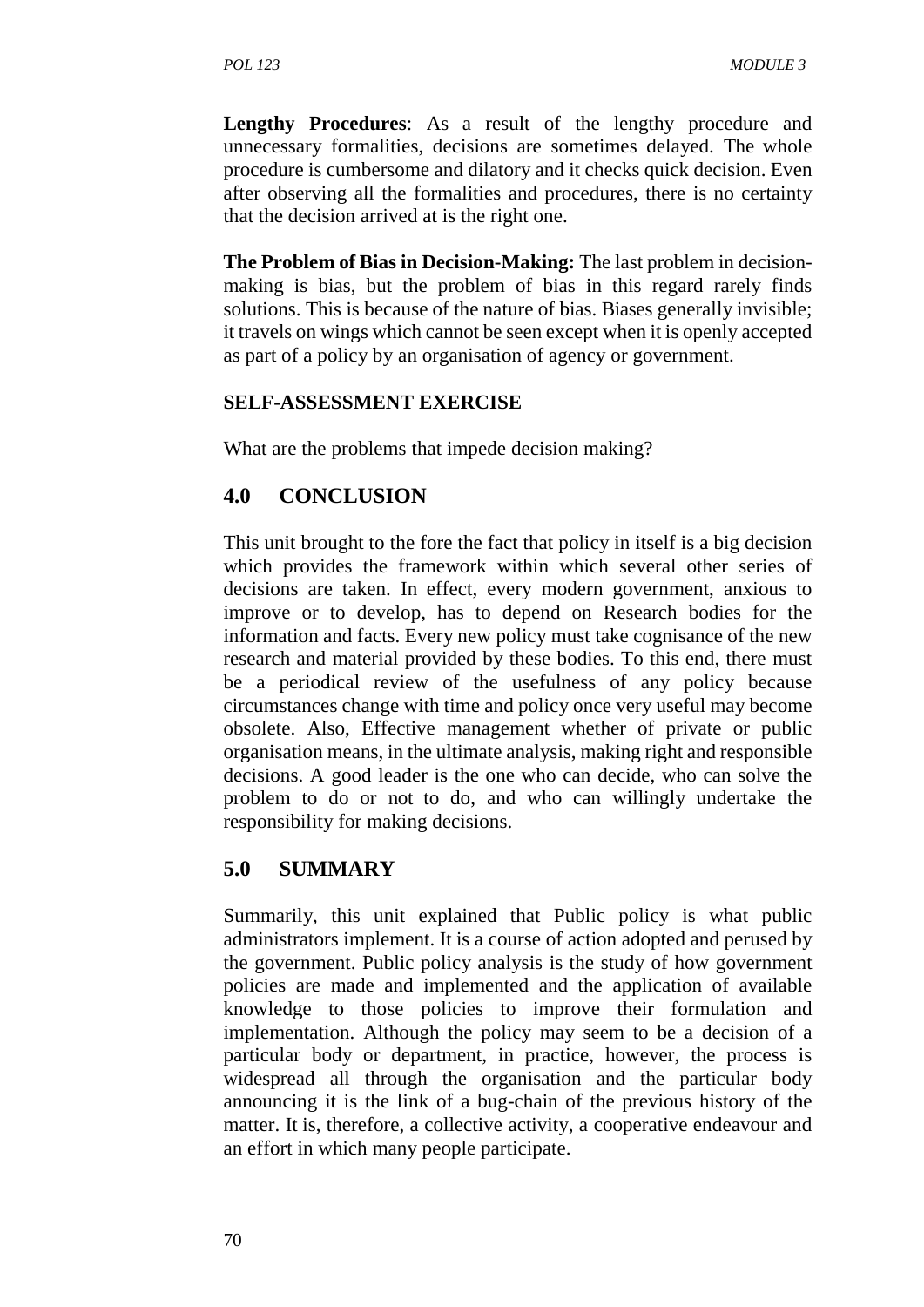## **6.0 TUTOR-MARKED ASSIGNMENT**

- 1. What is the meaning of Policy Formation?
- 2. A Policy provides guidelines to the members in the organisation for choosing a course of action-throw more light on these thoughts.
- 3. What is rationality in Decision-making?
- 4. Who makes Decision?

## **7.0 REFERENCES/FURTHER READING**

- Onwujekwe, O., Uguru, N., Russo, G. *et al.* Role and use of evidence in policymaking: an analysis of case studies from the health sector in Nigeria. *Health Res Policy Sys* **13,** 46 (2015). https://doi.org/10.1186/s12961-015-0049-0
- Ekhator, Victor Eghe (2002). *Rudiments of Public Administration*. Kaduna: Joyce Graphic Printers and Publishers Co.
- Nicholas, Henry (Ed.) (2006). *Public Administration and Public Affairs.* New Delhi: Prentice-Hall Ltd.
- Tonwe, D.A. (1998). *Public Administration, an Introduction*. Ibadan. AMFITOP.
- Vishnoo, Bhagwan & Vidya, Bhushan (2006). *Public Administration*. New Delhi: S. Chand and Company Ltd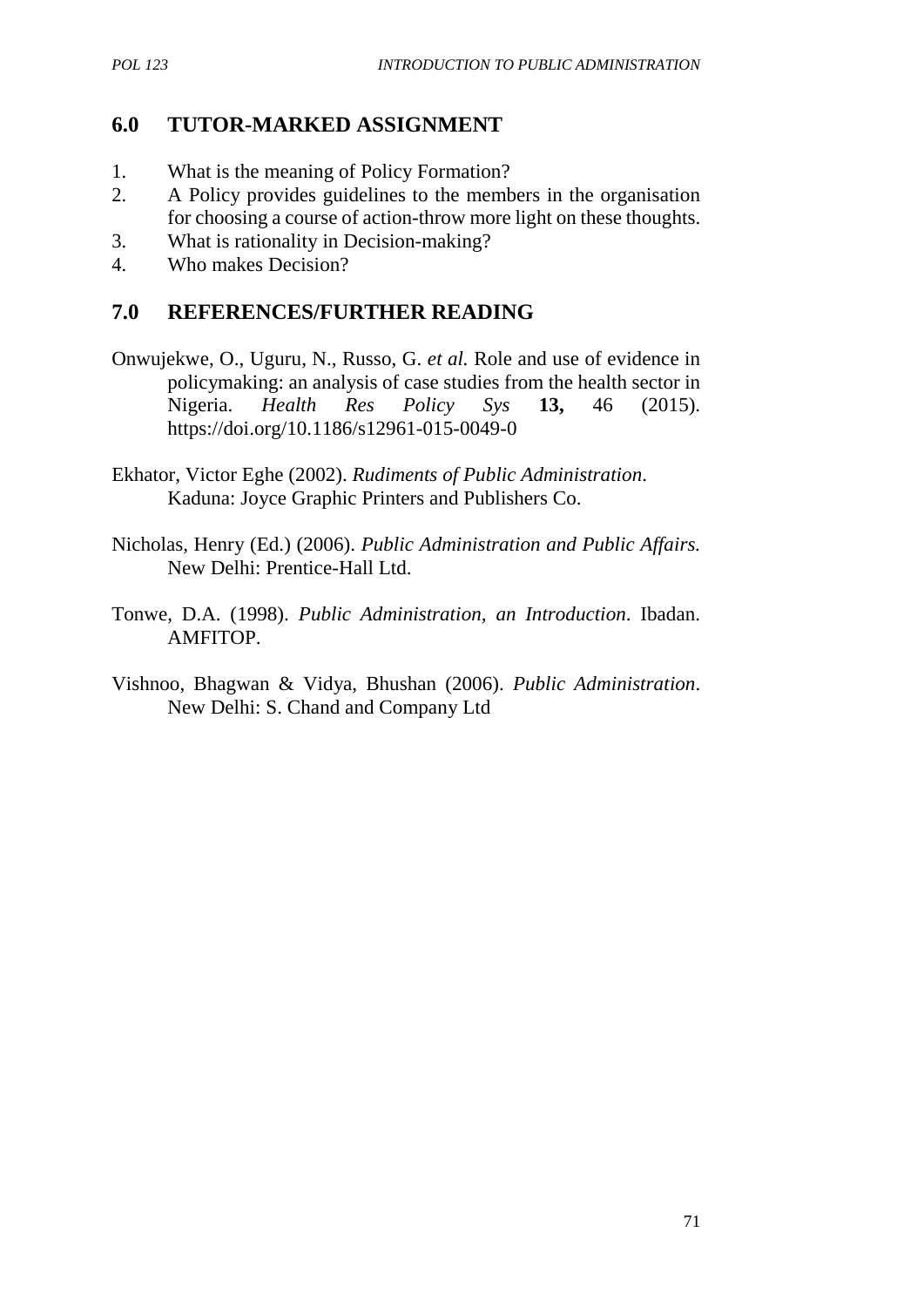# **UNIT 5 ADMINISTRATION AND NIGERIAN EXPERIENCE**

#### **CONTENTS**

- 1.0 Introduction
- 2.0 Objectives
- 3.0 Main Content
	- 3.1 Organisation
	- 3.2 Concept of Social Welfare State
	- 3.3 Military Regime in Nigeria
	- 3.4 Problems and Criticisms
- 4.0 Conclusion
- 5.0 Summary
- 6.0 Tutor-Marked Assignment
- 7.0 References/Further Reading

# **1.0 INTRODUCTION**

Before our independence, the relationship between Nigerians and the administrators was not healthy at all, however, after independence, the situation suddenly changed. Our political bosses and leaders unequivocally changed, declaring that in Nigeria, the people were sovereign and that both the politicians and the administrators would be responsible for building a healthy nation. How these processes fared are discussed in this unit.

## **2.0 OBJECTIVES**

By the end of this unit, you will be able to:

- explain the organisation of civil service in Nigeria
- **Explain the concept of social welfare**
- describe the role of the military in administration since independence
- explain problems and criticisms in Nigerian administration.

# **3.0 MAIN CONTENT**

## **3.1 Organisation**

Nigeria is a federal state. As a Federal State, the civil service of the Federation is organised into the Federal Civil Service and the civil service of the state governments. This means the civil service of the federation is organised into thirty-seven (37) civil services, including the state civil services. Both the civil services of the federal and state governments are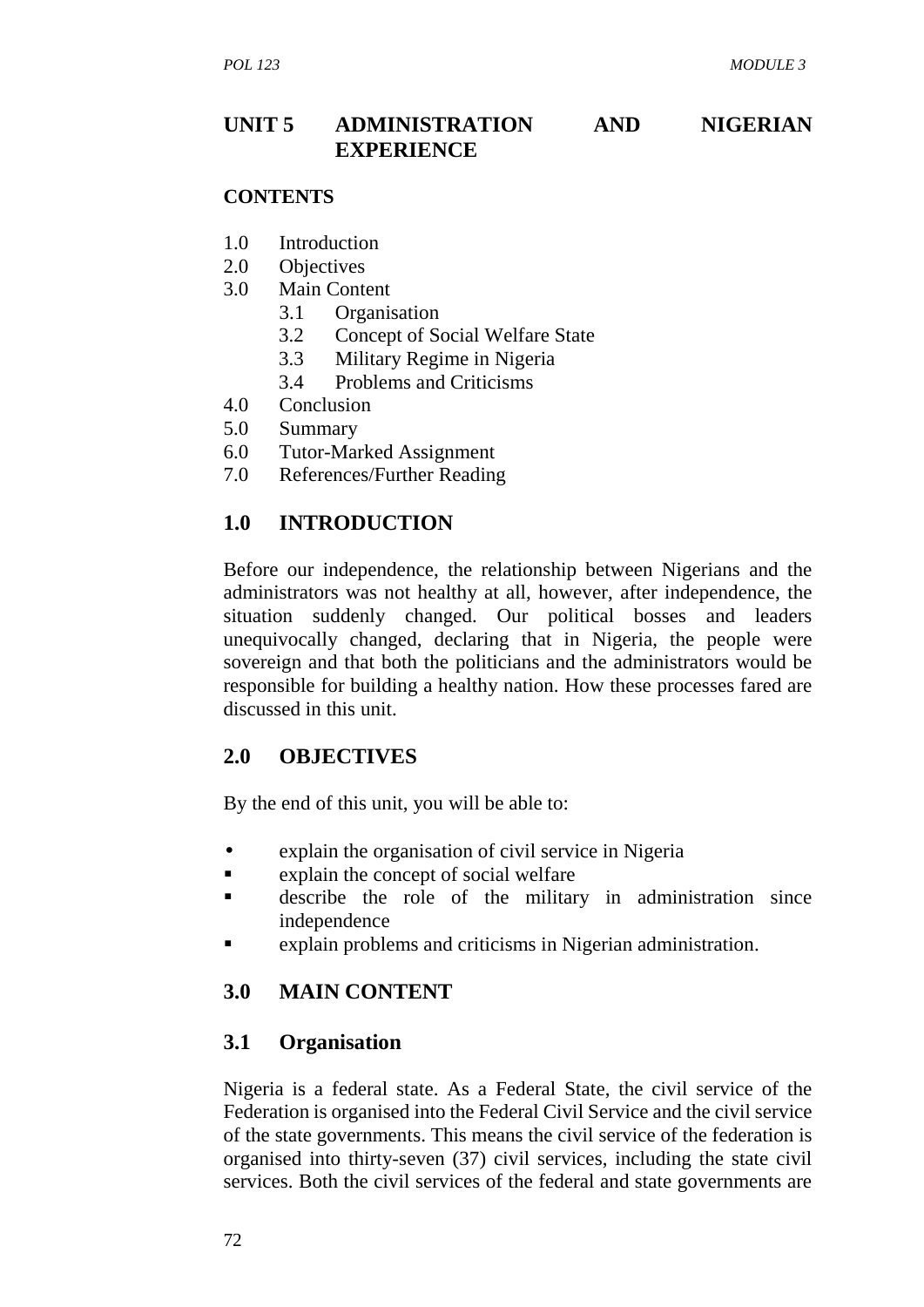structured vertically into ministries and departments. The horizontal structuring of civil services into classes- administrative, executives, secretarial, clerical, professional, technical, auxiliary and minor technical classes was abolished by the 1988 Civil Service Reforms. At the apex of each of the Civil Service Structure (Federal and States), is the head of a service. He/she controls and coordinates the activity of the entire civil servants within ministries and departments.

The Functional Organisation of Ministries for the effective performance of government function is based on their portfolio or responsibilities and the skills and specialisation of their civil servants. In their organisation, most civil servants of similar skills, trained and occupational specialisation, were grouped in functional units. For example, engineers with architects are in the ministry of works, agronomists and veterinarians are in agriculture, economists and statisticians are in economic development, teachers are in education while doctors and pharmacist are in health, etc. However, there is a tendency for each ministry or department to work as a closed system.

Each ministerial organisation of civil servants is headed by a Permanent Secretary who is generally appointed by the Chief executive of the federal government in the case of the federal civil service, and the chief executive of the state government in the case of the state civil service. The permanent secretary is the administrative head of the ministry. He is also the accounting officer, while the Minister/Commissioner is the political head of the ministry charged with policy matters. The 1988 Civil Service Reform made the Minister/ Commissioner the Chief Abacha Administration returned the responsibility of the accounting officer of the ministry to the Permanent Secretary.

Therefore, each ministry within the government organisation has a hierarchical structure with definite lines of communication and control, unity of command definite duties and responsibilities for officials with a defined relationship, the definite span of control. This hierarchical structure tends to reduce the management of public affairs to mere routine process, with set down procedure, which is regulated by the general orders.

## **SELF-ASSESSMENT EXERCISE**

Describe the organisation of Civil Service in Nigeria.

## **3.2 Concept of Social Welfare State**

Nigerian became a social welfare state after the inauguration of the independent Constitution in 1960. With this, the civil servants came more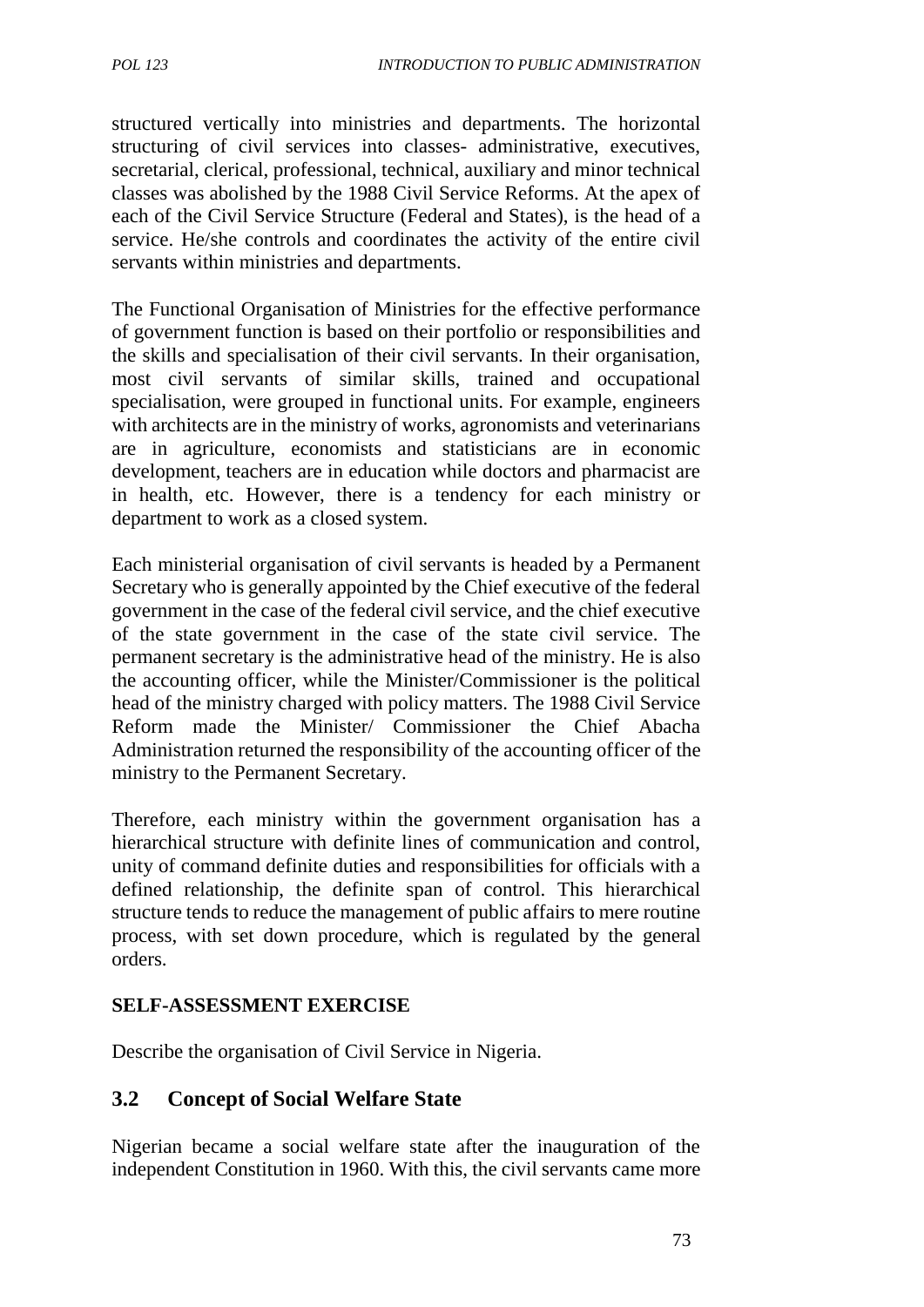in contact with the public. Untouched activities now came under the sphere of activity and purview of the civil servants. Therefore, the need and necessity of having cordial relations between the civil servants and the public became more important. It is thus, the duty of the civil servant to supply his/her political boss with all the information necessary for taking the right decision, for the betterment of the citizenry in its entire entirety.

# **3.3 Military Regime in Nigeria**

The nature and pattern of decision-making under the military regime were highly personalised both at state and federal levels. The reason for this was no doubt, due to the military's concept of their role in government. From the inception of the military regime in Nigeria (1966-75), it was accepted that the task of running the government was the sole responsibility of the military and that where Executive Councils had been established, their roles were merely advisory. This understanding was given constitutional sanction by the promulgation of Decree No.1 of 1966 which vested all executive powers of the state in the military Governors. The tacit understanding that the success or failure of the military administration vested squarely on the Military Governor justified him, if not an excuse, to treat official advice and procedural rules and regulations with scant regard.

Rational decision-making is never a one-man affair. In normal day-to-day experience and practice in any organisation, ultimate decisions can seldom be attributed to a single individual; officials at different levels contribute to the ultimate decision. A decision-making process involves the assembly and evaluation of all available data and of the possible consequences of selecting one or the other decision for implementation. This sort of exercise is beyond the capacity of any single individual. At this point, it is apt to have a proper understanding of the position of the bureaucracy during military rule.

One can therefore deduce that the civil servants played a dominant role in the Nigerian public administration during the military regimes. The exercise of their authority, and the extent to which they wielded governmental powers were through policy-making powers, financial powers, powers of control of personnel, local political powers, and chairmanship of Boards of Public Cooperation.

However, military regimes in Nigeria had been described as an aberration, an abnormality in public administration in times when things are out of joint. The predominant influence of the military over policy was evil as it was undemocratic. Research findings have not revealed that Ministers/Civil commissioners were both able to control and direct the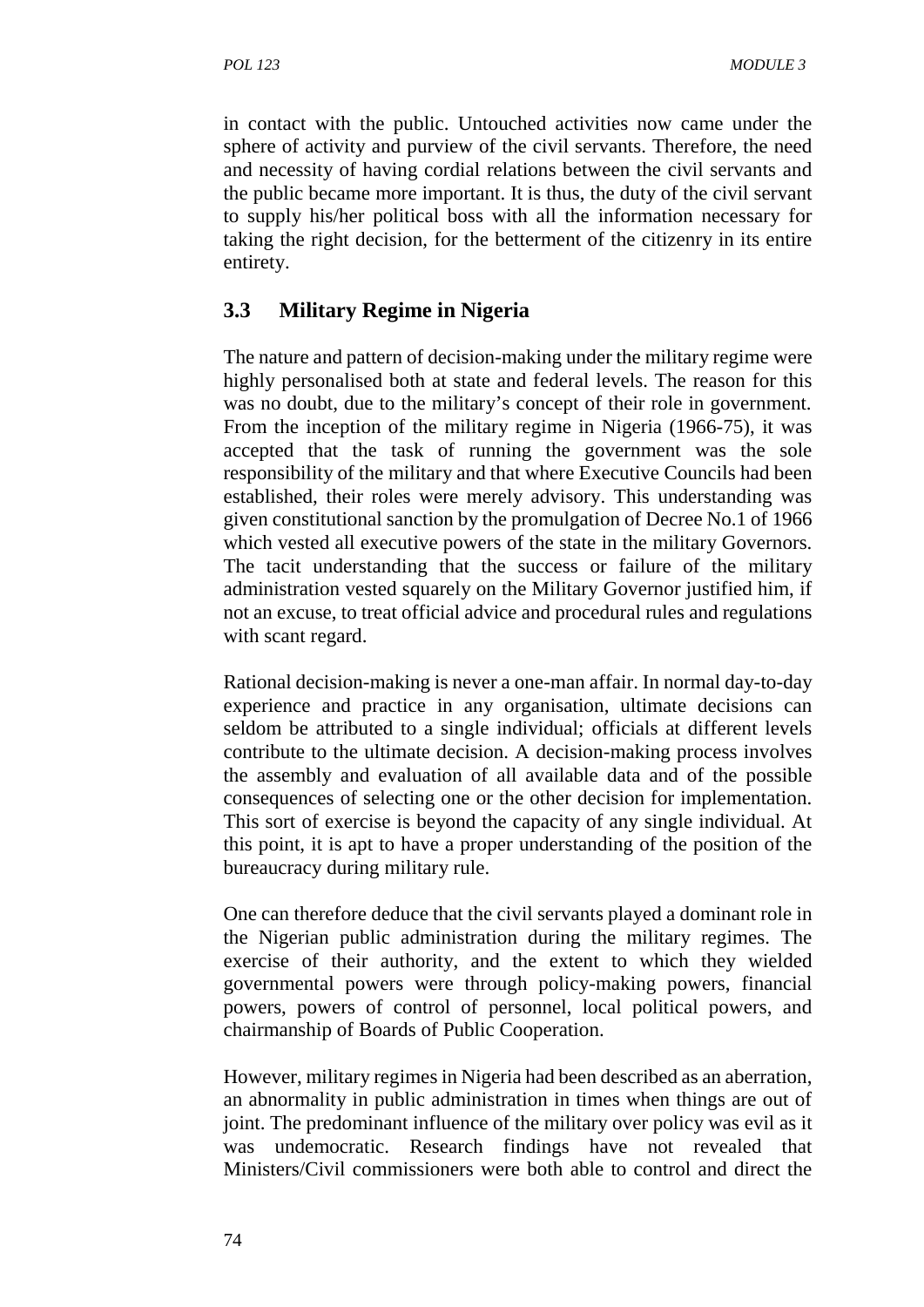bureaucracy nor were they able to exercise control over the determination of public policies. Therefore, it is pertinent to say, one of the essential principles of the federation – the principle of coordination and non subordination of one to the other as between the states and the federal government – was stifled under the military regime.

#### **SELF-ASSESSMENT EXERCISE**

How would you access the nature and pattern of decision-making under the military regime in Nigeria?

## **3.4 Problems and Criticisms in Nigerian Administration**

The civil service has been levelled with numerous criticisms and problems which are responsible for its ineffectiveness and low productivity. These criticisms are, poor organisation, planlessness and over-staffing, indiscipline, red-tape and secrecy, insensitivity, rigidity, and over-centralisation, conservative and lack of imagination, apathy, incompetence and lousiness, corruption and favouritism, rudeness and high-handedness, laziness, lateness, truancy and malingering. These criticisms have resulted in the poor image of the Nigerian administration. However, in an attempt to remedy these weaknesses in the administration, various regimes in Nigeria, on various occasions, have appointed panels of inquiry to examine the problems of the civil service – Structural, orientation and operational - to transform the civil service into a powerful instrument for national development.

These panels include the Adebo Commission on the Review of the Salary Structure of the Civil Service (1971), The Public Service Review

Commission is otherwise known as the Udoji Commission (1974), the Dotum Philips' Study Group on the Civil Service (1965), the Babangida Civil Service Reform of 1988, and Abacha Civil Service Reforms (1997). Despite these panels' recommendations and government actions on them, these weaknesses persist in the civil service.

## **4.0 CONCLUSION**

In this unit, we have studied the organisation of Nigerian administrative experience before and post-independence, the concept of the social welfare state, a requirement of public relationship, the military regime in Nigeria, and administrative problems and criticisms. But it is pertinent to introspect to see what lessons we can learn from the past in preparing for the task of public administration. Adaptation to change would therefore require new operating methods. It would require taking a hard look at old and established practices, to jettison those which have outlived their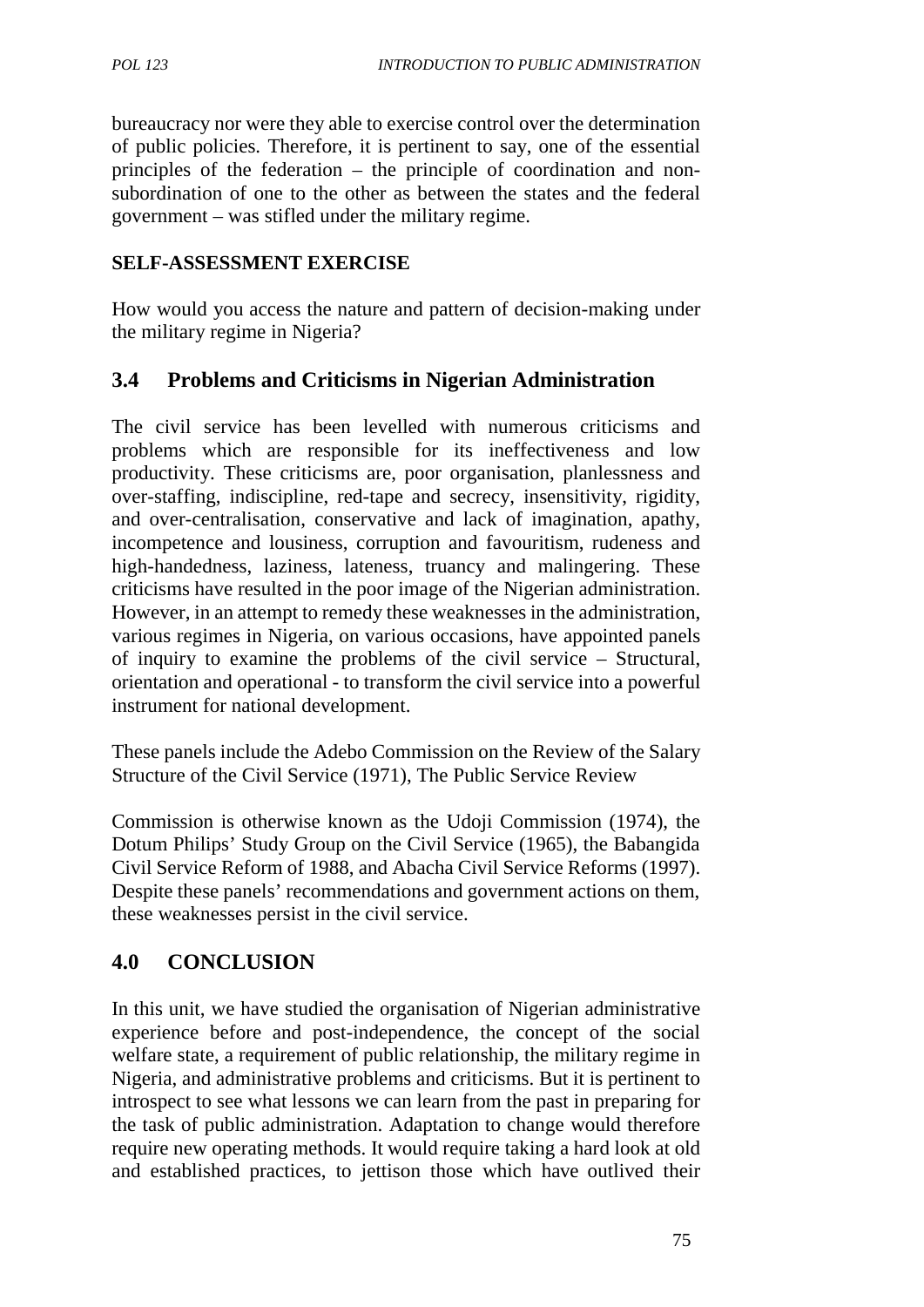usefulness and accomplished by the most economical methods those which are relevant to the needs of today.

# **5.0 SUMMARY**

Looking into the future of administration in Nigeria, the administration should tackle the failures and defects of our public service which can be summarised as follows: Over cautiousness in the approach to problem solving, lack of creativity, scepticism towards new ideas, insularity and lack of sensitivity towards the public and the main issues of the day. Although the management of change is a difficult and demanding task, it takes a positive and continuing effort by those who seek to reform an institution like the public service to secure and consolidate the changes. It is only by so doing that our public service can be responsive and sensitive to informed public opinion.

# **6.0 TUTOR-MARKED ASSIGNMENT**

- 1. Military regimes in Nigeria had been described as an aberration: Discuss.
- 2. What is the concept of Social Welfare?
- 3. Explain the concept of Public Relationship.
- 4. How would you boost the morale of the civil servants?

# **7.0 REFERENCES/FURTHER READING**

- Ogbonna, Brian. (2017). Social Welfare Scheme; a Neglected Component of Public Health Care Services in Nigeria. MOJ Public Health. 5(3): 1- 4. 10.15406/mojph.2017.05'00132.
- Adebayo, Augustus (2004). *Principles and Practice of Public Administration in Nigeria.* Abuja: Spectrum Books Ltd.
- Dike, Chijioke (1985). *The Nigerian Civil Service.* Owerri: Alfa Publishing Company.
- Eghe, Victor Ekhator (2002). *Rudiments of Public Administration*. Kaduna. Joyce Graphic Printers and Publishers Co.
- Ogunna, A.E.C. (1999). *Public Administration in Nigeria*. Theory and Practice. Owerri: Great Versatile Publishers Ltd.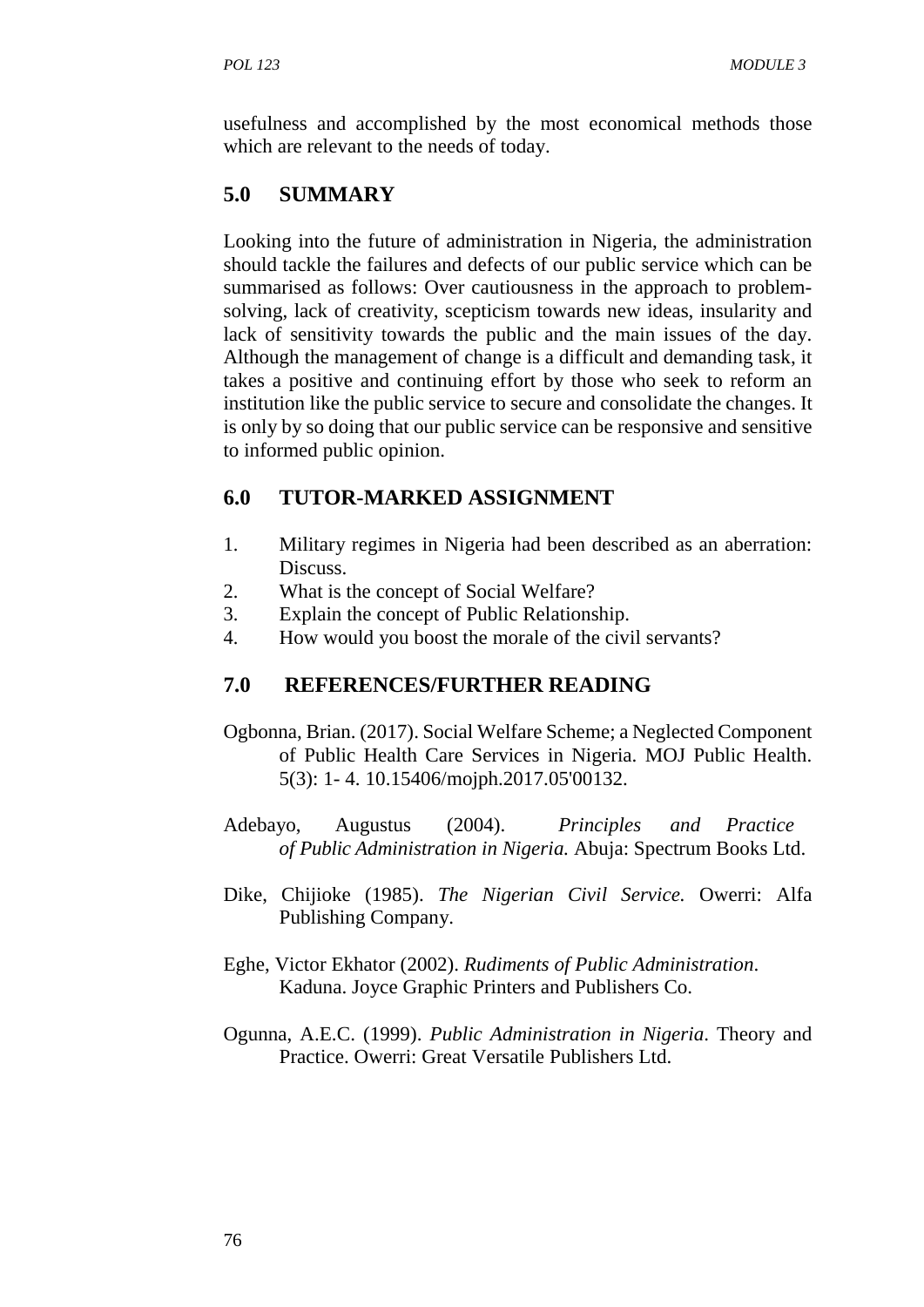# **MODULE 4 ADMINISTRATIVE CONTROLS**

- Unit 1 Executive Control over Administration
- Unit 2 Parliamentary Control Administration
- Unit 3 Judicial Control over Administration
- Unit 4 Community Control over Administration
- Unit 5 Internal Controls

## **INTRODUCTION**

Every official is responsible to and under the control of his/her administrative superiors who are known as ministers. A minister is responsible for all that goes on within his department. If a mistake is made a civil servant in a department and the minister in charge of the department is held responsible even if he/she knows nothing about it or he/she was not consulted by the officials concerned before taking the action. The different categories of controls are discussed in this module.

# **UNIT 1 EXECUTIVE CONTROL OVER ADMINISTRATION**

## **CONTENTS**

- 1.0 Introduction
- 2.0 Objectives
- 3.0 Main Content
	- 3.1 Political Direction
	- 3.2 Budgetary System
	- 3.3 Recruitment System
	- 3.4 Executive Legislation
- 4.0 Conclusion
- 5.0 Summary
- 6.0 Tutor-Marked Assignment
- 7.0 References/Further Reading

## **1.0 INTRODUCTION**

Administrative responsibility is the liability of the officials to give a satisfactory account of the exercise of the powers or discretion vested in them to someone whom it is due, failing which some kind of punishment may follow. According to of white, "Administrative responsibility consists of the total of the constitutional, statutory administrative and judicial rules and precedents and the established practices through which public officials may be held accountable for their official actions".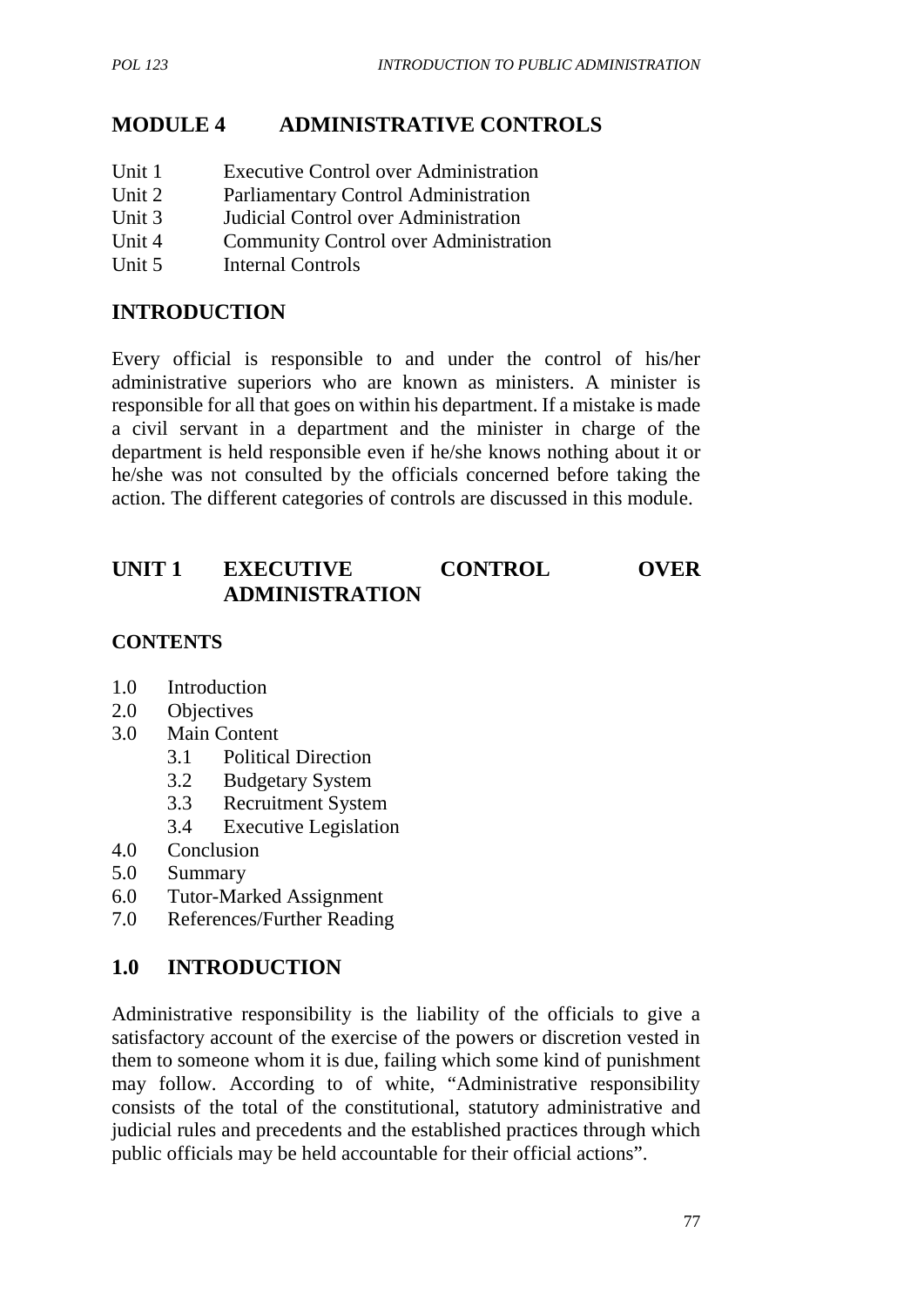In a parliamentary type of government, the minister has to resign for the mistakes committed by the officials in their departments in this regard, the ministers or executives exercise control over administration through the following methods:

- i. Political direction
- ii. Budgetary system
- iii. Recruitment system
- iv. Executive legislation

# **2.0 OBJECTIVES**

By the end of this unit, you will be able to:

- Political direction
- Budgetary system
- Recruitment system
- Executive legislation.

# **3.0 MAIN CONTENT**

## **3.1 Political Direction**

The minister has the power of direction, control and supervision. S/He has full authority to manage and direct his/her department. S/he lays down the policy and sees to its implementation. S/he issues directive to the departmental officials. No important decision can be taken without bringing the matter to his/her notice. S/He may concentrate the entire authority in his/her hands and reduce the secretary to a cypher. S/he may call for any and every file and issue the direction that no action on particular kind of matters will be taken except by him/her. S/he may go round the department to supervise its working. S/he may transfer the officials from one branch to another and make changes in the allocation of work. The minister may also issue orders to eradicate red-tapism and increase efficiency. In other words, the departmental officials are directly and wholly responsible to him/her.

However, it may be noted that in actual practise civil services are not always dictated by the ministers, but they even lead and dictate. Being experts, the civil servants exercise substantial influence on the minister in the policy formulation and its implementation.

Secondly, it may also be noted that the extent of control of a minister over his department rests on his political position. If the minister enjoys the full confidence of the president or prime minister and has a strong base in the party (in case of a parliamentary system), s/he can deal effectively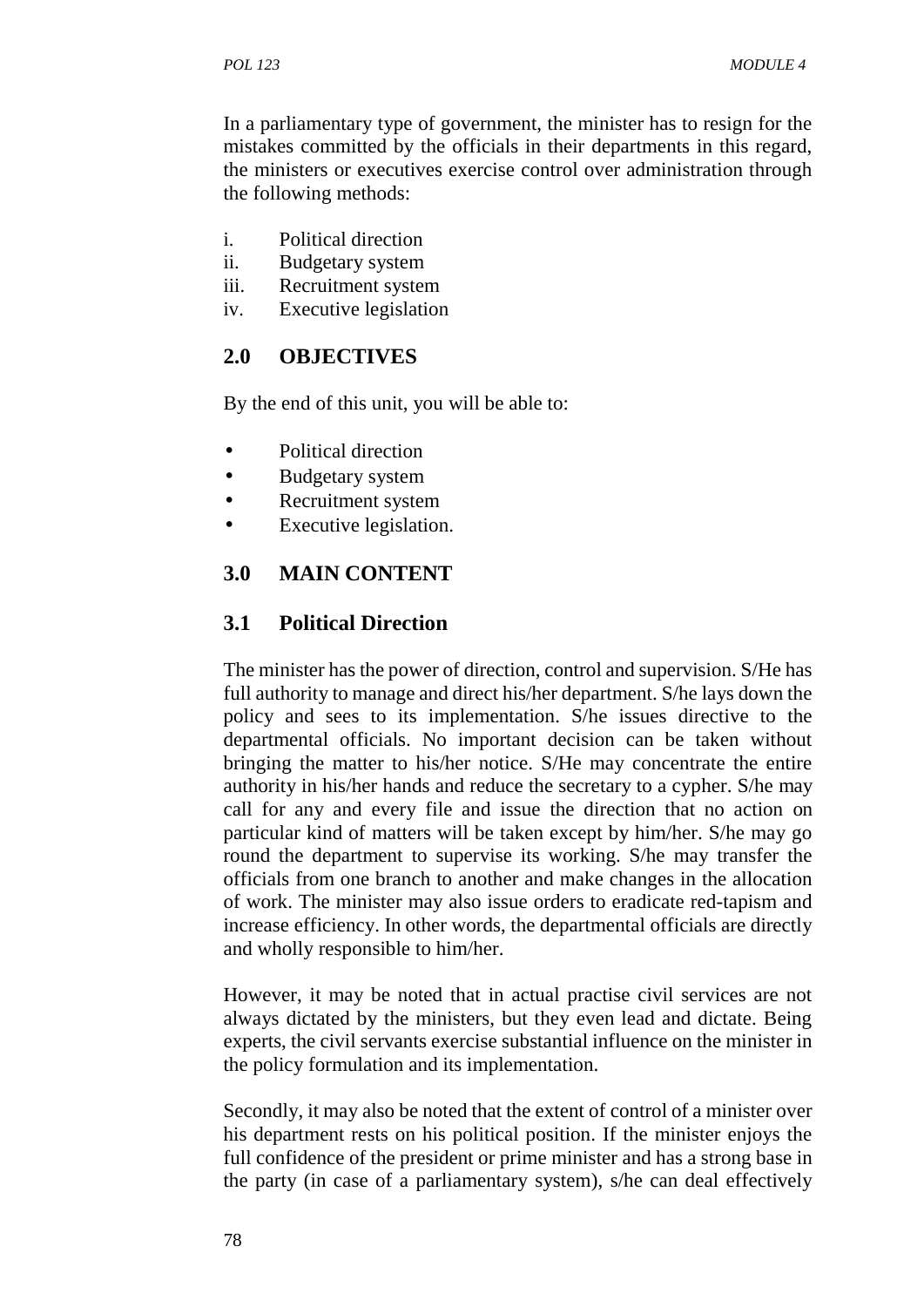with bureaucracy. But if he/she is politically non-assertive his/her control over administration may be weak. A strong-willed president may reduce a minister to a mere nonentity. Thus, a minister's control over administration depends not only on the legal or constitution system of the country but also upon his political and societal strength.

#### **SELF-ASSESSMENT EXERCISE**

How does a minister hold sway over administration?

## **3.2 Budgetary System**

The budgetary system which determines the total financial and personnel resources which no department may exceed give the executive an effective means of control over administration. The civil servant has to work within the budgetary allocation. He cannot spend a single naira without

the proper sanction from higher authorities. The money is to be spent according to the financial rules. Proper accounts are to be maintained which are subject to audit. Under an effective budgetary system, the administration is under the constant control of the executive. Therefore, in a democracy, the most effective device for legislative to control public administration is to act in skeleton form and empower the executive to fill in the details. The rules formed by the executive have the force of law. The scope of administrative lawmaking is very wide in the modern social welfare states. These administrative rules determine the authority of the different offices in the department.

The executive control on all administration is constant and continuous. According to Prof. Negro, 'Executive controls are most important for their positive development and enforcement of standards and safeguards in the actual operation of substantive departments.' This gives positive and continuous guidance to the administration. It keeps the administration always alert. Executive controls are not negative or coercive but positive and corrective. Prof. Negro says, ''The closest most influenced form of control is in my judgment, that of executive agencies of the auxiliary type. I must risk the heretical statement that a good budget staff and a good personnel officer will do more to preserve the liberties of the people than a good count because they will be in operation long before a potential wrong is done.''

#### **SELF-ASSESSMENT EXERCISE**

What is a budgetary system?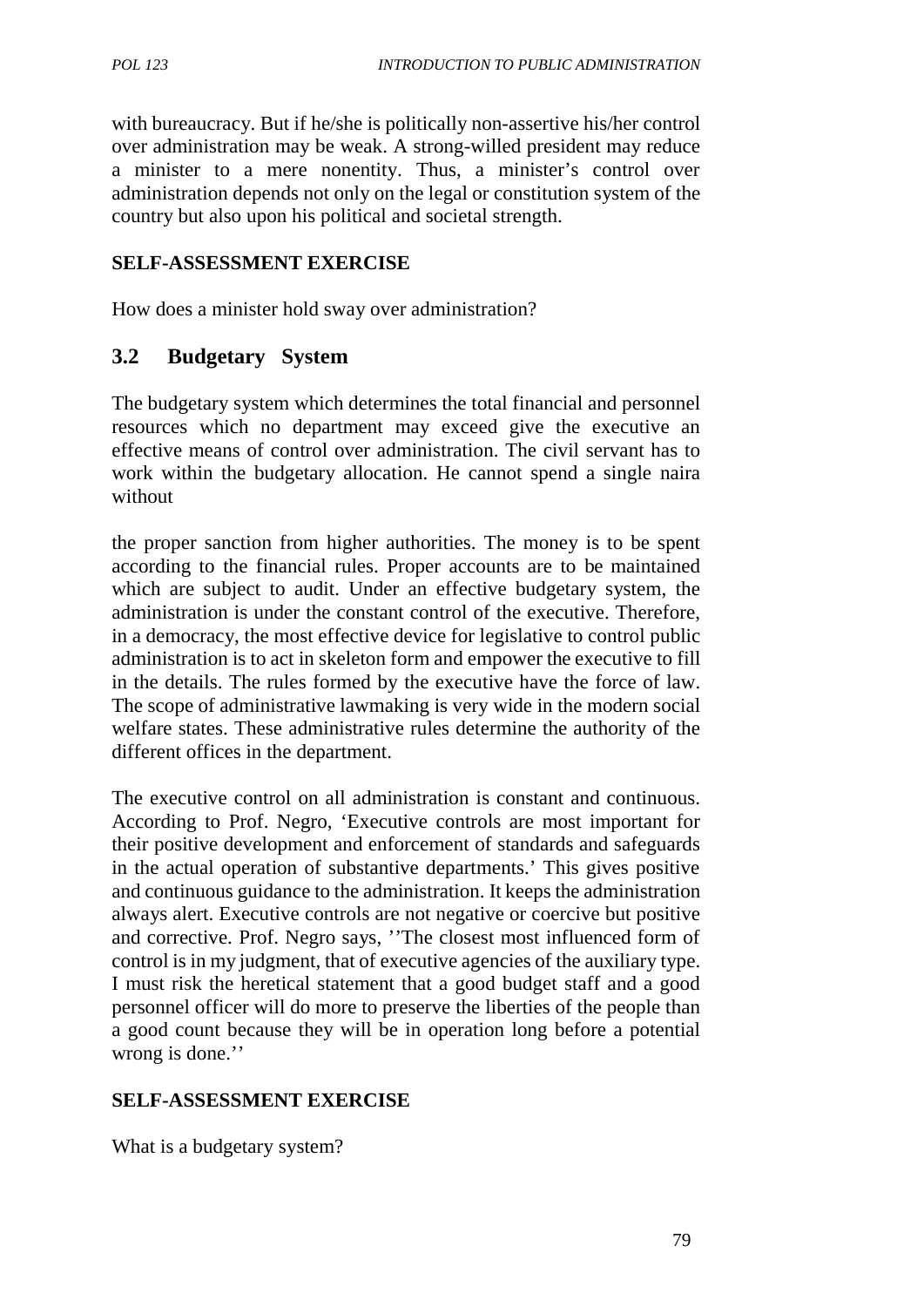## **3.3 Recruitment System**

Another important means of executive control over administration is recruitment system. Generally, recruitment in the civil service is placed in the hands of public service commission which is an independent body. The general rules of recruitment are laid down by the government. The qualifications, experience, age, etc, required for different posts are determined by the executive. It has also the power to exclude certain posts from the purview of the public service commission. To the higher posts of the civil service, the executive has a free hand. The minister selects their secretary and head of departments. Thus, through their appointees the exercise full control over the administration of the department.

## **3.4 Executive Legislation**

The executive exercises power of legislation which is termed "delegated legislation. The legislature passes positive development and enticement of standards and safeguards in the actual operation of the substance of department. This control is positive and not negative in character because it takes the form of guidance and encouragement. Undoubtedly, the executive is effective, stimulating and correcting. But this does not mean that the position of the minister is that of super-load. It is expected that the minister maintains a crucial relationship with the permanent staff of his ministry so that the work of the ministry can be done efficiently and economically. The minister is always amateur because he occupies his position not under his ability but because of his popularity. He has therefore to depend on his permanent secretary who is an expert in the job of administration.

Government as we know is made up of special and non-special minds, the civil service forming the first and the minister forming the second element. The success of any government depends upon the harmonious relations between the two. The minister should not have too much interference in the detailed functioning of his ministry. He should lay down only broad outlines of policy and see to it that it is executed faithfully by his permanent staff in the ministry. The relationship between the minister and that of the civil servants should be seen as that of colleagues working together in a team to cooperative partners in progress while advancing public interest and the efficiency of the ministry. The minister should not be an isolated autocrat, issuing orders and directives without hearing or considering arguments for an alternative course. The partnership should be alive and virile, rival ideas and opinions should be fairly considered and the relationship of all should be one of mutual respect and understanding, of course, that the minister's decision is final and must be loyally and helpfully carried out, and that he deserves efficient and energetic service.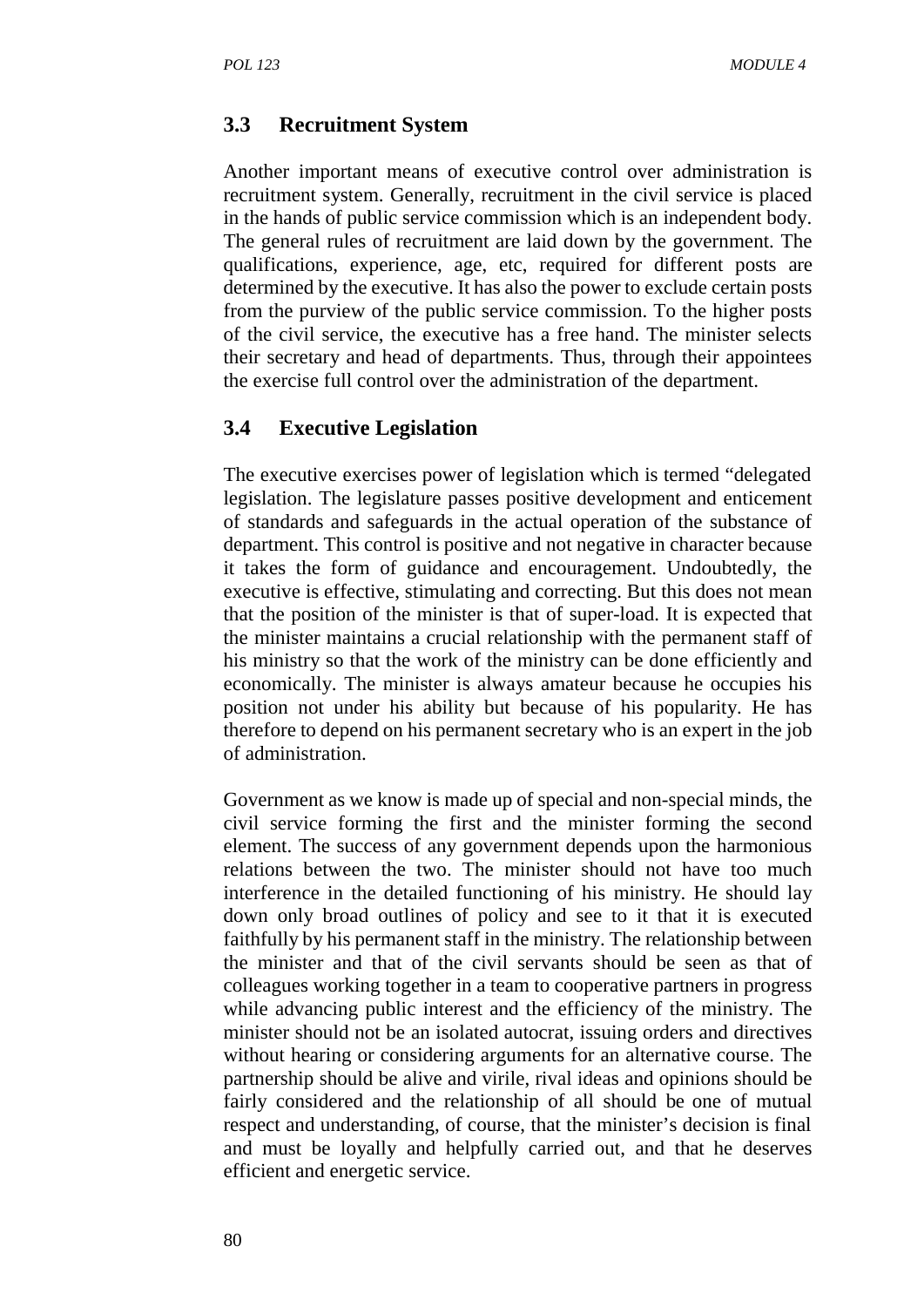Thus, it becomes apparent that the executive control over administration can be fully effective only when there are team- work, cooperation and mutual trust and respect between the political boss and the civil servant.

## **SELF-ASSESSMENT EXERCISE**

What is Executive Legislation?

## **4.0 CONCLUSION**

The civil servants play vital roles in the modern social welfare states. The public servant today is not a mere docile executor of the public policy but is very largely its initiator or formulator. He is the main-spring of administration. He supplies the expert knowledge to the administration and is an expert he controls the administration. He enjoys wide discretionary power and exercises great influence in the body policy. It is but necessary that means be devised to secure effective control over public servant lest he may become irresponsible and despot. The administration is a means of public welfare. The people have a live interest in seeing that public administration is both responsible and efficient. The public officials should be made responsible for appropriate authorities. They must be liable to give a satisfactory account of the exercise of their power. There is certain control through which administrative responsibility is enforced.

# **5.0 SUMMARY**

By executive control of the administration, we mean the control exercised by the Chief Executive over public Administration. In the parliamentary form of government, the Chief Executive is only the nominal head and the real powers are exercised by the cabinet. The cabinet or the council of a minister are collectively in charge of the whole administration and is responsible to the legislature for all the departmental activities. But each minister is also individually in-charge of one or more department. According to the doctrine of ministerial responsibility, it is the minister who is responsible to the legislature for acts of omission and commission of the officials in his department and if anything goes wrong in his department, he may even be asked to resign his office. It is, therefore, the minister who exercises control over public officials

## **6.0 TUTOR-MARKED ASSIGNMENT**

- 1. What is Administrative Responsibility all about?
- 2. Define Executive control, and explain its significance.
- 3. The administration is a means of public welfare: Comment.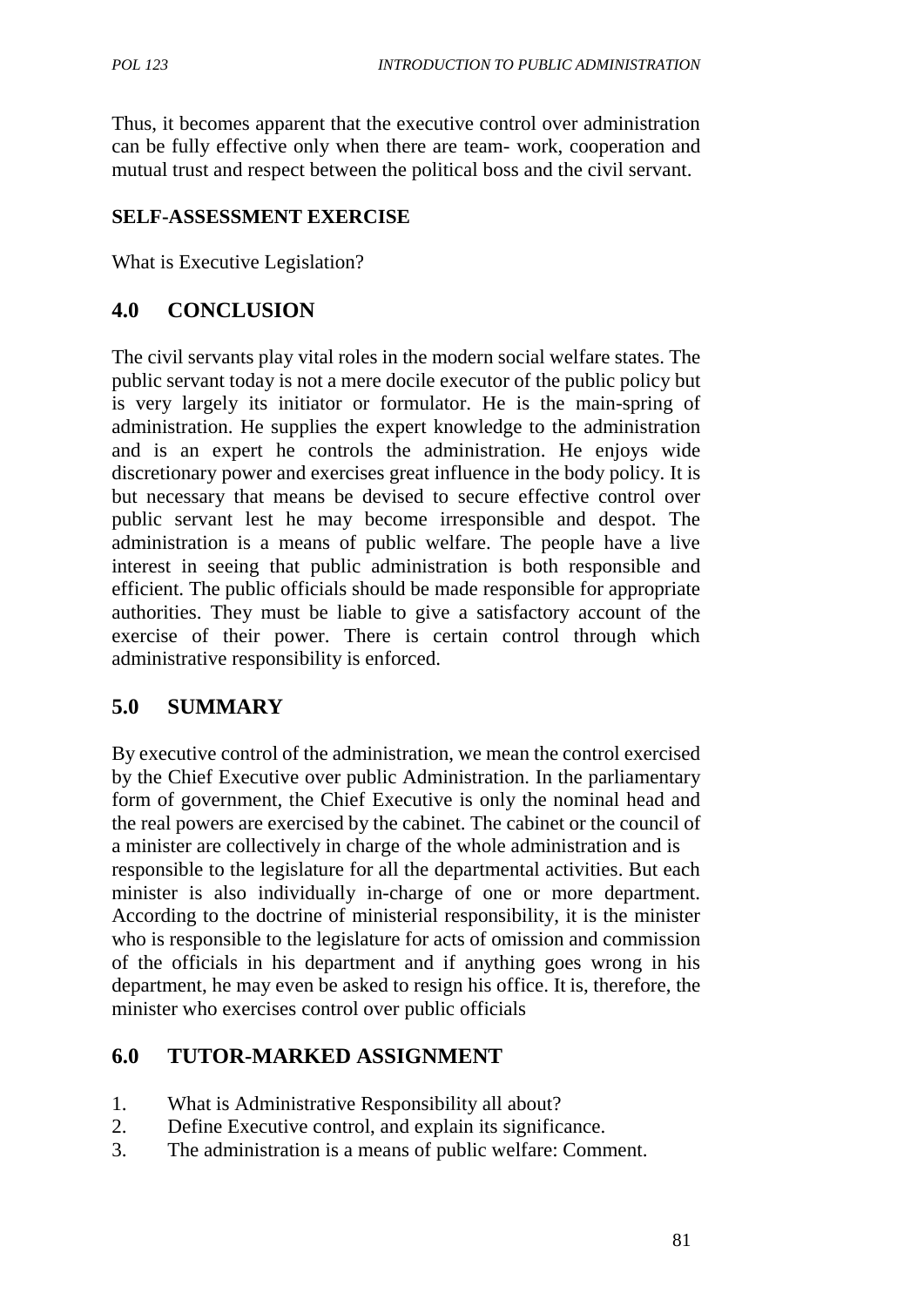#### **7.0 REFERENCES/FURTHER READING**

- Afsaneh Nahavandi & Lyn Corbett, (2018). Leaping into public leadership, *International Journal of Public Leadership*, 10.1108/IJPL-06-2018-0027, **14**, 4, (218-231),
- Ekhator, Victor Eghe (2002). *Rudiments of Public Administration.* Kaduna: Joyce Graphic Printers and Publishers Co.
- Nicholas, Henry (Ed.) (2006). *Public Administration and Public Affairs*. New Delhi: Prentice-Hall, Inc.
- Negro, F.A. (1951). *Public Administration; Reading and Documents*. New York: Rinehart and Co. Inc.
- Tonwe, P. A. (1998). *Public Administration: An Introduction.* Ibadan: AMFITOP BOOKS.
- Vishnvo, Bhagivan & Vidya, Bhutan (2006). *Public Administration.* New Delhi: S. Chand and Company Ltd.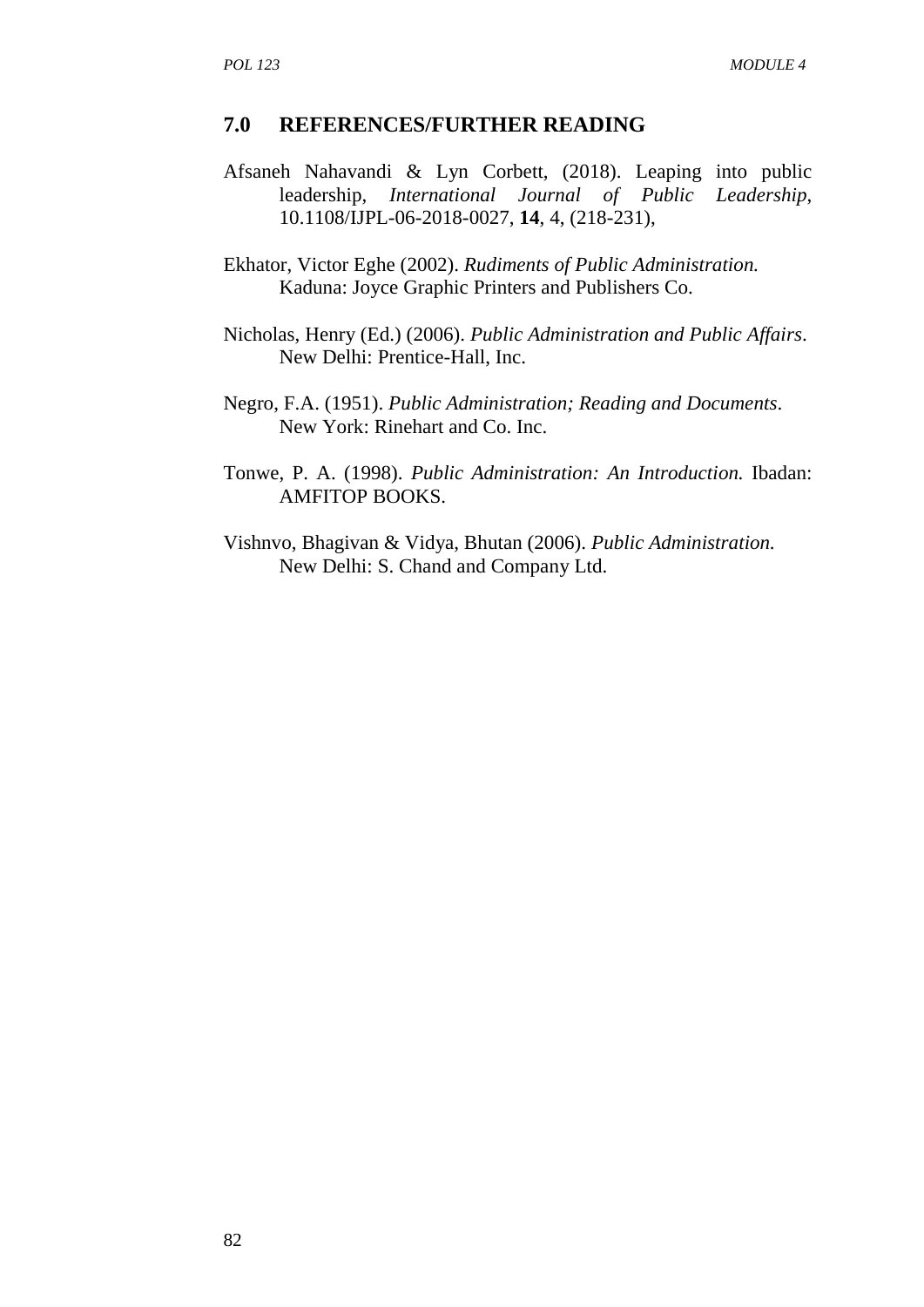# **UNIT 2 PARLIAMENTARY CONTROL OVER ADMINISTRATION**

## **CONTENTS**

- 1.0 Introduction
- 2.0 Objectives
- 3.0 Main Content
	- 3.1 Law-Making Process
	- 3.2 Question-Hour
	- 3.3 Audit and Report
	- 3.4 Debates and Discussion
	- 3.5 Appointment of Committees
- 4.0 Conclusion
- 5.0 Summary
- 6.0 Tutor-Marked Assignment
- 7.0 References/Further Reading

## **1.0 INTRODUCTION**

In all systems, parliamentary or presidential, control of the administration by the legislature is important. The legislature is the most effective and real instrument of controlling public Administration. It is feared that if control over public administration is relaxed, the administration will try to act arbitrarily and would become very corrupt. As such, legislative control is very important to prevent irresponsibility and to avoid the evils of public Administration. Io modern democratic states, people exercise control over administration through their elected representatives (members of the legislature) the legislature looks after the work of the government on their behalf. The legislature is the source of all administrative authority. It is the legislature which lays down the public policy – the work programme. It decides the nature and scope of administration, and the numbers of personnel require manning the administrative machinery.

## **2.0 OBJECTIVES**

By the end of this unit, you will be able to:

- explain law-making process
- discuss question-hour
- explain the roles of audit and report
- identify the importance of debate and discussion
- explain the role of the appointment committees.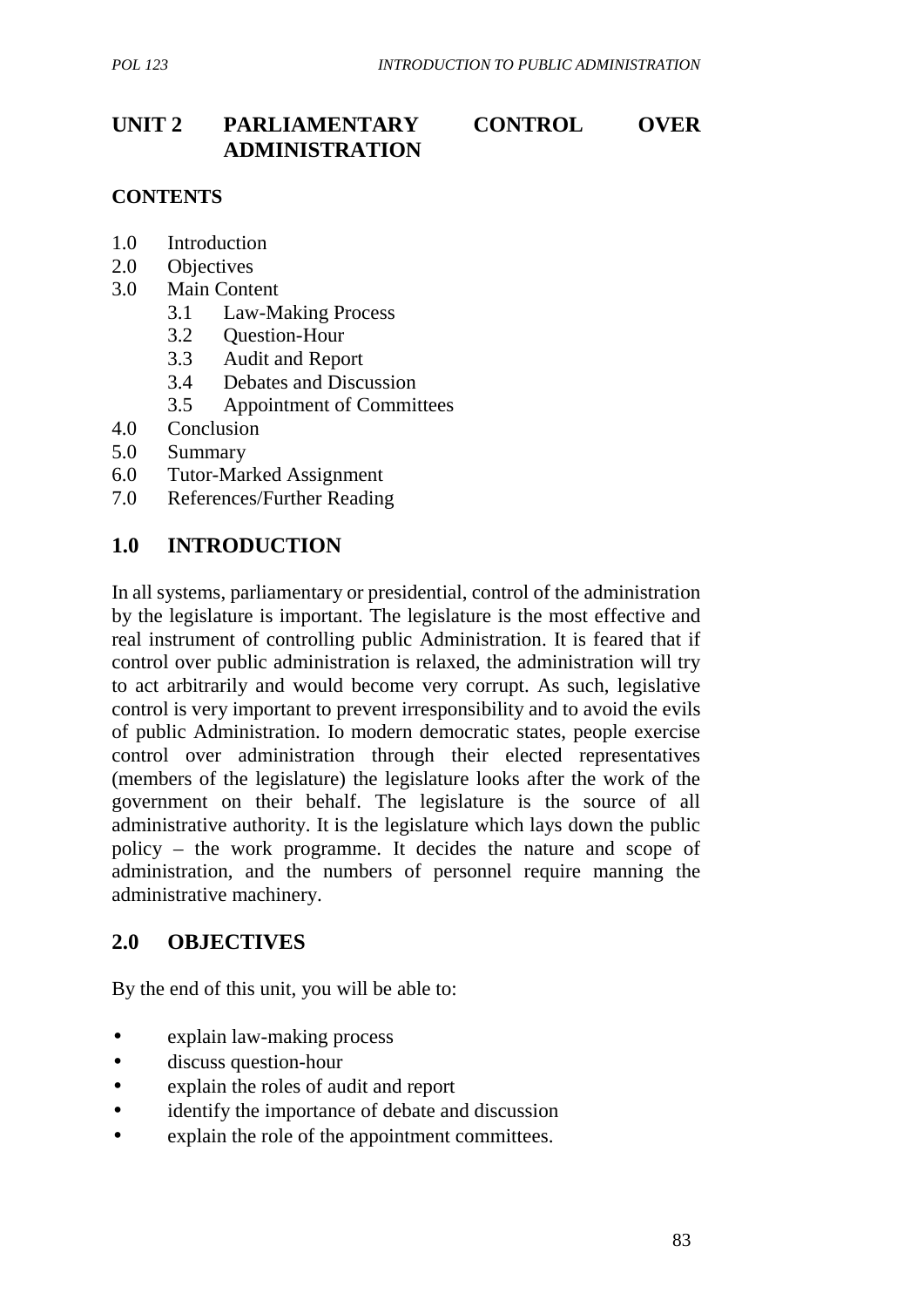## **3.0 MAIN CONTENT**

#### **3.1 Law-Making Process**

The legislature makes the law which determines the organisation, functions and procedures of public administration. A new department may be created to give effect to a particular law enacted by the parliament. However, the legislature control through the law-making process is very general. It is difficult, if not impossible, for the legislature to attempt to lay down in details the administrative procedures to be followed. Generally, the task of laying down the detailed rules is left to the executive who is known as Delegated legislation. But the executive makes the rules within the ambit of its authority, delegated by the legislature. It cannot transgress the limits of its authority. Sometimes, the legislature may require these rules to be placed before it for approval. In every democracy, there is a committee on delegated legislation to examine these rules and report back to the house about their authenticity. Just as the legislature may create new powers and functions, similarly it may make changes in them. It may also give the executive the power to make essential adjustments. Thus, in a general way, the organisation of public administration is determined by the legislature.

#### **SELF-ASSESSMENT EXERCISE**

The legislature makes the law which determines the organization, functions and procedures of public administration: Explain.

## **3.2 Question Hour**

Questions constitute a very powerful device of parliamentary control over administration. In parliamentary democracies, there is a question hour which is the opening hour of the parliament meetings. During the question hour, any member of the house can ask questions to seek information in respect of any matter. The members are expected to give notice of their questions to the ministers. The ministers concerned prepare their responses with the aid of the civil servants in the departments. The minister is expected to respond to the question but he/she can also decline to answer a question on the ground that disclosing information regarding that particular matter is not in the public interest. If the answer to the question is not comprehensive and satisfactory, supplementary questions can also be asked to which the minister is supposed to give a proper reply.

The question hour has been described as a searchlight turned on the activities of the administration. Due to parliamentary questions, the administration is carried against a background of awareness of responsibility to parliament and the public. This keeps the administration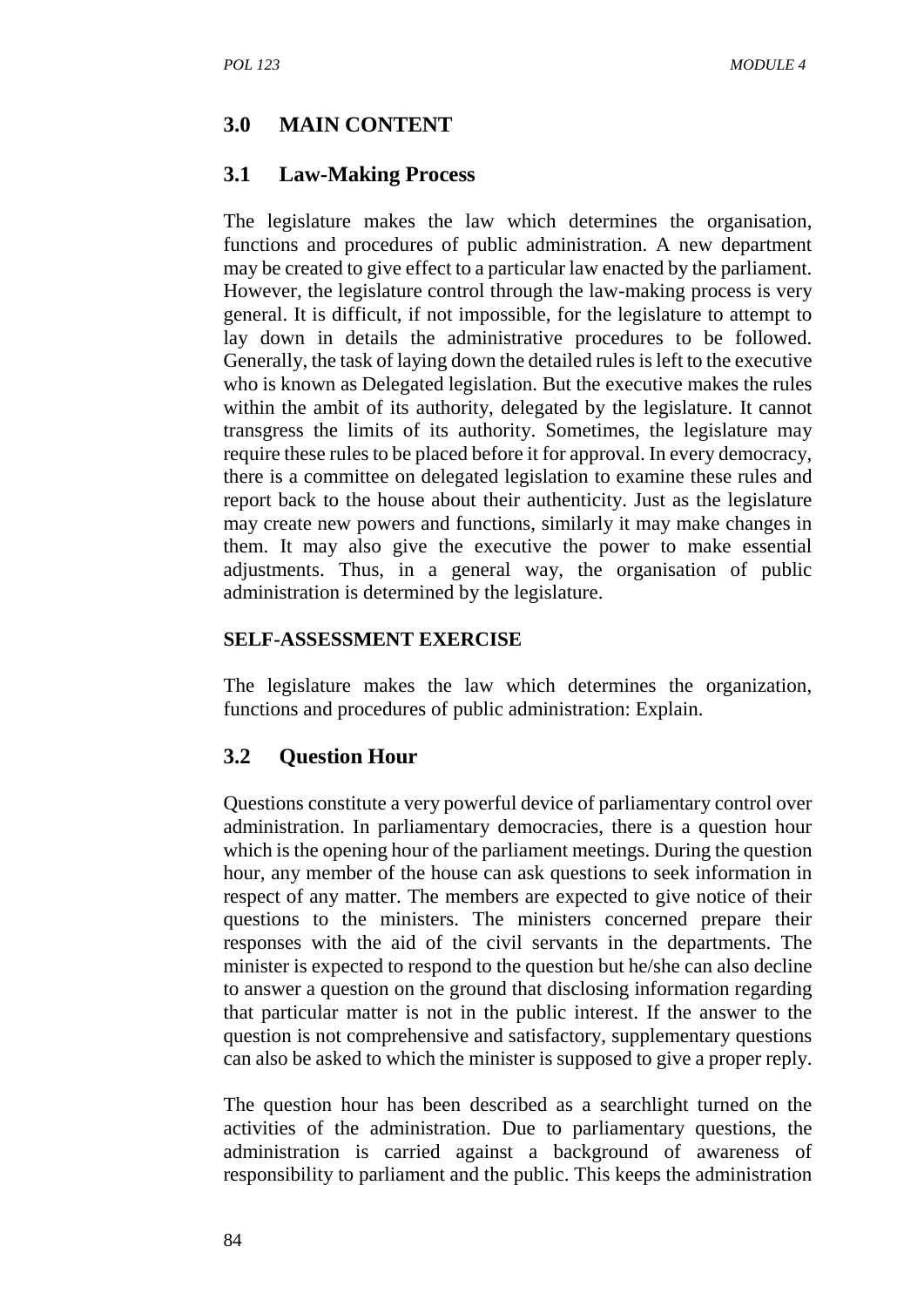open. A minister has to be constantly asking him/herself, not merely whether his/her the proceedings and proceedings of those for whom he/she is responsible are legally or technically defensible, but what kind of answer he/she can give if questioned about them in the house, and how that answer will be received.

## **SELF-ASSESSMENT EXERCISE**

Explain the importance of question hour.

## **3.3 Audit and Report**

When money is sanctioned by the parliament for expenditure, it is also its responsibility to ensure that the money is spent judiciously. This control over public expenditure is done by the legislature, through the Auditor- General. He/she audits the expenditure incurred in and outside the country by the government and submits his/her report to the legislature. The Auditor-General while auditing the expenditure ensures that the money spent was given due sanction by the competent authority and that it is spent for the purpose for which sanction was granted. It also ascertains that the expenditure is incurred with due regards to the principles of financial propriety. The report submitted by the Auditor- General is scrutinized by the public Accounts committee of the legislature and therefore, the legislature discusses its findings.

## **SELF-ASSESSMENT EXERCISE**

Explain the duties of Auditor–General of Nigeria.

## **3.4 Debate and Discussion**

Debates and discussion are a very important occasion for the parliament to examine and scrutinize the activities and efficiency of various governmental agencies. The inaugural address of the president, the budget speech, introduction of a bill for the amendment of an Act or enactment of a new law, introduction of motion or resolution provides an occasion for debates and discussion. When the president opens the session of the parliament, the speech delivered by him/her is discussed in the parliament before a vote of thanks is passed. In the course of the discussion, the members of the parliament/National Assembly criticize the administration for its lapses and failures.

The Budget speech of the finance minister provides another opportunity to the parliament to review and criticize the function of administration. Budget debates, it may be said, are very important from the viewpoint of parliamentary control over administration. These debates are known as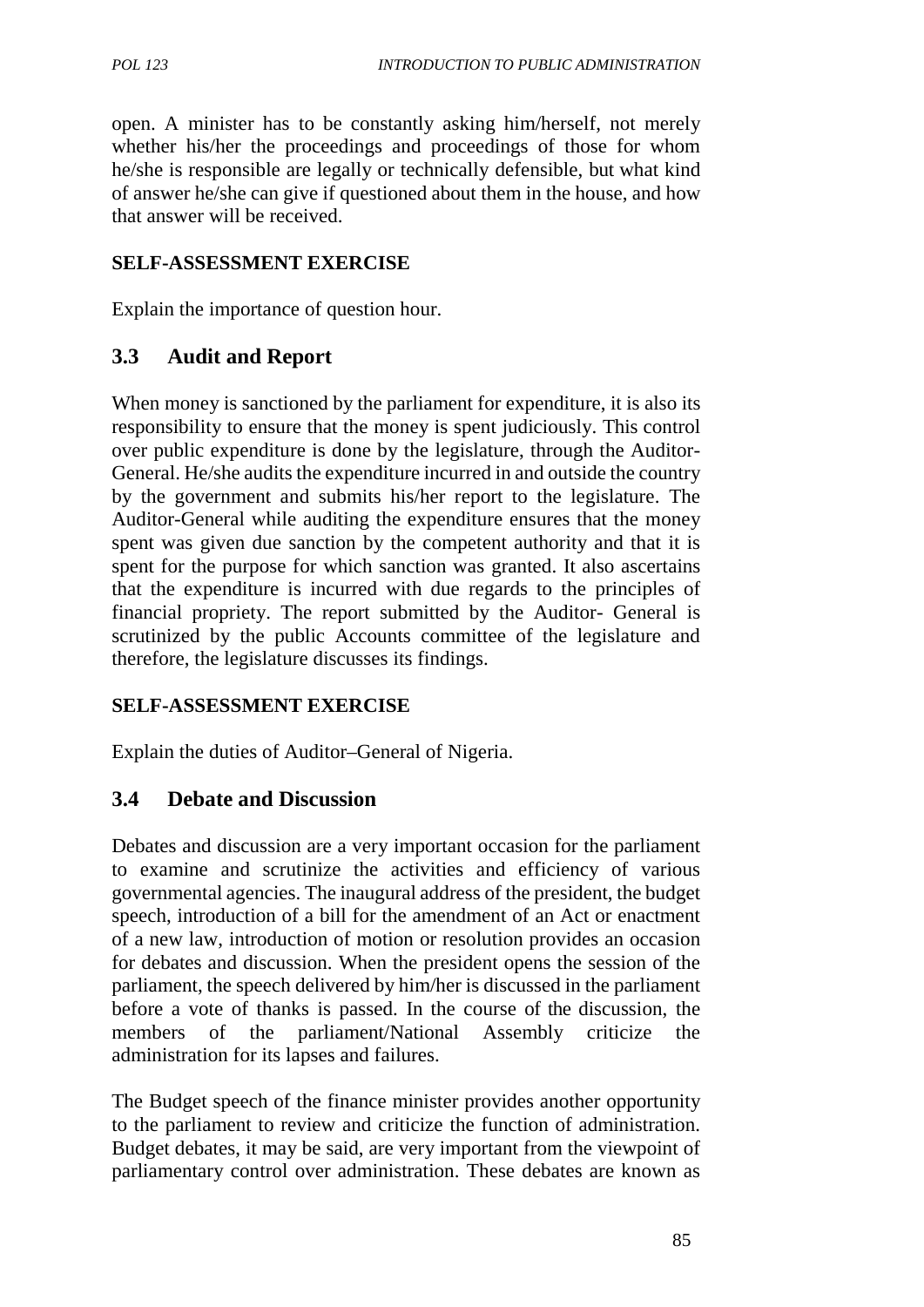the great annual national inquisitions. At the time of considering demands for grants of the various departments, the parliament examines and scrutinizes the working of the whole departments. Whenever a bill is introduced for the enactment of a new law or amendment of an old Act, the parliament again gets an opportunity to review the function of administration.

## **SELF-ASSESSMENT EXERCISE**

Debates and discussion are known as the great annual national inquisitions: Discuss.

# **3.5 Appointment of Committees**

The parliament as a whole is sometimes not in a position to go into details of the working of various administrative departments, due to lack of knowledge about their activities. Thus, it makes use of committees who can go into the depth of their working of different departments and keep a constant watch on their functioning. Some of the important committees are:

- Public Accounts Committee Estimates Committee
- Committee on Public Undertakings Committee on Assurances,
- Committee subordinate's legislature, etc.

The first three committees deal with financial control of public administration. The assurance committee is responsible for ensuring that the assurance given by the minister from time to time is implemented within time frames. The committee or subordinate legislation exercises the necessary checks over the authority delegated to the executive from time to time. In many democratic states, delegated legislation is a common practice; the parliament simply lays down broad principles and leaves the procedural details to be framed by the executive.

## **SELF-ASSESSMENT EXERCISE**

Mention some of the important committees, and explain why committees are essential in the working of different departments.

# **4.0 CONCLUSION**

The legislature enjoys a privileged position *vis-à-vis* administration. By free and unfiltered discussions on the floor of the house, he/she can exercise health influence upon the administration. But continuous and constant pin-prinking makes the minister and bureaucrats in his/her department timid and reluctant to shoulder responsibility. This practice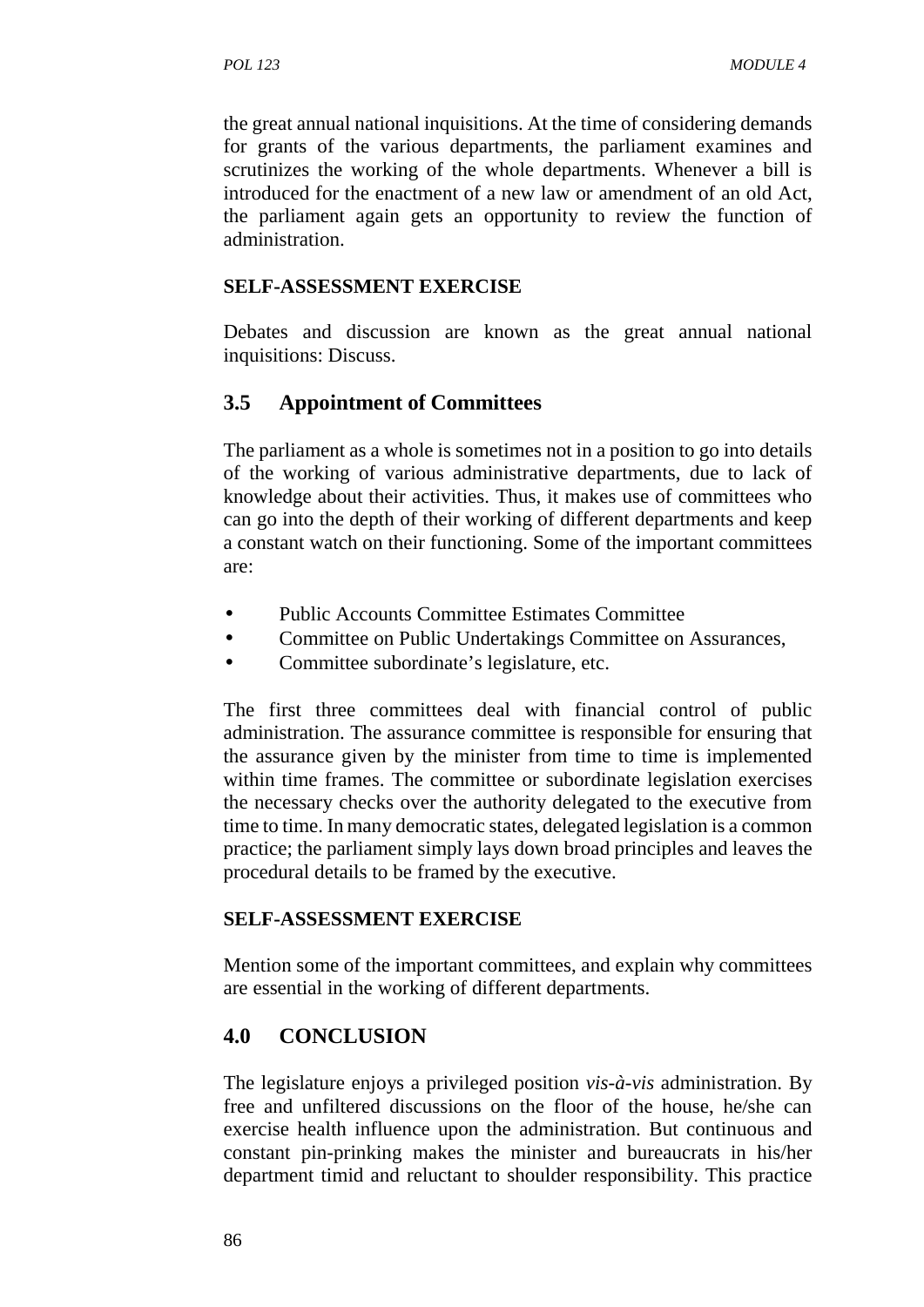eventually proves harmful to the proper functioning of parliamentary democracy which is based on the harmonious combination of the amateur politician and expert administrator.

# **5.0 SUMMARY**

This unit summarily addressed the issues of power arguing that when power is granted to administrators, it requires adequate control without crippling authority and that the greater the power, the more they need for control. The need for effective control of the exercise of power stems from the fear of its abuse or misuse, for if you give a man/woman power to do right, you also give him/her the power to do wrong. And, to ensure this safeguard against misuse of power certain measures of effective control over administration have to be evolved.

# **6.0 TUTOR-MARKED ASSIGNMENT**

- 1. Would you say administration thrives on delegated legislation?
- 2. The Question Hour has been described as a search-light turned on the activities of administration: Comment.

# **7.0 REFERENCES/FURTHER READING**

- Jean Hartley, Alessandro Sancino, Mark Bennister & Sandra L. Resodihardjo, (2019). Leadership for public value: Political astuteness as a conceptual link, *Public Administration*, **97**, 2, (239- 249).
- Ekhator, Victor Eghe (2002). *Rudiments of Public Administration*. Kaduna: Joyce Graphic Printers and Publishers Co.
- Nicholas, Henry (2006). *Public Administration and Public Affairs.* New Delhi: Prentice-Hall, Inc.
- Tonwe, D.A. (1998). *Public Administration. An Introduction*. Ibadan: AMFITOP Books.
- Vishnoo, Bhagwan & Vidya, Bhashan (2006)*. Public Administration.* New Delhi: S. Chand and Company Ltd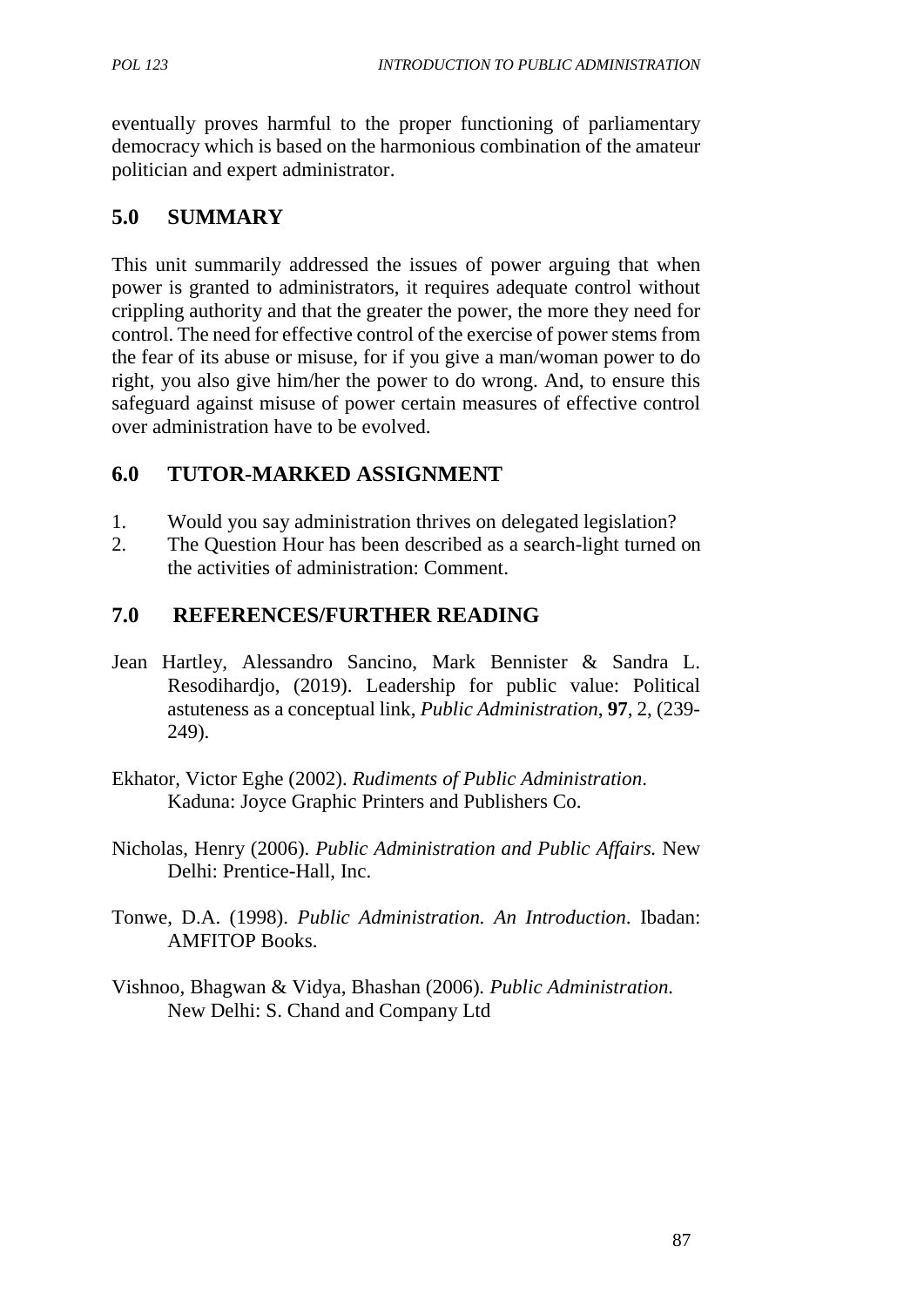## **UNIT3 JUDICIAL CONTROL OVER ADMINISTRATION**

#### **CONTENTS**

- 1.0 Introduction
- 2.0 Objectives
- 3.0 Main content
	- 3.1 Cases of Judicial Intervention
	- 3.2 Judicial Remedies for Suing the Government
	- 3.3 Limitations of Judicial Control
- 4.0 Conclusion
- 5.0 Summary
- 6.0 Tutor-Marked Assignment
- 7.0 References/Further Reading

## **1.0 INTRODUCTION**

Judicial control over administration means the powers of the courts to examine the legality of the officials' acts and the safeguard of the rights of the citizens. It also implies the right of an aggrieved citizen to bring a civil or criminal suit in a court of law against a public servant for the wrong done to him/her in the course of discharge of his/her public duty. L. D. White explaining the importance of judicial control writes: 'the system of formal external control over officials and their acts falls primarily into two main divisions – that exercised by the legislative bodies and that imposed by the courts. The purpose of legislative supervision is principally to control the policy and the expenditure of the executive branch, the end sought by judicial control of administrative acts is to ensure their legality and thus protect citizens against unlawful trespass on their constitutional or other rights.

## **2.0 OBJECTIVES**

By the end of this unit, you will be able to:

- discuss the judicial intervention
- explain the judicial remedies for suing the government
- discuss the limitations of judicial control..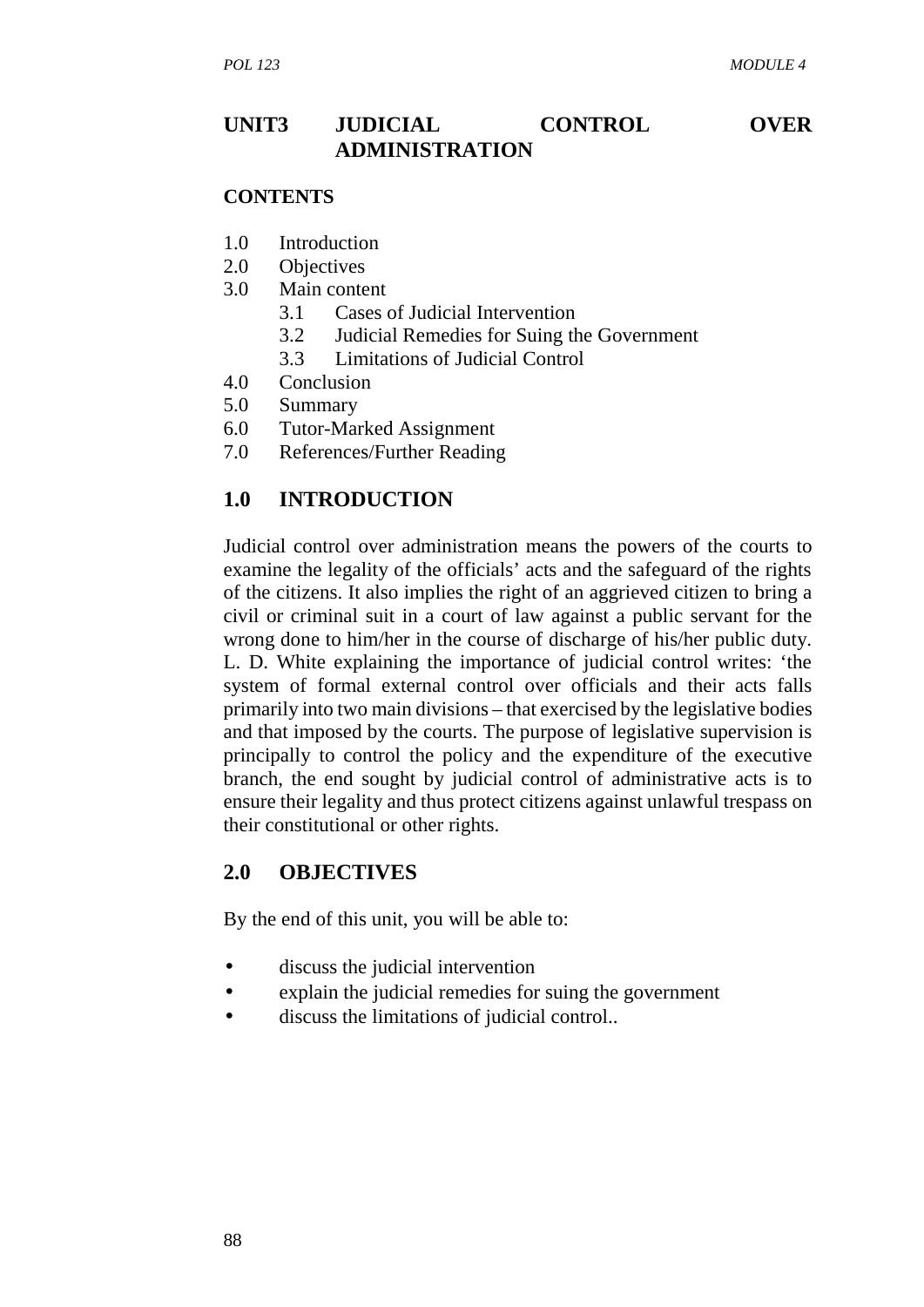# **3.0 MAIN CONTENT**

## **3.1 Cases of Judicial Intervention**

In most modern democratic states, the accepted practice is that the judiciary can interfere with the administrative and quasi-judicial orders, whenever they suffer from lack of jurisdiction, a grave error of law and facts, abuse of authority, material irregularities of a procedure when it causes prejudice to the rights of the persons or the order has differed on account of bias. One thing that should be borne in mind is that the courts cannot interfere in the administrative actions on their own unless when invited to do so by any person who feels that his/her rights have been infringed or likely to be infringed as a result of some action of the public servants.

However, the courts cannot interfere in each administrative act. This is because too much of judicial interference may make the public officers be too conscious and timid and very little of it may make them negligent of the rights of the citizens. The need of the hour is to strike a balance between the two extremes. Therefore, no hard and fast principles can be laid down for judicial intervention, but the courts intervene in administrative cases on the following grounds:

## **3.2 Lack of Jurisdiction**

Every officer has to act within the limits of the authority given to him/her and also within a specified geographical area. If he/she acts beyond his/her authority or outside the geographical limits of his/her powers, his/her acts will be declared by the courts as *ultra vires* or *null* and *void* hence ineffective. When an official uses his/her authority arbitrarily to harm some citizens, it is an abuse of power, which is technically known as malfeasance. At this juncture, the court has the power to come to the rescue of the affected persons.

#### **i Error of Law**

A public servant may misinterpret the law and may impose upon the citizens' duties and obligations which are not required by law. Any citizen, who has suffered on account of this, has the right to approach the court for damages.

## **ii. An error of Fact-Finding**

There may be cases in which the official has erred in discovering facts. He/she may wrongly interpret facts or ignore them and thus may act on wrong presumptions. This may affect a citizen adversely and so there may be ground for bringing a case in a court of law.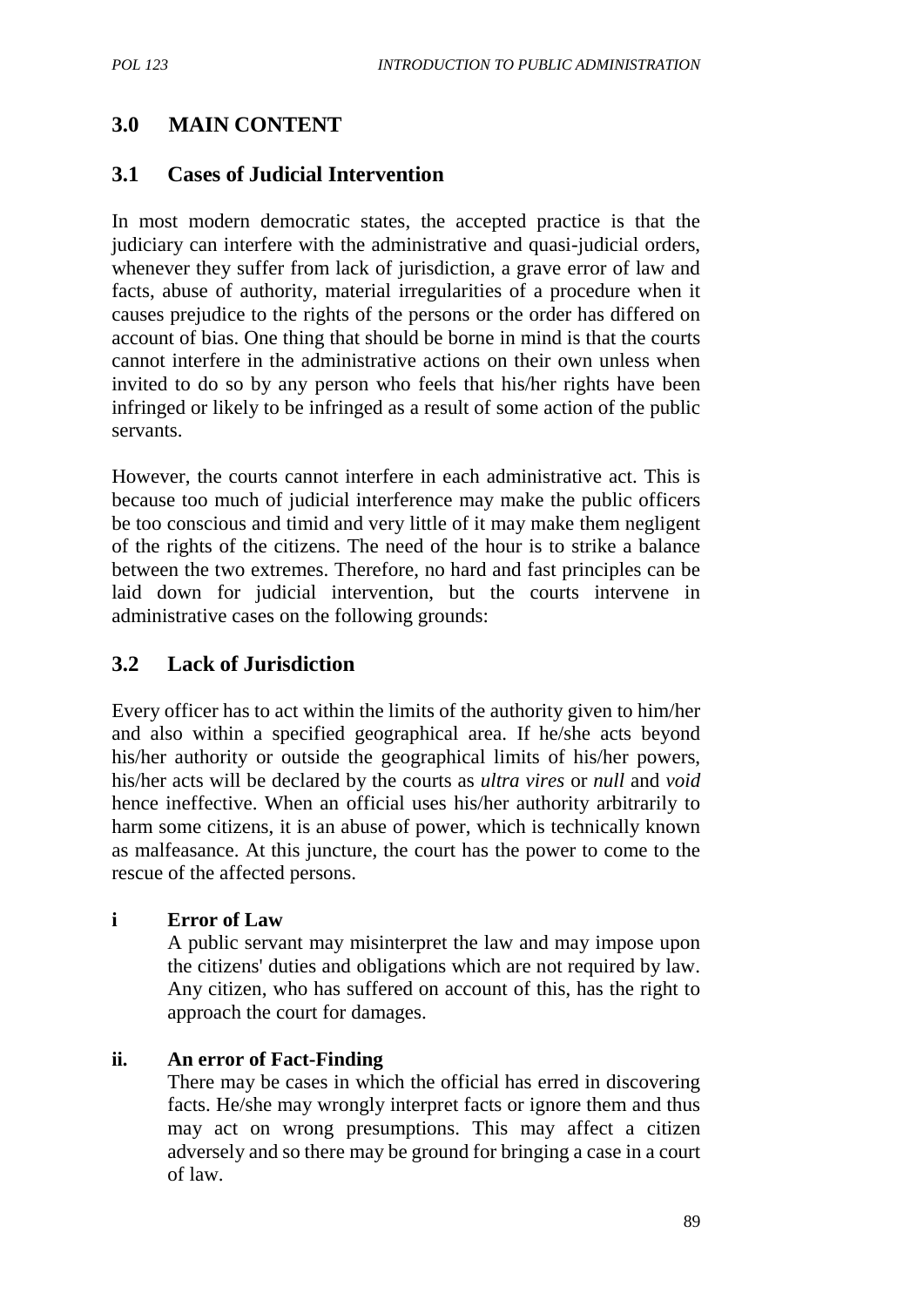## **iii. Abuse of Authority**

If a public official uses his/her authority vindictively to harm some person, the court can intervene and punish him/her if s/he is found guilty of using his/her authority to take an act of personal revenge.

## **iv. Error of Authority**

Above all, public officials have to act according to the certain procedure as laid down by the laws and if they do not follow the prescribed procedure, the courts have a right to question the legality of their action, on appeal from the party affected. This act, on the other hand, is known as procedural error.

## **SELF-ASSESSMENT EXERCISE**

What is the judicial intervention? Explain some of the grounds for judicial intervention.

## **3.3 Judicial Remedies for suing the Government**

Judicial remedies are available against the government officials in the cases mentioned above. Judicial control can be in the form of suing the state or the government itself or the public official concerned for his/her wrongful acts. The position regarding the suability of the government and public officials differs in countries following the system of rule of law or the administrative law. The rule of law system prevails in the USA, England and her Dominions and other commonwealth countries including Nigeria. The administrative system is practised in France and other countries of continental Europe.

The system of rule of law implies that everybody, high or low, official or private citizen is subject to the same ordinary law of the land and that the official cannot take shelter behind the state sovereignty in defending him/herself. In Nigeria, the constitution recognised the suability of the state, which by implication provides that the state is stable for contracts i.e. trading activities and is not usable for a tortuous act of its officials. In practice, however, the state is ordinarily held responsible for the tortious acts of its servants. On the other hand, in the countries where the system of Administrative law prevails, the liability for wrongful acts by its officials is fully established. There, the officials are tried not in ordinary law courts but in administrative courts which award damages from public funds to the aggrieved individuals. The state may later deal with the officials who have defaulted as it deems fit but so far as the citizen is concerned he/she should know that Judicial process is costly and poor persons cannot afford it. Poor people cannot approach the courts thereby making it appear as if judicial protection is meant for the rich people. The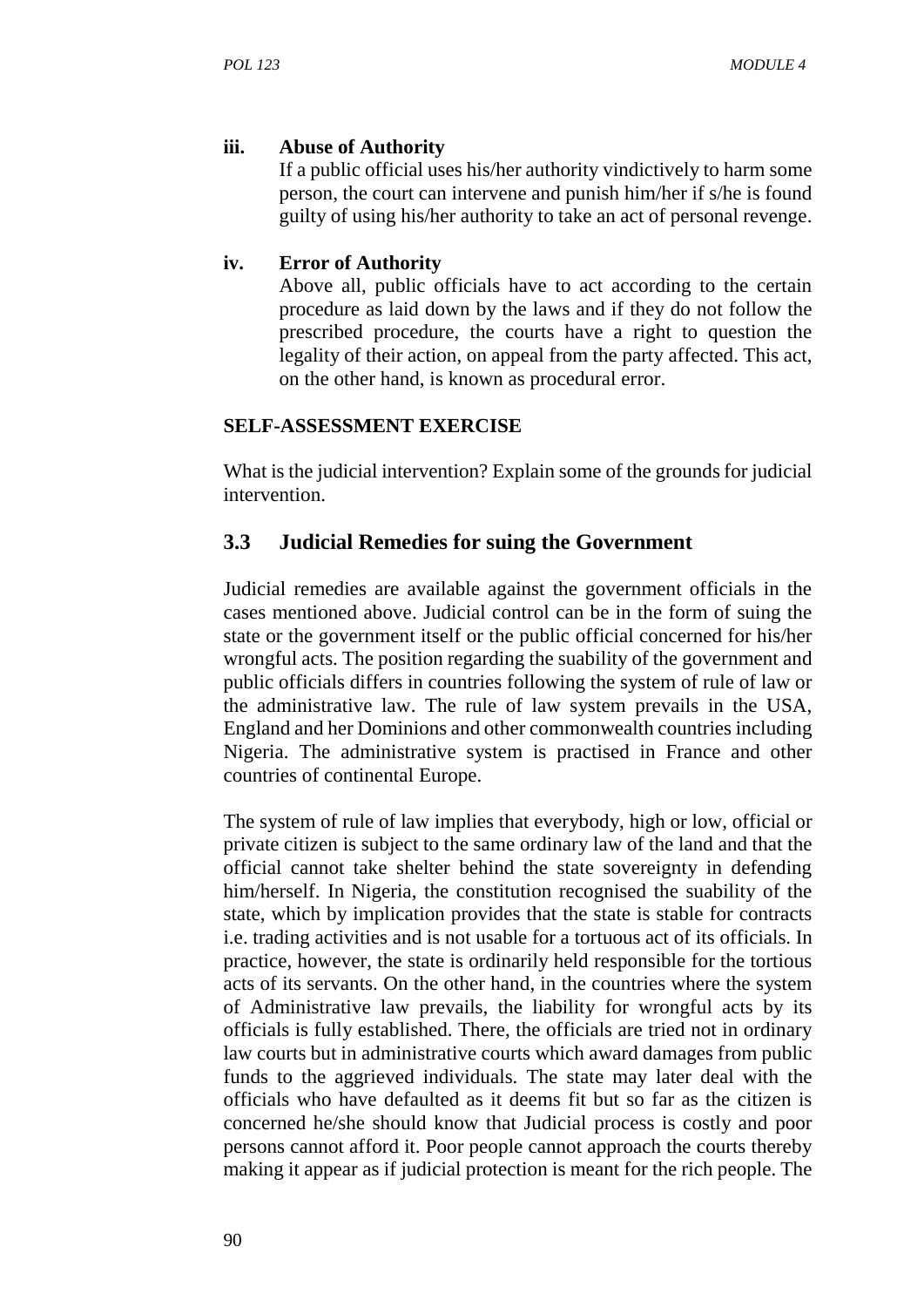judicial process is so cumbersome and dilatory that ordinary people hesitate to approach the court. Justice delayed is justice denied.

## **SELF-ASSESSMENT EXERCISE**

Review some of the limitations on judicial control.

# **4.0 CONCLUSION**

In all civilized countries, the actions of the government are made subject to the scrutiny of the court of justice. In the case of Nigeria, Lord Atkin observed that the executive can only act in pursuance of powers given to him by law. Also, in line with British jurisprudence, the position is that no member of the executive can interfere with the liberty and property of a British subject, except on the ground that he/she can substantiate the legality of his/her actions before a court of law. The unit also addressed that it is the tradition of British justice that judges should not shy away from deciding such issues in the face of the executive. Most importantly, the unit argued that in a democracy, the judiciary has a crucial role to play given that it is the guardian of conscience of the people as well as the law of the land.

# **5.0 SUMMARY**

In sum, the unit argued that at one extreme the vigour of judicial control may paralyse effective administration while at the other the result may be an offensive bureaucratic tyranny so much so that creating a balance judicial administration relationship may be a major problem.

## **6.0 TUTOR-MARKED ASSIGNMENT**

- 1. Define *Ultra Vires?* Why does a court declare acts as *Ultra Vires*?
- 2. What is procedural Error?
- 3. Explain how the Rule of Law can facilitate a balance in judicial administration.

# **7.0 REFERENCES\FURTHERREADING**

- Nathan Eva, Julie Wolfram Cox, Herman H.M. Tse & Kevin B. Lowe, (2019) From competency to the conversation: A multi-perspective approach to collective leadership development, *The Leadership Quarterly*, 10.1016/j.leaqua.2019.101346, (101346).
- Ekhator, Victor Eghe (2002). *Rudiments of Public Administration*. Kaduna: Joyce Graphic Printers and Publishers Co.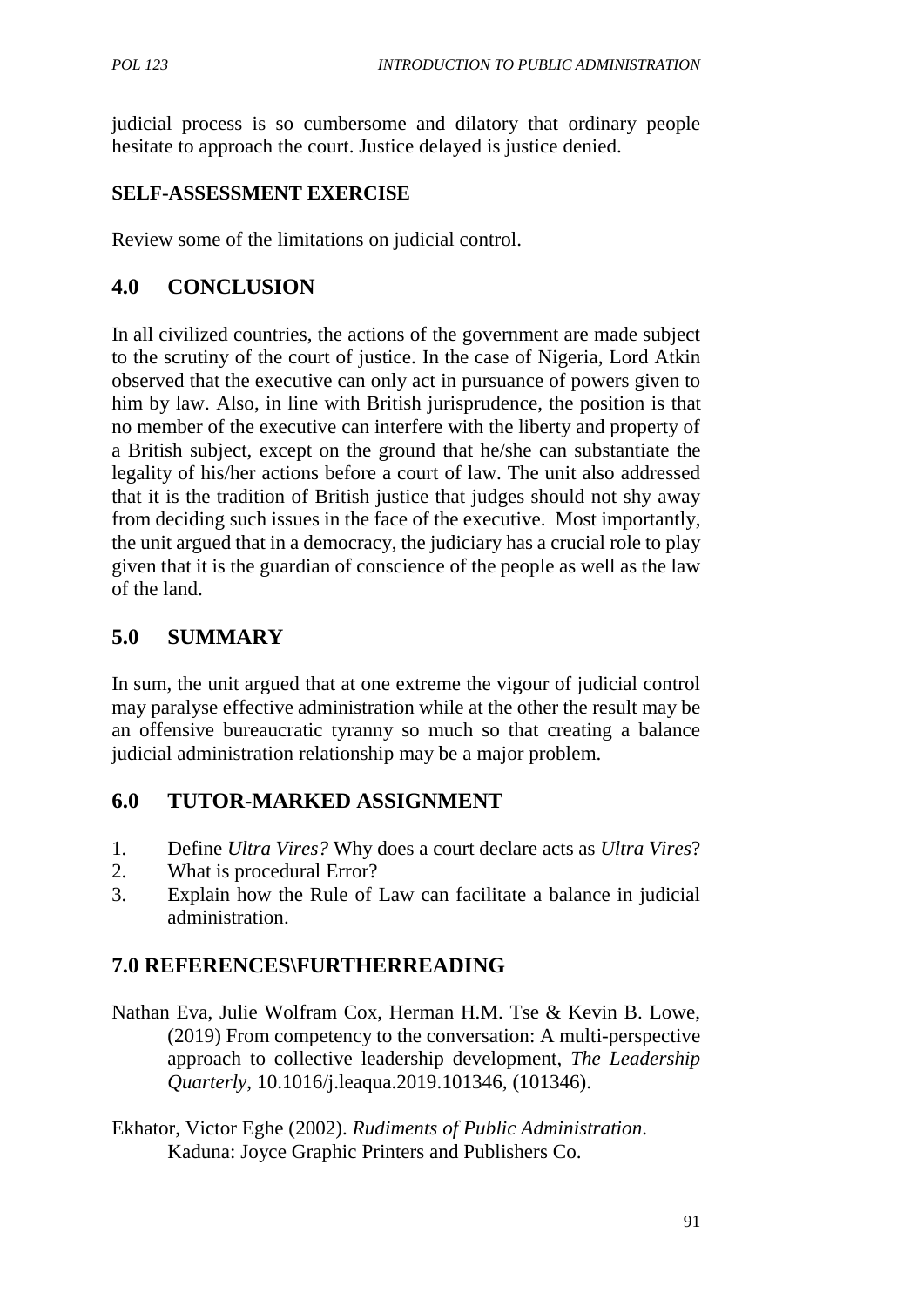- Nicholas, Henry (2000). *Public Administration and Public Affairs.* New Delhi: Prentice- Hall, Inc.
- Tonwe, D.A. (1998). *Public Administration, an Introduction*. Ibadan: AMFITOP Books.
- Vishnoo, Bhagwan & Vidya, Bhashan. (2006)*. Public Administration.* New Delhi: S. Chand and Company Ltd.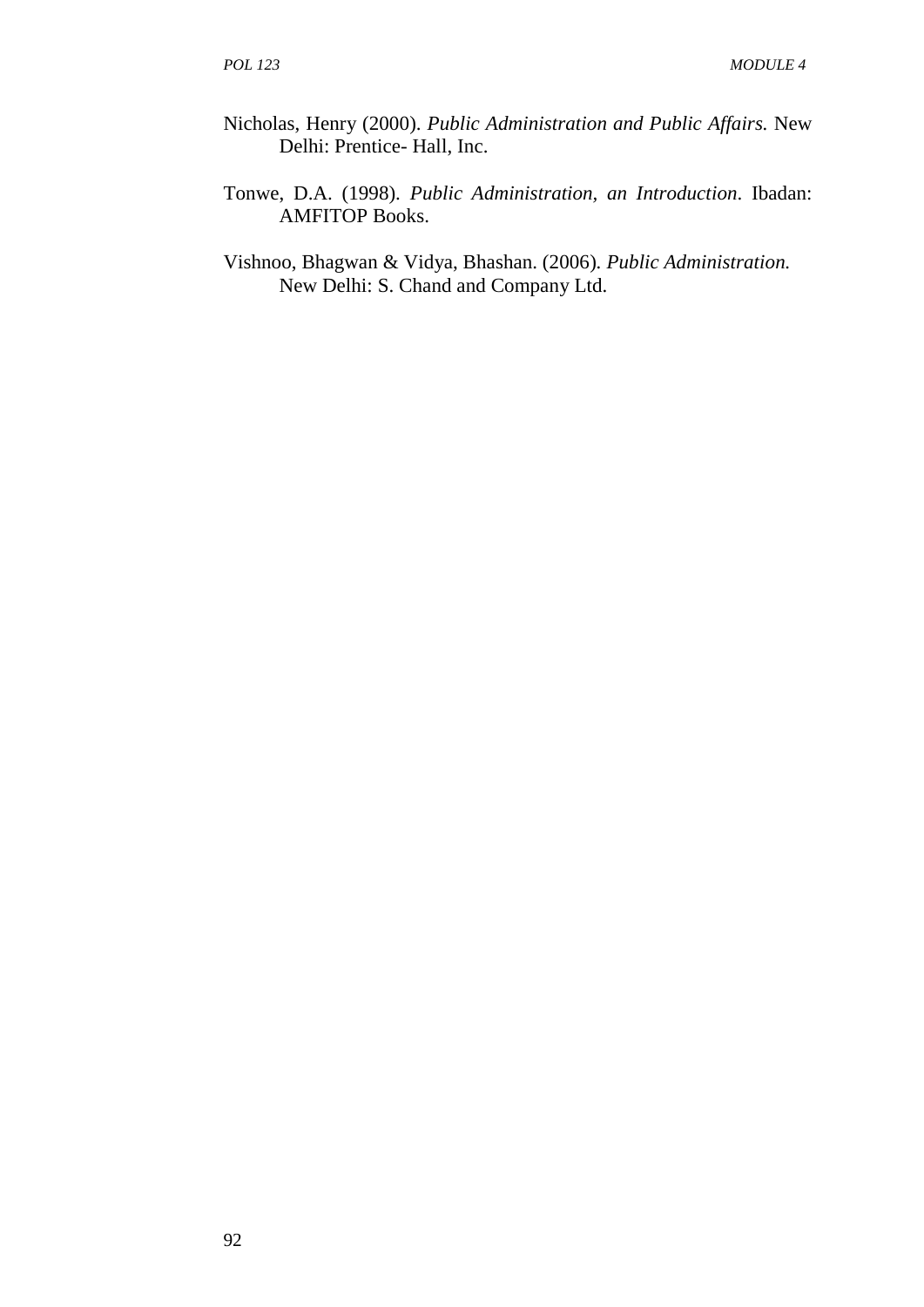## **UNIT 4 COMMUNITY CONTROL OVER ADMINISTRATION**

### **CONTENTS**

- 1.0 Introduction
- 2.0 Objectives
- 3.0 Main Content
	- 3.1 Election
	- 3.2 Recall
	- 3.3 Pressure Groups
	- 3.4 Advisory Committees
	- 3.5 Vigorous Public Opinion
- 4.0 Conclusion
- 5.0 Summary
- 6.0 Tutor-Marked Assignment
- 7.0 References/Further Reading

## **1.0 INTRODUCTION**

People generally do not bother about the governmental machinery as they are busy in their daily pursuits with little time to think of the governmental machinery, yet the fact remains that it is they who set the whole mechanism of democratic government in motion. They elect the head of the state and the members of the legislature directly or indirectly. In some countries, they even elect the officials. Public administration is meant to serve the people who inevitably will suffer at the hands of irresponsible administration. Therefore, a democratic administration must be responsible to the people.

## **2.0 OBJECTIVES**

By the end of this unit, you will be able to:

- explain election
- explain recall
- describe advisory committees
- get vigorous public opinion.

## **3.0 MAIN CONTENT**

### **3.1 Election**

The head of the state is usually elected by the people directly or indirectly. The president of Nigeria and USA are elected directly by the people. But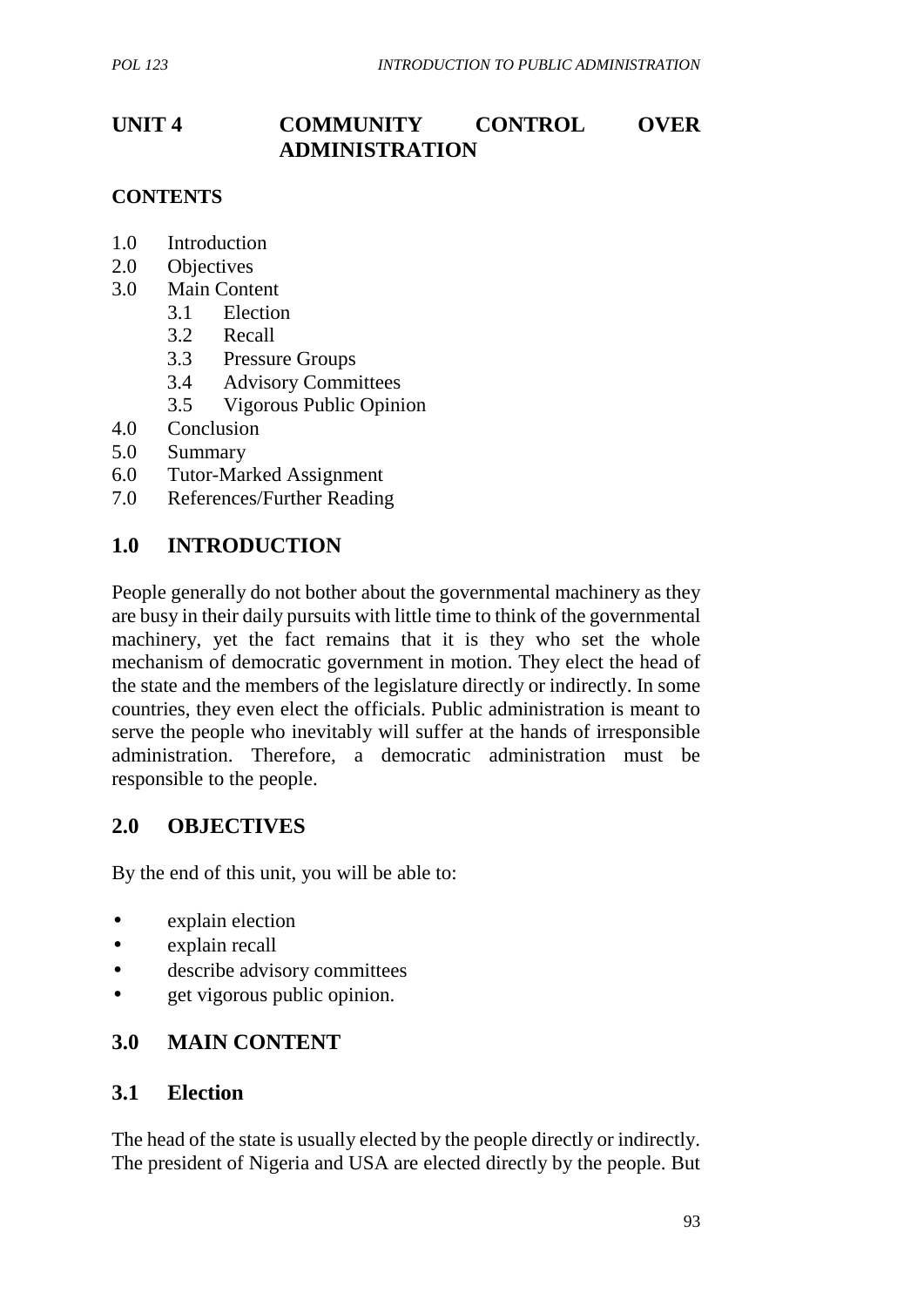the prime minister in a parliamentary system is the leader of the party returned in majority by the people. The ministers are the members of the legislative and are elected by the people. The top administrative officials are responsible to the elected representatives of the people. In other words, these officials become indirectly responsible to the people and come under their control.

In some countries, like Nigeria, USA and Switzerland, there is the system of electing the administrative officials as well. This system ensures direct popular control over administration but it introduces political consideration into administration and encourages favouritism and patronage. It may also lead to inefficiency and corruption. Moreover, the people are generally ignorant and hence incapable of assessing the qualification and personal achievements of administrators. It is also impossible in some countries to elect all the officials. Hence, for administrative efficiency, integrity and impartiality, the election of officials by the people is undesirable and can hardly be advocated.

#### **SELF-ASSESSMENT EXERCISE**

Why is it necessary that those who hold important public officers should be elected directly by the people?

#### **3.2 Recall**

The system of recall is the logical corollary of the election of officials. Under the system, the electorate can call for the dismissal of an official before the expiry of his/her term. The system of recall makes the official continuously subject to popular whims and understanding and thus neglectful of the correct practices of his/her profession. However, the system of recall is very rarely resorted to if Prof. Charles Worth opinion is to be relied on. His position is that "the recall though not reduce the influence of bosses, corporations, or other special interests, it is just as useful and as available to bad elements as to good. More so, it has been determined that it has no warning effect upon an official who is about to make a mistake or to prepare a crime".

#### **SELF-ASSESSMENT EXERCISE**

What is a recall? Does it hold sway in our society?

### **3.3 Vigorous Public Opinion**

The most effective means of community control over administration is a vigorous and informed public opinion. Eternal vigilance is the price of liberty. If people are politically sluggish and indifferent to what goes on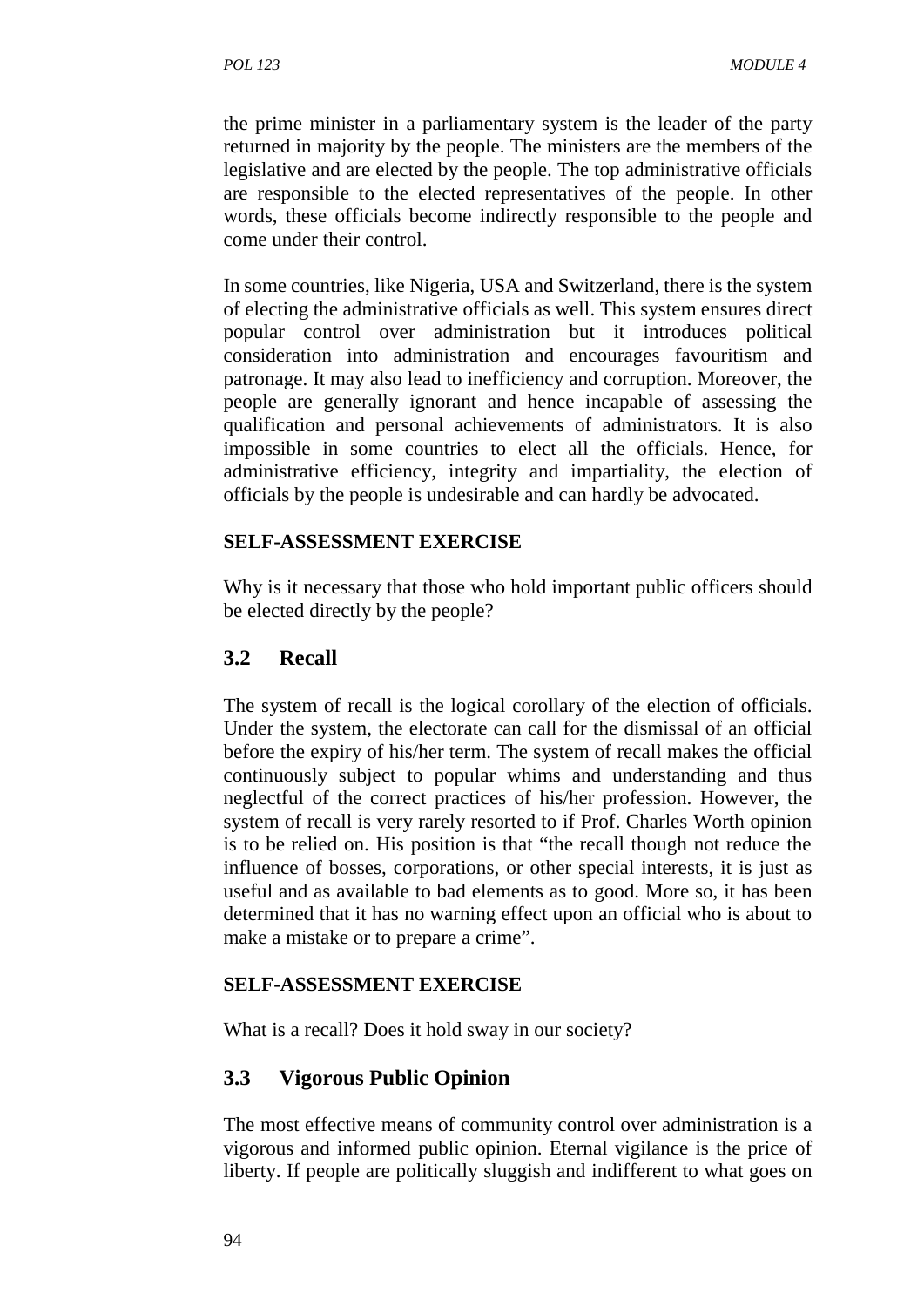in the administration, they will soon lose their interest, and administration will become despotic. In effect, the community has to become conscious of its rights and obligations before it can exercise any influence over administration. To this end, there should be enlightened public opinion so that decentralisation of administration may provide the local community with a better opportunity of intimate understanding and influencing the conduct of public business by the official.

#### **SELF-ASSESSMENT EXERCISE**

What is eternal vigilance?

## **4.0 CONCLUSION**

It can be safely concluded that every popular government is ultimately responsible to the people since it is a creation of public opinion. In effect, it could be said that public administration is unlikely to transcend its creator in the depth of vision and insight except on marginal matters.

### **5.0 SUMMARY**

It may be emphasised that an institutional structure, however elaborate and well contrived, cannot by itself be effective to tone up the administration unless the administration itself is permitted by high ideas and carried forward with a sense of dynamic purpose.

### **6.0 TUTOR-MARKED ASSIGNMENT**

- 1. What is a Pressure group? Explain some of its objectives?
- 2. What are the formal methods of community control over administration?

### **7.0 REFERENCES/FURTHER READING**

- Brad, Jackson (2019) The power of place in public leadership research and development, *International Journal of Public Leadership*, 10.1108/IJPL-09-2019-0059, **15**, 4, (209-223),.
- Ekhator, Victor Eghe (2002). *Rudiments of Public Administration*. Kaduna: Joyce Graphics Printers and Publishers Co.
- Tonwe, D.A. (1998). *Public Administration an Introduction.* Ibadan: AMFITOP Books.
- Vishnoo, Bhagwan & Vidya, Bhashan (2006). *Public Administration.* New Delhi: S. Chand and Company Ltd.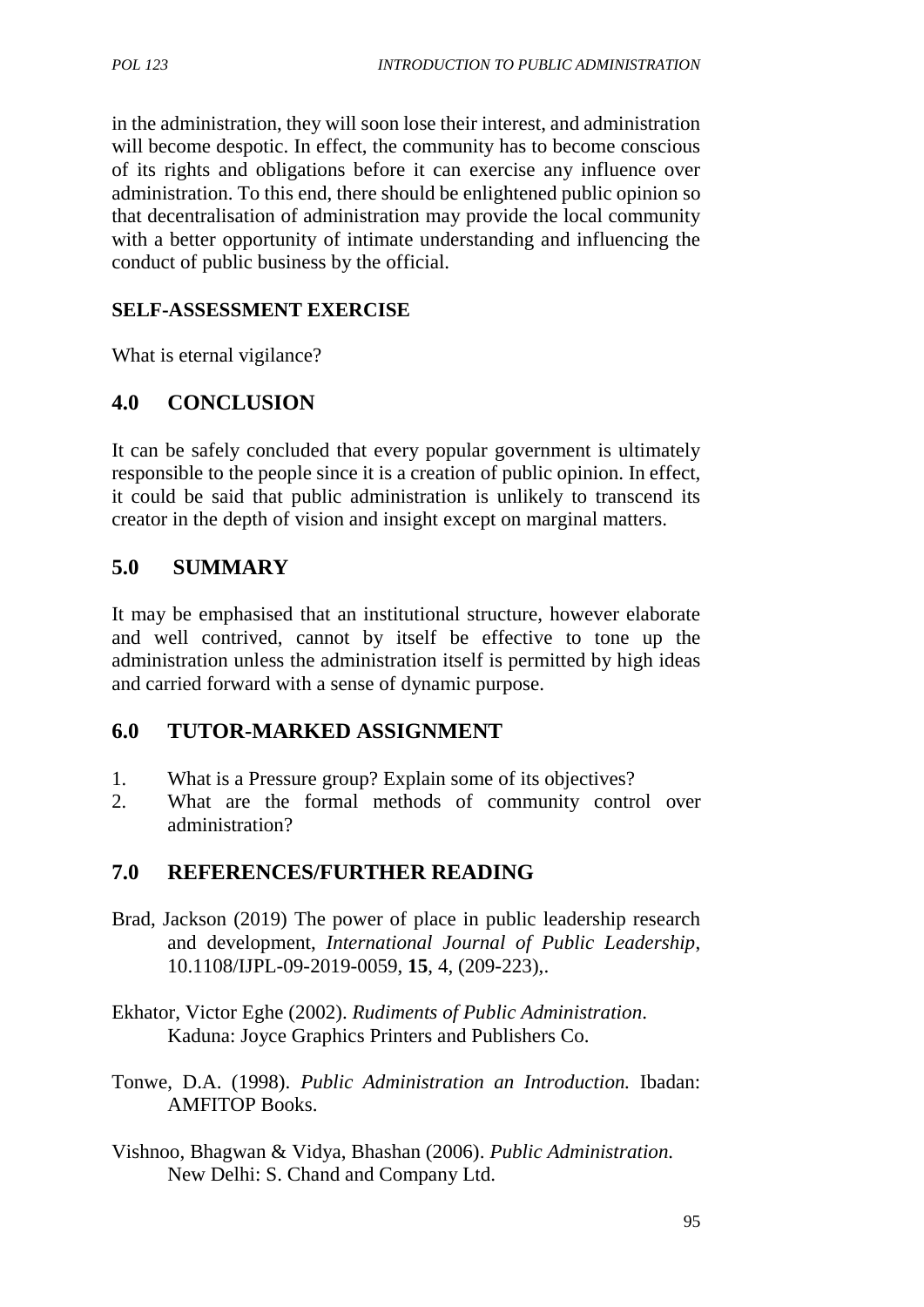## **UNIT 5 INTERNAL CONTROLS**

#### **CONTENTS**

- 1.0 Introduction
- 2.0 Objectives
- 3.0 Main Content
	- 3.1 Personnel Management
	- 3.2 Efficiency Survey
	- 3.3 Professional Standards
- 4.0 Conclusion
- 5.0 Summary
- 6.0 Tutor-Marked Assignment
- 7.0 References/Further Reading

### **1.0 INTRODUCTION**

Internal controls are those controls which operate from within the administrative machinery. They are fitted into the administrative machine and work automatically as the machinery moves. The Internal controls range from top to bottom. They exist in every section, branch and department. The administrative machine, as we know, is designed hierarchical, in which one controls the work of the other. There is always a fear of reprimand, of loss of superior favour, of the loss of increment, and demotion and dismissal. While the public administration punishes the ageing and inefficient officers, it provides incentives to loyal and efficient officers. Since the administrative machine has today become a complex structure, it is necessary to supplement its external controls by internal controls to make the machine work effectively.

#### **2.0 OBJECTIVES**

By the end of this unit, you will be able to:

- discuss personnel management
- explain efficiency survey
- discuss professional standards.

### **3.0 MAIN CONTENT**

#### **3.1 Personnel Management**

Personnel management is one of the internal controls over administration. The administrative machine is hierarchical in structure. The hierarchical structure of administration provides for clear lines of responsibility. Referring to its importance, the Hoover Commission wrote,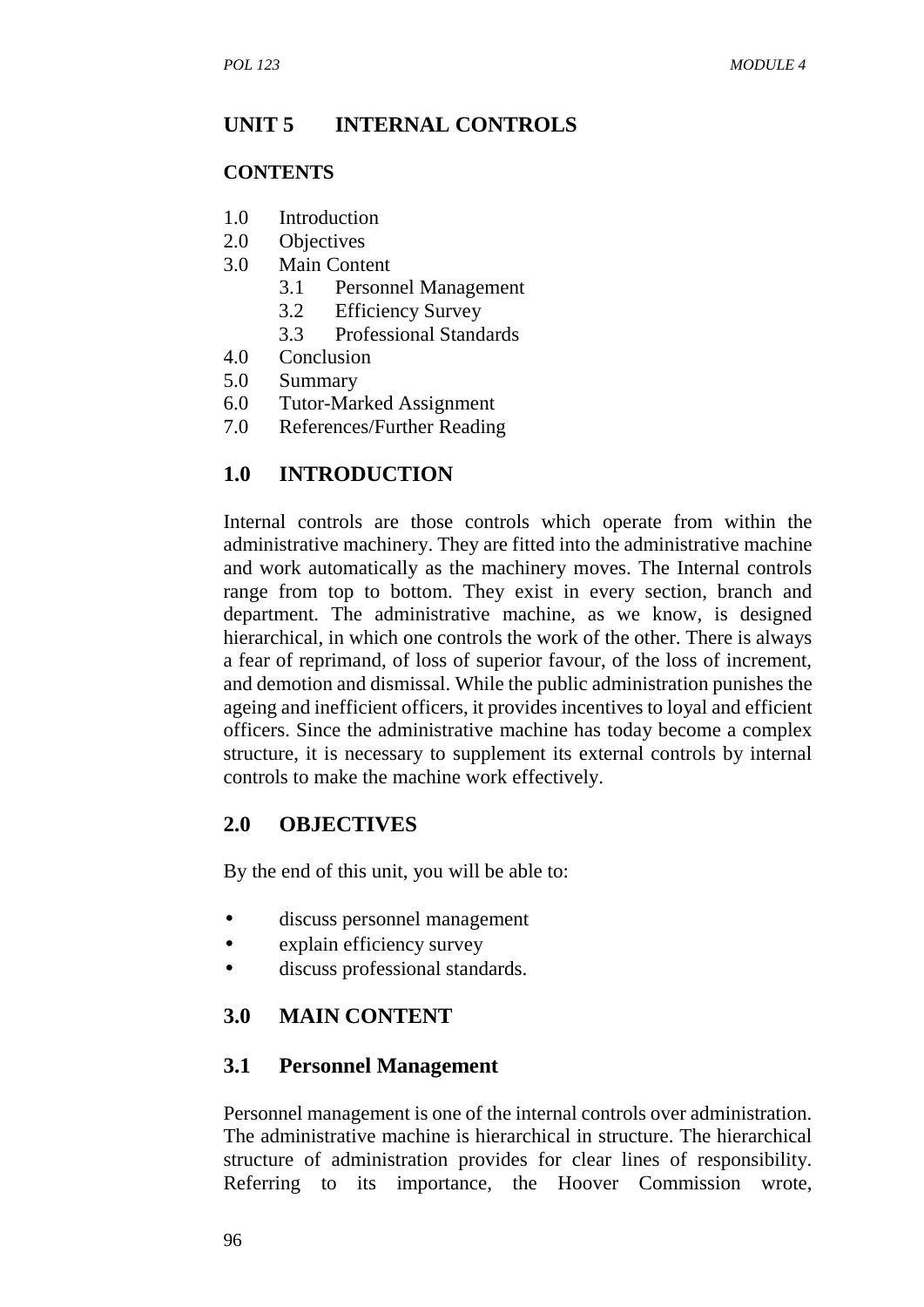"Responsibility and Accountability are impossible without authority -the power to control. The exercise of authority is impossible without a clear line of command from the top to the bottom and a return line of responsibility and accountability from the bottom to the top". Under the hierarchical system of organisation, everyone is bound up in a single chain of command which makes an officer at a lower level response to the officer at the higher level.

Another device of control through personal management is the standardisation of established norms. The number of personnel required in each department, their grades and salaries, their recruitment and promotion, their retirement and dismissal, their training and transfer and other conditions of service is laid down by a central agency, known as the Home Department. Other Departments are required to adhere to the established norms laid down by the Home Ministry. The Central agency on the other hand lays down the general conditions and principles of personnel management, while the responsibility for detailed management may be left to the separate department. There can be no doubt that good public personnel management is an effective means of internal control over administration. Much will, however, depend upon the sense of justice.

#### **SELF-ASSESSMENT EXERCISE**

Explain the importance of authority or the power to control.

### **3.2 Efficiency Survey**

Efficiency Survey of the work of an administrative unit is another effective method of internal control. Inspection has always been of great importance in the control of Public business. It is particularly valuable in a widespread organisation. The offices from the headquarters goon inspection to ensure that reasonable levels of efficiency are being achieved by the field establishments. There may be a body of expert inspectors too with the duty of making periodical visits to outstations and the authority to carry out a detailed examination of current procedures and results. It is essential that officials posted for inspection should have a wide knowledge and experience of the authorised work and regulations. They should also be skilled, in conducting investigations with the least friction with the local officials. In effect, for inspection to be efficient tactfulness must be applied; otherwise, it may do more harm than good. To therefore achieve this, a continuous and systematic system of efficiency surveys is called for. It is hoped that the organisation and method (O&M) system will find out solutions to the problems presented by efficient auditing.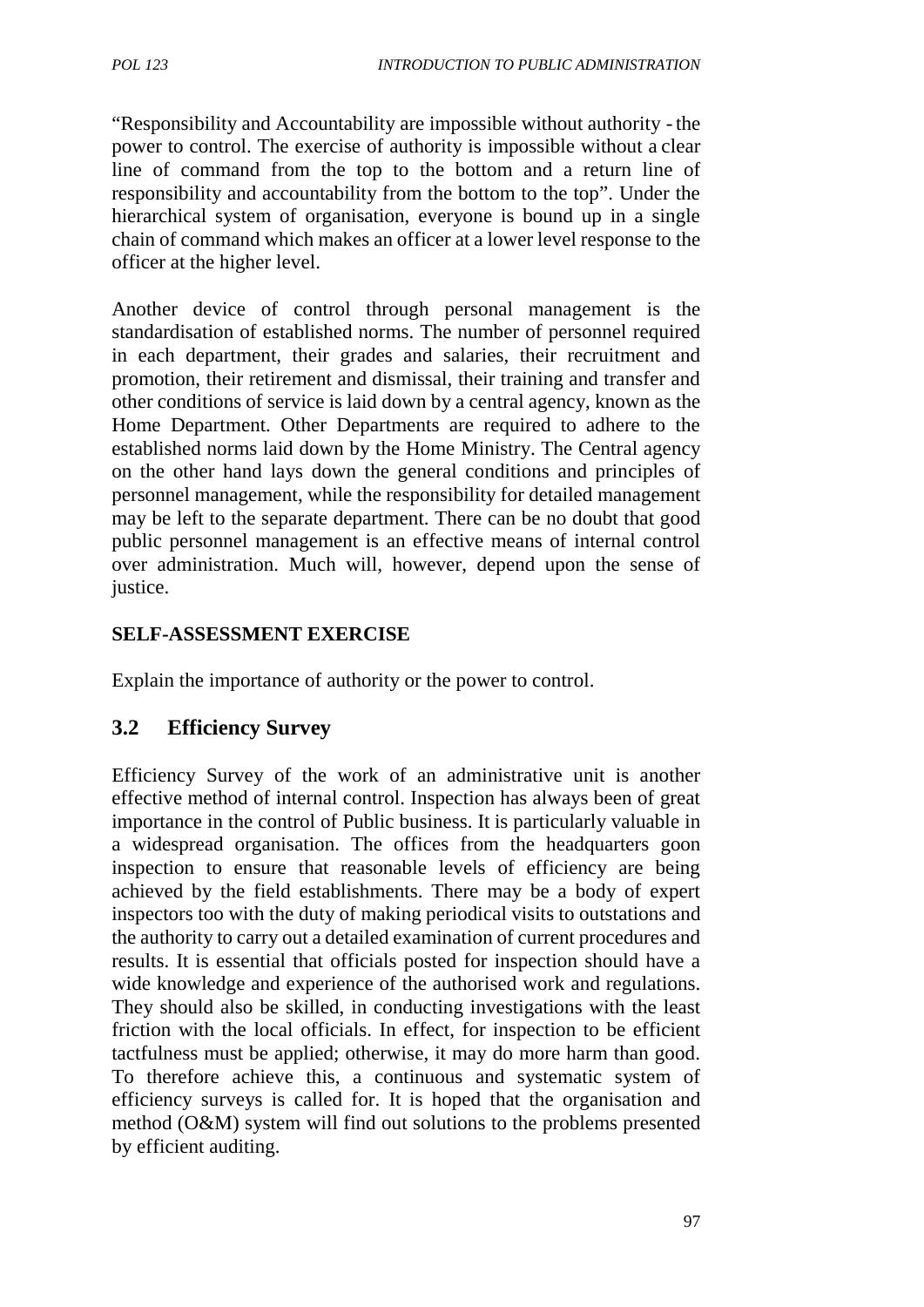#### **SELF-ASSESSMENT EXERCISE**

Why it is that efficiency survey cannot be compromised in internal control of administration?

## **3.3 Professional Standards**

Public officials must cultivate high standards of conduct. Every profession has its professional code of ethics to which the members follow. The government service is also professional in nature and naturally, therefore, public servants should also adhere to the entire professional code of ethics. They should be non-corruptible loyal, humble, non-partisan, honest, efficient and public servants of integrity. The British civil servant is known for its administrative ethics. In Nigeria, there is a voluminous code of conduct for civil servants but they are mostly breached. Hence, what is needed is a self-cultivated code of conduct. There are far more moral lapses on the part of our civil servants. Corruption in civil service is widely prevalent in this country.

According to Prof. Dimock, "the professional standards, ethics, philosophy, attitude and ideology of the public services are the surest means of securing a satisfying rapport. Group consciousness and responsibility, although, may lead to exclusiveness paradoxically is the very force which can correct the inherent defects of bureaucracy. Thus professional ethics provide rules of the game which do more to control public officials than any external or internal control can do.

#### **SELF-ASSESSMENT EXERCISE**

What is the professional code of ethics?

## **4.0 CONCLUSION**

For the achievement of high professional standards, the responsibility cannot be placed entirely upon the shoulders of the official. The official works in the society and a society in which bribery, corruption, nepotism, favouritism and lawlessness are the order of the day, cannot have a chaste civil service. The society must therefore reform itself. The leaders of the society must come forward and take upon themselves the task of caring for the society of its ills.

## **5.0 SUMMARY**

James McCanny has summarised control over the administration with the following statements "Next and probably most significant of all, the permanent officials of government are responsible to themselves. They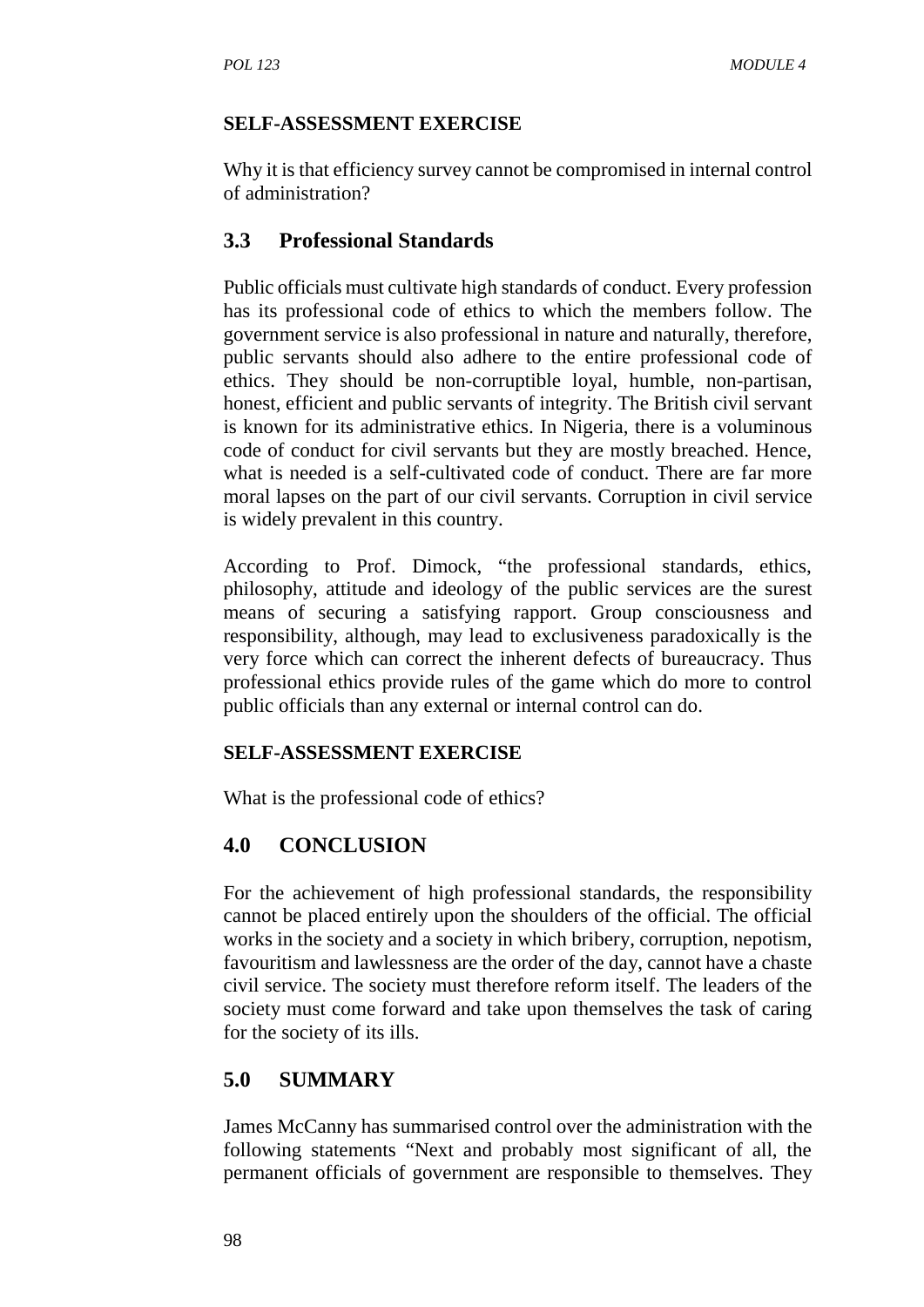must answer to their consciences, to their sense of dignity and pride, to the opinions of their fellowmen and to their hopes of esteem for the record they leave behind them, above all to their devotion, their own honest effort to define the total welfare and to serve it"

## **6.0 TUTOR-MARKED ASSIGNMENT**

- 1. Define Authority.
- 2. For the achievement of high professional standards, the responsibility cannot be placed entirely upon the shoulders of the officials: Explain.

## **7.0 REFERENCES\FURTHERREADING**

- Ikeanyibe, Okechukwu & Ibietan, Jide. (2018). The Effect of Pay and Administrative Control on Ethical Behaviour in the Nigerian Public Service. Public Administration Issues. 2018. 24-44. 10.17323/1999-5431-2018-0-6-24-44.
- Dkhator, Victor Eghe (2002). *The rudiment of Public Administration*. Kaduna: Joyce Graphic Printers and Publishers Co.
- Tonwe, D.A. (1998). *Public Administration an Introduction*. Ibadan: AMFITOP BOOKS.
- Vishnoo, Bagwan & Vidya, Bhashan (2006). *Public Administration*. New Delhi: S. Chand and Company Ltd.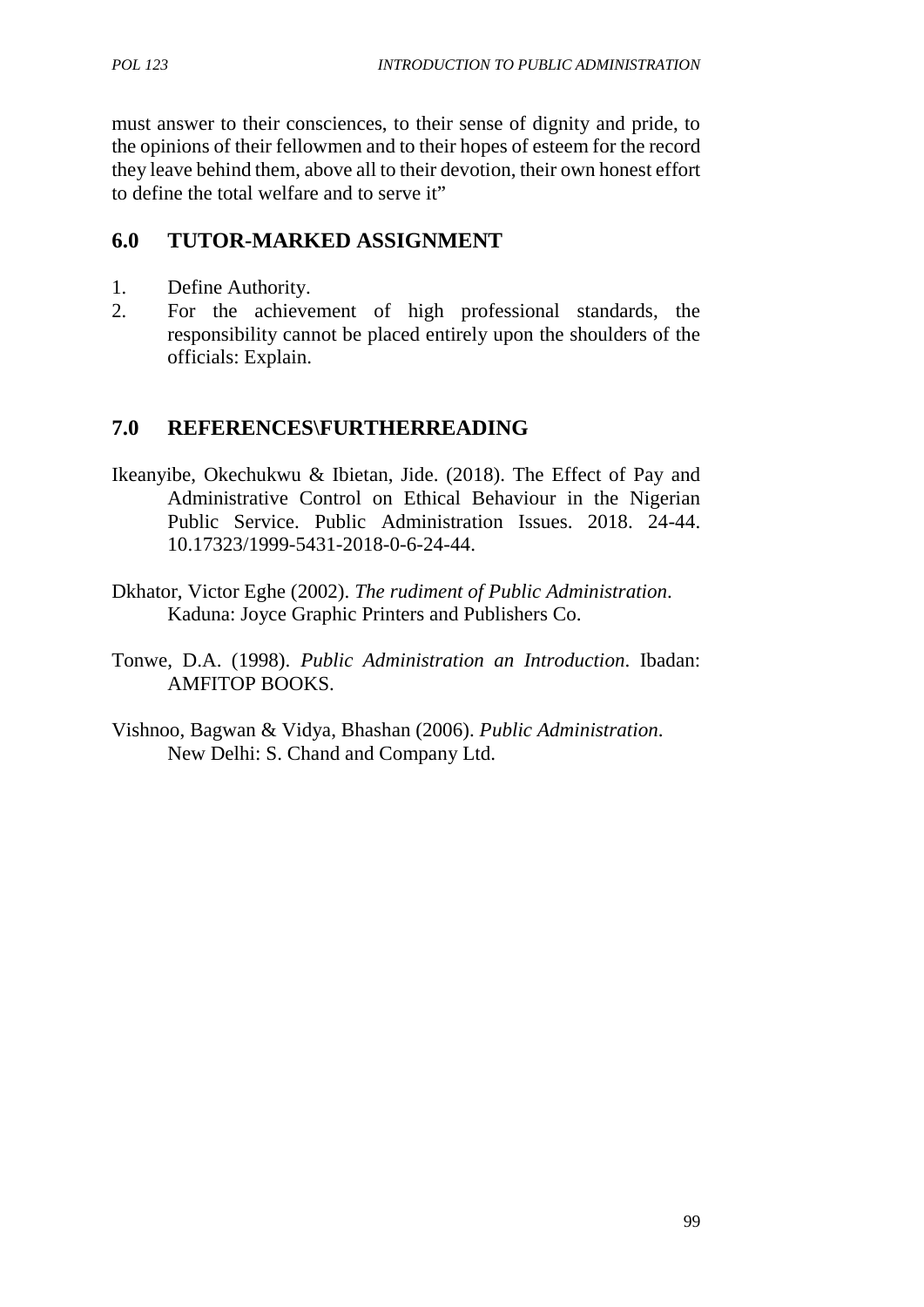#### **MODULE 5 THE CONCEPT OF LEADERSHIP**

- Unit 1 Leadership
- Unit 2 Planning
- Unit 3 Coordination
- Unit 4 Delegation
- Unit 5 Communication

## **INTRODUCTION**

With the functions of the government constantly increasing for the realisation of a welfare state, the need for administrative leadership has acquired a special urgency. Our Government is setting up large and complex organisations for the management of public sector undertakings– a field so far left to the private sector, which requires managerial talent of a high calibre and effective leadership. With the development of local government/institutions, we have thrown open the channels through which leadership can grow in the local areas. In the social field, more hospitals, more schools, more institutions for social welfare and social security throw a challenge to the administration. In this module also, the importance of planning, coordination, supervision and communications are emphasised.

## **UNIT 1 LEADERSHIP**

### **CONTENTS**

- 1.0 Introduction
- 2.0 Objectives
- 3.0 Main Content
	- 3.1 The Meaning of Leadership
	- 3.2 Functions of Leadership
	- 3.3 Qualities of Leadership
	- 3.4 Leadership Styles.
- 4.0 Conclusion
- 5.0 Summary
- 6.0 Tutor-Marked Assignment
- 7.0 References/Further Reading

### **1.0 INTRODUCTION**

The overwhelming significance of the problems of leadership has mounted with the revolutionary growth of such factors of size, complexity, specialisation, organisation, entities, technical developments and social demands. Thus the first and foremost task of management is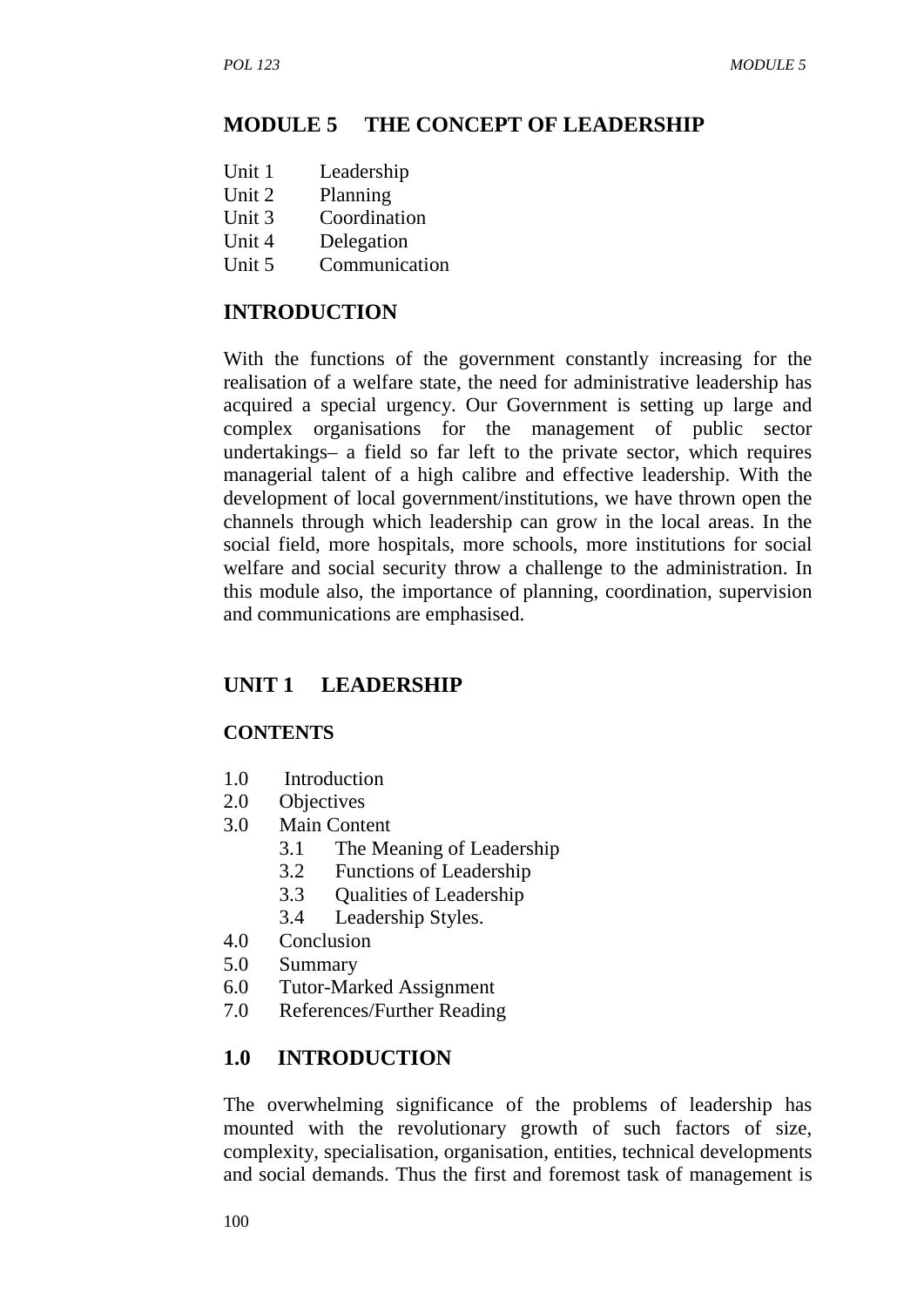to provide leadership, to guide and direct the work of the group as a whole toward desired objectives.

## **2.0 OBJECTIVES**

By the end of this unit, you will be able to:

- explain the meaning of leadership
- differentiate between leadership, power and authority
- list the functions of leadership enumerate the qualities of a good leader
- mention the four leadership styles.

## **3.0 MAIN CONTENT**

### **3.1 The Meaning of Leadership**

Leadership is often regarded as the important modifier of organisation behaviour. It is said, "get the right man/woman in the leadership job all your problems will be solved". No one can deny that these personal qualities do pay dividends but leadership is not all personal pre eminence. It is something more, and that "something more" is the essence of leadership. It is the capacity to set new goals, to hold forth new and loftier expectations for the group, to embody moral and spiritual aspiration and to show the group its nobler potentialities that make a man or woman a leader.

Leadership has, therefore, double meaning. The dictionary meaning of the verb to lead shows that the term is used in two different senses. (a)'to excel, to advance, to be prominent" and (b) to guide others, to be head of an organisation, to hold command". In the former sense, leadership is identified with individual pre-eminence and in the latter sense; it is identified with managerial talent or leadership, consequently, A person is born with the talent for personal leadership, he must learn management leadership.

#### **SELF-ASSESSMENT EXERCISE**

Leadership is often thought of being primarily person in character: Explain.

### **3.2 Functions of Leadership**

According to Bernard, a leader performs only four functions, such as:

(a) The determination of objectives,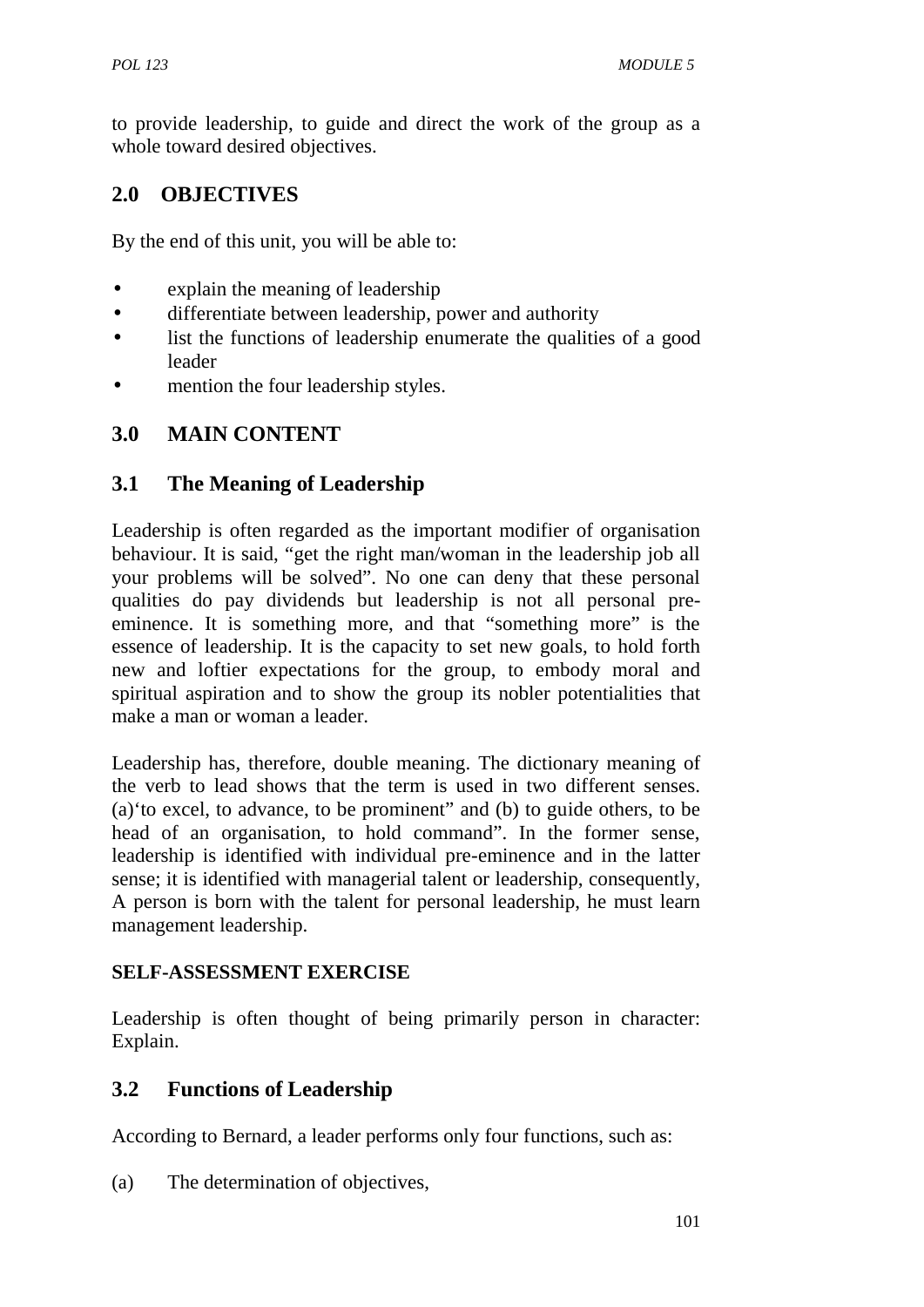- (b) The manipulation of means,
- (c) The control of the instrumentality of action, and
- (d) The stimulation of coordinated action.

The most exhaustive effort to attempt at the functions of leadership has been made by the studies at Ohio State University. The Ohio state work was largely concerned about leadership in formal organisations, most particularly the U.S. Navy, and lasted for seven years from 1946 to 1953. It established nine dimensions, three of which are unique, as mentioned below.

- **i. Maintenance of Member:** This involves the closeness of the leader to the group, the frequency of his/her interactions, and his/her acceptability to the group.
- **ii. Objective Attainment:** The leader has basic responsibility for seeing that work patterns are stable and understandable. It must also see that the group achieves its goal.
- **iii. Group Interaction Facilitation:** The leader works to facilitates effective interaction among organisation members. Communication is particularly an important feature of this dimension.

However, the functions of leadership is to induce or persuade all subordinates or followers to contribute willingly to organisational goals under their maximum capability. It, therefore, follows that good leaders must strive towards achieving unity and cohesiveness in the organisation and to see that members are pleased and are satisfied with the leadership.

A good leader must provide initiative and impetus in setting objectives in cooperation with his/her followers and subordinates. He/she must provide information and create room for the discussion of the objective.

#### **SELF-ASSESSMENT EXERCISE**

What are the functions of leadership?

### **3.3 Qualities of Leadership**

An effective leader should possess some basic qualities of leadership which include the following:

**Intelligence:** A certain amount of intelligence is required if a leader is to succeed in directing the affairs of his/her subordinates.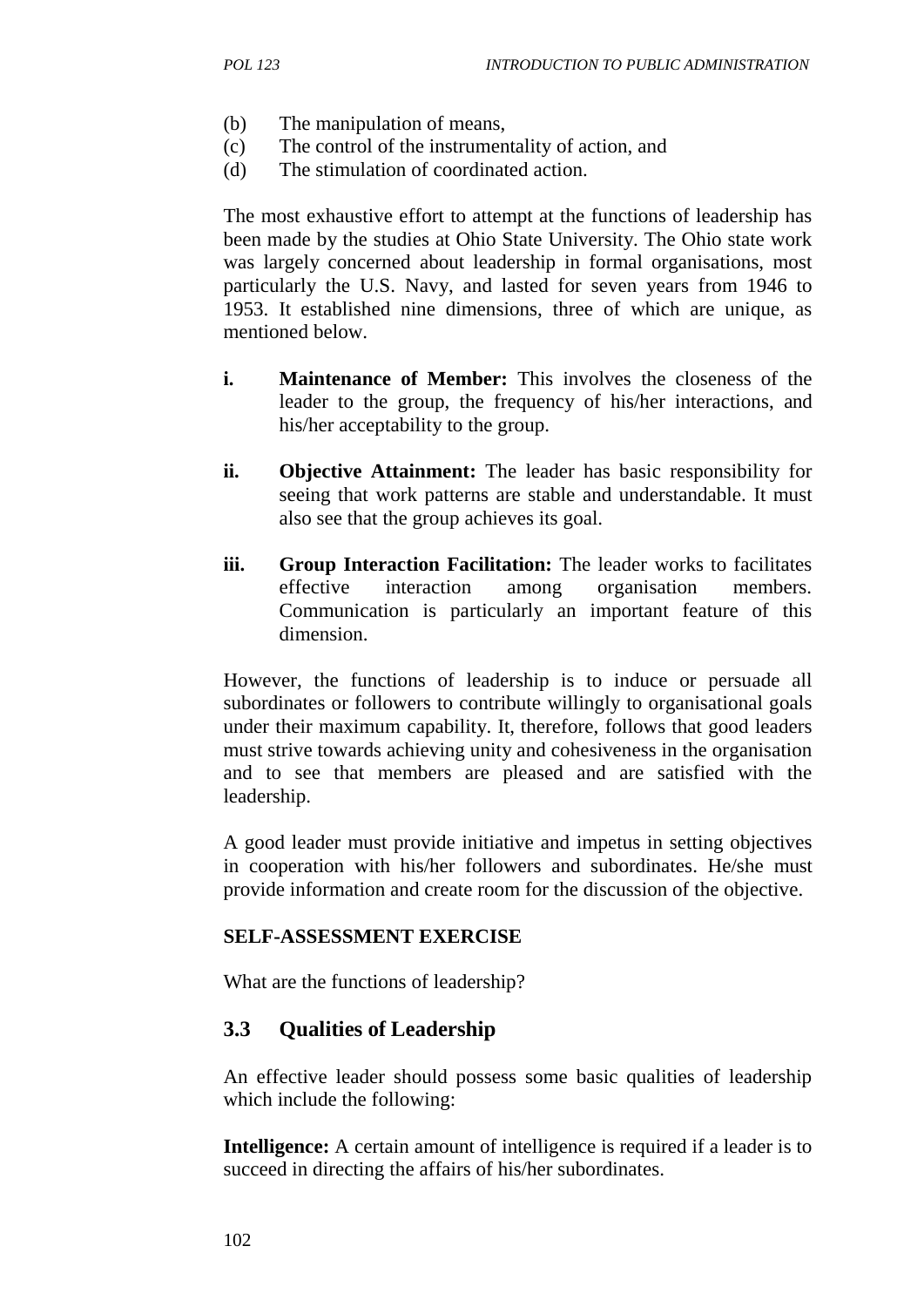**Judgment:** Leaders must ensure that they make sound decisions at all times by considering all facts before making a judgment.

**Objectivity:** Leaders must put behind them personal biases, preferences and idiosyncrasies while tackling work-related problems. All facts and aspects of a problem must be properly investigated before a decision is taken.

**Initiative:** Leaders must have a programme and must be persistent in realising the goals of the programme. Leaders must be initiators who are highly self-motivated. Have a considerable amount of personal drive, skill and will to undertake a programme.

**Dependability:** Those who lead must be firm in their dealings so that people can rely on them, they must also be accessible to their subordinates whenever the need arises.

### **SELF-ASSESSMENT EXERCISE**

Enumerate the qualities of a good leader.

## **3.4 Leadership Styles**

Below are the four most important leadership styles or typologies.

Authoritarian, Democratic, Charismatic, and Laissez-faire type.

The authoritarian leader is described as directive and production – centred. A democratic leader is said to be participatory and employee centred. The authoritarian approach grew out of F.W Taylors scientific management movement while the democratic approach developed from the researches and experiments conducted by Elton George Mayo (1924- 32) at Hawthorn Western Electrical Company and supported by IOWA and Michigan studies. The authoritarian leader is not concerned with the welfare of his/her employees rather he/she is only interested in higher productivity. The reverse is the case of democratic leadership which is employee-centred. Here the leader considers employees welfare first, then productivity second. He/she does general surveillance of his or her employees rather than a specific and closed type.

The idea of charismatic leadership was put by Marx Weber, such type of leader is a natural leader of men/women. People follow him automatically because of his inborn qualities. He is a friendly and a guide to his followers or subordinates, the *laissez-faire* means, noninterference by the leadership, complete freedom of the group without the direction of any leader. This style of leader provides his followers or subordinates with little or no direction whatsoever. The followers or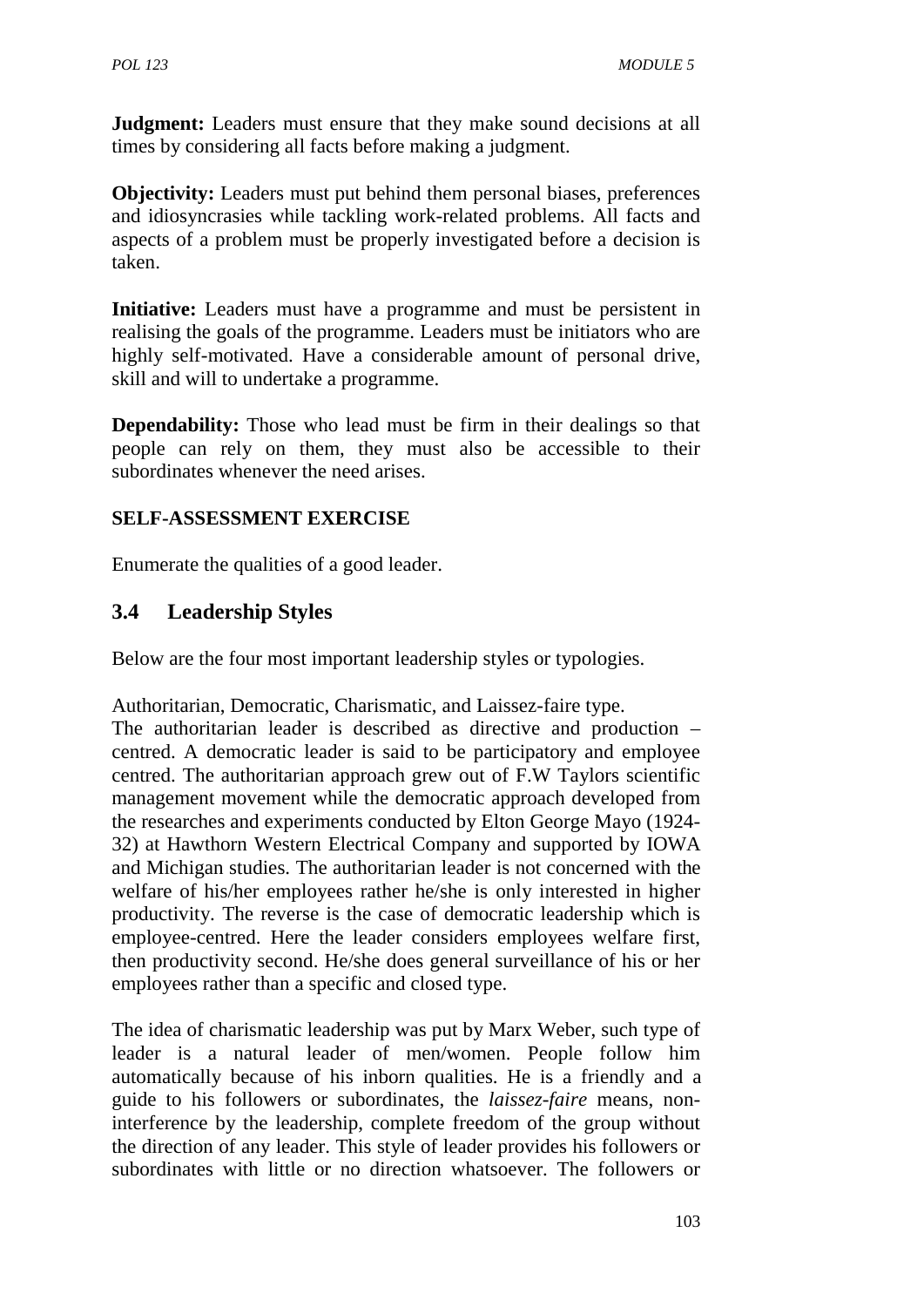subordinates are given broad general instructions by the leader but the methods and details of how the work is to be done is left to the followers or subordinates.

#### **SELF-ASSESSMENT EXERCISE**

What are the four most important leadership styles?

#### **4.0 CONCLUSION**

Thus, there is a need to find a middle ground. The new ground has been termed as "Reality-Oriented leadership" the emphasis on power is one aspect, and human relations is another of this new direction. It is found that if a leader abdicates his/her interest in and responsibility for production; it will harm both productivity and morale.

### **5.0 SUMMARY**

It is very important to mention that leadership is not the activity of an individual alone. In a large scale organisation, leadership becomes a collective activity since no single individual can meet the tremendous demands of working out the whole organisation.

#### **6.0 TUTOR-MARKED ASSIGNMENT**

- 1. Define leadership and explain what makes certain people leaders.
- 2. Authority and leadership are closely related: Explain.
- 3. What is a welfare state?
- 4. Name and explain at least ten attributes of effective leader.

#### **7.0 REFERENCES/FURTHER READING**

- Leah Tomkins, Jean Hartley & Alexandra Bristow (2020). Asymmetries of leadership: Agency, response and reason, *Leadership*, 10.1177/1742715019885768, **16**, 1, (87-106).
- Ekhator, Victor Eghe (2002). *Rudiments of Public Administration*. Kaduna: Joyce Graphic Printers and Publishers Co.
- Nicholas, Henry (ed.) (2006). *Public Administration and Public Affairs.* New Delhi: Prentice-Hall Ltd.
- Tonwe, D.A. (1998). *Public Administration an Introduction.* Ibadan: **AMFITOP**
- Vishnoo, Bhagwan & Vidya, Bhashan. (2006). *Public Administration*. New Delhi: S. Chand and Company Ltd.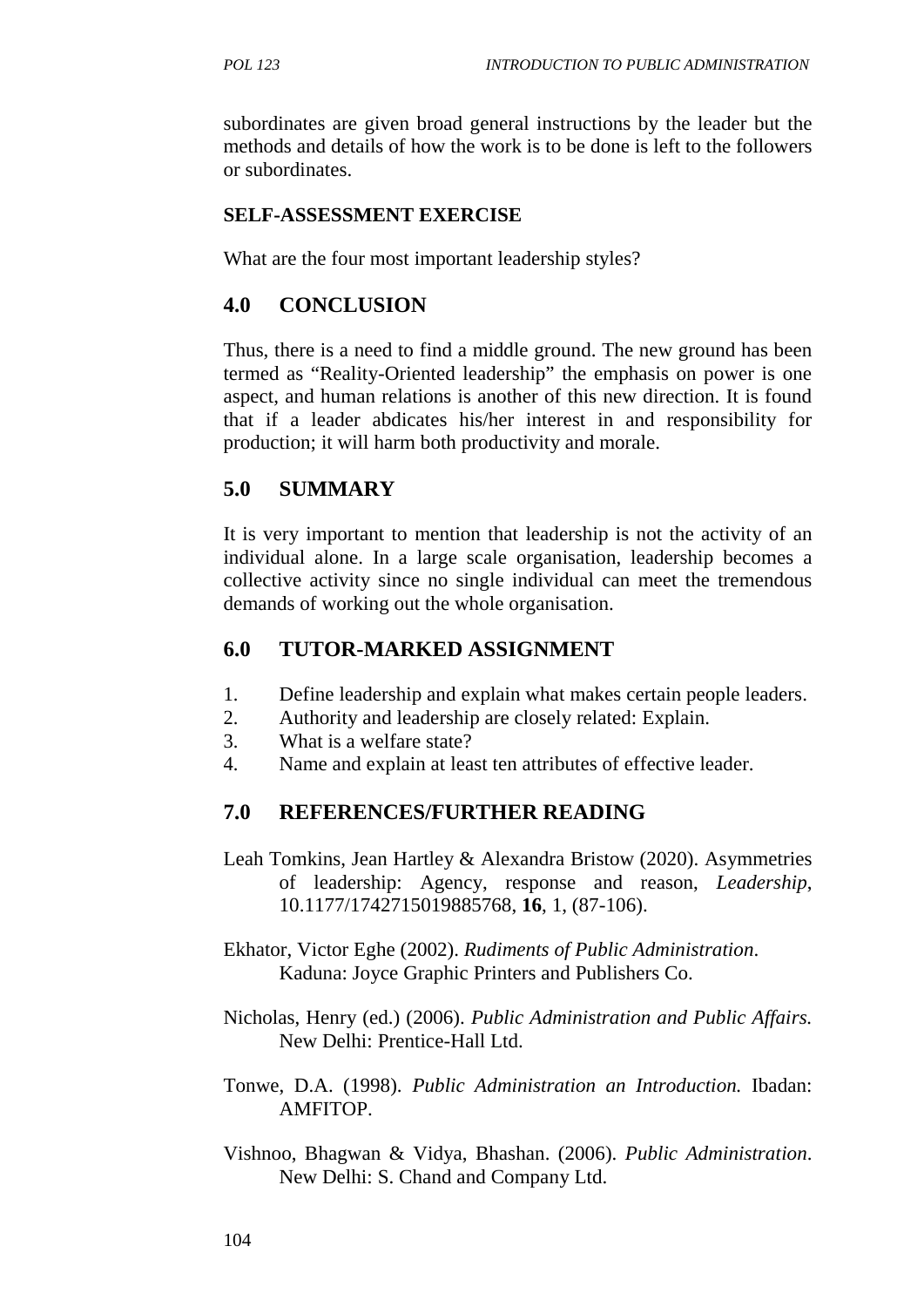# **UNIT 2 PLANNING**

### **CONTENTS**

- 1.0 Introduction
- 2.0 Objectives
- 3.0 Main Content
	- 3.1 Meaning of Planning
	- 3.2 Characteristics of Planning
	- 3.3 Kinds of Planning
	- 3.4 Advantages and Disadvantages of Planning
- 4.0 Conclusion
- 5.0 Summary
- 6.0 Tutor-Marked Assignment
- 7.0 References/Further Reading

## **1.0 INTRODUCTION**

Planning is preparation for action. It is an inherent part of individual and of co-operative or collective endeavour. Thieves plan a theft and the politicians at the highest level plan a policy-making or marrying the future of a nation, or seeking the survival or the extinction of humanity. Every aspect of governmental action is to be planned –objectives, policies, organization, finances, work methods, incentive system and public relations. Planning is 'a rational process characteristic of all human behaviour". Therefore, planning has been widely adopted as a means of accelerating economic growth in backward economics of the world.

### **2.0 OBJECTIVES**

By the end of this unit, you will be able to:

- list the advantages and disadvantages of planning
- define planning
- explain the characteristics of planning
- explain the types of planning

## **3.0 MAIN CONTENT**

### **3.1 Meaning of Planning**

Planning is deciding in advance what is to be done. It comprises the selection of objectives, policies, procedures and programmes from among alternatives. In the words of Millet, 'planning is the process of determining the objectives of administrative effort and of devising the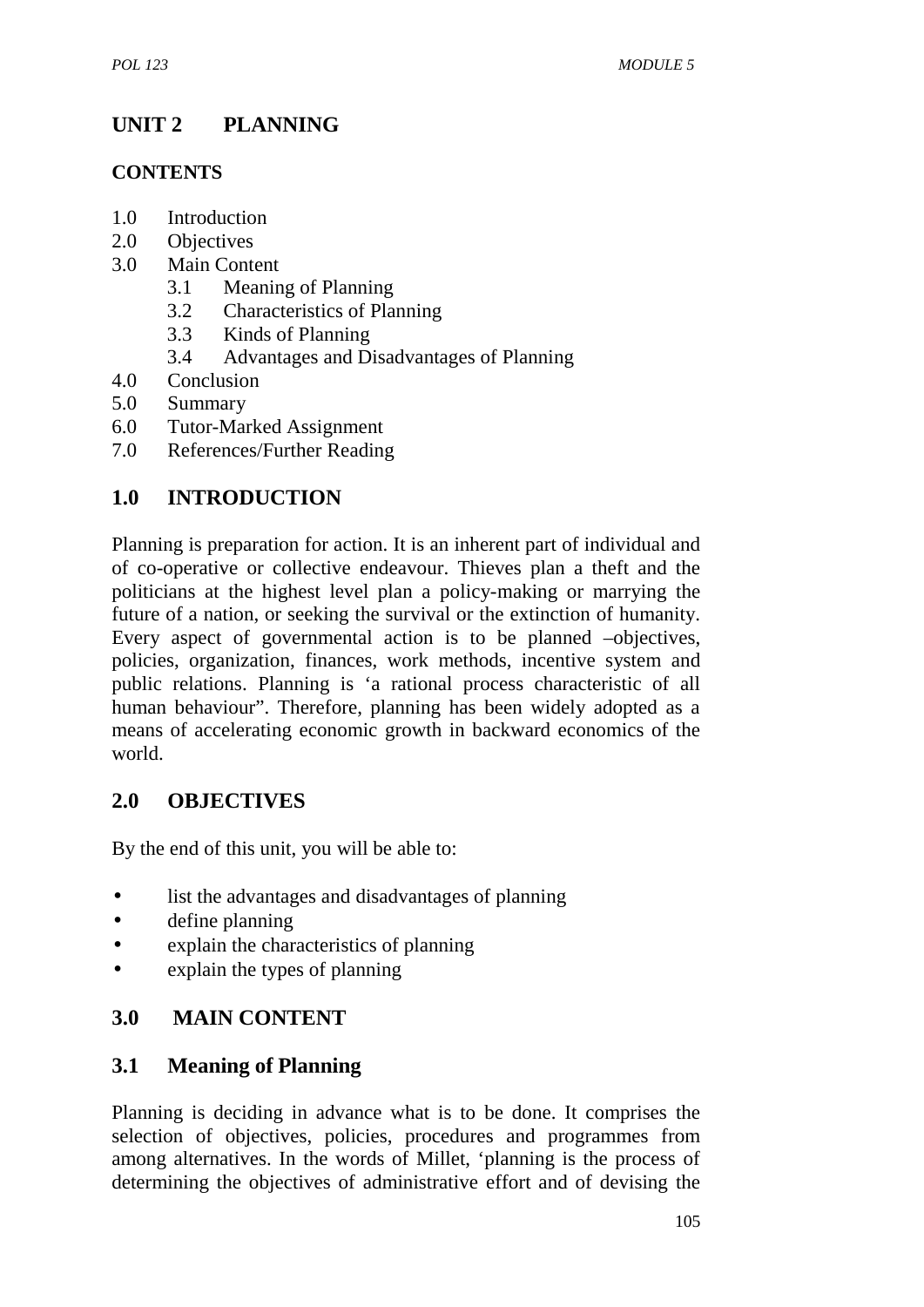means calculated to achieve them'. There are writers like Millet and White who distinguished between policy-decisions and planning. They regard planning as a technique which anticipates policy decisions. Thus in the words of Millet, 'the word planning in and of itself, is neutral; it implies no particular set of goals and no one special type of procedure, dictational or otherwise.

Planning is simply the endeavour to apply foresight to human activity. planning anticipates desired results and prepares the steps necessary for their realisation'. Again in his planning and administration, Millet writes, 'it must be repeated that planning presupposes no particular set of objectives or any one conception of political values. Planning acts as a moderator to the over-estimated target of policy. Although planning affects policy it is only a means to the execution of policy-decision. It is not desirable to stretch the difference too far. Policy and planning as aims and means have a reciprocal relationship. While policy formation is a political task, planning is an administrative task.

#### **SELF-ASSESSMENT EXERCISE**

Define planning. Why is planning neutral in itself, according to Millet?

## **3.2 Characteristics of Planning**

#### **The Following Characteristics of Planning May be Identified**

- Planning is closely associated with the goals of the organisation. These goals might be implicit or explicit; however, well-defined goals lead to efficient planning.
- Planning is primarily concerned with looking into the future. It requires forecasting of future situation in which an organisation has to function.
- Planning involves a selection of the best alternative to achieve the objectives of the organisation.
- Planning is comprehensive and includes every course of action in the organisation.
- Planning is an interdependent process. It coordinates the activities of various departments, sections and subsections.
- Planning is flexible as it is concerned with future conditions which are dynamic

#### **SELF-ASSESSMENT EXERCISE**

What are the characteristics of planning?

**-**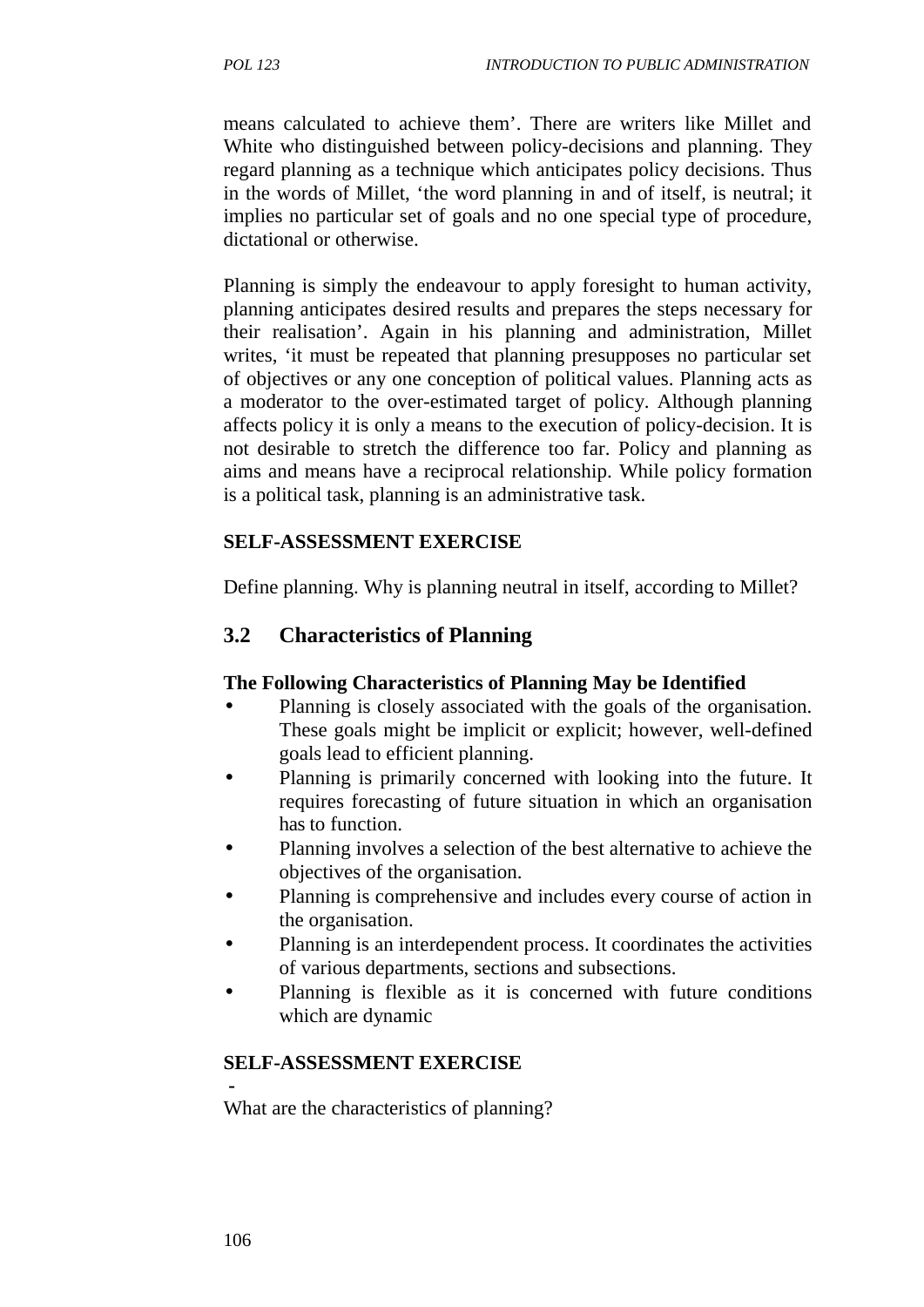## **3.3 Kinds of Planning**

As the concept planning indicates, it is impossible to suggest watertight categories of planning. Planning is a seem less web covering all the activities of the government. Some of the types of planning suggested are self-contained. They are mere ideal types.

- **a. Over-all Planning:** Over-all Planning may be termed as a socio economic planning. It deals with the planning of natural resources, objectives and activities of the society. Such a system of planning crushes individual initiative and dwarf's enterprise. This type can be implemented in a totalitarian state. It is neither possible nor desirable in a democratic society as it saps individual liberty, kills initiatives, introduces state capitalism, strengthens bureaucracy and brings in many evils.
- **b. Limited Planning:** This planning does not centralise all the socio-economic activities at one focal point. The state opting for this type of planning selects the main objectives which the society as a whole considers fundamental and through proper planning and regulation of the activities of the individuals and groups, would direct the life and the society in such a way, till these objectives are attained. Such planning is conceived in a democratic society like Nigeria.
- **c. Administrative Planning:** Administrative planning is mainly concerned with administrative programmes. Planning in the context of administration begins where general policy stops. It is concerned with how ends can be brought to fruition.' Prof. Pfiffner is also of the view that Administrative planning is 'a routine level of operation which value questions seldom arise'.

#### **SELF-ASSESSMENT EXERCISE**

What are the types of planning?

### **3.4 Advantages and Disadvantages of Planning**

#### **The Following Arguments have been put Forth in Favor of Development Planning:**

**i. It is Farsighted:** A planned authority takes into consideration the overall view of the entire economy and fixes the target and objectives in such a way that promotes the welfare of both the present and future generations.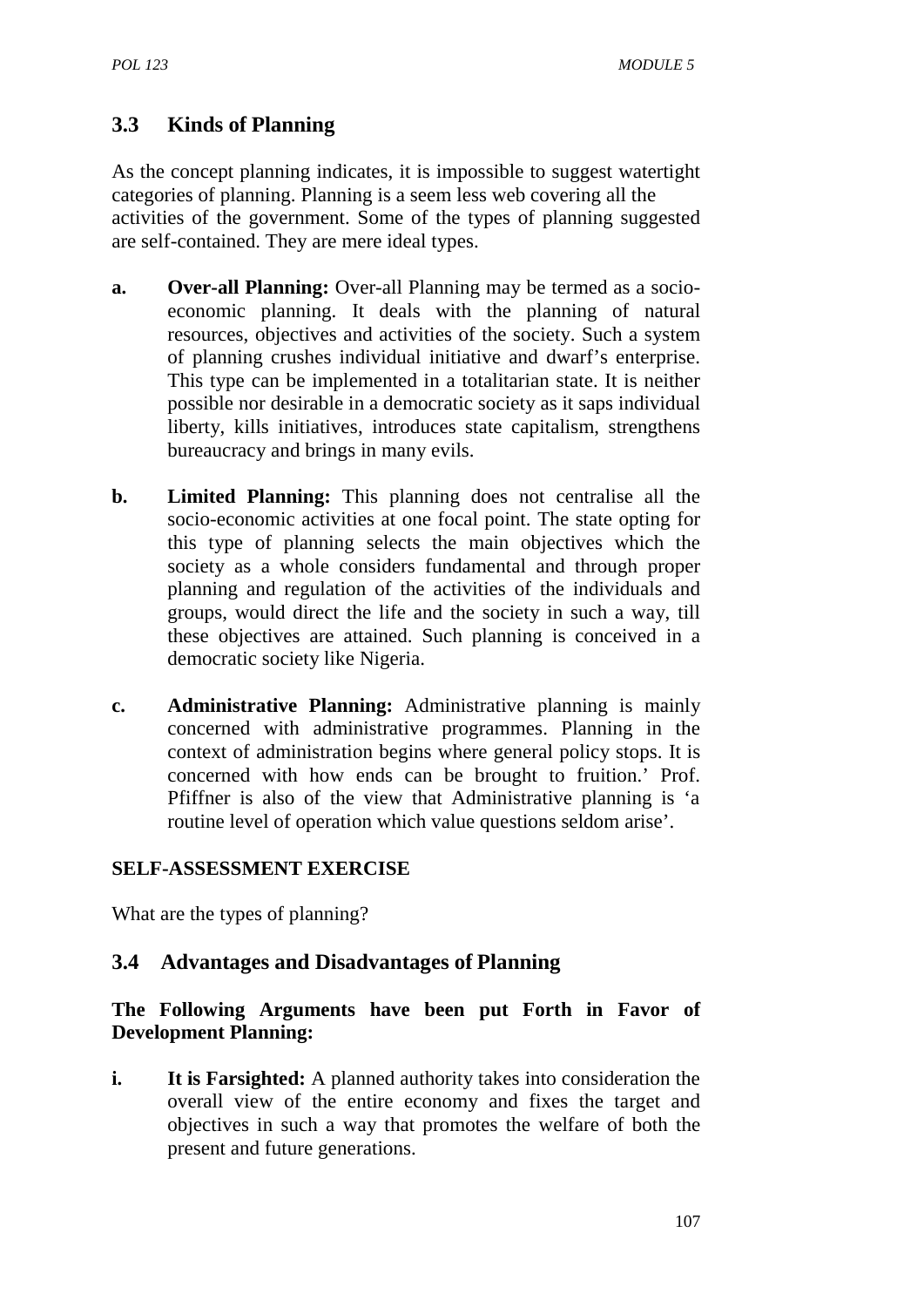- **ii. It is Helpful for Rapid Economic Development:** Development planning is essential particularly in the underdeveloped countries for achieving rapid economic development. The planning authority invests in different sectors of the economy in such a way that rapid economic development is achieved.
- **iii. Maintenance of Economic Stability:** The unplanned capitalist economy by its very nature is unstable. It is subject to economic fluctuations. Development planning has proved a powerful instrument for removing instability. Planning authority takes the various economic decisions which are far-sighted, broad-based, well-coordinated and well planned. Therefore, economic fluctuations are avoided and a greater degree of economic stability is maintained.
- **iv. It Provides Sufficient Economic and Social Service to the People**. Generally, in the underdeveloped countries, there is the shortage of funds and therefore, it is not possible to make the provision of sufficient economic and social services like education, medical, transportation, communication, banking, water, power supplies, etc. The planning authority has sufficient resources to invest in these various social services which encourage economic development.
- **v. Achievement of Market Perfection**. Market imperfection is one of the major obstacles to economic development in underdeveloped countries. Unless it is removed, rapid economic development cannot be achieved. In a planned economy, there is the proper allocation and optimum utilisation of natural and human resources, both the money and capital markets are properly organised and developed. The productive resources are coordinated based on the principle of maximum technical efficiency which helps in removing market imperfection and a vicious circle of poverty.

#### **Disadvantages of Planning**

- **vi.** That development planning and economic freedom cannot go side by side. In development planning, there is the complete loss of economic freedom. Production is not according to the tastes and preferences of the people and thus, the consumer's sovereignty is lost. There is no freedom of occupation and independent moral judgment; therefore it is not practicable in democratic countries.
	- i. It is a sort of dictatorship: The decisions of the planning authority are imposed on the general public irrespective of their choices.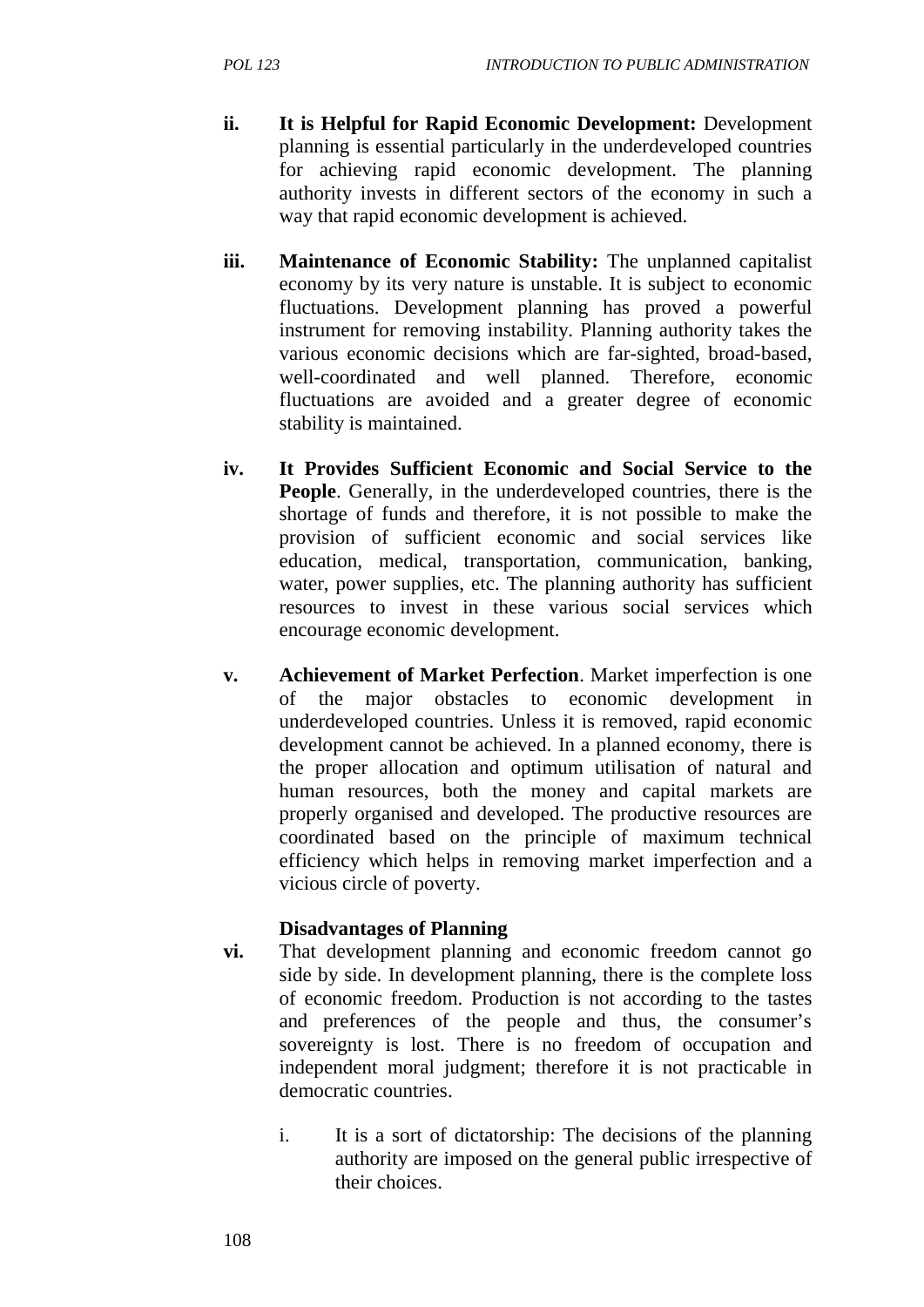- ii. It reduces administrative efficiency under planning, the planners and the workers do not have as much interest and initiate as the individuals have under free markets economy. Therefore, the efficiency falls due to various evils like red-tap, dishonesty, corruption, lack of responsibilities and incentives.
- iii. It is subject to various conflicts. In a planned economy, there is always some sort of conflicts among the planners because of selfish motives. Hence it becomes difficult to achieve fully the targets and objectives.
- iv. It is inflexible. It means that the desired changes cannot be brought about easily in the plans.

#### **SELF-ASSESSMENT EXERCISE**

What are the disadvantages of planning?

### **4.0 CONCLUSION**

In this unit, we have discussed the meaning of planning, characteristics, kinds, and pre-requisites of effective-planning. We have also dealt with the advantages and disadvantages of planning, and most importantly, the meaning and concepts of planning.

### **5.0 SUMMARY**

Therefore, while formulating the plan, the administrative aspects, issues and implications of a programme should be carefully analysed and taken care of in the plan. Nigeria has embarked upon the unique experiment of long scale democratic planning and the world is watching as well as waiting anxiously for their implementation.

### **6.0 TUTOR-MARKED ASSIGNMENT**

1. What are the advantages of planning?

### **7.0 REFERENCES/FURTHER READING**

- Emmanuel, Uche. (2019). Development Plans and Policies in Nigeria: Observed Impediments and Practical Best Alternatives. VI. 27- 36.
- Ekhator, Victor Eghe (2002). *Rudiments of Public Administration*. Kaduna: Joyce Graphic Printers and Publishers Co.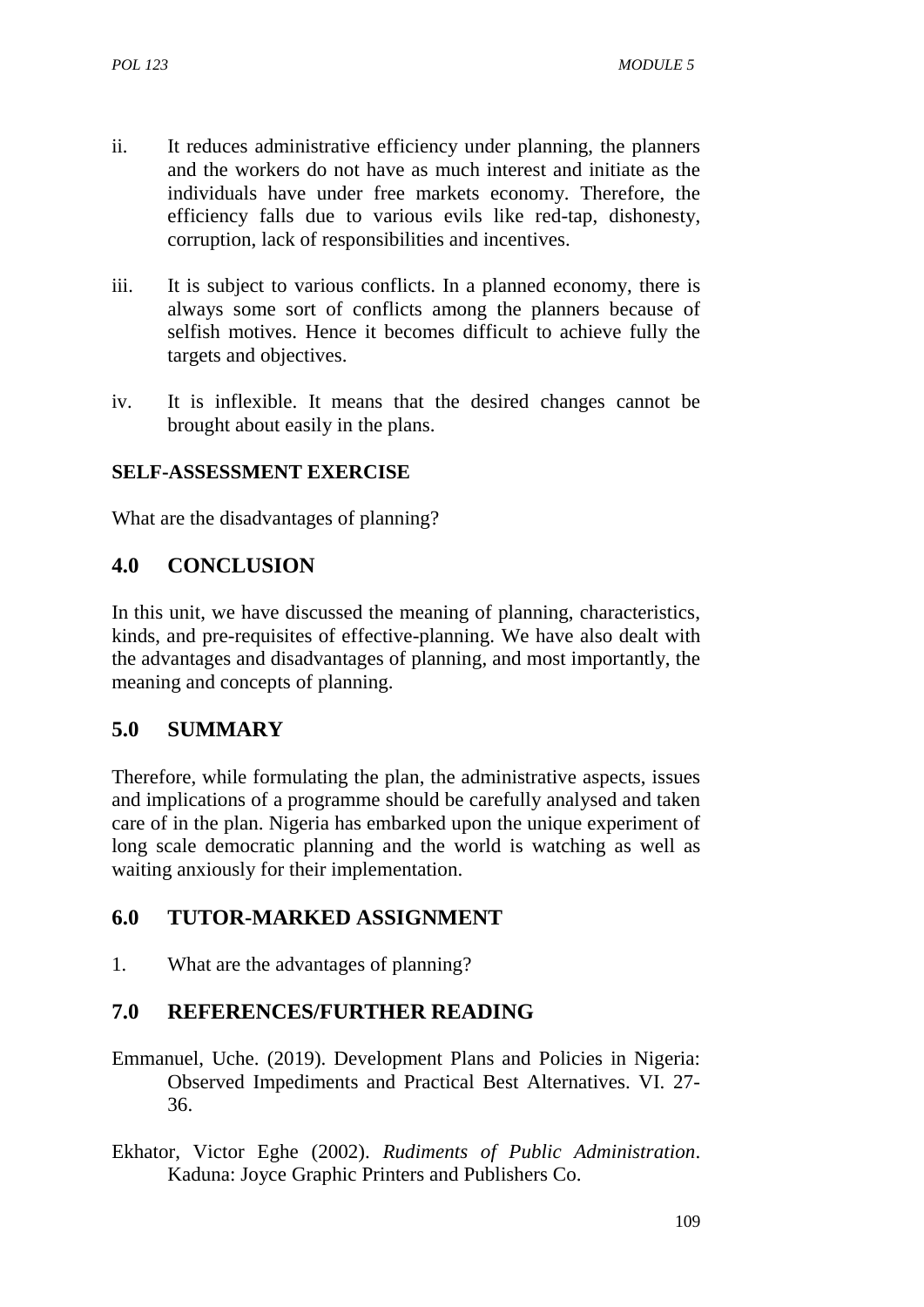- Vishnoo, Bhagwan and Vidya, Bhudham. (2006). *Public administration* New Delhi: S.Chand & Company Ltd.
- Heilbroner, Robert L. (1977). *How to Make Intelligent Decision*. N.J.: Prentice-HallInc.
- Millet, J.D. (1954). *Management in the Public Service*, New York: McGraw hill.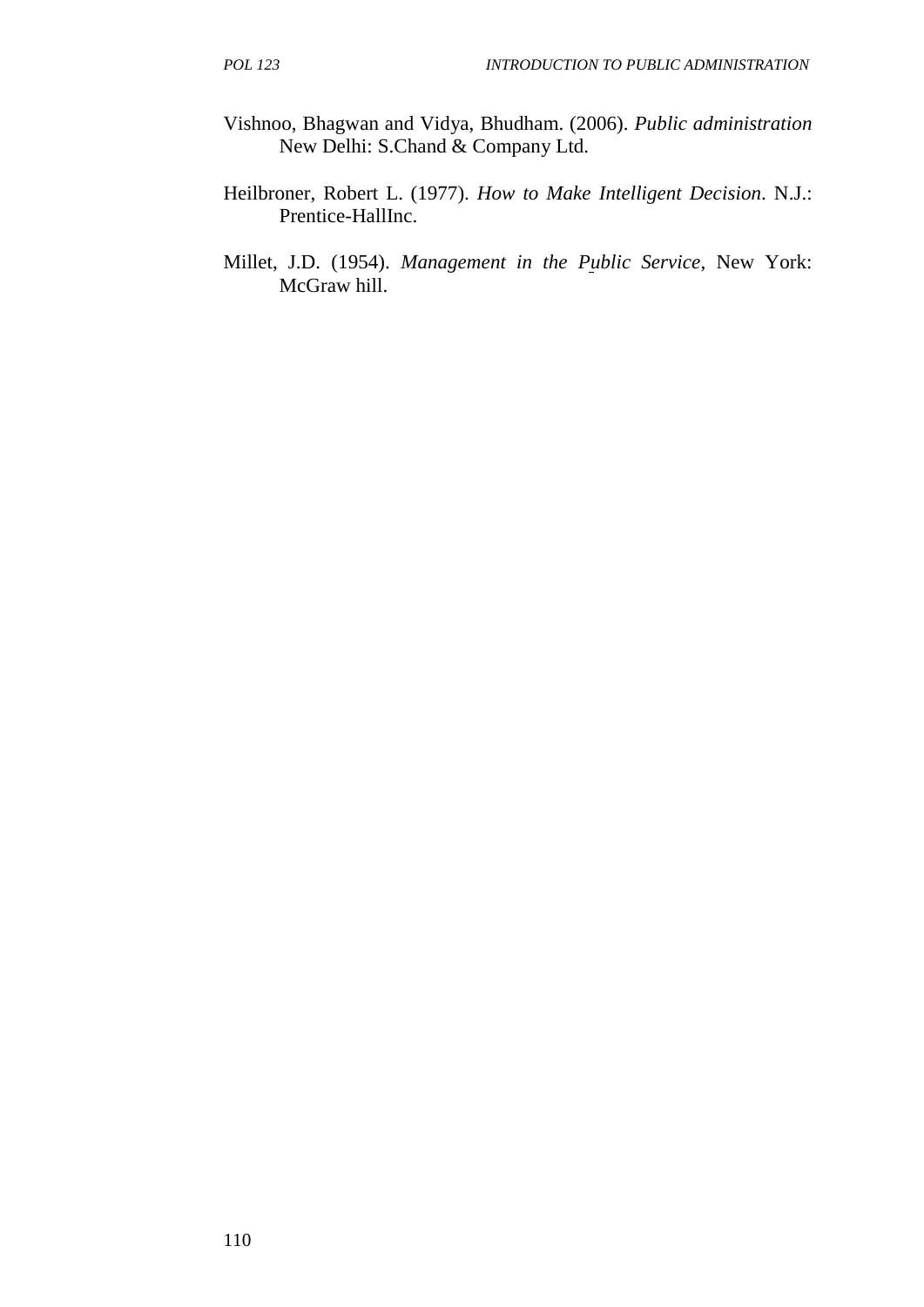# **UNIT 3 CO-ORDINATION**

#### **CONTENTS**

- 1.0 Introduction
- 2.0 Objectives
- 3.0 Main Content
	- 3.1 The Meaning of Co-Ordination
	- 3.2 Types of Coordination
	- 3.3 Principles of Coordination
	- 3.4 Hindrances to Effective Coordination
- 4.0 Conclusion
- 5.0 Summary
- 6.0 Tutor-Marked Assignment
- 7.0 References/Further Reading

## **1.0 INTRODUCTION**

A battle may be lost, how much strong the forces maybe if there is no coordination among the various wings, divisions and units of the army. Efforts have to be synchronised if the object in view is to be achieved without much cost. As in battle, so as in administration hence no organisation, how much competent its staff may be, can achieve the desired objective without co-ordination. It is the first principle of management to ensure that the organisation works well, that no part of it repeats what the other part does, that no employee works at a cross purposes and that there is no conflict among various units. This is, therefore, technically called coordination.

### **2.0 OBJECTIVES**

By the end of this unit, you will be able to:

- discuss meaning of co-ordination
- discuss types of co-ordination
- explain hindrances to effective co-ordination.

## **3.0 MAIN CONTENT**

### **3.1 The Meaning of Coordination**

Negatively, coordination means the removal of conflicts and overlapping in administration, positively, it means to secure cooperation and teamwork amongst the numerous employees of an organisation. Some of the definitions of coordination are as follows: In general, coordination means making all parts of an organisation work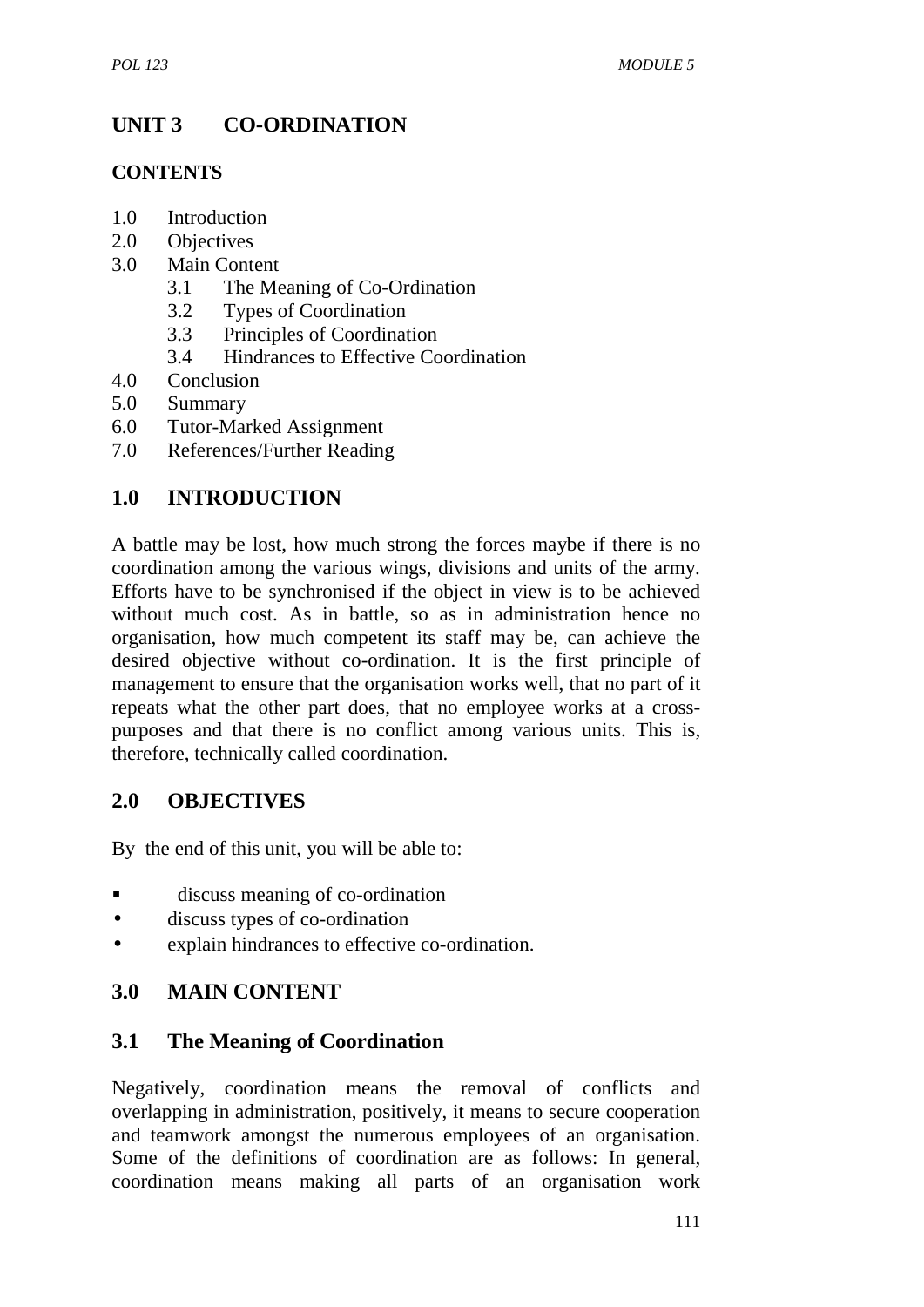harmoniously, without conflicts and without cross-purposes, to achieve the defined goal. It may, however, be mentioned that co-ordination is a means and not an end in itself. In the words of Newman, "it is not a separate activity but a condition that should permeate all phases of administration".

Coordination is, therefore, the synchronisation of efforts for a common purpose, cooperation is a collective action of one person with another. Cooperation emphasises collective action of members for certain common goals and any organisation is thus a corporative organisation. However, it is not necessary that coordination also exists in such an organisation. Cooperation emphasizes collective action of members for certain common goals and any organisation is thus a corporative organisation. However, coordination does not need to also exist in such an organisation.

# **3.2 Types of Coordination**

## **Coordination can be of two types**

- i. Internal or functional which is concerned with the coordination of the activities of individuals working in an organization and
- ii. External or structural which is concerned with coordinating the activities of different organizational units.

Both types of coordination are affected horizontally and perpendicularly. Horizontally, coordination fosters inter-relationship between one employee and another, between one section and another, between one division and another and between one department and another. Perpendicularly, coordination is established between one employee and his/her officer, between an officer and his/her next superior and so on and between one section and a branch and a division and so on.

## **SELF-ASSESSMENT EXERCISE**

- 1. What is coordination?
- 2. Explain the two types of coordination.

## **3.3 Hindrances to Effective Coordination**

The vast and expanding activities of the government, the thinning of the span of control and the lack of delegation on the part of high-ups in administration make effective coordination difficult. There is also a limit to which an agency can achieve in coordination. According to Gulick, some of the difficulties arise from:

i. The uncertainty of the future as to the behaviour of individuals and people,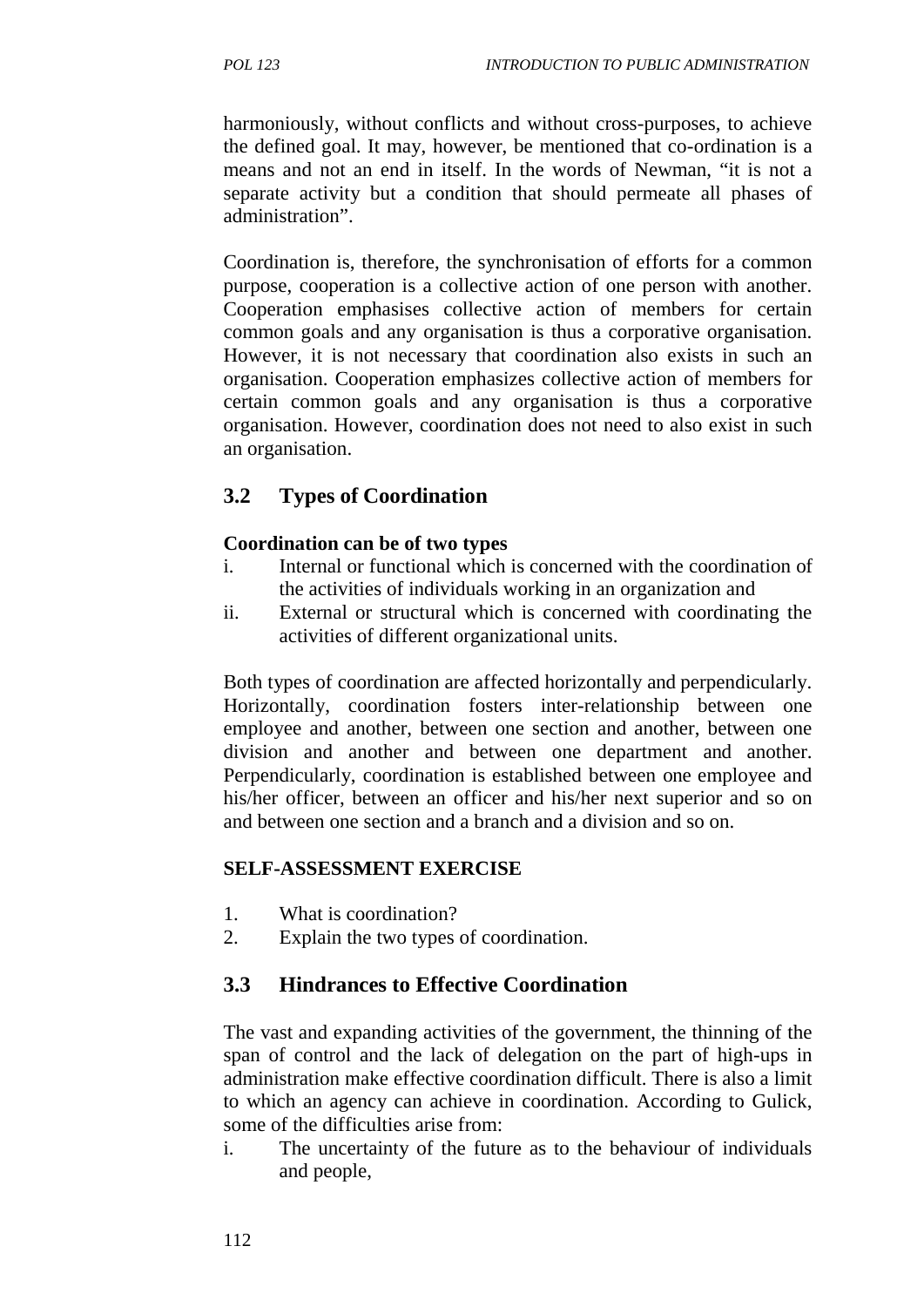- ii. The lack of knowledge, experience, wisdom and character among leaders and their confused and conflicting ideas and objectives.
- iii. The lack of administrative skills and techniques,
- iv. The vast number of variables involved and the incompleteness of human knowledge, particularly concerning man and life.
- v. The lack of orderly methods of developing, consideration, perfection and adoption of new ideas and programmes.

In addition to the above, Seckler- Hudson had put forth the following four points. These are the

- i. Size and complexity.
- ii. Personalities and political factors.
- iii. The lack of leaders with wisdom and knowledge on public administration and
- iv. The accelerated expansion of public administration to international dimensions.

Whatever the hindrances, it is obvious that they must be removed in the over-all interest of the effective working of an organisation.

### **SELF-ASSESSMENT EXERCISE**

Mention five hindrances to effective coordination.

### **4.0 CONCLUSION**

In this unit, we summed up by reminding ourselves that we have so far discussed the meaning of coordination, the need for coordination, types of coordination, techniques of coordination, principles and its hindrances towards an effective development planning. Finally, the distinctions between coordination and co-operation were also illustratively discussed.

### **5.0 SUMMARY**

Thus, coordination is a centripetal force in administration. It can be achieved both through formal and informal methods. The written and verbal communications, conferences round table meetings, institutional devices, etc. Play as prominent a part in effecting coordination as informal methods like lunches and dinners and meetings in committees and conferences.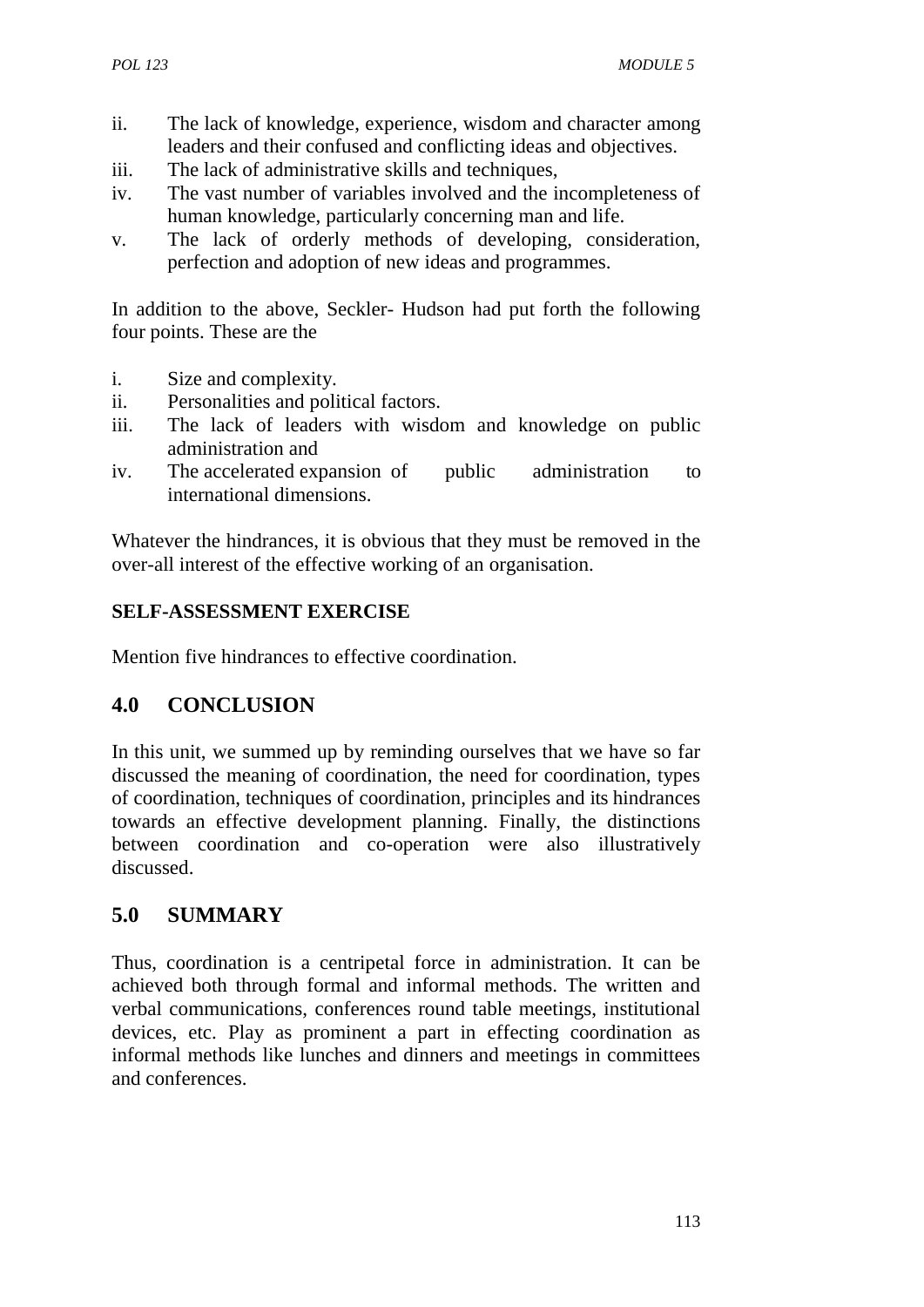### **6.0 TUTOR-MARKED ASSIGNMENT**

- 1. Define coordination.
- 2. Explain the need for coordination.

#### **7.0 REFERENCES/FURTHER READING**

- Osifo, Charles. (2013). The Effects of Coordination on Organisational Performance: An Intra and Inter Perspective. Asian Journal of Business and Management. 01.
- Ekhator, Victor Eghe (2002). *Rudiments of Public Administration.* Kaduna: Joyce Graphic Printers and Publishers Co.
- Millet, J.D. (1954). *Management in the Public Service*. New York: McGraw Hill Co.
- Terry, G.R. (1956). *Principles of Management*. Illinois: Irwin Inc. Vishnoo, Bhagwan and Vidya, Bhushan. (2006). *Public Administration*.

New Delhi: S. Chand and Company Ltd.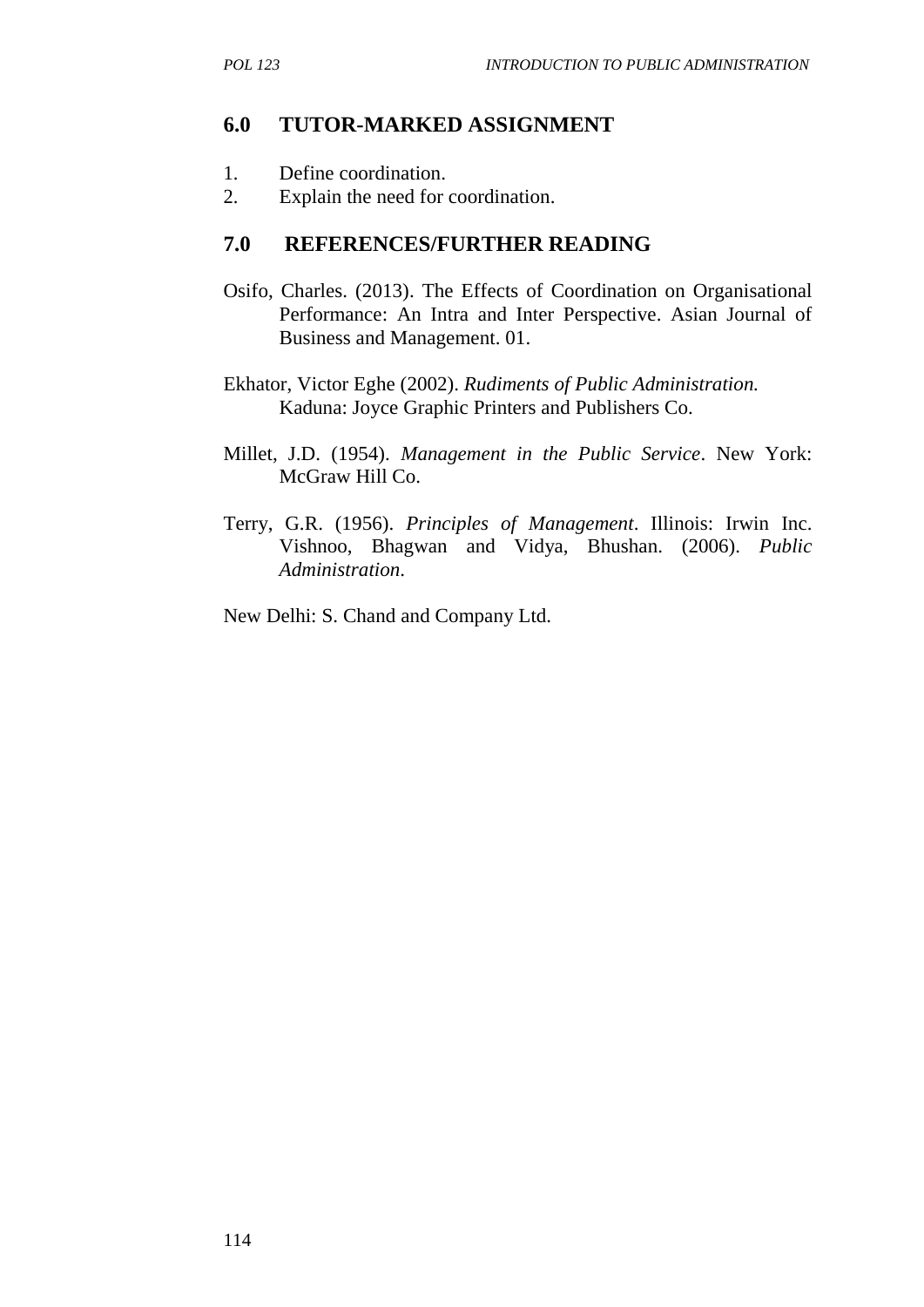# **UNIT 4 DELEGATION**

#### **CONTENTS**

- 1.0 Introduction
- 2.0 Objectives
- 3.0 Main Content
	- 3.1 Meaning of Delegation.
	- 3.2 Need for Delegation
	- 3.3 General Principles of Delegation
- 4.0 Conclusion
- 5.0 Summary
- 6.0 Tutor-Marked Assignment
- 7.0 References/Further Reading

## **1.0 INTRODUCTION**

Delegation of authority is a feature common to all types of large scale organisations. The concept of the unity of command envisages that every activity within the department must emanate from the leader or the father but this is possible only in small scale organisations or in organisations where face-to-face relation is possible. In large organisations, the need for delegation arises because of the limitations of a span of control. A formal structure in the form of a scalar is built up in which comes to life by the process of delegating authority. Though legally, the whole authority rests with the head of an organisation, in practice, however, sufficient authority has to be delegated down the line to various employees for it is humanly impossible for the head to carry the whole burden of an organisation on his shoulders.

## **2.0 OBJECTIVES**

By the end of this unit, you will be able to:

- explain the meaning of delegation
- discuss the need for delegation
- enumerate the principles of delegation.

## **3.0 MAIN CONTENT**

### **3.1 Meaning of Delegation**

According to Mooney, delegation means conferring of specified authority by a higher to a lower authority. It means that delegation is the devolution of authority by a superior person to his agent or subordinate subject to his supervision and control. Legally, the delegated authority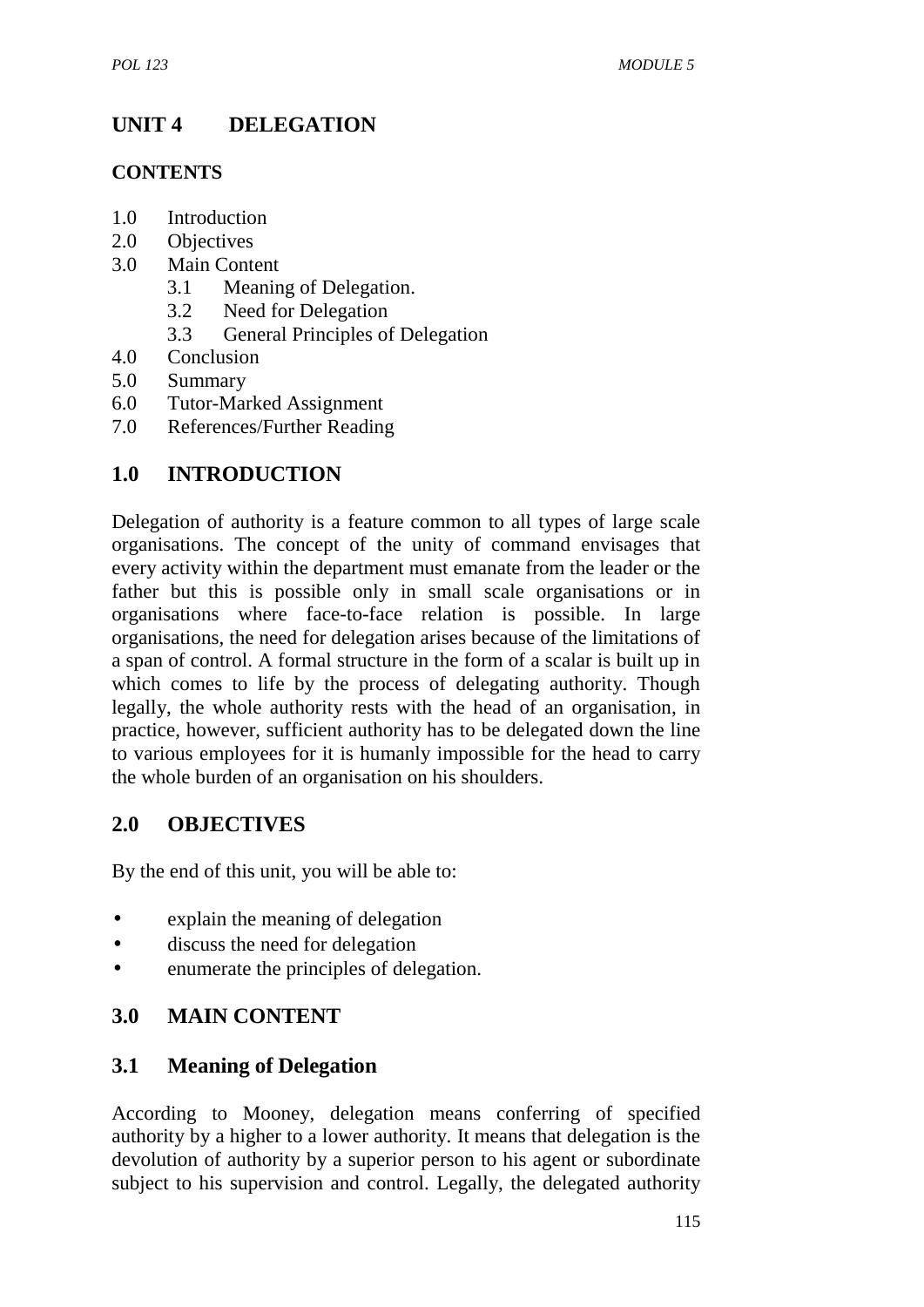still belongs to the principal, but in practice, its exercise is allowed to the subordinate or agent. Terry, however, does not agree with Mooney's interpretation of delegation. To him, 'delegation means conferring authority from one executive organisation unit to another'. Thus, delegation is not essentially devolution of power from a higher to a lower authority, and between equal authorities.

Described in terms of the degree of authority delegated, delegation may be:

- i. full or partial
- ii. Conditional or unconditional
- iii. Formal or intermediate
- i. Delegation is full when complete powers are conferred on the agent for example, when the diplomatic representative is sent abroad with full powers to negotiate. It is partial when he/she is required to get advice and guidance on critical points from the delegating authority in his/her country.
- ii. Delegation is conditional when the action of a subordinate is subject to confirmation and revision by the superior, it is unconditional when subordinate is free to act without reservations.
- iii. Delegation is formal when embodied in written rules, by-laws or orders. It is intermediate when it is made through a third person. Intermediate delegation is rarely found. Mooney gives two instances of such delegation. They are the election of the president of USA by the people through Electoral College and the election of the pope by the congregation through Council of Cardinals. It may however, be mentioned that delegation does not mean abdication of responsibility on the part of delegating authority. It is only delegated and not surrendered. Ultimately, it is the delegating authority which is overall responsible for the conduct of all those to whom it has delegated the authority.

#### **SELF-ASSESSMENT EXERCISE**

Explain in your own words the meaning of delegation.

#### **3.2 General Principles of Delegation**

- i. Delegation should be written and specific.
- ii. Authority and responsibility for each position in the management group should be spelt out and delegation should be made to a position rather than to an individual.
- iii. The authority to be delegated should be within the competence of subordinates to exercise safely.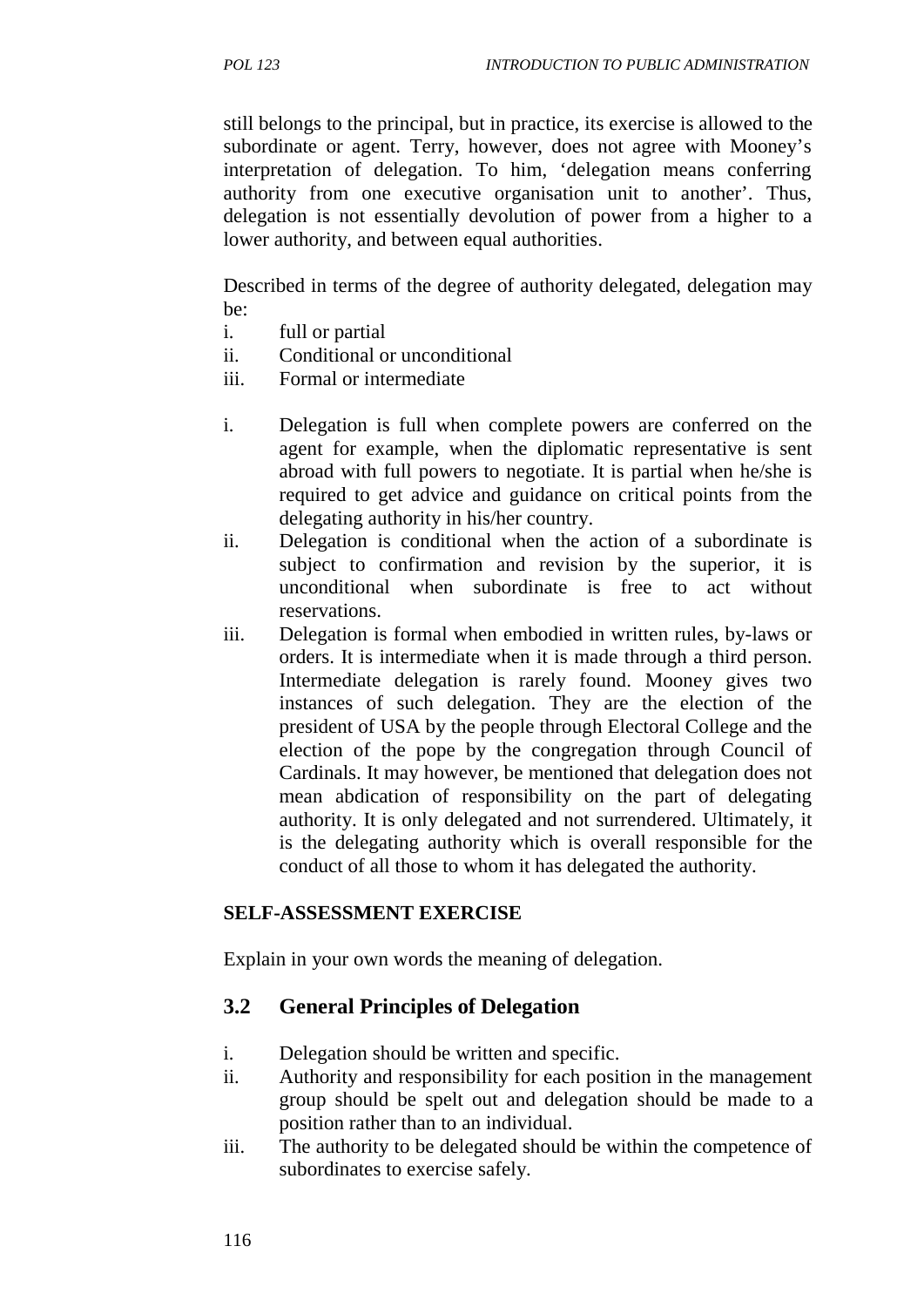- iv. Delegation should be properly planned and systematized.
- v. There should be free and open lines of communication between the delegations and delegates. This brings the superior and subordinates closer and can help in solving many problems which come in the way of delegation.

#### **SELF-ASSESSMENT EXERCISE**

Mention some of the principles of delegation.

### **4.0 CONCLUSION**

So far, we have discussed the need for delegation, the meaning and definitions of delegation. We have also discussed the characteristics of delegation, the hindrances of delegation and the general principles of delegation. Therefore, the essence of delegation as we understood from the conclusion of this unit is that delegation is to confer direction upon others to use their judgment in meeting specific problems within the framework of their duties.

## **5.0 SUMMARY**

To sum up in the words of White: "Circumstance of magnitude and volume, however, require some delegation of authority, and the settlement of much business at the point where it arises. The convenience of citizens alone compels most matters to be handed outside Washington. The avoidance of delay in administrative bottleneck requires decisions at a hundred or a thousand field officers rather than in a single headquarters establishment. In some cases, proper adjustment of policy and programme to local condition requires discretionary field decisions. Certainly, the delegation of authority means greater energy, a higher sense of responsibility, and better morale among field agents. They are not content to be mere messenger and reporter of their Washington superiors".

### **6.0 TUTOR-MARKED ASSIGNMENT**

What is the devolution of power? Does this mean abdication of responsibility?

## **7.0 REFERENCES/FURTHER READING**

Teresa Gerton & Joseph P. Mitchell(2019)Grand challenges in public administration: Implications for public service education, training, and research, Journal of Public Affairs Education,25:4,435-440, DOI: 10.1080/15236803.2019.1689780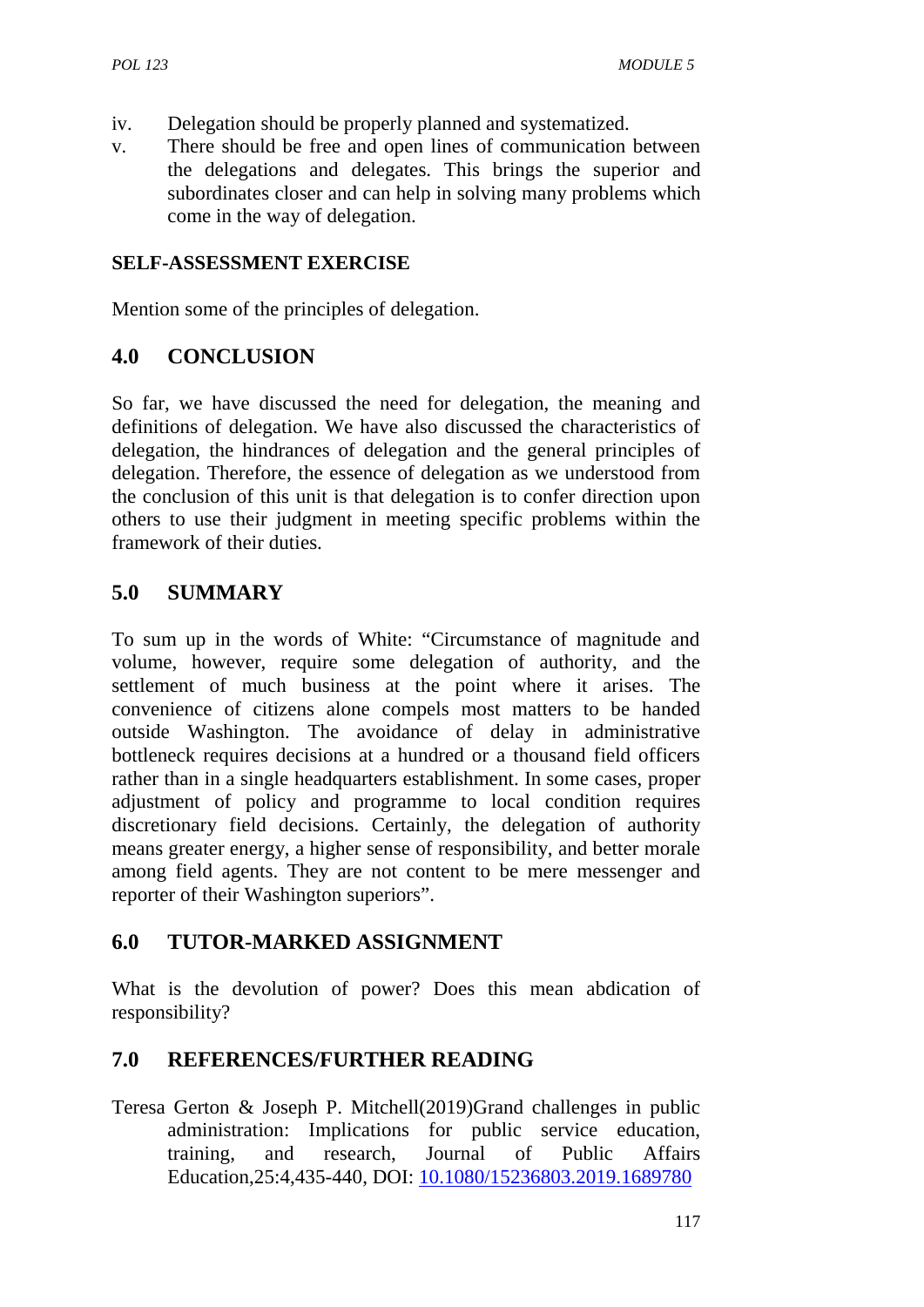- Ekhator, Victor Eghe (2006). *Rudiments of Public Administration*. Kaduna: Joyce Graphic Printers and Publishers Co.
- Terry, G.R. (1956). *Principles of Management*. Illinois: Irwin Inc. Vighnoo, Bhagwan and Vidya, Bhushan. (2006). *Introduction to Public Administration.* New Delhi: S. Chand and Company Ltd.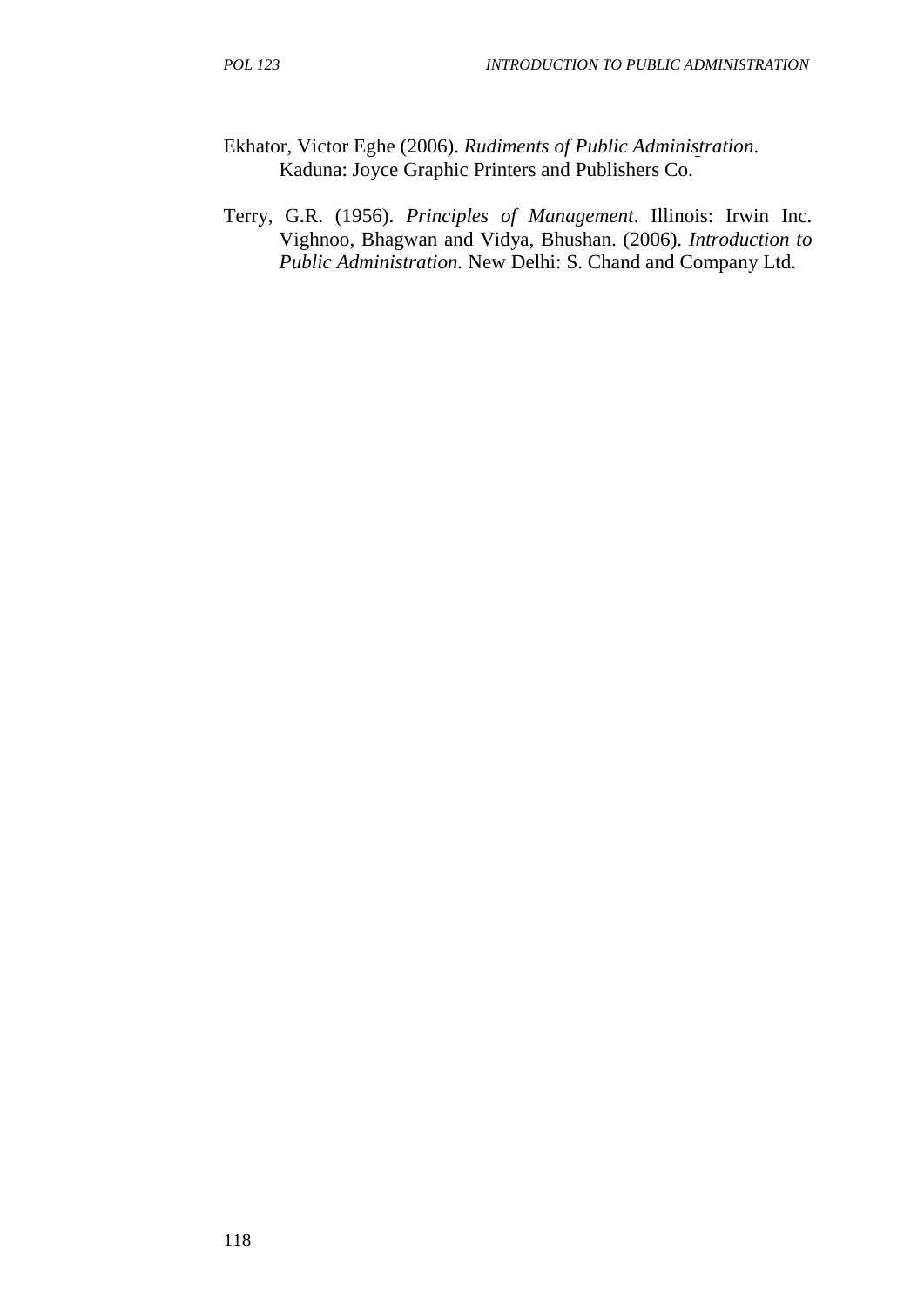# **UNIT 5 COMMUNICATION**

#### **CONTENTS**

- 1.0 Introduction
- 2.0 Objectives
- 3.0 Main Content
	- 3.1 Meaning of Communication
	- 3.2 Types
	- 3.3 Barriers in its Way
- 4.0 Conclusion
- 5.0 Summary
- 6.0 Tutor-Marked Assignment
- 7.0 References/Further Reading

## **1.0 INTRODUCTION**

Communication has come to be recognised as an important principle of administration. For the achievement of agency objectives, effective communication is really of vital importance. Millet rightly described communication as the "bloodstream of an administrative organisation". Pfeiffer also portrays it as 'the heart of management'. Truly speaking, the management literature is replete with articles on communication. In top democracies of the conferences, workshops and other training programmes are organised to develop communication skills. It is a crucial element in management. Its study has become important because public sector administration is involved in vital problems of human beings. Communication is a two-way traffic in an organisation. Not only the superior bosses communicate decisions and instructions, but the subordinates also communicate facts and information to the central or head office. Thus, communicate is both upward and downward.

## **2.0 OBJECTIVES**

By the end of this unit, you will be able to:

- explain the meaning of communication
- mention the types of communication
- recognise some barriers to communication.

## **3.0 MAIN CONTENT**

### **3.1 Meaning of Communication**

Communication is two-way traffic. It does not only mean the authority of communicating decisions or instructions to the subordinates. The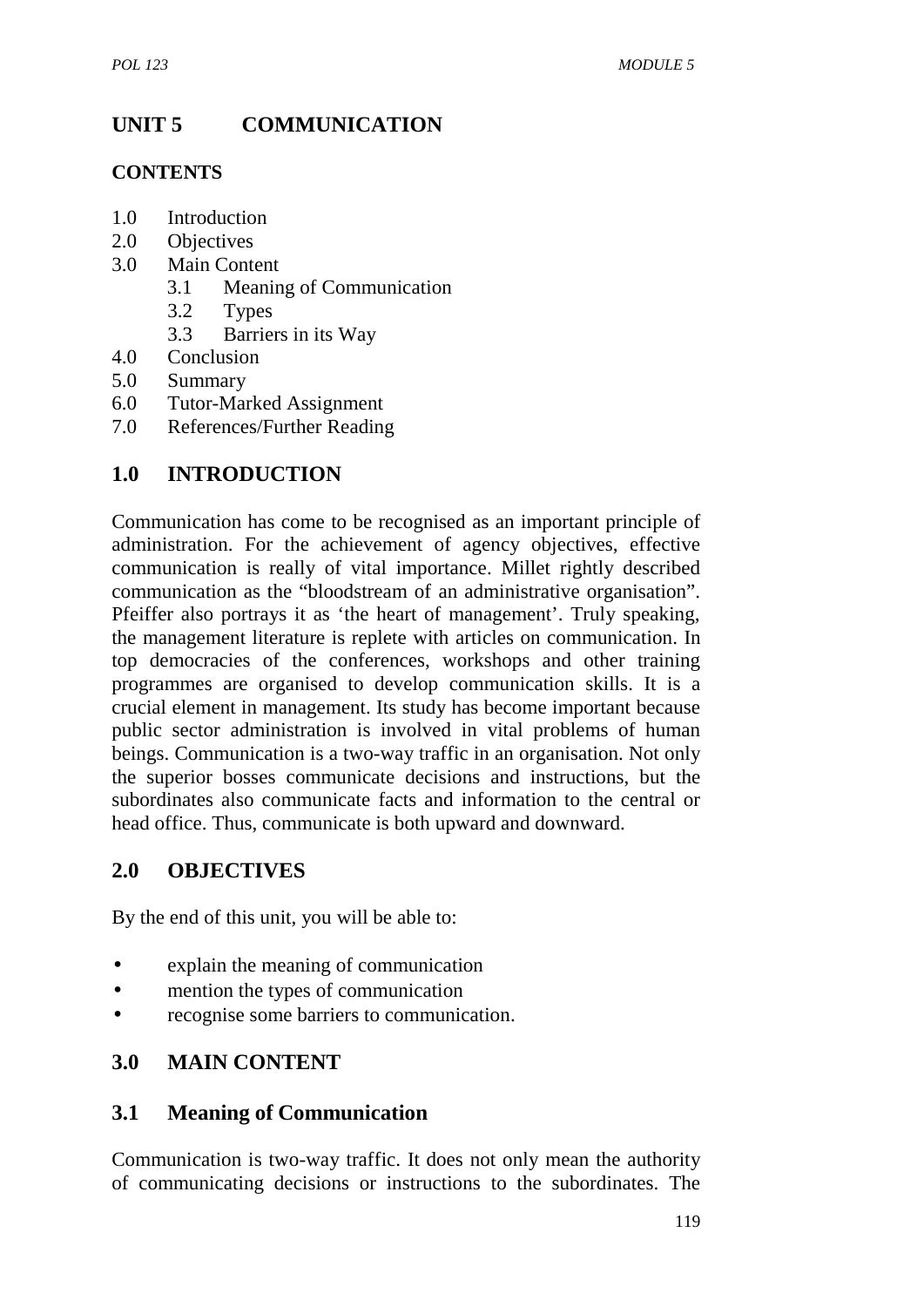subordinates also have to communicate facts and information to the authority in the organisation. Communication thus means inter-change of thoughts, partaking of ideas and a sense of participation and sharing. In the words of Louis A. Allen, 'communication is the sum of all the things one person does when he wants to create understanding in the mind of another. It involves a systematic and continuous process of telling, listening and understanding'. According to M.W. Cunning, "The word communication describes the process of conveying messages (facts, ideas, attitudes and opinions) from one person to another so that they are understood'. According to Tead, 'the underlying aim of communication is a meeting of minds on common issues.

Thus, communication means interchange of thought, ideas and sense of participation and sharing between two or more people. Generally, it is viewed as the use of symbols for transferring certain information, but the more important aspect of communication is the fact that communication is a personal process that involves the exchange of behaviour.

Communication is successful when:

- 1 The meaning is shared by all the parties involved, and
- 2 The parties involved act in the direction consistent with the shared meaning.

### **SELF-ASSESSMENT EXERCISE**

Define Communication.

## **3.2 Types of Communication**

**i. Communication may be Internal, External and Interpersonal** Internal communication deals with the relationship between the organization and its employees. External communication is concerned with the relations of the agency with the public and is called public relations. Interpersonal communication means the relationships among the agency's employees.

### **ii. Communication may be Upward, Downward and Across**

Upward communication is attained by systematic, written and verbal reports of performance and progress, statistics and accounting reports concerning work, written and verbal request for guidance, suggestions and discussions.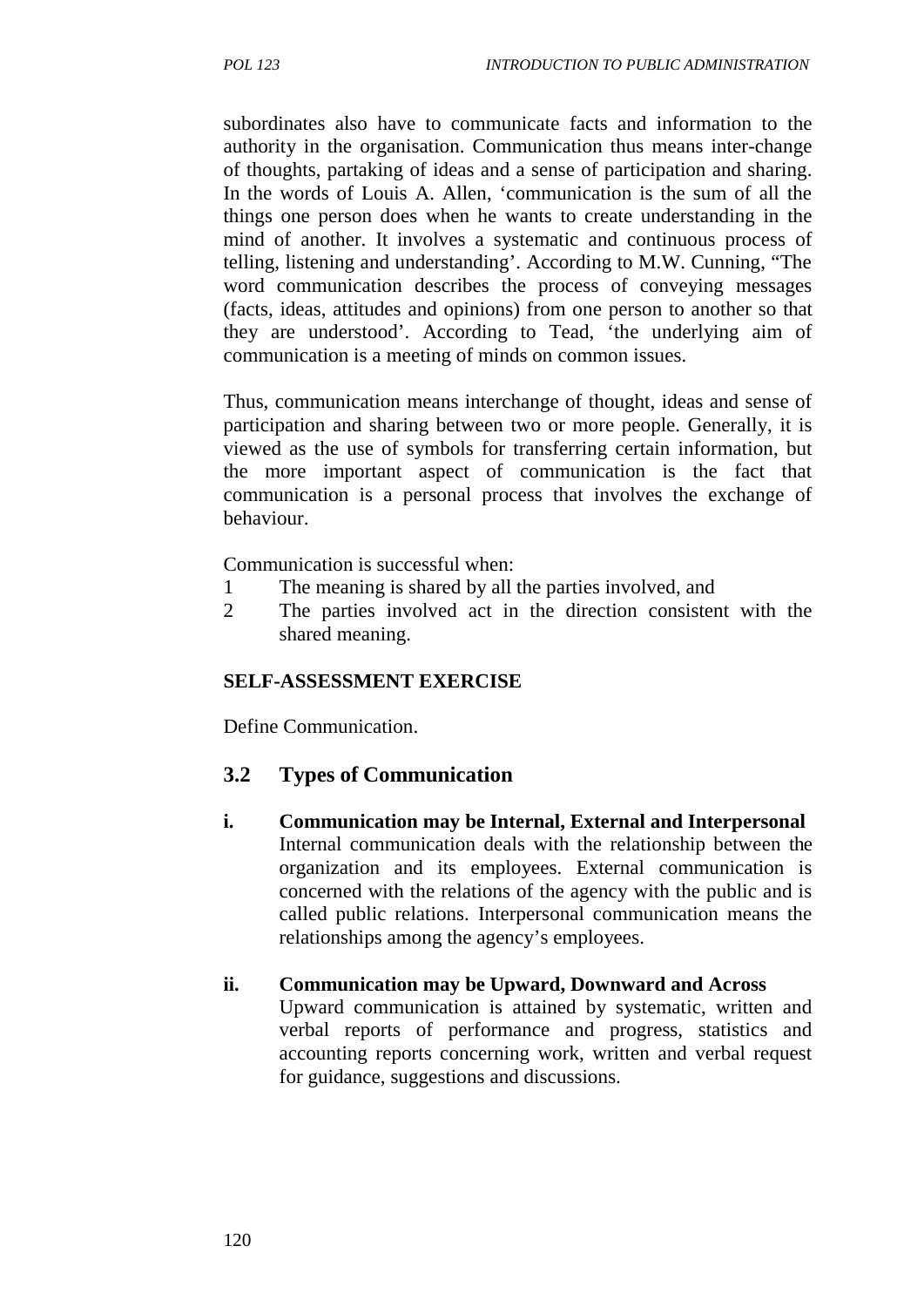This provision is made for the high ups to procure evidence about work problems.

Downward communication is achieved through devices through directives from written or verbal orders, staff conferences, budget sanctions, manuals and establishment authorization. The higher level makes use of these devices both for command and control and to inform the lower echelons regarding its attitudes and ideas and to render advice, guidance and direction. A cross communication is attained through an exchange of written or verbal information and reports, formal and informal contacts, co ordination committees and staff meetings. Through this type of communication, different but related parts of the organisation are geared together.

#### **iii. Formal and Informal**

Through formal communication, decisions and instructions can be transmitted to those for when they are meant. Such formal communication is done through codes of conduct or manual of the organization. However formal channels of communication are not adequate to meet the need for human understanding of the problem involved. Hence the need for informal communication arises. It supplements the formal system of communication. The interpersonal contacts and relationship constitute the media of informal communication.

#### **SELF-ASSESSMENT EXERCISE**

Explain types of Communication.

### **3.3 Barriers in Its Way**

#### **(i) Complexity of Language**

Communication suffers a setback due to tyranny of words which at best constitute poor means for the expression of ideas. The Oxford Dictionary records an average of twenty-eight separate meanings for each of the 500 most used word in the English language. The limit is the position in other languages, intentional words hinder mutual understanding. According to Terry, "intentional words do not refer to something that can be pointed out. They neither always connote an identical meaning to different persons nor the same meaning to the same person at all times".

#### **(ii) Ideological Barriers**

Pfiffner is of the view that ideological barriers also impede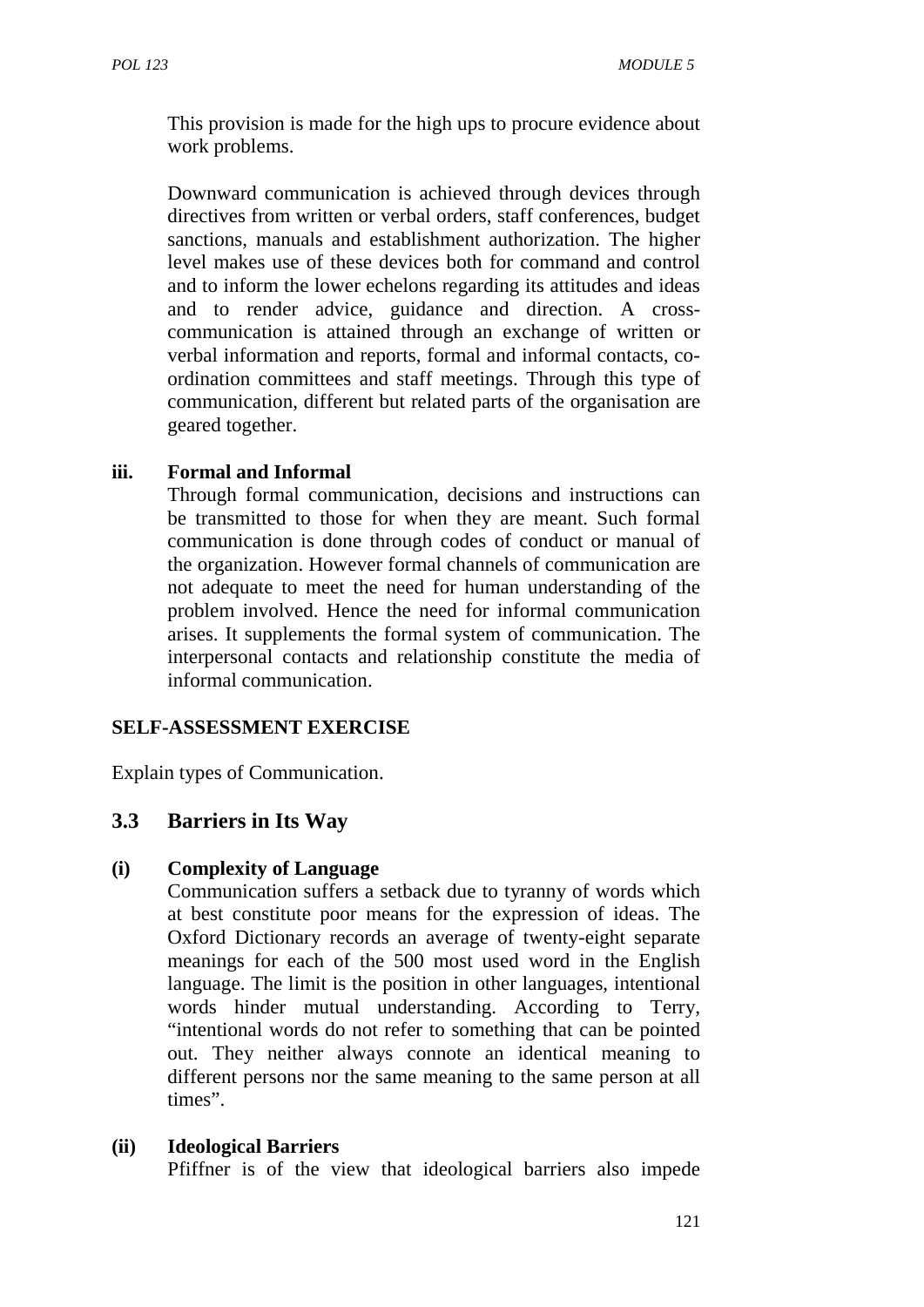#### communication.

He said, "Differences in background, education and expectation result in different social and political views. These are probably the greatest handicaps to effective communication and probably the most difficult to overcome". Lack of common experience and common background further adds to the problem and make the meetings of minds difficult, if not impossible.

#### **(iii) Lack of Will**

Some administrators do not accept administration as a co operative endeavour or a group effort. They are not prepared to share their ideas with their subordinates. In simple words, they do not relish communication from below. It develops sycophancy amongst the subordinates who report only that information to the superior which is palatable to him. Such loyalty spoils the boss and consequently weakens his morale.

#### **(iv) Lack of Recognised Means**

Lack of definite and recognised means of communication constitutes a great barrier. Formal channels are not adequate. Hence informal channels are to be set up. Appleby rightly opines that "a good deal of circumvention of formal procedures is essential to make the transaction of business possible". Pfiffner also holds the same view that "The ability to short circuit formal channels is, thus, a necessary and valuable art".

#### **(v) Size and Distance**

#### **E-Government**

The importance of communication falls to the "how" of public administrators, or how they get the message out to constituents about government activities. E-government is especially helpful in delivering information to constituents as consumers. Any agency can use an agency website to provide notices about upcoming meetings, policy initiatives, rules, procedures and other details that affect the public. In the best models, e-government provides an opportunity for dialogue between public administrators and citizens without the barrier of size or distance.

#### **SELF-ASSESSMENT EXERCISE**

What are the barriers to communication?